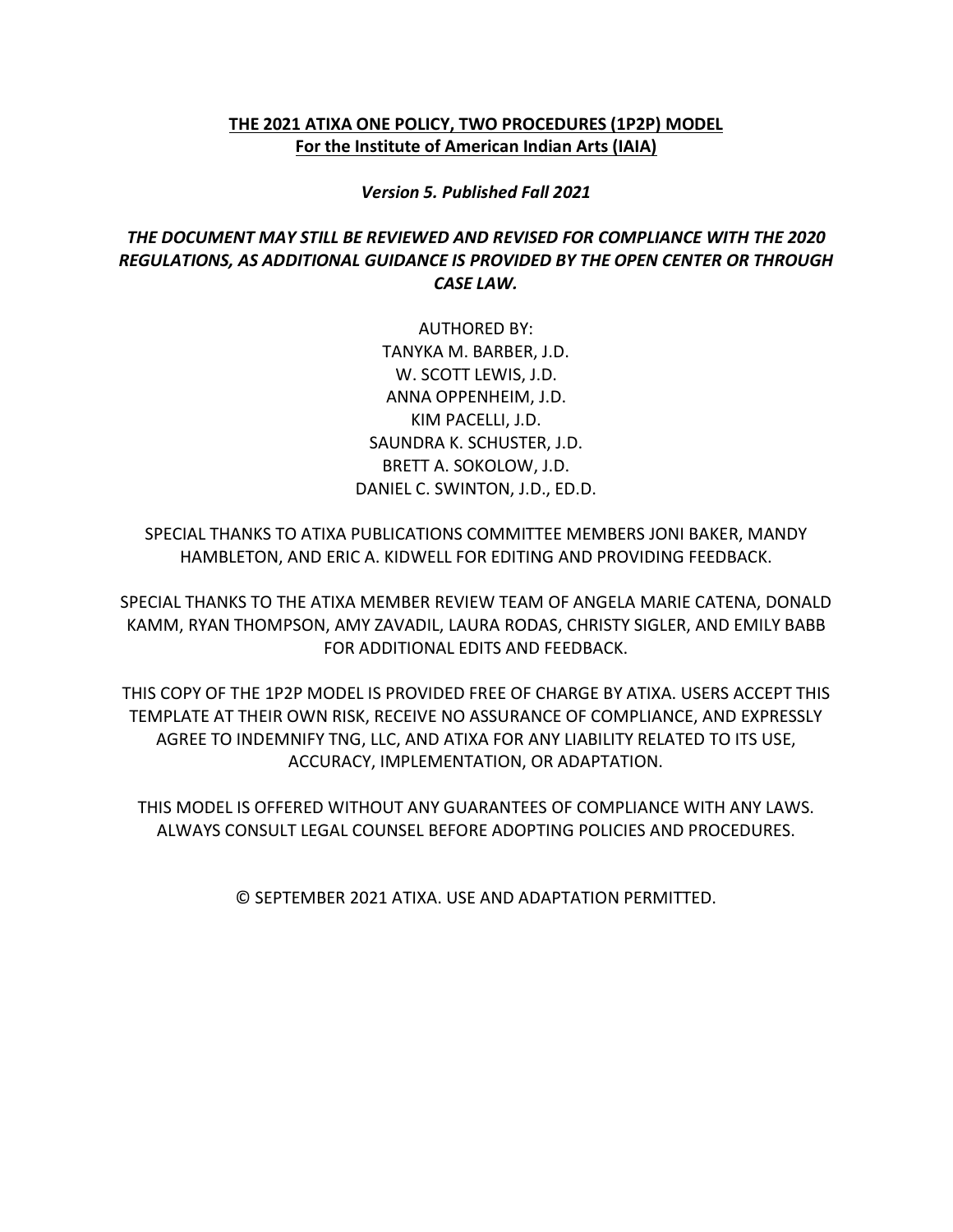#### ATIXA MODEL POLICY AND PROCEDURES

# **EQUAL OPPORTUNITY, HARASSMENT, AND NONDISCRIMINATION POLICY FOR ALL FACULTY, STUDENTS, EMPLOYEES, AND THIRD PARTIES**

#### **ONE POLICY, TWO PROCEDURES MODEL (1P2P)**

1P2P is a unified policy and procedure for the resolution of all allegations of all forms of discrimination involving all students and employees. This model policy and procedures can be implemented at large or small campuses and within public universities, private colleges, and community colleges. ATIXA recognizes that schools vary in size, structure, governance, capacity, and resources and has drafted this model to comply with the federal 2020 Title IX Regulations.

# **THE FOLLOWING STATEMENT MUST APPEAR IN ANY PUBLISHED VERSION OF THIS MODEL USED BY AN INSTITUTION:**

## BASED ON THE ATIXA 2021 ONE POLICY, TWO PROCEDURES MODEL. ©2021 ATIXA. USED WITH PERMISSION.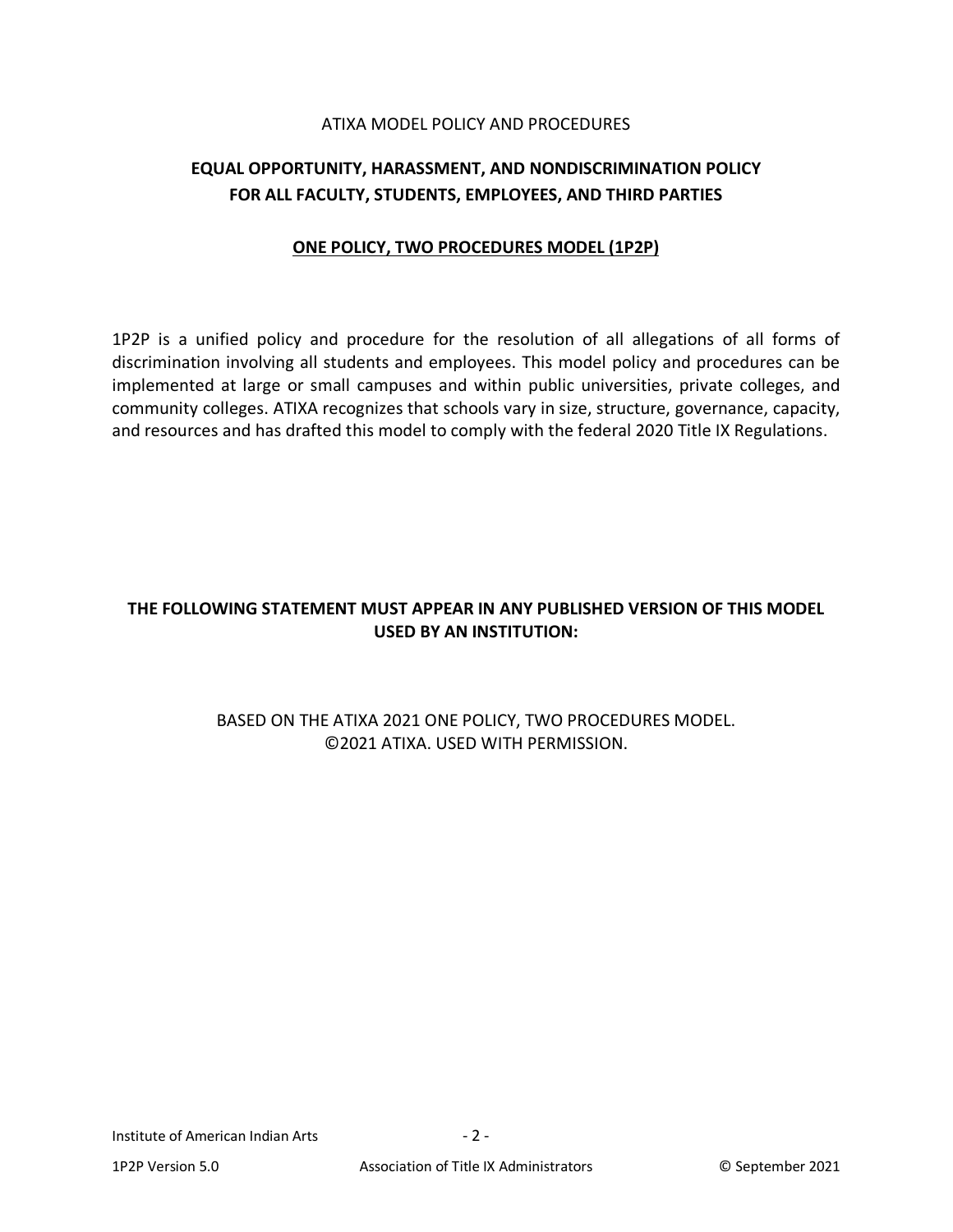| 1.  |           |                                                                        |  |  |  |  |
|-----|-----------|------------------------------------------------------------------------|--|--|--|--|
| 2.  |           |                                                                        |  |  |  |  |
| 3.  |           |                                                                        |  |  |  |  |
| 4.  |           |                                                                        |  |  |  |  |
| 5.  |           |                                                                        |  |  |  |  |
| 6.  |           |                                                                        |  |  |  |  |
| 7.  |           | Notice/Complaints of Discrimination, Harassment, and/or Retaliation 12 |  |  |  |  |
| 8.  |           |                                                                        |  |  |  |  |
| 9.  |           |                                                                        |  |  |  |  |
| 10. |           |                                                                        |  |  |  |  |
| 11. |           |                                                                        |  |  |  |  |
| 12. |           |                                                                        |  |  |  |  |
| 13. |           |                                                                        |  |  |  |  |
| 14. |           |                                                                        |  |  |  |  |
|     |           |                                                                        |  |  |  |  |
|     | А.        |                                                                        |  |  |  |  |
|     | <b>B.</b> |                                                                        |  |  |  |  |
|     |           |                                                                        |  |  |  |  |
|     | А.        |                                                                        |  |  |  |  |
|     | <b>B.</b> |                                                                        |  |  |  |  |
|     |           |                                                                        |  |  |  |  |
|     | Α.        |                                                                        |  |  |  |  |
|     | В.        |                                                                        |  |  |  |  |
|     | C.        |                                                                        |  |  |  |  |
|     | D.        |                                                                        |  |  |  |  |
|     | Ε.        |                                                                        |  |  |  |  |
|     |           |                                                                        |  |  |  |  |
|     |           |                                                                        |  |  |  |  |
|     | А.        |                                                                        |  |  |  |  |
|     | Β.        |                                                                        |  |  |  |  |
|     | C.        |                                                                        |  |  |  |  |

# TABLE OF CONTENTS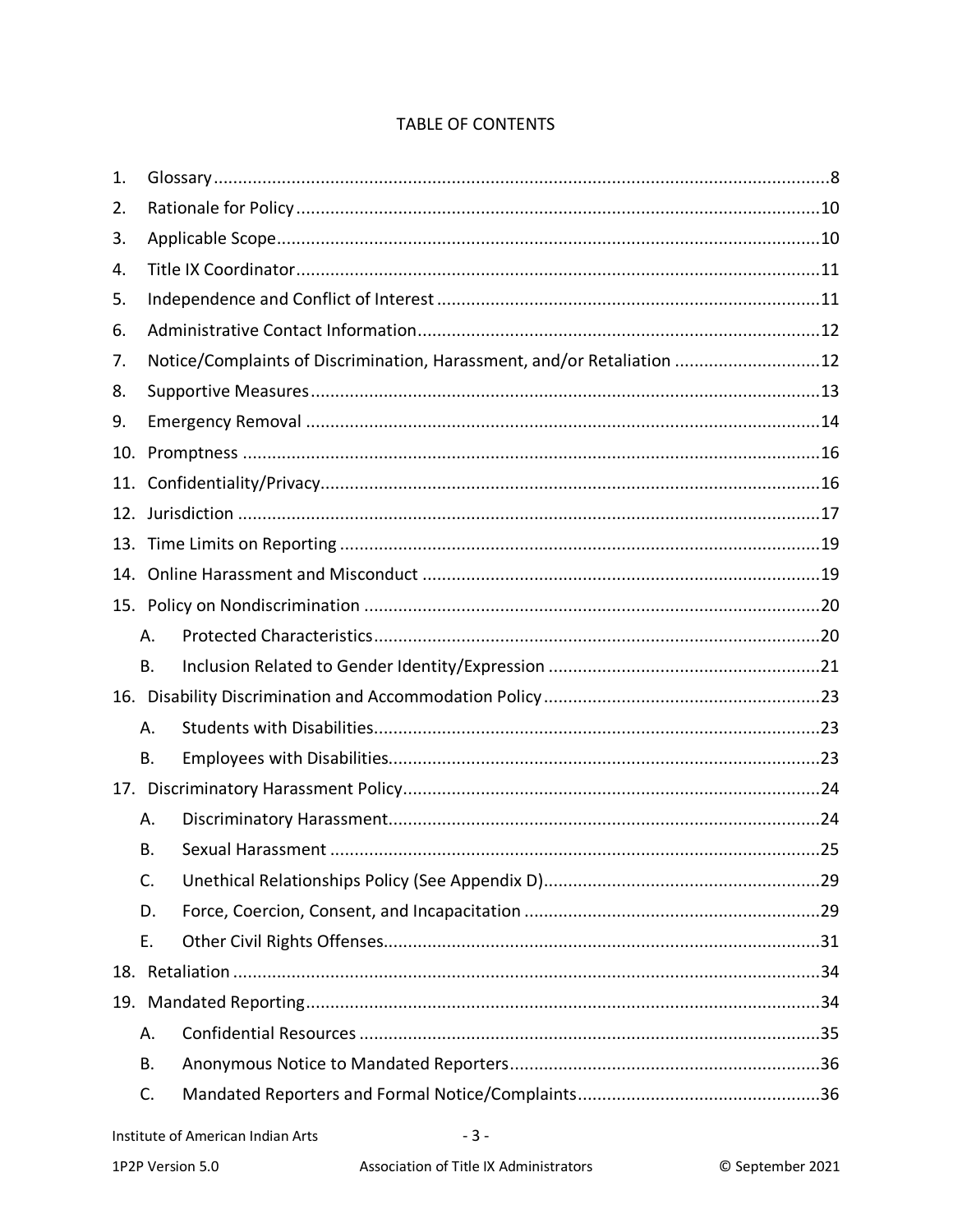|                                                                                 | А. |  |  |  |  |  |
|---------------------------------------------------------------------------------|----|--|--|--|--|--|
|                                                                                 | В. |  |  |  |  |  |
|                                                                                 |    |  |  |  |  |  |
|                                                                                 |    |  |  |  |  |  |
| RESOLUTION PROCESS FOR ALLEGED VIOLATIONS OF THE EQUAL OPPORTUNITY, HARASSMENT, |    |  |  |  |  |  |
| 1.                                                                              |    |  |  |  |  |  |
| 2.                                                                              |    |  |  |  |  |  |
| 3.                                                                              |    |  |  |  |  |  |
|                                                                                 | А. |  |  |  |  |  |
|                                                                                 | В. |  |  |  |  |  |
| 4.                                                                              |    |  |  |  |  |  |
| 5.                                                                              |    |  |  |  |  |  |
|                                                                                 | А. |  |  |  |  |  |
|                                                                                 | В. |  |  |  |  |  |
|                                                                                 | C. |  |  |  |  |  |
|                                                                                 | D. |  |  |  |  |  |
|                                                                                 | Ε. |  |  |  |  |  |
|                                                                                 | F. |  |  |  |  |  |
|                                                                                 | G. |  |  |  |  |  |
|                                                                                 | Η. |  |  |  |  |  |
|                                                                                 | I. |  |  |  |  |  |
|                                                                                 | J. |  |  |  |  |  |
| 6.                                                                              |    |  |  |  |  |  |
|                                                                                 | А. |  |  |  |  |  |
|                                                                                 | В. |  |  |  |  |  |
|                                                                                 | C. |  |  |  |  |  |
| 7.                                                                              |    |  |  |  |  |  |
|                                                                                 | Α. |  |  |  |  |  |

 $-4-$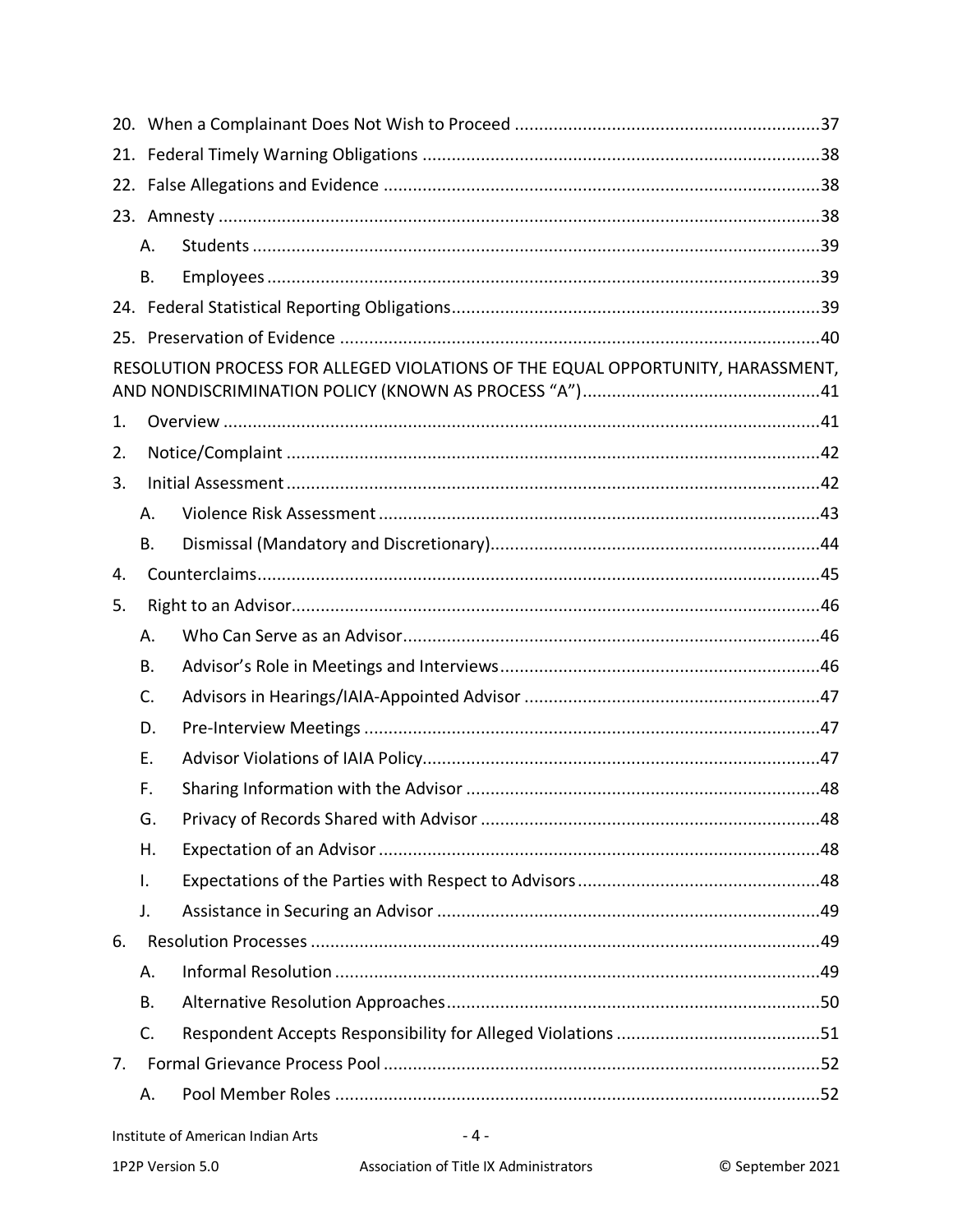|     | В.                                                                           |  |  |  |  |  |  |
|-----|------------------------------------------------------------------------------|--|--|--|--|--|--|
|     | C.                                                                           |  |  |  |  |  |  |
| 8.  | Formal Grievance Process: Notice of Investigation and Allegations54          |  |  |  |  |  |  |
| 9.  |                                                                              |  |  |  |  |  |  |
| 10. |                                                                              |  |  |  |  |  |  |
| 11. |                                                                              |  |  |  |  |  |  |
|     |                                                                              |  |  |  |  |  |  |
|     | 13. Investigation Process Delays and Interactions with Law Enforcement56     |  |  |  |  |  |  |
| 14. |                                                                              |  |  |  |  |  |  |
| 15. |                                                                              |  |  |  |  |  |  |
|     |                                                                              |  |  |  |  |  |  |
| 17. |                                                                              |  |  |  |  |  |  |
|     |                                                                              |  |  |  |  |  |  |
|     |                                                                              |  |  |  |  |  |  |
|     |                                                                              |  |  |  |  |  |  |
|     |                                                                              |  |  |  |  |  |  |
|     |                                                                              |  |  |  |  |  |  |
|     |                                                                              |  |  |  |  |  |  |
| 24. |                                                                              |  |  |  |  |  |  |
| 25. |                                                                              |  |  |  |  |  |  |
| 26. |                                                                              |  |  |  |  |  |  |
|     | 27. The Order of the Hearing - Introductions and Explanation of Procedure 64 |  |  |  |  |  |  |
| 28. |                                                                              |  |  |  |  |  |  |
|     |                                                                              |  |  |  |  |  |  |
|     |                                                                              |  |  |  |  |  |  |
|     |                                                                              |  |  |  |  |  |  |
| 32. |                                                                              |  |  |  |  |  |  |
| 33. |                                                                              |  |  |  |  |  |  |
|     |                                                                              |  |  |  |  |  |  |
|     |                                                                              |  |  |  |  |  |  |
|     | Α.                                                                           |  |  |  |  |  |  |
|     | Β.                                                                           |  |  |  |  |  |  |
|     | C.                                                                           |  |  |  |  |  |  |
|     | Institute of American Indian Arts<br>$-5-$                                   |  |  |  |  |  |  |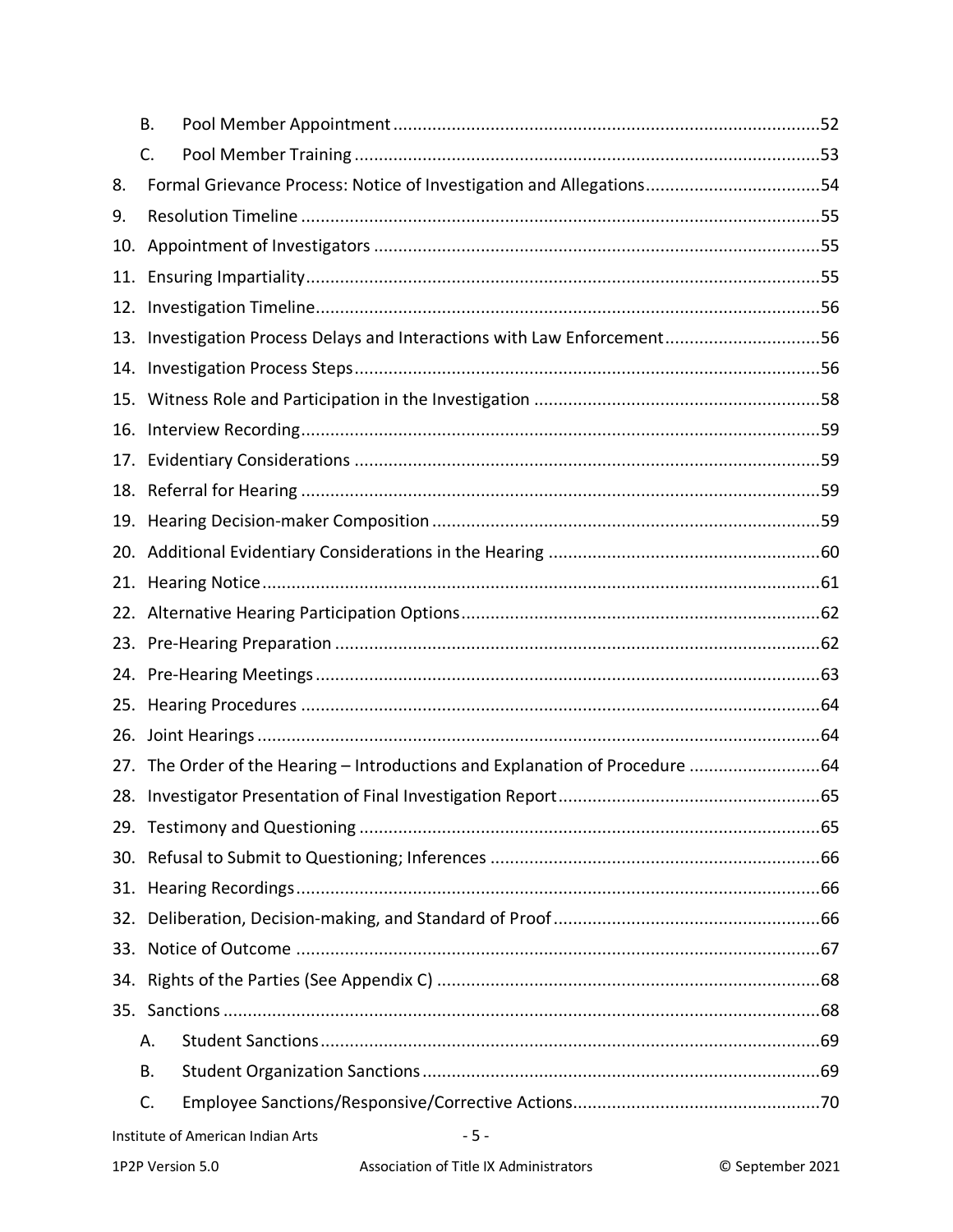|    | А.                                         |                                                                   |  |  |
|----|--------------------------------------------|-------------------------------------------------------------------|--|--|
|    | Β.                                         |                                                                   |  |  |
|    |                                            |                                                                   |  |  |
|    | Α.                                         |                                                                   |  |  |
|    | В.                                         |                                                                   |  |  |
|    | C.                                         |                                                                   |  |  |
|    |                                            |                                                                   |  |  |
|    |                                            |                                                                   |  |  |
|    |                                            |                                                                   |  |  |
|    |                                            |                                                                   |  |  |
|    |                                            |                                                                   |  |  |
|    |                                            |                                                                   |  |  |
|    |                                            |                                                                   |  |  |
|    |                                            |                                                                   |  |  |
|    |                                            |                                                                   |  |  |
|    |                                            |                                                                   |  |  |
|    |                                            |                                                                   |  |  |
|    | 1.                                         |                                                                   |  |  |
|    | 2.                                         |                                                                   |  |  |
| 3. |                                            |                                                                   |  |  |
|    | 4.                                         |                                                                   |  |  |
|    |                                            | А.                                                                |  |  |
|    |                                            | В.                                                                |  |  |
|    |                                            | C.                                                                |  |  |
|    | 5.                                         |                                                                   |  |  |
|    |                                            | Α.                                                                |  |  |
|    |                                            | i.                                                                |  |  |
|    |                                            | Respondent Accepts Responsibility for Alleged Violations97<br>ii. |  |  |
|    |                                            | В.                                                                |  |  |
|    | 6.                                         |                                                                   |  |  |
|    | 7.                                         |                                                                   |  |  |
|    | 8.                                         |                                                                   |  |  |
|    | Institute of American Indian Arts<br>$-6-$ |                                                                   |  |  |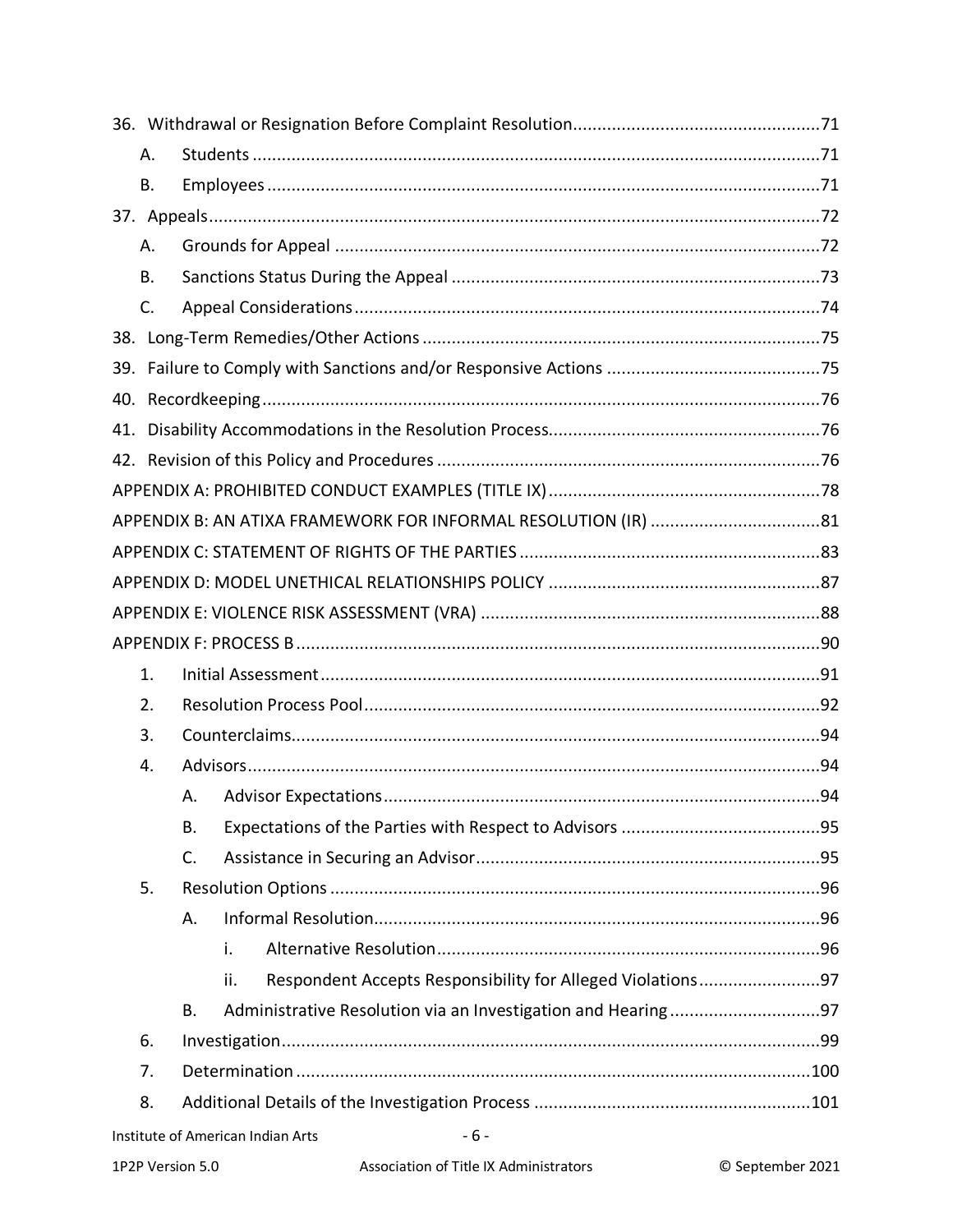| 9.  |           |                                                                  |  |
|-----|-----------|------------------------------------------------------------------|--|
|     | Α.        |                                                                  |  |
|     | <b>B.</b> |                                                                  |  |
|     | C.        |                                                                  |  |
| 10. |           |                                                                  |  |
|     | Α.        |                                                                  |  |
|     | В.        |                                                                  |  |
| 11. |           |                                                                  |  |
| 12. |           |                                                                  |  |
| 13. |           | Failure to Complete Sanctions/Comply with Interim and Long-Term  |  |
|     |           |                                                                  |  |
| 14. |           |                                                                  |  |
| 15. |           |                                                                  |  |
| 16. |           |                                                                  |  |
| 17. |           |                                                                  |  |
|     |           |                                                                  |  |
|     |           | APPENDIX H: ATIXA RECORD MAINTENANCE AND ACCESS MODEL POLICY 112 |  |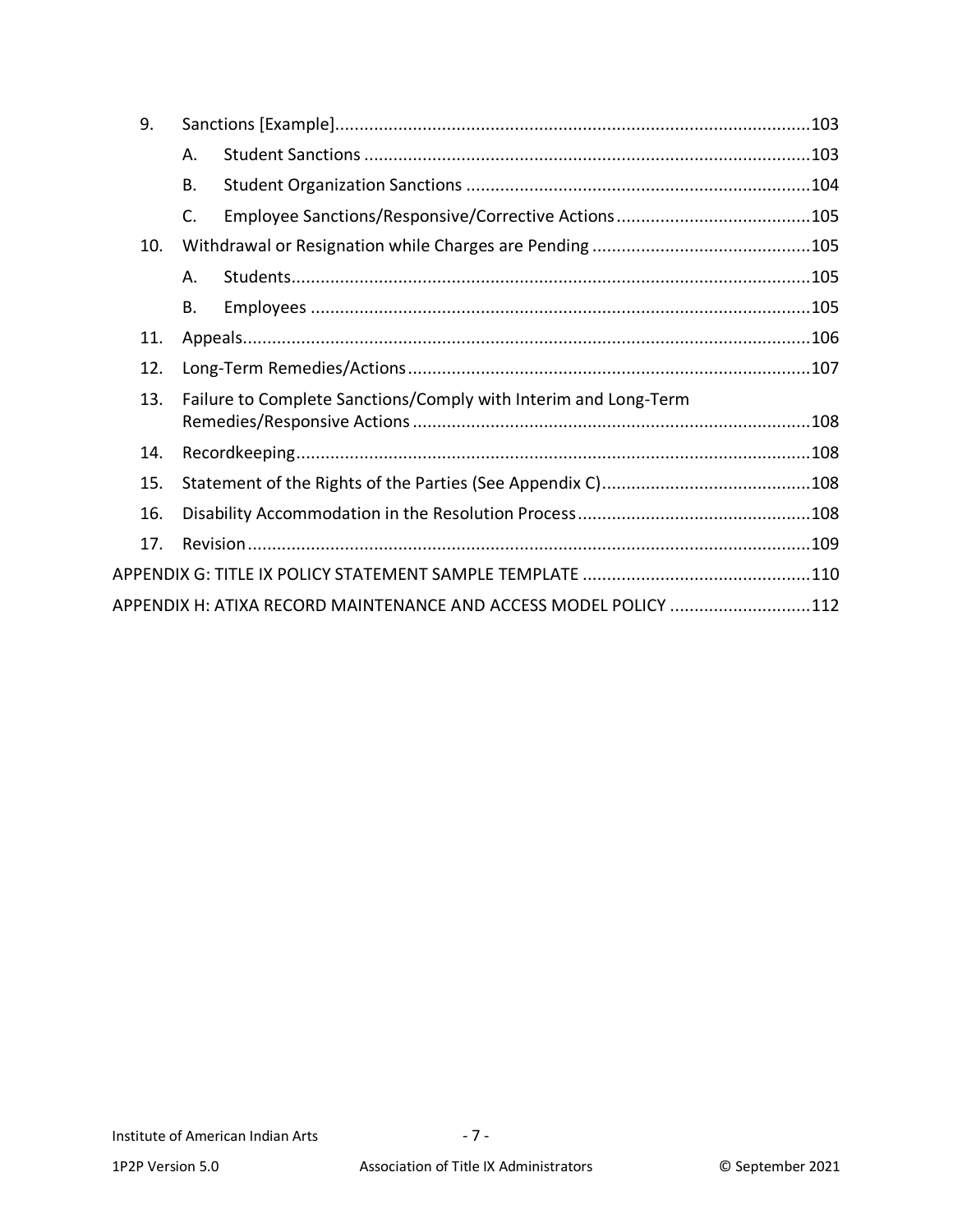## **POLICY: EQUAL OPPORTUNITY, HARASSMENT, AND NONDISCRIMINATION**

#### <span id="page-7-0"></span>**1. Glossary**

- *Advisor* means a person chosen by a party or appointed by the institution to accompany the party to meetings related to the Resolution Process, to advise the party on that process, and to conduct questioning for the party at the hearing, if any.
- *Appeal Decision-maker* means the person or panel who accepts or rejects a submitted appeal request, determines whether an error occurred that substantially affected the investigation or original determination, and directs corrective action, accordingly.
- *Complainant* means an individual who is alleged to be the victim of conduct that could constitute harassment or discrimination based on a protected characteristic, or retaliation for engaging in a protected activity.
- *Confidential Resource* means an employee who is not a [Mandated Reporter](#page-8-0) of notice of harassment, discrimination, and/or retaliation (irrespective of Clery Act Campus Security Authority status).
- *Day* means a business day when IAIA is in normal operation.
- *Decision-maker* means the person or panel who hears evidence, determines relevance, and makes the Final Determination of whether this Policy has been violated and/or assigns sanctions.
- *Directly Related Evidence* is evidence connected to the complaint, but which is neither inculpatory (tending to prove a violation) nor exculpatory (tending to disprove a violation) and cannot be relied upon by the Decision-maker(s). Compare to [Relevant](#page-8-1)  [Evidence,](#page-8-1) below.
- *Education Program or Activity* means locations, events, or circumstances where IAIA exercises substantial control over both the Respondent and the context in which the harassment, discrimination, and/or retaliation occurs and also includes any building owned or controlled by a student organization that is officially recognized by IAIA.
- *Final Determination* is a conclusion by the standard of proof that the alleged conduct did or did not violate policy.
- **Finding** is a conclusion by the standard of proof that the conduct did or did not occur as alleged (as in a "finding of fact").
- *Formal Complaint* means a document submitted or signed by a Complainant or signed by the IAIA Title IX Coordinator alleging a Respondent engaged in harassment or discrimination based on a protected characteristic or retaliation for engaging in a protected activity and requesting that the IAIA investigate the allegation(s).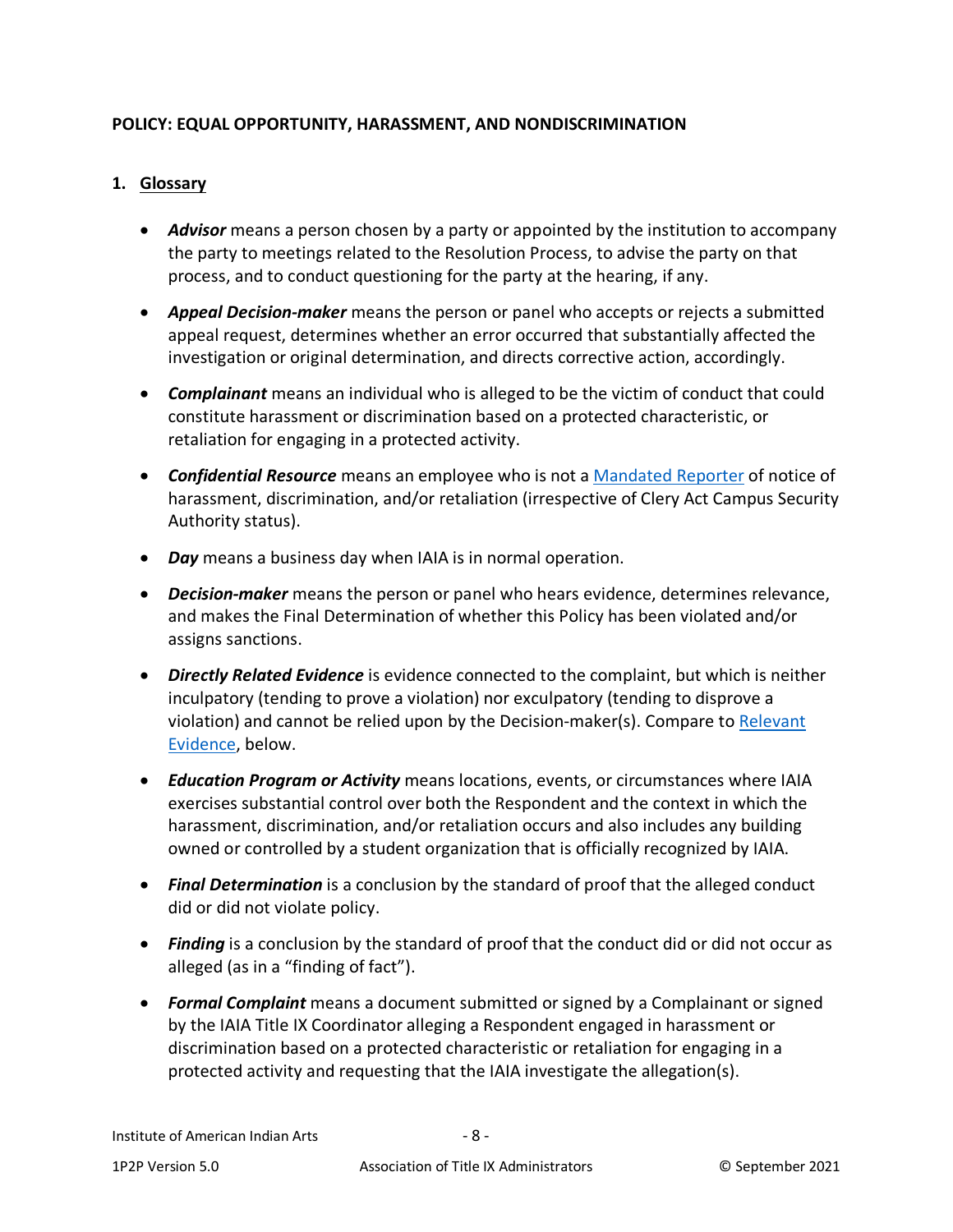- <span id="page-8-2"></span>• *Formal Grievance Process* means "Process A," a method of formal resolution designated by IAIA to address conduct that falls within the policies included below, and which complies with the requirements of the Title IX regulations (34 C.F.R. § 106.45) and the Violence Against Women Act § 304.
- <span id="page-8-5"></span>• *Grievance Process Pool* includes any Investigators, Hearing Decision-makers, Appeal Decision-makers, and Advisors who may perform any or all of these roles (though not at the same time or with respect to the same case).
- *Informal Resolution* a complaint resolution approved by the Parties that occurs prior to a formal Final Determination being reached.
- *Investigator* means the person(s) authorized by IAIA to gather facts about an alleged violation of this Policy, assess relevance and credibility, synthesize the evidence, and compile this information into an investigation report of Relevant Evidence and a file of Directly Related Evidence.
- <span id="page-8-0"></span>• *Mandated Reporter* means a IAIA employee who is obligated by policy to share knowledge, notice, and/or reports of harassment, discrimination, and/or retaliation with the Title IX Coordinator.<sup>[1](#page-8-3),[2](#page-8-4)</sup>
- *Notice* means that an employee, student, or third party informs the Title IX Coordinator or other Official with Authority of the alleged occurrence of harassing, discriminatory, and/or retaliatory conduct.
- *Official with Authority (OWA)* means a IAIA employee who has responsibility to implement corrective measures for harassment, discrimination, and/or retaliation on behalf of the IAIA.
- *Parties* means the Complainant(s) and Respondent(s), collectively.
- **Process A** means the Formal Grievance Process detailed [below](#page-40-0) and defined [above.](#page-8-2)
- *Process B* means the administrative resolution procedures detailed in [Appendix F](#page-89-0) that only apply when Process A does not, as determined by the Title IX Coordinator.
- *Recipient (IAIA)* means a postsecondary education program that is a recipient of federal funding.
- <span id="page-8-1"></span>• *Relevant Evidence* is evidence that tends to prove (inculpatory) or disprove (exculpatory) an issue in the complaint.

<span id="page-8-3"></span> $1$  Not to be confused with those mandated by state law to report child abuse, elder abuse, and/or abuse of individuals with disabilities to appropriate officials, though these responsibilities may overlap with those who have mandated reporting responsibility in this Policy.

<span id="page-8-4"></span> $<sup>2</sup>$  The administrator designated to receive information from Mandated Reporters may vary depending upon the</sup> type of alleged discrimination, harassment, or retaliation (e.g., on the basis of sex, on the basis of race, on the basis of disability).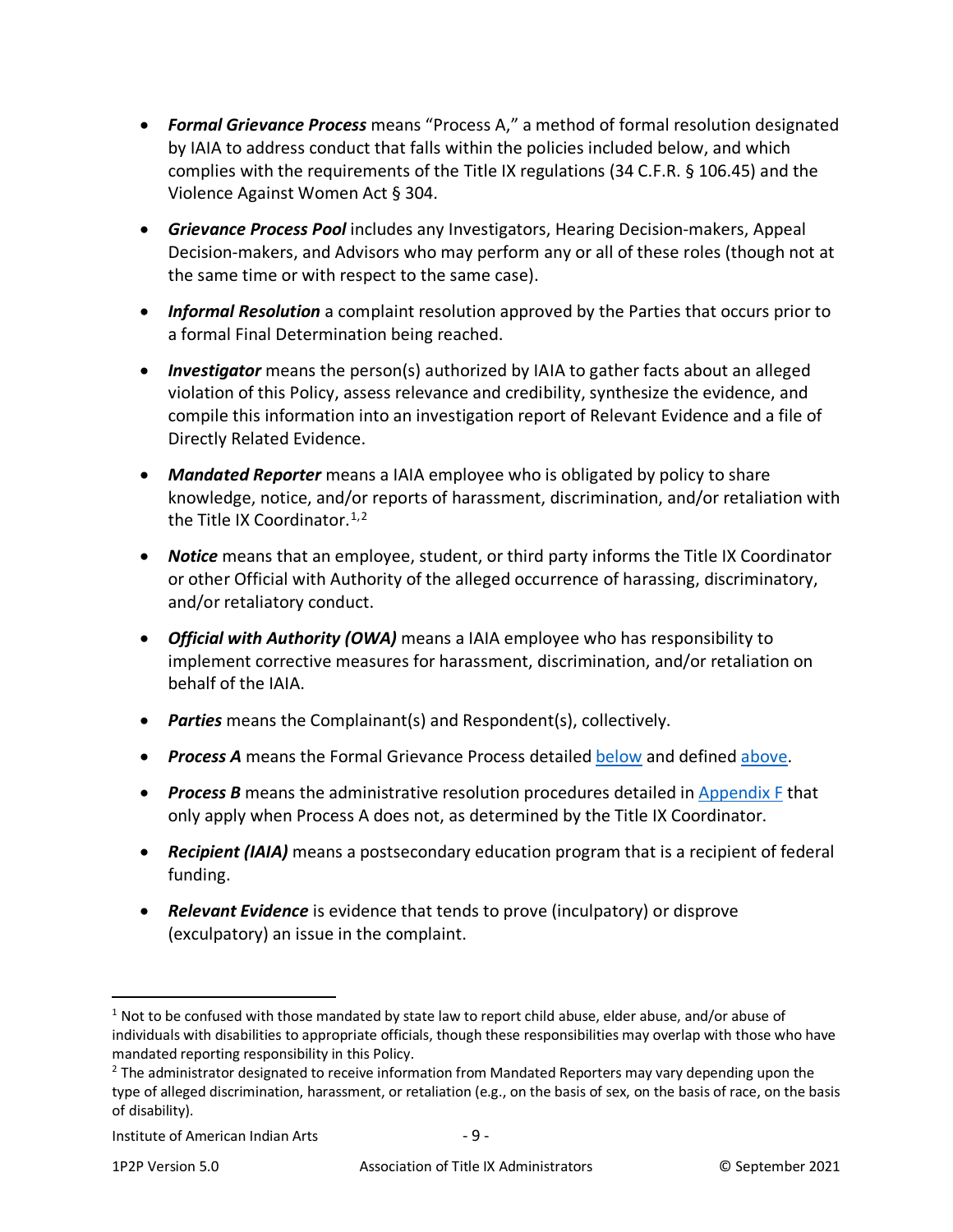- *Remedies* are post-Final Determination actions directed to the Complainant and/or the community as mechanisms to address safety, prevent recurrence, and restore access to the IAIA's education program.
- *Respondent* means an individual who has been reported to be the perpetrator of conduct that could constitute harassment or discrimination based on a protected characteristic, or retaliation for engaging in a protected activity under this Policy.
- *Resolution* means the result of an Informal Resolution or Formal Grievance Process.
- *Sanction* means a consequence imposed on a Respondent who is found to have violated this Policy.
- *Sexual Harassment* is an umbrella category including the offenses of sexual harassment, sexual assault, stalking, dating violence, and domestic violence. See [Section 17.B.](#page-24-0) for greater detail.
- *Student* means any individual who has accepted an offer of admission, or who is registered or enrolled for credit or non-credit bearing coursework, and who maintains an ongoing relationship with the IAIA.
- *Title IX Coordinator* is at least one official designated by IAIA to ensure compliance with Title IX and IAIA's Title IX program. References to the Coordinator throughout this policy may also encompass a designee of the Coordinator for specific tasks.
- *Title IX Team* refers to the Title IX Coordinator, and any member of the [Grievance](#page-8-5) [Process Pool.](#page-8-5)

# <span id="page-9-0"></span>**2. Rationale for Policy**

IAIA is committed to providing a workplace and educational environment, as well as other benefits, programs, and activities, that are free from discrimination and harassment based on a protected characteristic, and retaliation for engaging in a protected activity.

IAIA values and upholds the equal dignity of all members of its community and strives to balance the rights of the parties in the grievance process during what is often a difficult time for all involved.

To ensure compliance with federal, state, and local civil rights laws and regulations, and to affirm its commitment to promoting the goals of fairness and equity in all aspects of the education program or activity, IAIA has developed policies and procedures that provide a prompt, fair, and impartial process for those involved in an allegation of discrimination or harassment on the basis of a protected characteristic, and for allegations of retaliation.

## <span id="page-9-1"></span>**3. Applicable Scope**

Institute of American Indian Arts - 10 -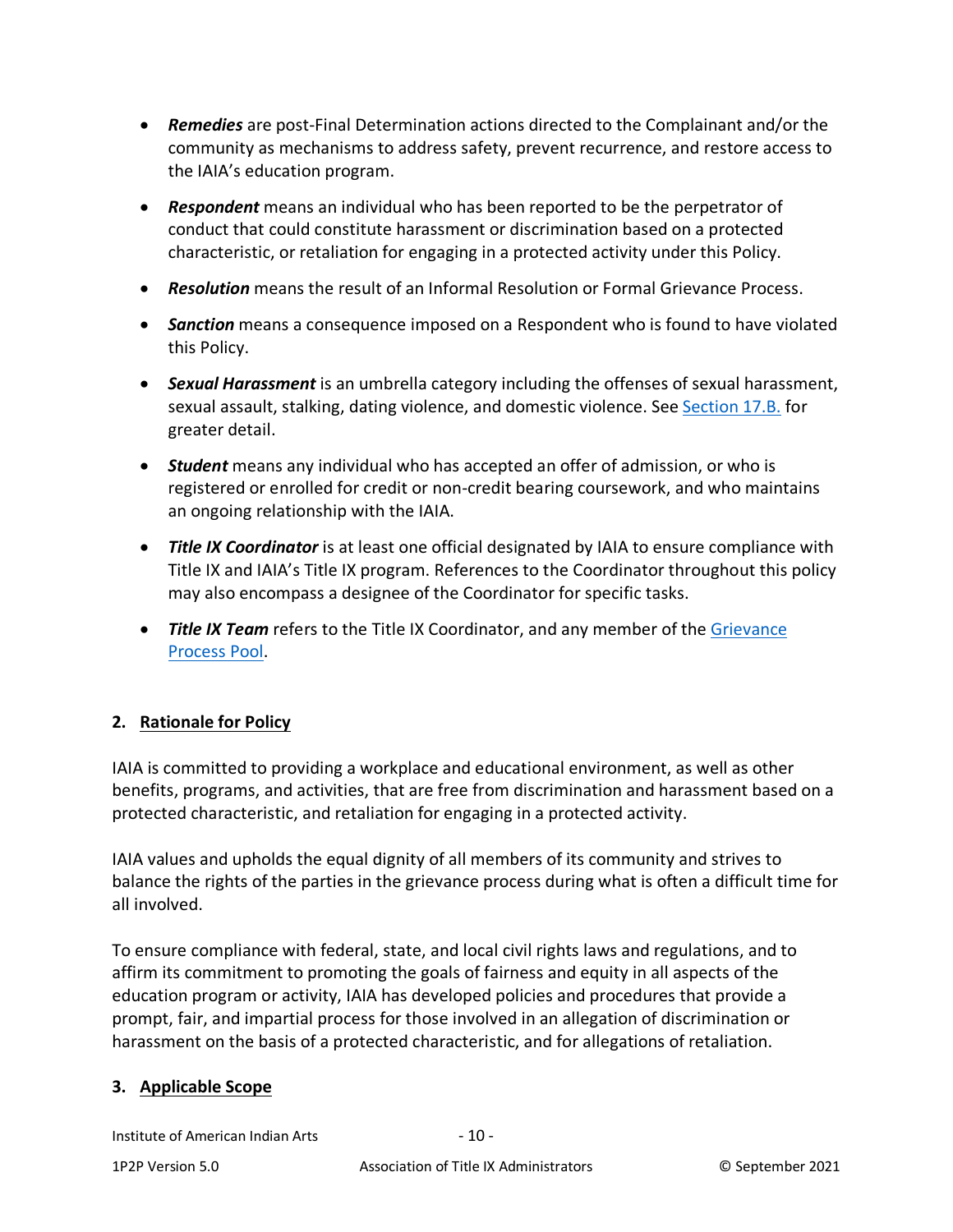The core purpose of this policy is the prohibition of all forms of discrimination.<sup>[3](#page-10-2)</sup> Sometimes, discrimination involves exclusion from or different treatment in activities, such as admission, athletics, or employment. At other times, discrimination takes the form of harassment or, in the case of sex-based discrimination, it can encompass sexual harassment, sexual assault, stalking, [sexual exploitation,] dating violence, or domestic violence. When an alleged policy violation is reported, the allegations are subject to resolution using IAIA's "Process A" or "Process B,"<sup>[4](#page-10-3)</sup> as determined by the Title IX Coordinator, and as detailed below.

When the Respondent is a member of the IAIA community, a Formal Complaint may be filed and a grievance process may be available regardless of the status of the Complainant, who may or may not be a member of the IAIA community. This community includes, but is not limited to, students, student organizations, faculty, administrators, staff, and third parties such as guests, visitors, volunteers, vendors, contractors, and invitees. The procedures below may be applied to incidents, to patterns, and/or to the institutional culture/climate, all of which may be addressed and investigated in accordance with this Policy.

IAIA recognizes that reports and/or Formal Complaints under this Policy may include multiple forms of discrimination and harassment as well as violations of other IAIA policies; may involve various combinations of students, employees, and other members of the IAIA community; and may require the simultaneous attention of multiple IAIA departments. Accordingly, all IAIA departments will share information, combine efforts, and otherwise collaborate, to the maximum extent permitted by law and consistent with other applicable IAIA policies, to provide uniform, consistent, efficient, and effective responses to alleged discrimination and harassment or retaliation.

## <span id="page-10-0"></span>**4. Title IX Coordinator**

Laurie Brayshaw serves as the Title IX Coordinator. The Title IX Coordinator has the primary responsibility for coordinating IAIA's efforts related to the intake, investigation, resolution, and implementation of supportive measures to stop, remedy, and prevent discrimination, harassment, and retaliation prohibited under this Policy.

# <span id="page-10-1"></span>**5. Independence and Conflict of Interest**

The Title IX Coordinator manages the Title IX Team and acts with independence and authority free from bias and conflicts of interest. The Title IX Coordinator oversees all resolutions under this Policy and these procedures. The members of the Title IX Team are vetted and trained to

<span id="page-10-2"></span><sup>&</sup>lt;sup>3</sup> For a narrower Title IX-based statement, or for template language to include in handbooks, catalogs, etc., please see [Appendix G.](#page-109-0)

<span id="page-10-3"></span><sup>&</sup>lt;sup>4</sup> Conduct occurring before August 14, 2020 can be resolved using Process B.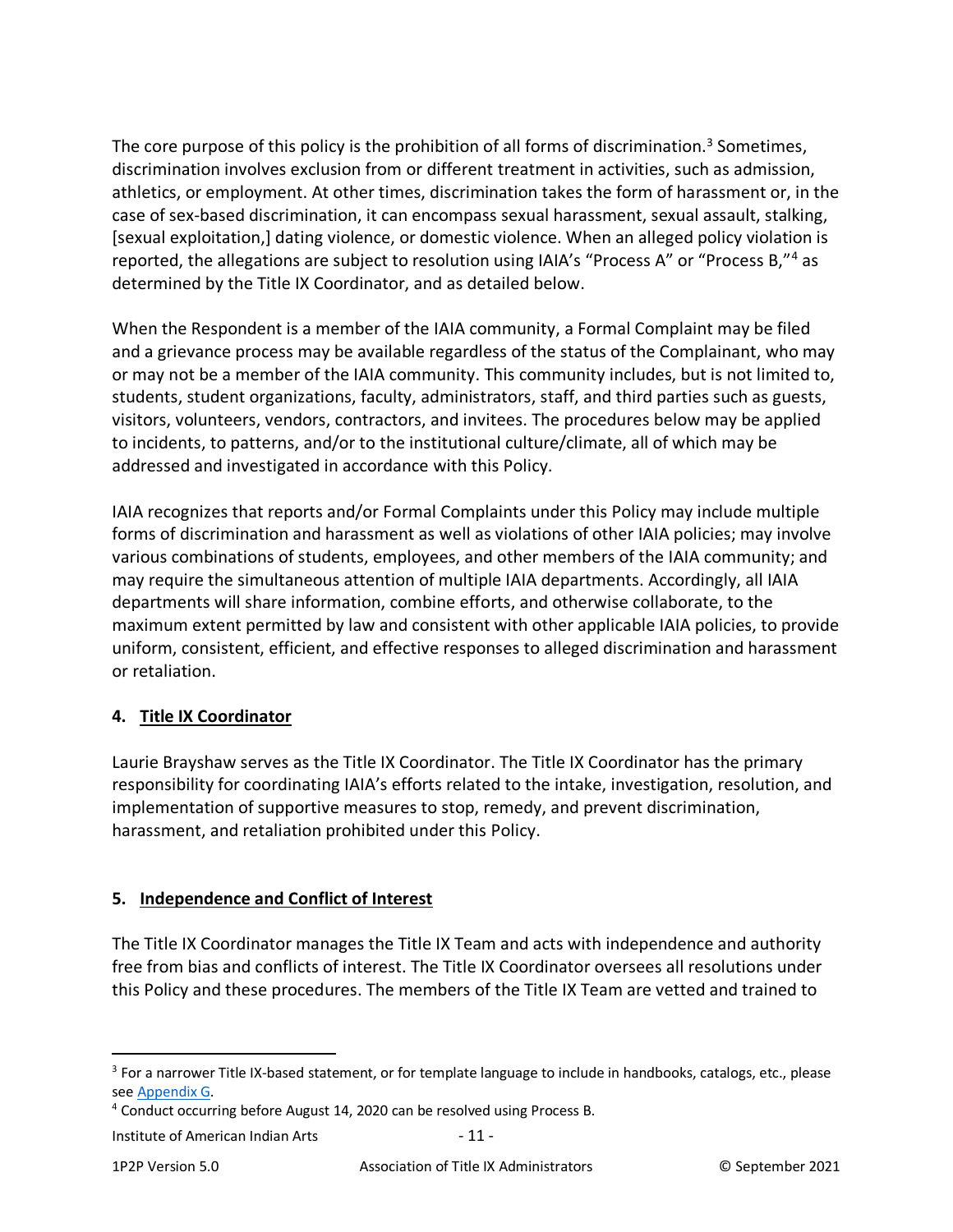ensure they are not biased for or against any party in a specific case, or for or against Complainants and/or Respondents, generally.

To raise any concern involving bias, conflict of interest, misconduct, or discrimination by the Title IX Coordinator, contact the IAIA President. Concerns of bias, misconduct, discrimination, or a potential conflict of interest by any other Title IX Team member should be raised with the Title IX Coordinator.

## <span id="page-11-0"></span>**6. Administrative Contact Information**

Complaints or notice of alleged policy violations, or inquiries about or concerns regarding this Policy and procedures, may be made internally to:

Laurie Logan Brayshaw Title IX Coordinator Office of Sponsored Programs Location/Address: 2<sup>nd</sup> Floor of the LKN Welcome Center, Room 201B 505-424-2305 Email: llogan@iaia.edu

IAIA has also classified all employees (with the exception of the Confidential resources listed in 19A) as Mandated Reporters of any knowledge they have that a member of the community is experiencing harassment, discrimination, and/or retaliation. The section below on [Mandated](#page-33-1)  [Reporting](#page-33-1) details which employees have this responsibility and their duties, accordingly.

Inquiries may be made externally to:

Office for Civil Rights (OCR) U.S. Department of Education 400 Maryland Avenue, SW Washington, D.C. 20202-1100 Customer Service Hotline #: (800) 421-3481 Facsimile: (202) 453-6012 TDD#: (877) 521-2172 Email[: OCR@ed.gov](mailto:OCR@ed.gov) Web:<http://www.ed.gov/ocr> For complaints involving an employee-on-employee conduct: [Equal Employment Opportunity](http://www.eeoc.gov/contact)  [Commission](http://www.eeoc.gov/contact) (EEOC).

## <span id="page-11-1"></span>**7. Notice/Complaints of Discrimination, Harassment, and/or Retaliation**

Notice or complaints of discrimination, harassment, and/or retaliation may be made using any of the following options:

Institute of American Indian Arts - 12 -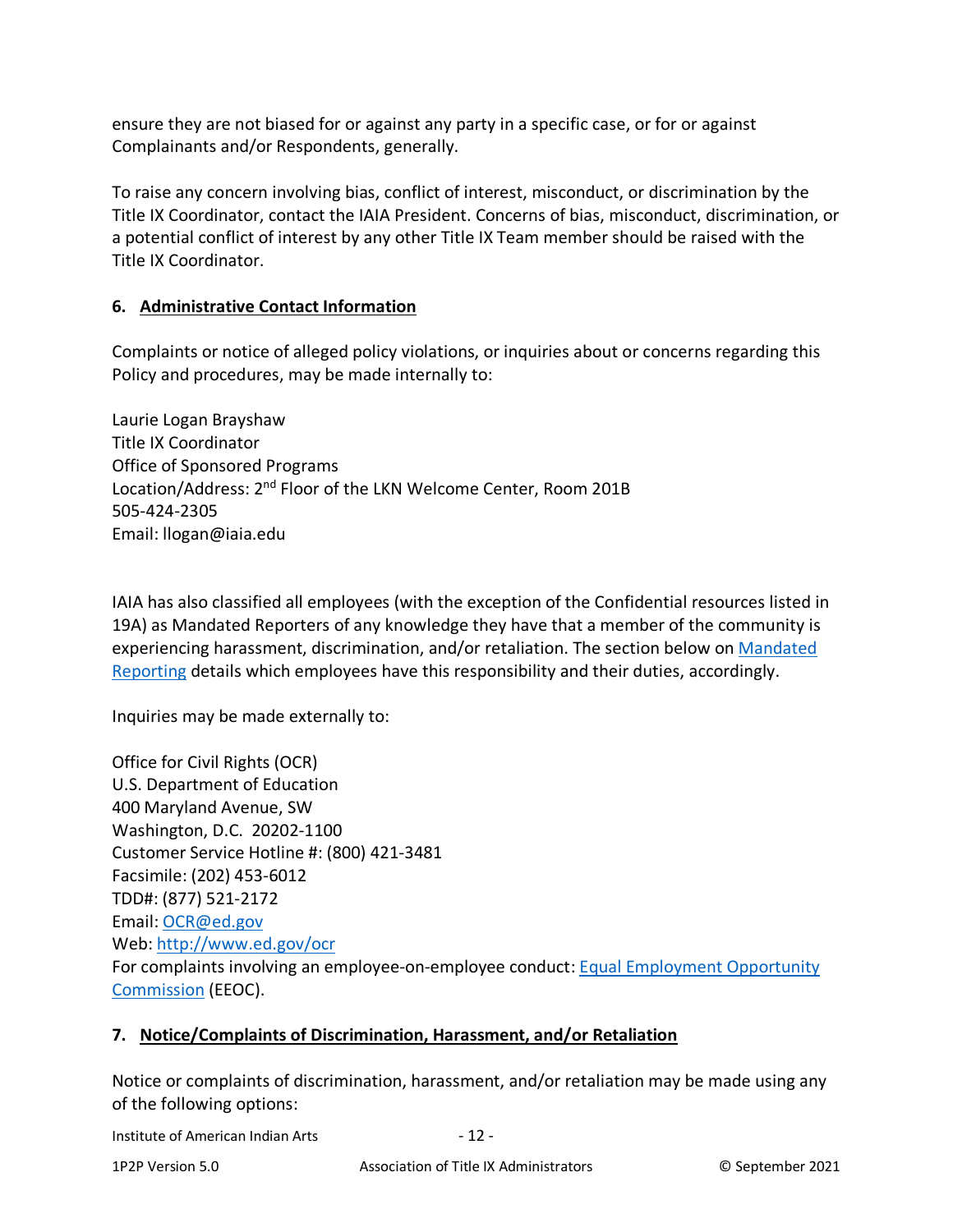- 1) File a report or Formal Complaint with, or give verbal notice to, the Title IX Coordinator. Such a report or Formal Complaint may be made at any time (including during nonbusiness hours) by using the telephone number or email address, or by mail, to the office listed for the Title IX Coordinator or any other official listed.
- 2) Report online, using the reporting form posted at [IAIA Title IX Report \(wufoo.com\).](https://iaia.wufoo.com/forms/mgios2n0jrjsjc/) Anonymous reports<sup>[5](#page-12-1)</sup> are accepted but can give rise to a need to investigate to determine if the parties can be identified. If not, no further formal action is taken, though measures intended to protect the community may be enacted. The IAIA tries to provide supportive measures to all Complainants, which may be impossible with an anonymous report that does not identify the Complainant.

Because reporting carries no obligation to initiate a formal response, and because the IAIA respects Complainant requests to dismiss complaints unless there is a compelling threat to health and/or safety, the Complainant is largely in control and should not fear a loss of confidentiality by making a report that allows the IAIA to discuss and/or provide supportive measures.]<sup>6</sup>

3) Report using the harassment/discrimination hotline 505-424-5790.

As used in this Policy, the phrase "Formal Complaint" means a document or electronic submission (such as by electronic mail or through an online portal provided by IAIA for this purpose) that contains the Complainant's physical or digital signature, or otherwise indicates that the Complainant is the person filing the complaint, and requests that the IAIA investigate the allegations. If notice is submitted in a form that does not meet this standard, the Title IX Coordinator will contact the Complainant to ensure that it is filed correctly.

# <span id="page-12-0"></span>**8. Supportive Measures**

IAIA will offer and implement appropriate and reasonable supportive measures to the parties upon notice of alleged harassment, discrimination, and/or retaliation. Supportive measures are non-disciplinary, non-punitive individualized services offered as appropriate and as reasonably available. They are offered, without fee or charge to the parties, to restore or preserve access to the IAIA's education program or activity, including measures

<span id="page-12-1"></span><sup>&</sup>lt;sup>5</sup> Some states have enacted requirements for providing the option to submit an anonymous report. Consult with legal counsel to determine if your state has such a requirement.

<span id="page-12-2"></span> $6$  Modify this section if you offer an online complaint option, as opposed to merely filing an online report. Not all institutions consider online reports to be Formal Complaints.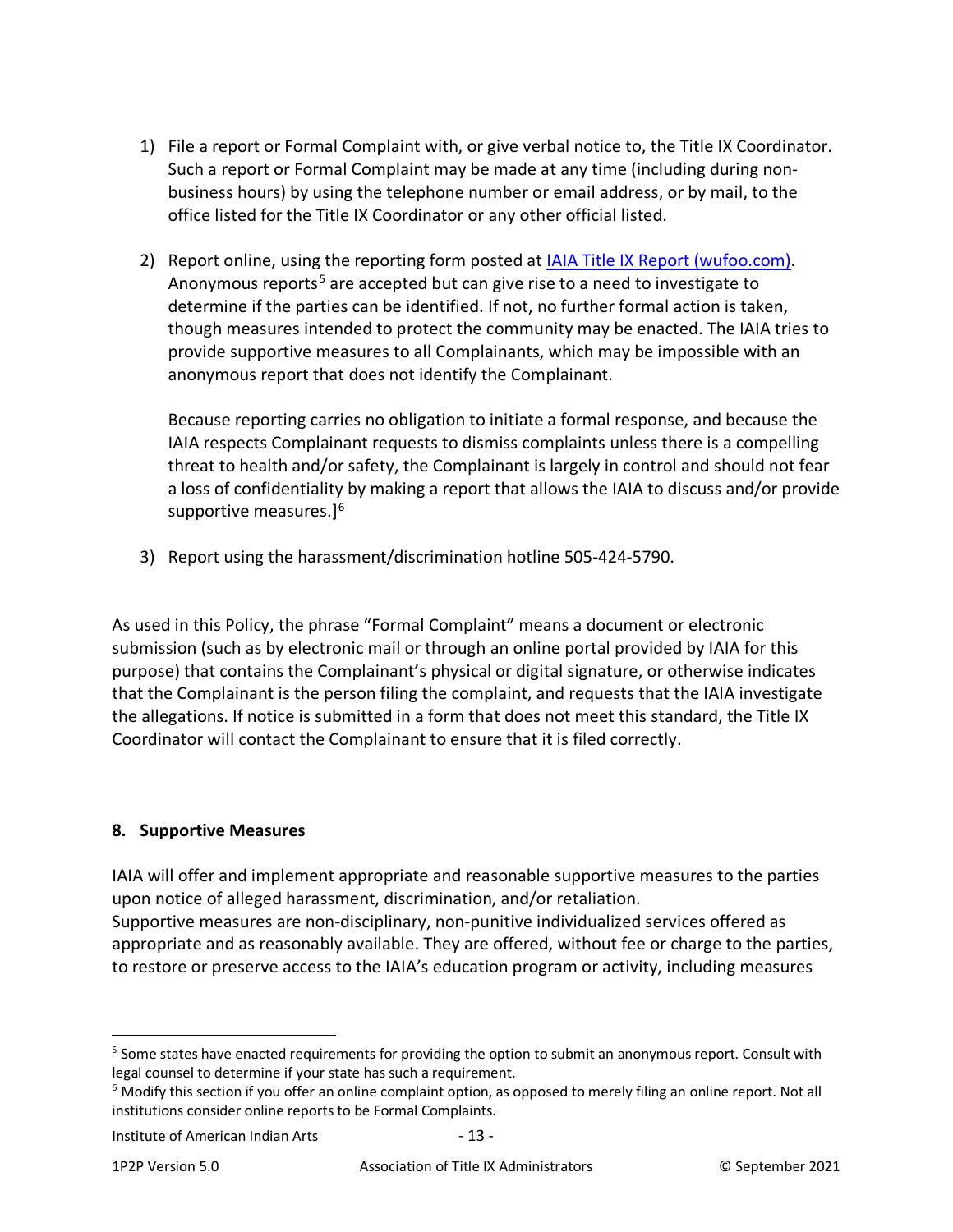designed to protect the safety of all parties and/or the IAIA's educational environment and/or to deter harassment, discrimination, and/or retaliation.

The Title IX Coordinator promptly makes supportive measures available to the parties upon receiving notice or a complaint. At the time that supportive measures are offered, the IAIA will inform the Complainant, in writing, that they may file a Formal Complaint with the IAIA either at that time or in the future, if they have not done so already. The Title IX Coordinator works with the Complainant to ensure that their wishes are considered with respect to any planned and implemented supportive measures.

The IAIA will maintain the confidentiality of the supportive measures, provided that confidentiality does not impair the IAIA's ability to provide those supportive measures. IAIA will act to ensure as minimal an academic/occupational impact on the parties as possible. The IAIA will implement measures in a way that does not unreasonably burden the other party.

These actions may include, but are not limited to:

- Referral to counseling, medical, and/or other healthcare services
- Referral to the Employee Assistance Program
- Referral to community-based service providers
- Visa and immigration assistance
- Student financial aid counseling
- Education to the institutional community or community subgroup(s)
- Altering campus housing assignment(s)
- Altering work arrangements for employees or student-employees
- Safety planning
- Providing campus safety escorts
- Providing transportation assistance
- Implementing contact limitations (no contact orders) between the parties
- Academic support, extensions of deadlines, or other course/program-related adjustments
- Trespass, Persona Non Grata (PNG), or Be-On-the-Lookout (BOLO) orders
- Class schedule modifications, withdrawals, or leaves of absence
- Increased security and monitoring of certain areas of the campus
- Any other actions deemed appropriate by the Title IX Coordinator

Violations of no contact orders or other restrictions will be referred to appropriate student or employee conduct processes for enforcement.

## <span id="page-13-0"></span>**9. Emergency Removal**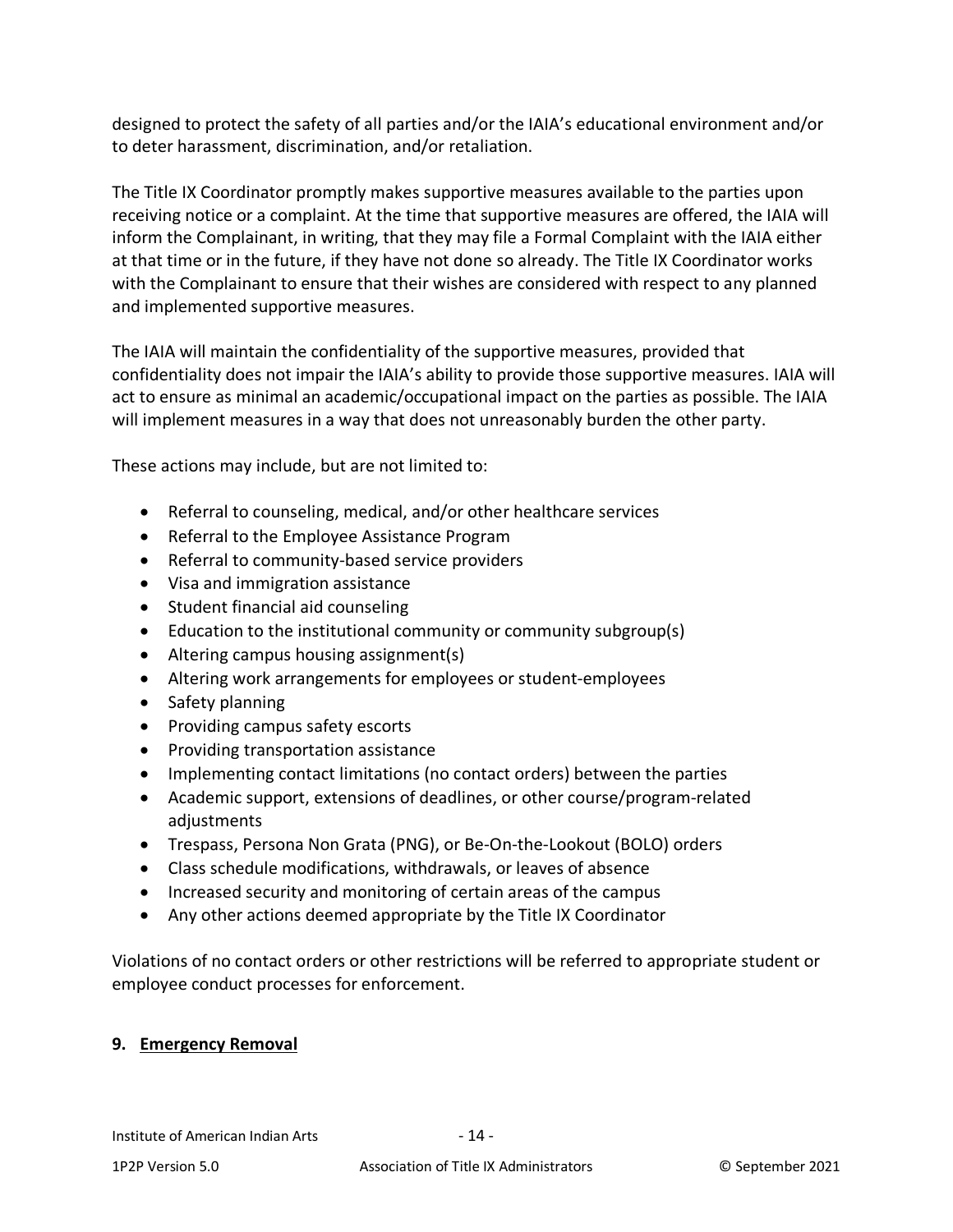The IAIA can act to remove a student Respondent from its education program or activities partially or entirely—on an emergency basis when an individualized safety and risk analysis has determined that an immediate threat to the physical health or safety of any student or other individual justifies removal. This risk analysis is performed by the Title IX Coordinator [in conjunction with the Behavioral Intervention Team (also known as BIT/BAT/TAT/CARE, etc.) using its standard objective violence risk assessment procedures].

When an emergency removal is imposed, the student will be given notice of the action and the option to request to meet with the Title IX Coordinator prior to such action/removal being imposed, or as soon as reasonably possible thereafter, to show cause why the action/removal should not be implemented or should be modified.

This meeting is not a hearing on the merits of the allegation(s), but rather is an administrative process intended to determine solely whether the emergency removal is appropriate. When this meeting is not requested in a timely manner, objections to the emergency removal will be deemed waived. A Complainant and their Advisor may be permitted to participate in this meeting if the Title IX Coordinator determines it equitable to do so. This section also applies to any restrictions that a coach or athletic administrator may place on a student-athlete arising from allegations related to Title IX. There is no appeal process for emergency removal decisions.

A Respondent may be accompanied by an Advisor of their choice when meeting with the Title IX Coordinator for the show cause meeting. The Respondent will be given access to a written summary of the basis for the emergency removal prior to the meeting to allow for adequate preparation.

The Title IX Coordinator has sole discretion under this Policy to implement or modify an emergency removal and to determine the conditions and duration. Violation of an emergency removal under this policy will be grounds for discipline within the student or employee conduct processes, which may include expulsion or termination.

The IAIA will implement the least restrictive emergency actions possible in light of the circumstances and safety concerns. As determined by the Title IX Coordinator, these actions could include, but are not limited to: removing a student from a residence hall, temporarily reassigning an employee, restricting a student's or employee's access to or use of facilities or equipment, allowing a student to withdraw or take incomplete grades without financial penalty, authorizing an administrative leave, and suspending a student's participation in extracurricular activities, student employment, student organizational leadership, or intercollegiate/intramural/club athletics.

At the discretion of the Title IX Coordinator, alternative coursework options may be pursued to ensure as minimal an academic impact on the parties as possible.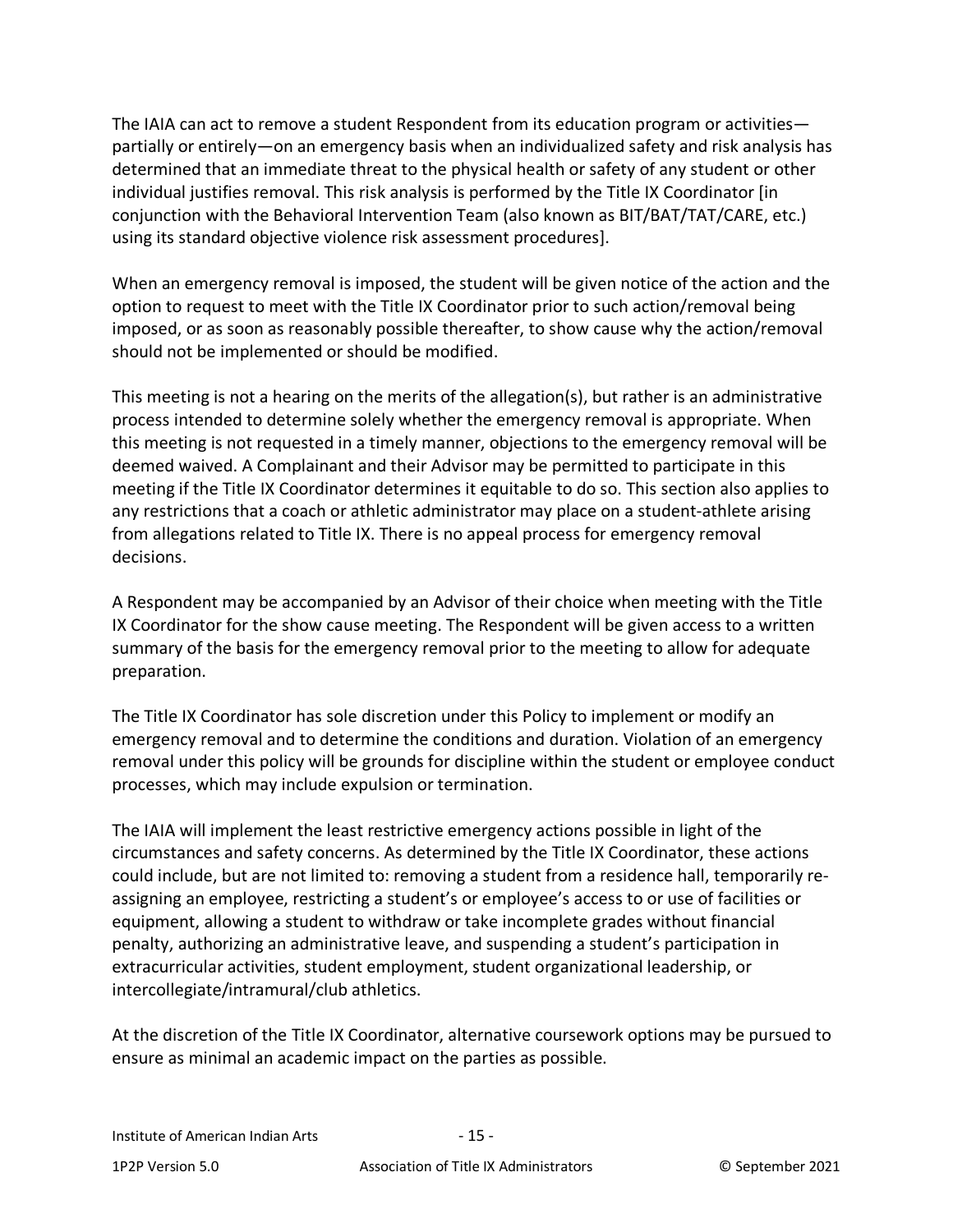When the Respondent is an employee, or a student employee, accused of misconduct in the course of their employment, existing provisions for interim action are applicable instead of the above emergency removal process.

### <span id="page-15-0"></span>**10. Promptness**

Once IAIA has received notice or a Formal Complaint, all allegations are promptly acted upon. Complaints typically take 90 business days to resolve. There are always exceptions and extenuating circumstances that can cause a resolution to take longer, but the IAIA will avoid all undue delays within its control.

Any time the general timeframes for resolution outlined in IAIA procedures will be delayed, IAIA will provide written notice to the parties of the delay, the cause for the delay, and an estimate of the anticipated additional time that will be needed as a result of the delay.

## <span id="page-15-1"></span>**11. Confidentiality/Privacy**

Every effort is made by the IAIA to preserve the confidentiality of reports.<sup>[7](#page-15-2)</sup> IAIA will not share the identity of any individual who has made a report or Formal Complaint of harassment, discrimination, or retaliation; any Complainant; any individual who has been reported to be the perpetrator of harassment, discrimination, or retaliation; any Respondent; or any witness, except as permitted by the Family Educational Rights and Privacy Act (FERPA)<sup>[8](#page-15-3)</sup> or its implementing regulations,  $9$  or as required by law; or to carry out the purposes of 34 C.F.R. Part

<span id="page-15-3"></span><sup>8</sup> 20 U.S.C. 1232g

<span id="page-15-4"></span><sup>9</sup> 34 C.F.R. § 99

Institute of American Indian Arts - 16 -

<span id="page-15-2"></span><sup>7</sup> For the purpose of this Policy, privacy and confidentiality have distinct meanings. **Privacy** means that information related to a complaint will be shared with a limited number of IAIA employees who "need to know" in order to assist in the assessment, investigation, and resolution of the complaint. All employees who are involved in the IAIA's response to notice under this Policy receive specific training and guidance about sharing and safeguarding private information in accordance with state and federal law. The privacy of student education records will be protected in accordance with the Family Educational Rights and Privacy Act (FERPA), as outlined in the IAIA's Student Records Policy. The privacy of employee records will be protected in accordance with Human Resources policies. **Confidentiality** exists in the context of laws (including Title IX) that protect certain relationships, including those who provide services related to medical and clinical care, mental health providers, counselors, and ordained clergy. The law creates a privilege between certain health care providers, mental health care providers, attorneys, clergy, spouses, and others, with their patients, clients, parishioners, and spouses. The IAIA has designated individuals who have the ability to have privileged communications as Confidential Resources. For more information about Confidential Resources, see page 35. When information is shared by a Complainant with a Confidential Resource, the Confidential Resource cannot reveal the information to any third party except when an applicable law or a court order requires or permits disclosure of such information. For example, information may be disclosed when: (1) the individual gives written consent for its disclosure; (2) there is a concern that the individual will likely cause serious physical harm to self or others; or (3) the information concerns conduct involving suspected abuse or neglect of a minor under the age of 18, elders, or individuals with disabilities. Non-identifiable information may be shared by Confidential Resources for statistical tracking purposes as required by the federal Clery Act. Other information may be shared as required by law.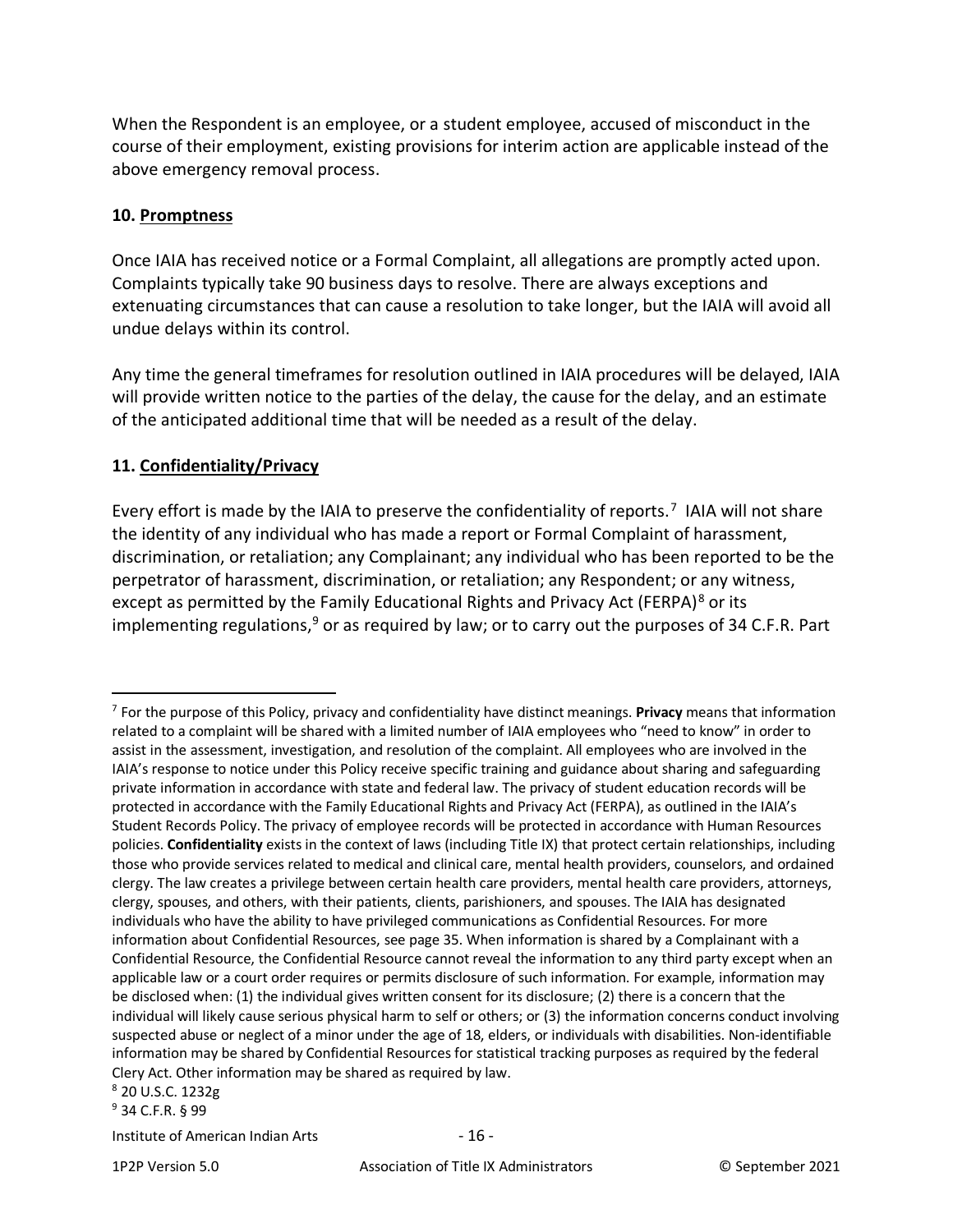106, including any investigation, hearing, or grievance proceeding arising under these policies and procedures.

The IAIA reserves the right to determine which IAIA officials have a legitimate educational interest in being informed about incidents that fall under this Policy, pursuant to the Family Educational Rights and Privacy Act (FERPA).

Only a small group of officials who need to know will typically be told about the complaint. Information will be shared as necessary with Investigators, Decision-makers, witnesses, and the parties. The circle of people with this knowledge will be kept as tight as possible to preserve the parties' rights and privacy.

The IAIA may contact parents/guardians of students to inform them of situations in which there is a significant and articulable health and/or safety risk but will usually consult with the student first before doing so.

Confidentiality and mandated reporting are addressed more specifically [below.](#page-33-1)

## <span id="page-16-0"></span>**12. Jurisdiction**

This Policy applies to the IAIA's education program and activities,  $10$  to conduct that takes place on property owned or controlled by the IAIA, at IAIA-sponsored events, and in buildings owned or controlled by IAIA's recognized student organizations. The Respondent must be a member of IAIA's community in order for this Policy to apply.

This Policy can also be applicable to the effects of off-campus misconduct that effectively deprive a person of access to IAIA's education program or activities. The IAIA may also extend jurisdiction to off-campus and/or to online conduct when the Title IX Coordinator determines that the conduct affects a substantial IAIA interest.

Regardless of where the conduct occurred, the IAIA will address notice/complaints to determine whether the conduct occurred in the context of its employment or education program or activity and/or has continuing effects on campus (including virtual learning and employment environments) or in an off campus sponsored program or activity. A substantial IAIA interest includes:

- 1) Any action that constitutes a criminal offense as defined by law. This includes, but is not limited to, single or repeat violations of any local, state, or federal law.
- 2) Any situation in which it is determined that the Respondent poses an immediate threat to the physical health or safety of any student, employee, or other individual.

<span id="page-16-1"></span><sup>&</sup>lt;sup>10</sup> Which includes the IAIA's employees' work environment.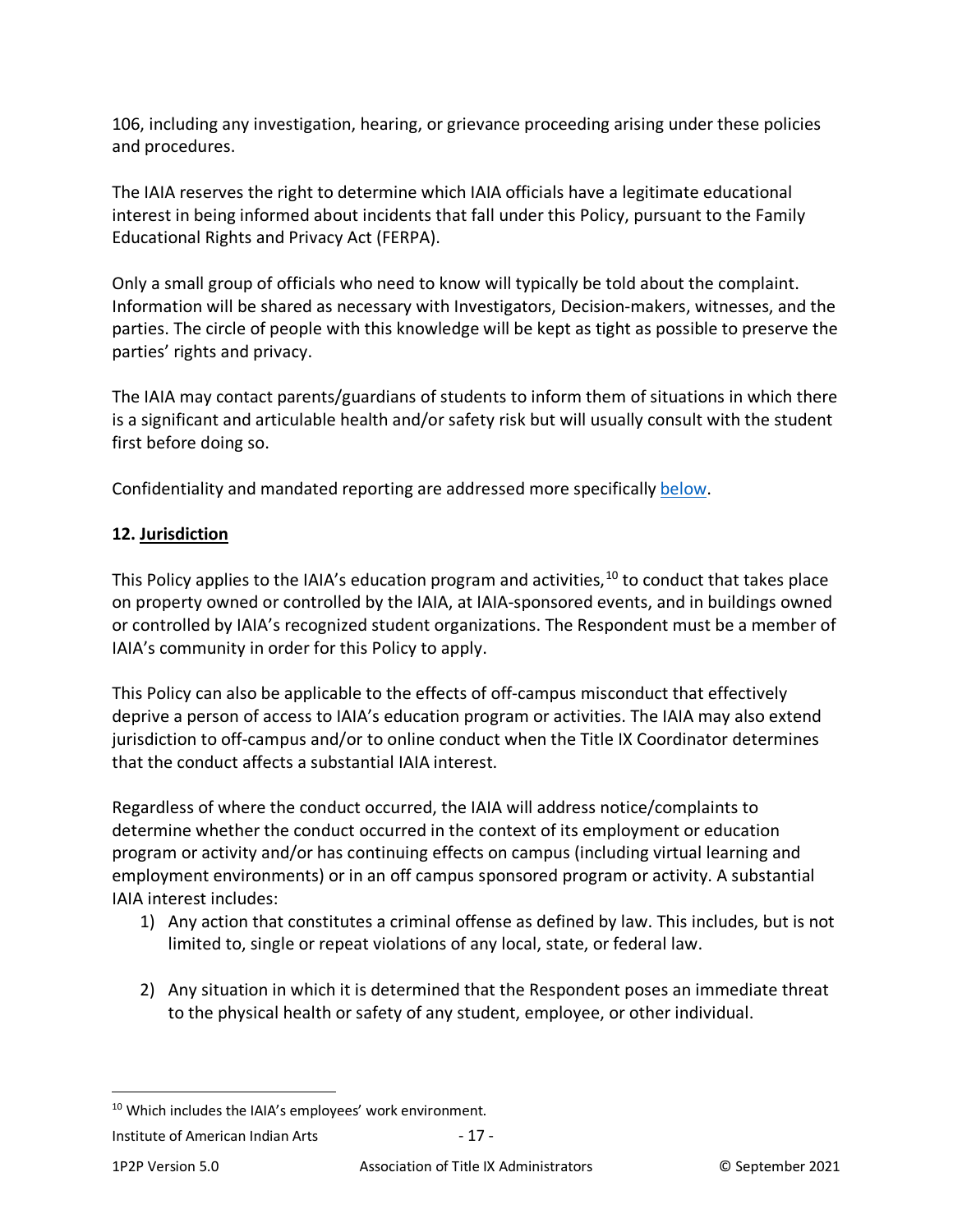- 3) Any situation that significantly impinges upon the rights, property, or achievements of others, significantly breaches the peace, and/or causes social disorder.
- 4) Any situation that substantially interferes with the educational interests or mission of the IAIA.

If the Respondent is unknown or is not a member of the IAIA community, the Title IX Coordinator will assist the Complainant in identifying appropriate institutional and local resources and support options. If criminal conduct is alleged, the IAIA can assist in contacting local or institutional law enforcement if the individual would like to file a police report.

Further, even when the Respondent is not a member of the IAIA's community, supportive measures, remedies, and resources may be provided to the Complainant by contacting the Title IX Coordinator.

In addition, the IAIA may take other actions as appropriate to protect the Complainant against third parties, such as barring individuals from IAIA property and/or events.

All vendors serving the IAIA through third-party contracts are subject to the policies and procedures of their employers and to these Policies and procedures to which their employer has agreed to be bound by their contracts.

When the Respondent is enrolled in or employed by another institution, the Title IX Coordinator can assist the Complainant in liaising with the appropriate individual at that institution, as it may be possible to pursue action under that institution's policies.

Similarly, the Title IX Coordinator may be able to assist and support a student or employee Complainant who experiences discrimination in an externship, study abroad program, or other environment external to the IAIA where sexual harassment or nondiscrimination policies and procedures of the facilitating or host organization may give the Complainant recourse.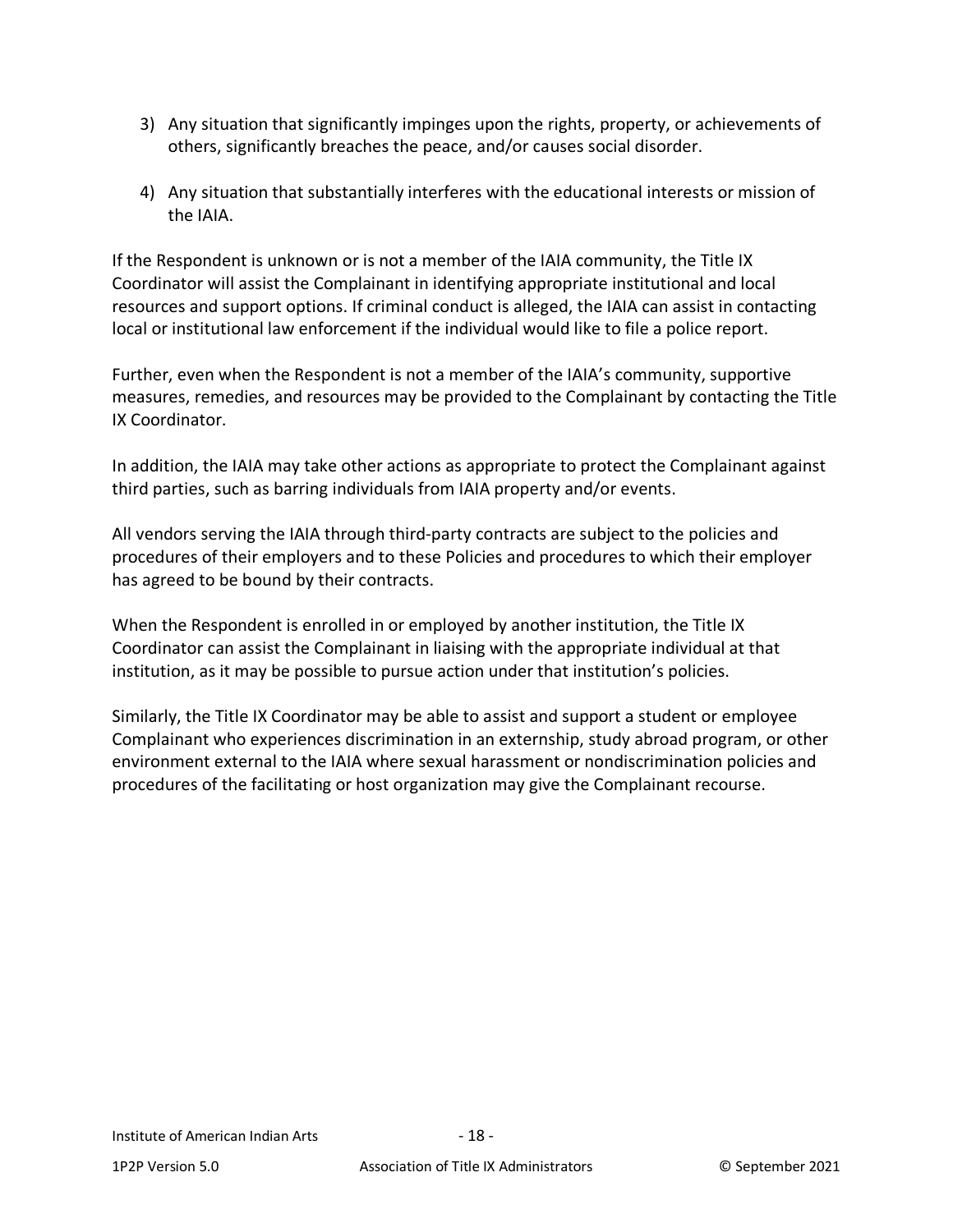## <span id="page-18-0"></span>**13. Time Limits on Reporting**

There is no time limitation on providing notice/complaints to the Title IX Coordinator. However, if the Respondent is no longer subject to the IAIA's jurisdiction and/or significant time has passed, the ability to investigate, respond, and/or provide remedies may be more limited or impossible.

Acting on notice/complaints significantly impacted by the passage of time (including, but not limited to, the rescission or revision of policy) is at the discretion of the Title IX Coordinator, who may document allegations for future reference, offer supportive measures and/or remedies, and/or engage in informal or formal action, as appropriate.

When notice/complaint is affected by significant time delay, the IAIA will typically apply the policy in place at the time of the alleged misconduct and the procedures in place at the time of notice/complaint. Typically, this Policy is only applied to alleged incidents that occurred after August 14, 2020. For alleged incidents that occurred prior to August 14, 2020, previous versions of this Policy will apply. Those versions are available from the Title IX Coordinator.

# <span id="page-18-1"></span>**14. Online Harassment and Misconduct**

IAIA policies are written and interpreted broadly to include online manifestations of any of the behaviors prohibited below, when those behaviors occur in or have an effect on the IAIA's education program and activities or when they involve the use of IAIA networks, technology, or equipment.

Although IAIA may not control websites, social media, and other venues through which harassing communications are made, when such communications are reported to IAIA, it will engage in a variety of means to address and mitigate the effects.

Members of the community are encouraged to be good digital citizens and to refrain from online misconduct, such as feeding anonymous gossip sites; sharing inappropriate content via social media; unwelcome sexual or sex-based messaging; distributing, or threatening to distribute nude or semi-nude photos or recordings; breaches of privacy; or otherwise using the ease of transmission and/or anonymity of the Internet or other technology to harm another member of the IAIA community.

Any online posting or other electronic communication by students, including cyber-bullying, cyber-stalking, cyber-harassment, etc., occurring completely outside of the IAIA's control (e.g., not on IAIA networks, websites, or between IAIA email accounts) will only be subject to this Policy when such online conduct can be shown to cause a substantial in-program disruption or infringement on the rights of others.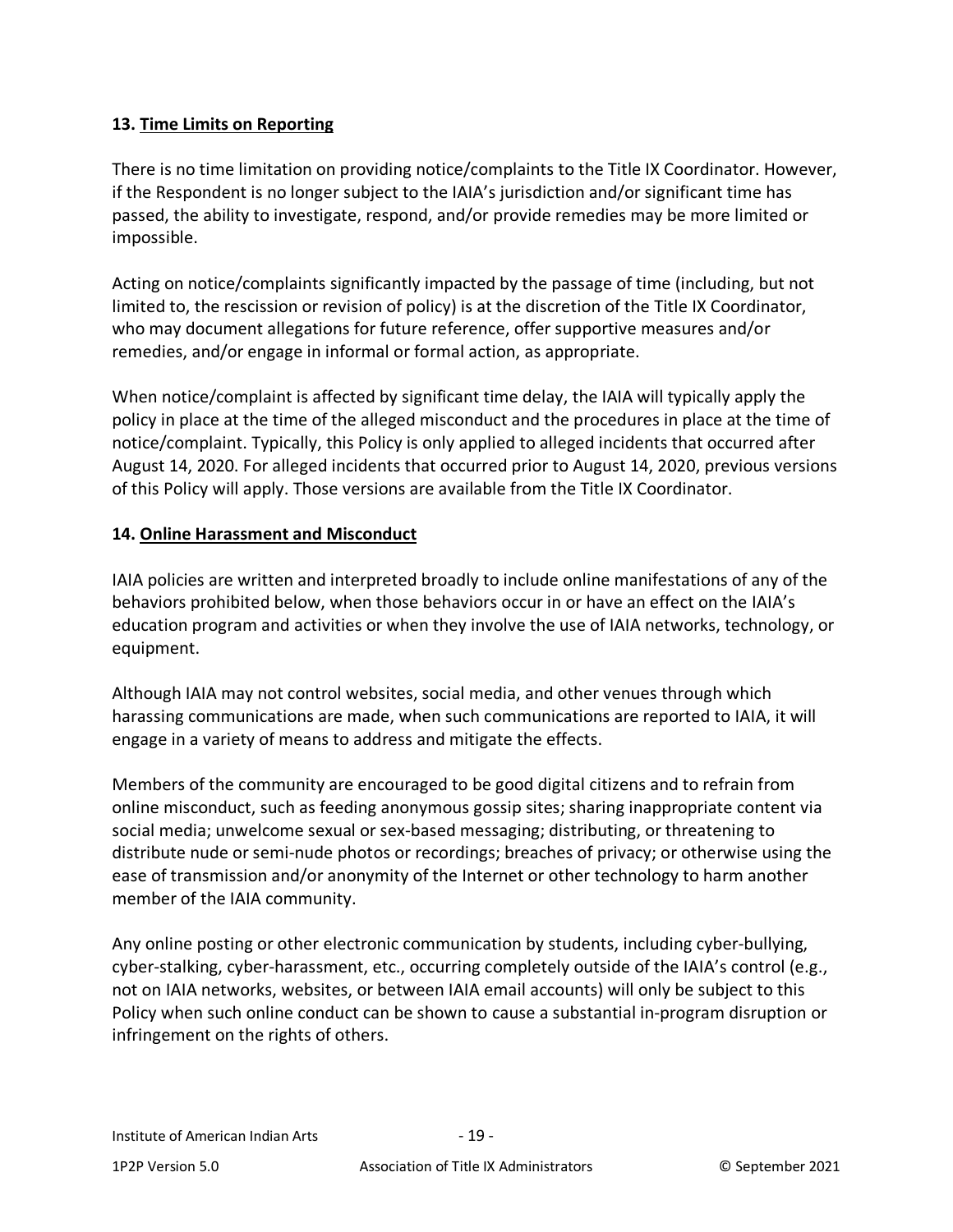Otherwise, such communications are considered speech protected by the First Amendment. Supportive measures for Complainants will be provided, but legally protected speech cannot be subjected to discipline.

Off-campus harassing speech by employees, whether online or in person, may be regulated by the IAIA only when such speech is made in an employee's official or work-related capacity].

## <span id="page-19-0"></span>**15. Policy on Nondiscrimination**

IAIA adheres to all federal, state, and local civil rights laws and regulations prohibiting discrimination in public higher education institutions.

# <span id="page-19-1"></span>**A. Protected Characteristics**

IAIA does not discriminate against any employee, applicant for employment, student, or applicant for admission on the basis of:

- Race
- Religion
- Hearing status
- Personal appearance
- Color
- Sex
- Pregnancy
- Political affiliation
- Source of income
- Place of business
- Residence
- Religion
- Creed
- Ethnicity
- National origin (including ancestry)
- Citizenship status
- Physical or mental disability (including perceived disability)
- Age
- Marital status
- Family responsibilities
- Sexual orientation
- Gender identity
- Gender expression
- Veteran or military status (including disabled veteran; recently separated veteran; active-duty, wartime, or campaign badge veteran; and Armed Forces Service Medal veteran)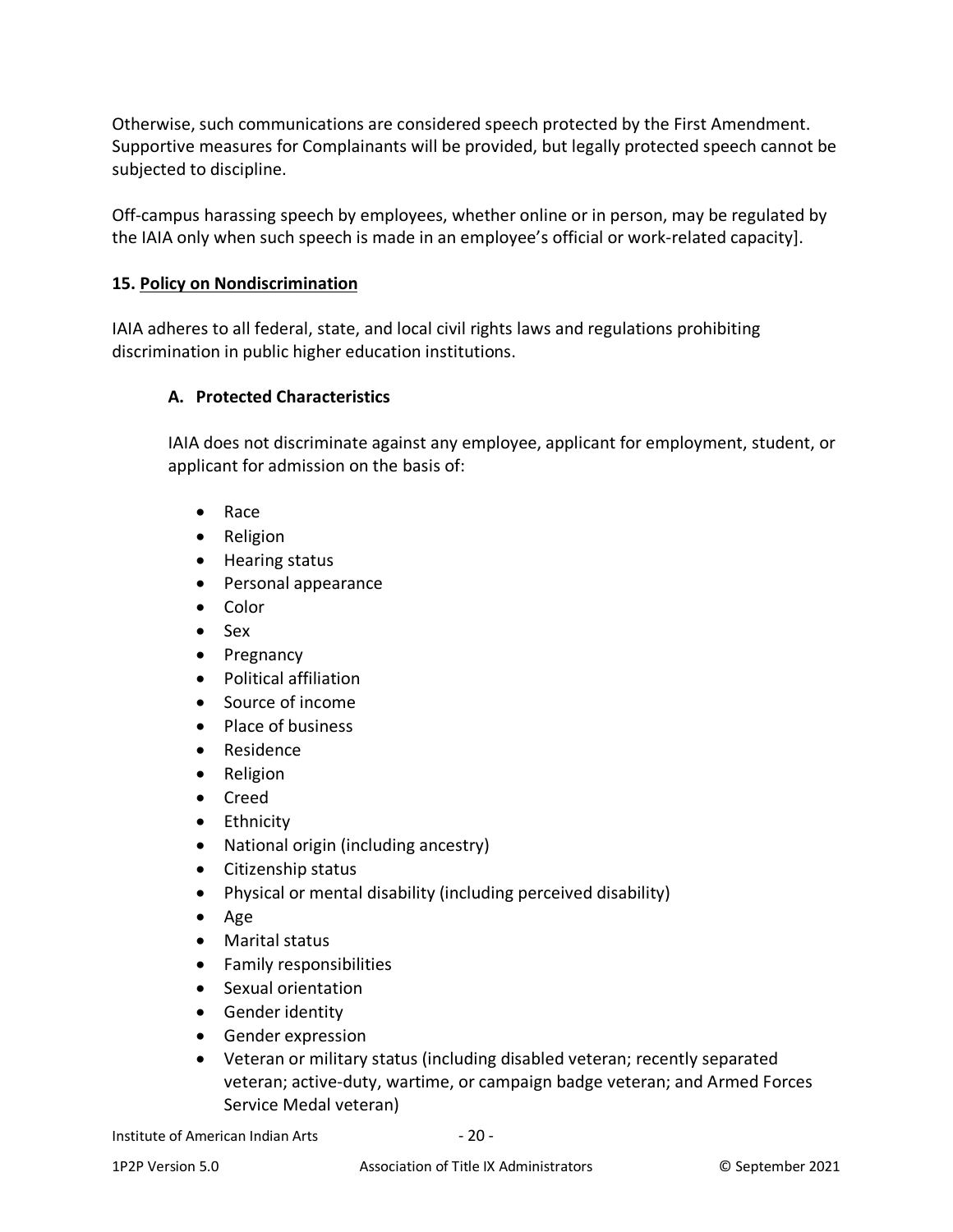- Predisposing genetic characteristics
- Domestic violence victim status
- Height
- Weight
- or any other protected characteristic under applicable local, state, or federal law, including protections for those opposing discrimination or participating in any grievance process within the institution, with the Equal Employment Opportunity Commission, and/or other human/civil rights agencies

This Policy covers nondiscrimination in both employment and access to educational opportunities. Therefore, any member of the IAIA community whose acts deny, deprive, or limit the educational or employment or residential and/or social access, benefits, and/or opportunities of any member of the IAIA community, guest, or visitor on the basis of that person's actual or perceived protected characteristics listed above, is in violation of the IAIA's Nondiscrimination Policy.

When brought to the attention of the IAIA, any such discrimination will be promptly and fairly addressed and remedied by the IAIA according to the appropriate grievance process described below.

## <span id="page-20-0"></span>**B. Inclusion Related to Gender Identity/Expression[11](#page-20-1)**

IAIA strives to ensure that all individuals are safe, included, and respected in their working and learning environments, regardless of their gender identity or expression, including intersex, transgender, agender, and gender diverse students and employees.

Discrimination on the basis of gender identity or expression is not tolerated by IAIA. If a member of the IAIA community feels they have been subjected to discrimination under this Policy, they should follow the appropriate reporting/Formal Complaint process described above.

In upholding the principles of equity and inclusion, IAIA supports the full integration and healthy development of those who are transgender, transitioning, or gender diverse, and seeks to eliminate any stigma related to gender identity and expression.

IAIA is committed to fostering a climate where all identities are valued and create a more vibrant and diverse community. The purpose of this Policy is to have the IAIA administratively address issues some students and employees, including those identifying as intersex, transgender, agender, and gender diverse, may confront as they

<span id="page-20-1"></span> $11$  By law, religiously affiliated institutions may choose to omit this section. Public institutions should carefully review this section with legal counsel and note than in some jurisdictions using this section as the basis for discipline could run afoul of First Amendment rights.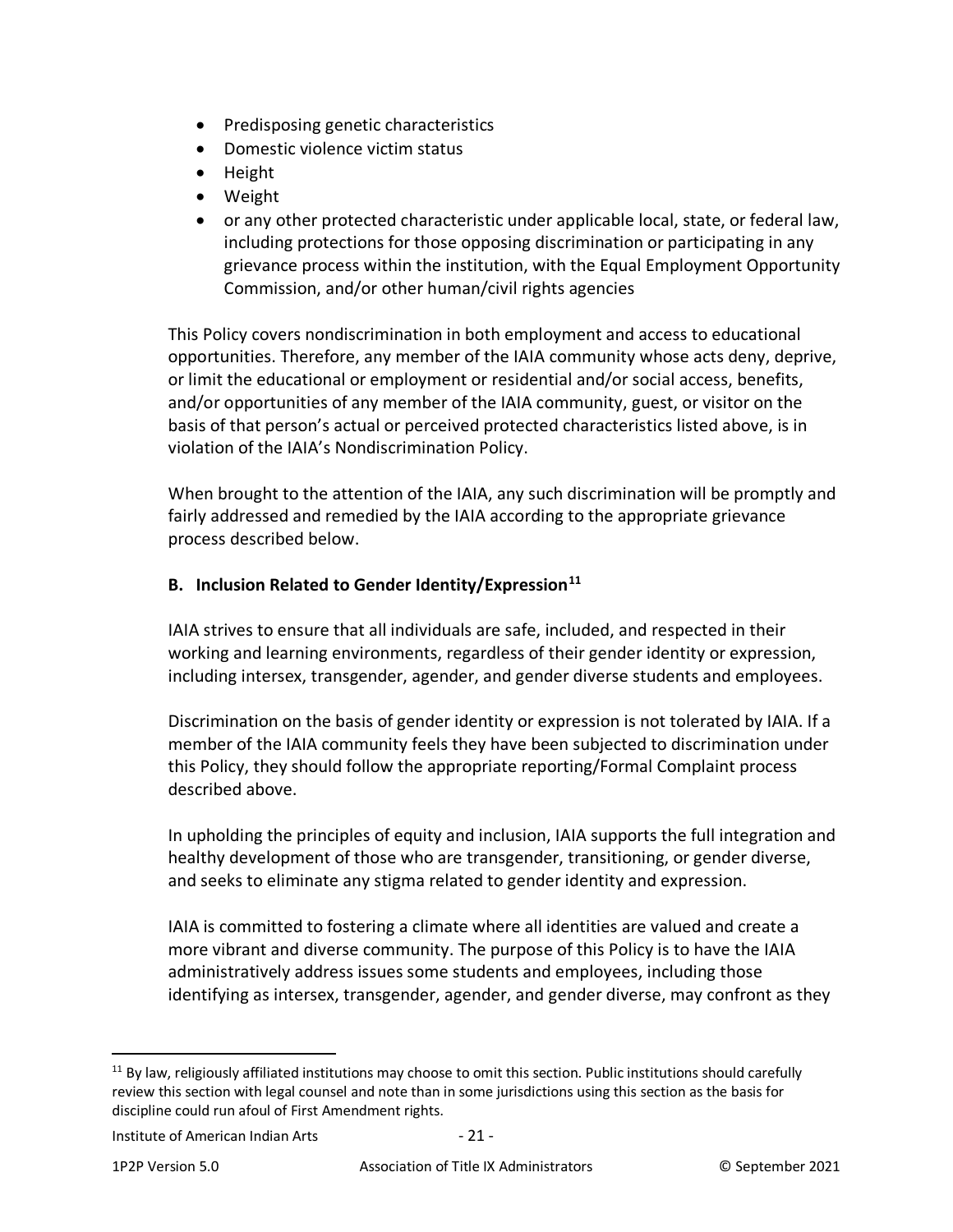navigate systems originally designed around the assumption that gender is binary. As our society's understanding of gender evolves, so do the IAIA's processes and policies.

Concepts like misgendering and deadnaming may not be familiar to all but understanding them is essential to IAIA s goal of being as welcoming and inclusive a community as possible.

Misgendering is the intentional or unintentional use of pronouns or identifiers that are different from those used by an individual. Unintentional misgendering is usually resolved with a simple apology if someone clarifies their pronouns for you. Intentional misgendering is inconsistent with the type of community we hold ourselves out to be. We all get to determine our own gender identity and expression, but we don't get to choose or negate someone else's.

Deadnaming, along with misgendering, can be very traumatic to a person who is transgender, transitioning, or gender diverse. Deadnaming means using someone's birth-assigned (cisgender) name, rather than the name they have chosen.

To a person who is transgender, transitioning, or gender diverse, their cisgender identity may be something that is in their past, dead, buried, and behind them. To then revive their deadname could trigger issues, traumas, and experiences of the past that the individual has moved past, or is moving past, and can interfere with their health and well-being.

Again, unintentional deadnaming can be addressed by a simple apology and an effort to use the person's chosen name. Intentional deadnaming could be a form of bullying, outing, or otherwise harassing an individual, and thus should be avoided.

This policy should be interpreted consistent with the goals of maximizing the inclusion of intersex, transgender, transitioning, agender, and gender diverse students and employees, including:

- Maintaining the privacy of all individuals consistent with law
- Ensuring all students equal access to educational programming, activities, and facilities, including restrooms and locker rooms
- Ensuring all employees equal access to employment opportunities and work, service, or health-related facilities
- Providing professional development for employees and education for students on topics related to gender inclusion
- Encouraging all students and employees to respect the pronoun usage and identities of all members of the IAIA community

The IAIA has set forth its specific processes for implementing this Policy through the accompanying Title IX-related procedures.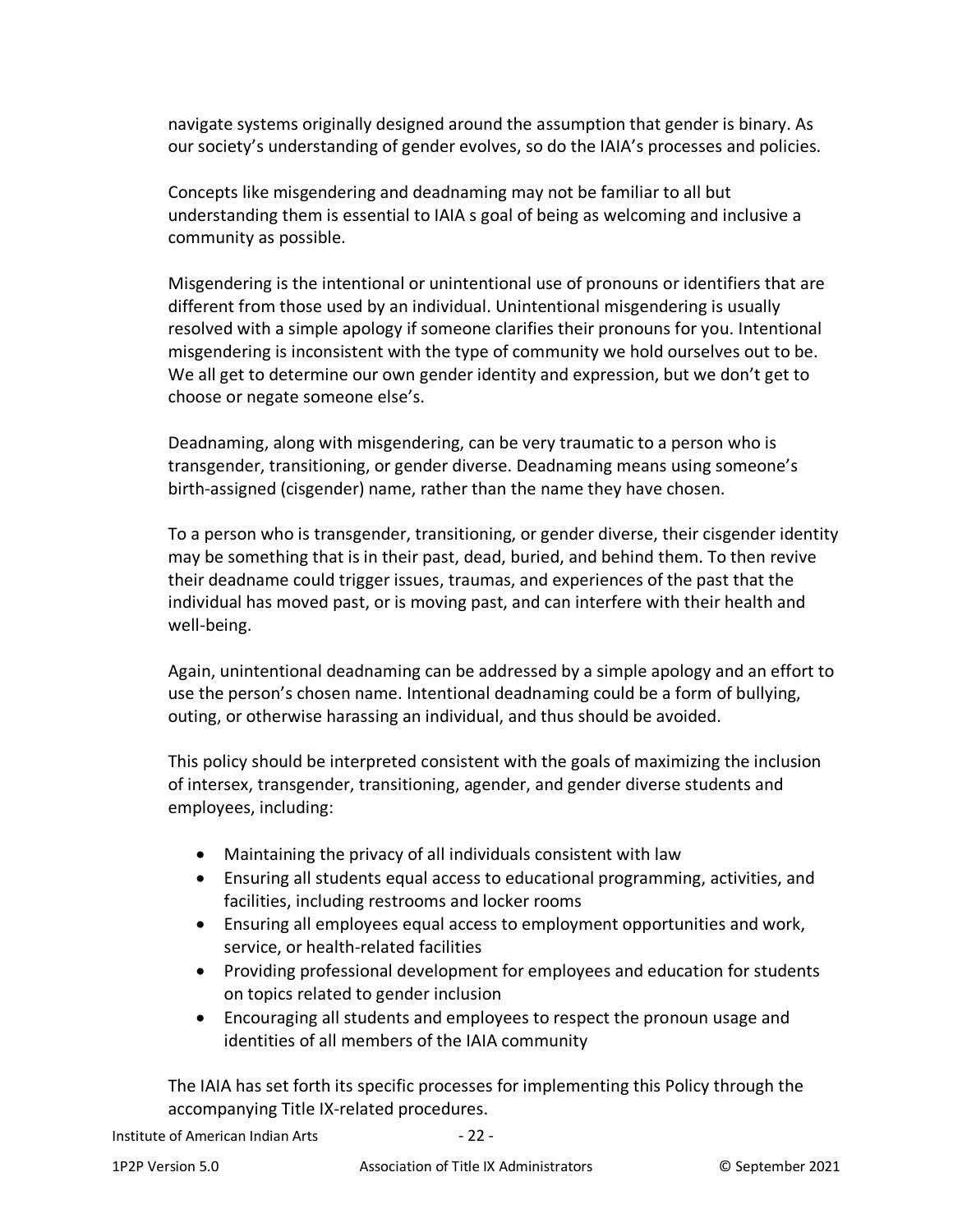# <span id="page-22-0"></span>**16. Disability Discrimination and Accommodation Policy**

IAIA is committed to full compliance with the Americans with Disabilities Act of 1990 (ADA), as amended, and Section 504 of the Rehabilitation Act of 1973, which prohibit discrimination against qualified persons with disabilities, as well as other federal, state, and local laws and regulations pertaining to individuals with disabilities.

Under the ADA and its amendments, a person has a disability if they have a physical or mental impairment that substantially limits a major life activity.

The ADA also protects individuals who have a record of a substantially limiting impairment or who are regarded as disabled by the IAIA, regardless of whether they currently have a disability. A substantial impairment is one that significantly limits or restricts a major life activity such as hearing, seeing, speaking, breathing, performing manual tasks, walking, or caring for oneself.

The Dean of Students has been designated as IAIA's ADA/504 Coordinator responsible for overseeing efforts to comply with these disability laws, including responding to grievances and conducting investigations of any allegation of noncompliance or discrimination based on disability.

Grievances related to disability status and/or accommodations will be addressed using the procedures in [Appendix F.](#page-89-0) For details relating to disability accommodations in the IAIA's Resolution Process, see page [111](#page-107-3).

## <span id="page-22-1"></span>**A. Students with Disabilities**

IAIA is committed to providing qualified students with disabilities with reasonable accommodations and support needed to ensure equal access to IAIA academic programs, facilities, and activities.

All accommodations are made on an individualized basis. A student requesting any accommodation should first contact the Dean of Students, who coordinates services for students with disabilities.

The Dean of Students reviews documentation provided by the student and, in consultation with the student, determines which accommodations are appropriate for the student's particular needs and academic program(s) in accordance with applicable IAIA policies.

## <span id="page-22-2"></span>**B. Employees with Disabilities**

Pursuant to the ADA, IAIA will provide reasonable accommodation(s) to all qualified employees with known disabilities when their disability affects the performance of their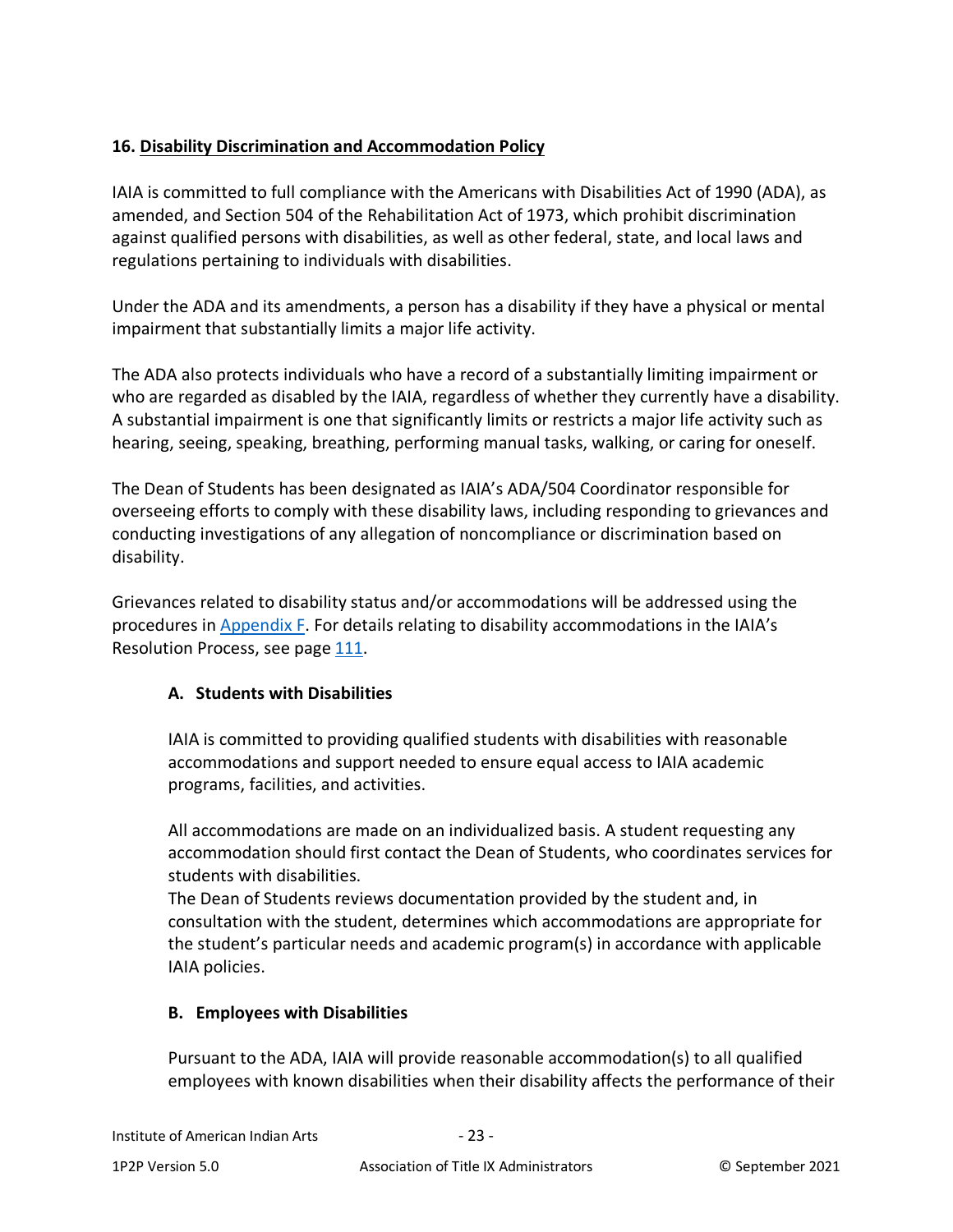essential job functions, except when doing so would be unduly disruptive or would result in undue hardship to the IAIA.

An employee with a disability is responsible for submitting an accommodation request to the Human Resources (HR) Director and providing necessary documentation. HR Director will work with the employee's supervisor to identify which essential functions of the position are affected by the employee's disability and what reasonable accommodations could enable the employee to perform those duties in accordance with applicable IAIA policies.

# <span id="page-23-0"></span>**17. Discriminatory Harassment Policy**

Students, staff, administrators, and faculty are entitled to an employment and educational environment that is free of discriminatory harassment. This Policy is not meant to inhibit or prohibit educational content or discussions inside or outside of the classroom that include germane, but controversial, or sensitive subject matters protected by academic freedom.

The sections below describe the specific forms of legally prohibited harassment that are also prohibited under IAIA Policy. When speech or conduct is protected by academic freedom and/or the First Amendment, it will not be considered a violation of IAIA Policy, though supportive measures will be offered to those impacted. All offense definitions encompass actual and/or attempted offenses.

# <span id="page-23-1"></span>**A. Discriminatory Harassment**

Discriminatory harassment—defined as unwelcome conduct by any member or group of the community on the basis of actual or perceived characteristic protected by policy or law—is a form of prohibited discrimination under IAIA policy.

IAIA does not tolerate discriminatory harassment of any employee, student, visitor, or third party. IAIA will act to remedy all forms of harassment when reported, whether or not the harassment rises to the level of creating a "hostile environment." A hostile environment is one that unreasonably interferes with, limits, or effectively denies an individual's educational or employment access, benefits, or opportunities.<sup>12</sup> This discriminatory effect results from harassing verbal, written, graphic, and/or physical conduct that is severe or pervasive and objectively offensive.

When discriminatory harassment rises to the level of creating a hostile environment, IAIA may also impose sanctions on the Respondent through application of the appropriate grievance process.

<span id="page-23-2"></span> $12$  This definition of hostile environment is based on Federal Register / Vol. 59, No. 47 / Thursday, March 10, 1994: [Department of Education Office for Civil Rights, Racial Incidents and Harassment Against Students at Educational](http://www.ed.gov/about/offices/list/ocr/docs/race394.html.)  [Institutions Investigative Guidance.](http://www.ed.gov/about/offices/list/ocr/docs/race394.html.)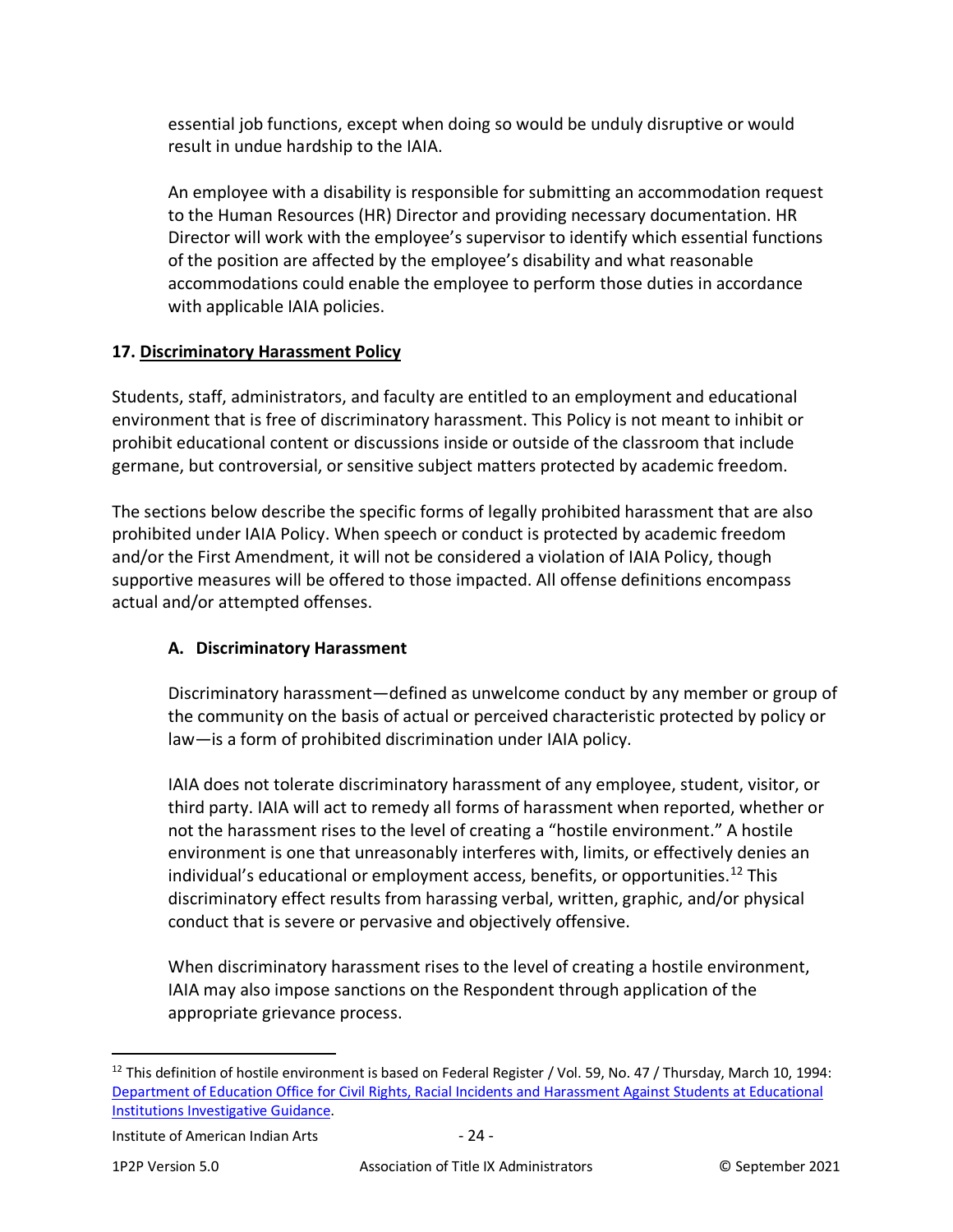The IAIA reserves the right to address offensive conduct and/or harassment that (1) does not rise to the level of creating a hostile environment, or (2) that is of a generic nature and not based on a protected characteristic. Addressing such conduct will not result in the imposition of discipline under IAIA policy, but may be addressed through respectful conversation, remedial actions, education, effective Alternative Resolution, and/or other Informal Resolution mechanisms.

For assistance with Alternative Resolution and other Informal Resolution techniques and approaches, employees should contact the Director of Human Resources, and students should contact the Director of Student Conduct.

### <span id="page-24-0"></span>**B. Sexual Harassment**

The Department of Education's Office for Civil Rights (OCR), the Equal Employment Opportunity Commission (EEOC), and the State of New Mexico regard sexual harassment, a specific form of discriminatory harassment, as an unlawful discriminatory practice.

IAIA has adopted the following definition of sexual harassment in order to address the unique environment of an academic community.

Acts of sexual harassment may be committed by any person upon any other person, regardless of the sex, sexual orientation, and/or gender identity of those involved. **Sexual Harassment**, as an umbrella category, includes the offenses of sexual harassment, sexual assault, domestic violence, dating violence, and stalking, and is defined as:

Conduct on the basis of sex,  $13$  or that is sexual in nature, that satisfies one or more of the following:

#### 1) **Quid Pro Quo**:

- a. an employee of the IAIA,
- b. conditions<sup>[14](#page-24-2)</sup> the provision of an aid, benefit, or service of the IAIA,
- c. on an individual's participation in unwelcome sexual conduct.

#### 2) **Sexual Harassment**:

- a. unwelcome conduct,
- b. determined by a reasonable person,
- c. to be so severe, and
- d. pervasive, and,

<span id="page-24-1"></span> $13$  Including gender identity, gender expression, sexual orientation, and sex stereotypes.

<span id="page-24-2"></span><sup>&</sup>lt;sup>14</sup> Implicitly or explicitly.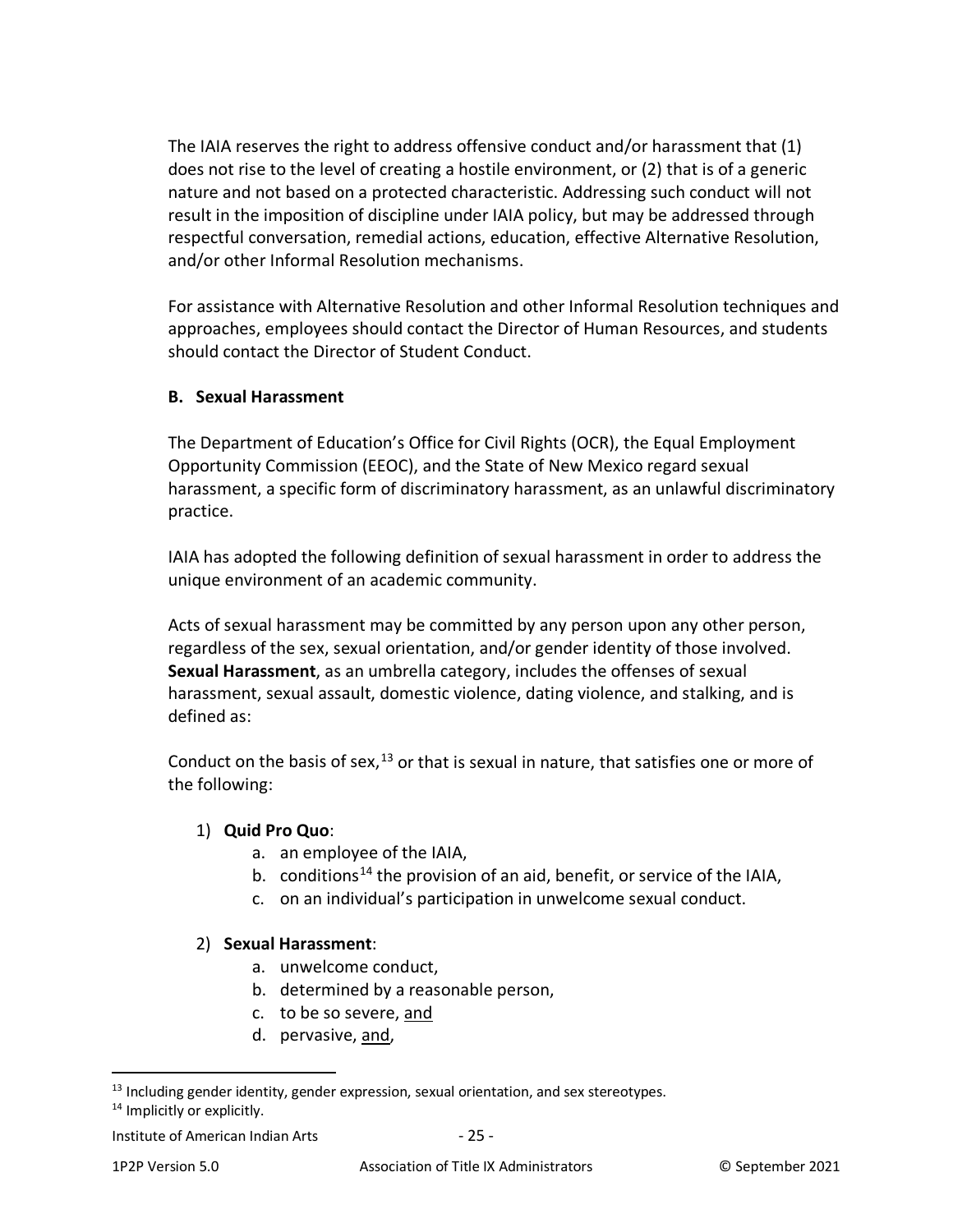- e. objectively offensive,
- f. that it effectively denies a Complainant equal access to the IAIA's education program or activity.[15](#page-25-0)

Institute of American Indian Arts - 26 -

<span id="page-25-0"></span><sup>&</sup>lt;sup>15</sup> Unwelcomeness is subjective and determined by the Complainant (except when the Complainant is younger than the age of consent). Severity, pervasiveness, and objective offensiveness are evaluated based on the totality of the circumstances from the perspective of a reasonable person in the same or similar circumstances ("in the shoes of the Complainant"), including the context in which the alleged incident occurred and any similar, previous patterns that may be evidenced. This definition is broad enough to potentially encompass forms of sex-based disparate treatment, even if not harassing in nature.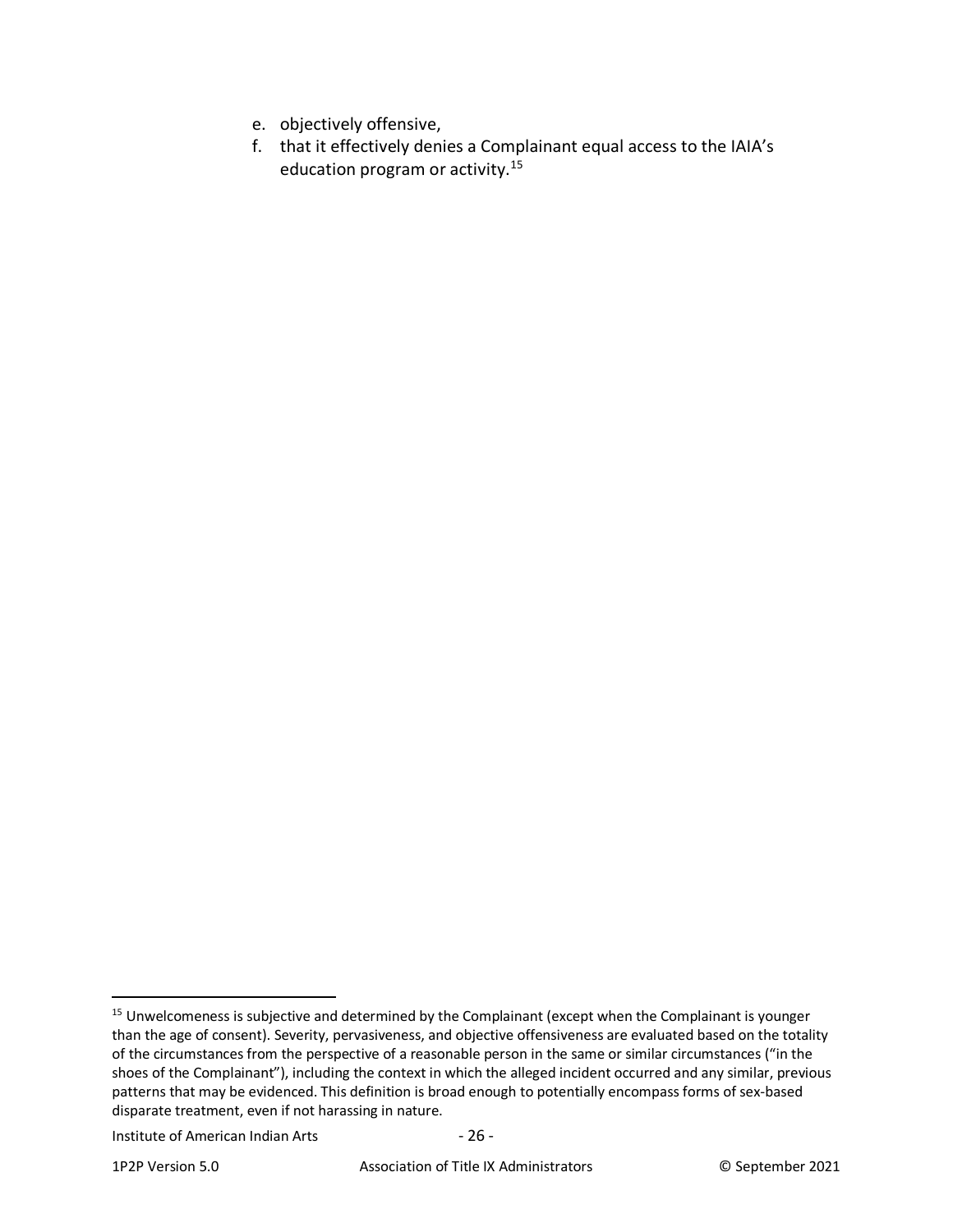#### 3) **Sexual Assault**, defined as:

- a. Any sexual act<sup>[16](#page-26-0)</sup> directed against a Complainant,  $17$ 
	- o without their consent, or
	- o instances in which the Complainant is incapable of giving consent. [18](#page-26-2)

#### b. **Incest**:

- o Non-forcible sexual intercourse,
- o between persons who are related to each other,
- o within the degrees wherein marriage is prohibited by New Mexico law.

- The carnal knowledge of a Complainant OR Penetration, no matter how slight, of the vagina or anus with any body part or object, or oral penetration by a sex organ of another person,
- without their consent.
- including instances where they are incapable of giving consent because of age or because of temporary or permanent mental or physical incapacity."

#### Sodomy:

- Oral or anal sexual intercourse with a Complainant,
- forcibly, and/or
- against their will (non-consensually), or
- not forcibly or against their will in instances in which the Complainant is incapable of giving consent because of age or because of temporary or permanent mental or physical incapacity.
- Sexual Assault with an Object:
	- The use of an object or instrument to penetrate,
	- however slightly,
	- the genital or anal opening of the body of the Complainant,
	- forcibly, and/or
	- against their will (non-consensually), or
	- not forcibly or against their will in instances in which the Complainant is incapable of giving consent because of age or because of temporary or permanent mental or physical incapacity.

Fondling:

- The touching of the private body parts of the Complainant (buttocks, groin, breasts),
- for the purpose of sexual gratification,
- forcibly, and/or
- against their will (non-consensually), or
- not forcibly or against their will in instances in which the Complainant is incapable of giving consent because of age or because of temporary or permanent mental or physical incapacity.

<span id="page-26-2"></span><span id="page-26-1"></span> $17$  This would include having another person touch you sexually, forcibly, and/or without their consent. <sup>18</sup> This definition set is not taken from NIBRS verbatim. ATIXA has substituted Complainant for "victim," has removed references to his/her throughout, has defined "private body parts," has removed the confusing and unnecessary term "unlawfully," and has inserted language clarifying that the IAIA interprets "against the person's will" to mean "non-consensually." These are liberties ATIXA thinks are important to take with respect to the federal definitions, but users should consult legal counsel before adopting them.

#### Institute of American Indian Arts - 27 -

<span id="page-26-0"></span><sup>&</sup>lt;sup>16</sup> A 'sexual act" is specifically defined by federal regulations to include one or more of the following: Rape: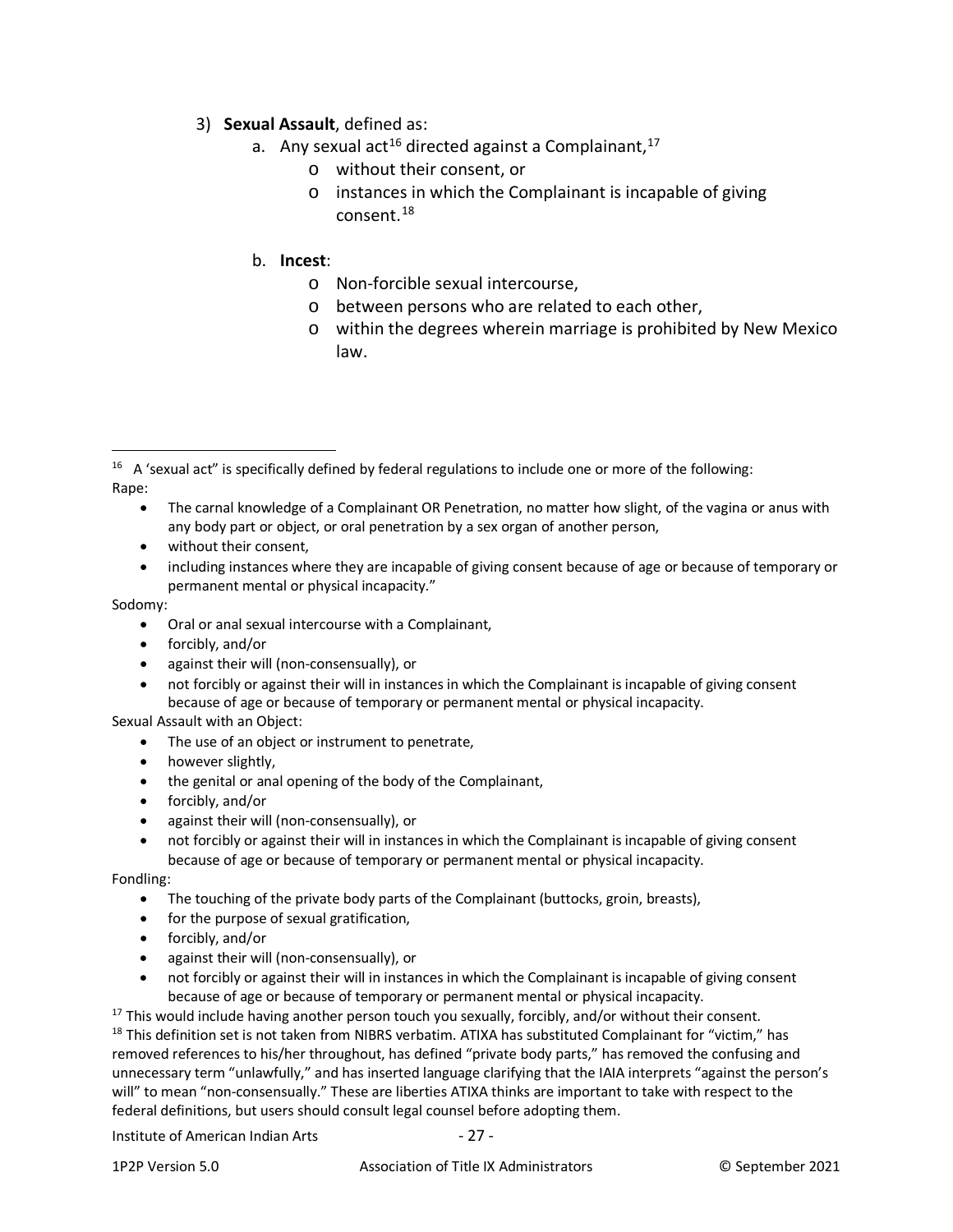## c. **Statutory Rape**:

- o Non-forcible sexual intercourse,
- o with a person who is under the statutory age of consent of New Mexico.

### 4) **Dating Violence**, defined as**:**

- a. violence,
- b. on the basis of sex,
- c. committed by a person,
- d. who is in or has been in a social relationship of a romantic or intimate nature with the Complainant.
	- i. The existence of such a relationship shall be determined based on the Complainant's statement and with consideration of the length of the relationship, the type of relationship, and the frequency of interaction between the persons involved in the relationship. For the purposes of this definition
		- a) Dating violence includes, but is not limited to, sexual or physical abuse or the threat of such abuse.
		- b) Dating violence does not include acts covered under the definition of domestic violence.

## **5) Domestic Violence**, [19](#page-27-0) defined as:

- a. violence,
- b. on the basis of sex,
- c. committed by a current or former spouse or intimate partner of the Complainant,
- d. by a person with whom the Complainant shares a child in common, or
- e. by a person who is cohabitating with, or has cohabitated with, the Complainant as a spouse or intimate partner, or
- f. by a person similarly situated to a spouse of the Complainant under the domestic or family violence laws of New Mexico, or
- g. by any other person against an adult or youth Complainant who is protected from that person's acts under the domestic or family violence laws of New Mexico.
- **6) Stalking**, defined as:
	- a. engaging in a course of conduct,
	- b. on the basis of sex,
	- c. directed at the Complainant, that
		- i. would cause a reasonable person to fear for the person's safety, or

<span id="page-27-0"></span> $19$  To categorize an incident as Domestic Violence under this Policy, the relationship between the Respondent and the Complainant must be more than just two people living together as roommates. The people cohabitating must be current or former spouses or have an intimate relationship.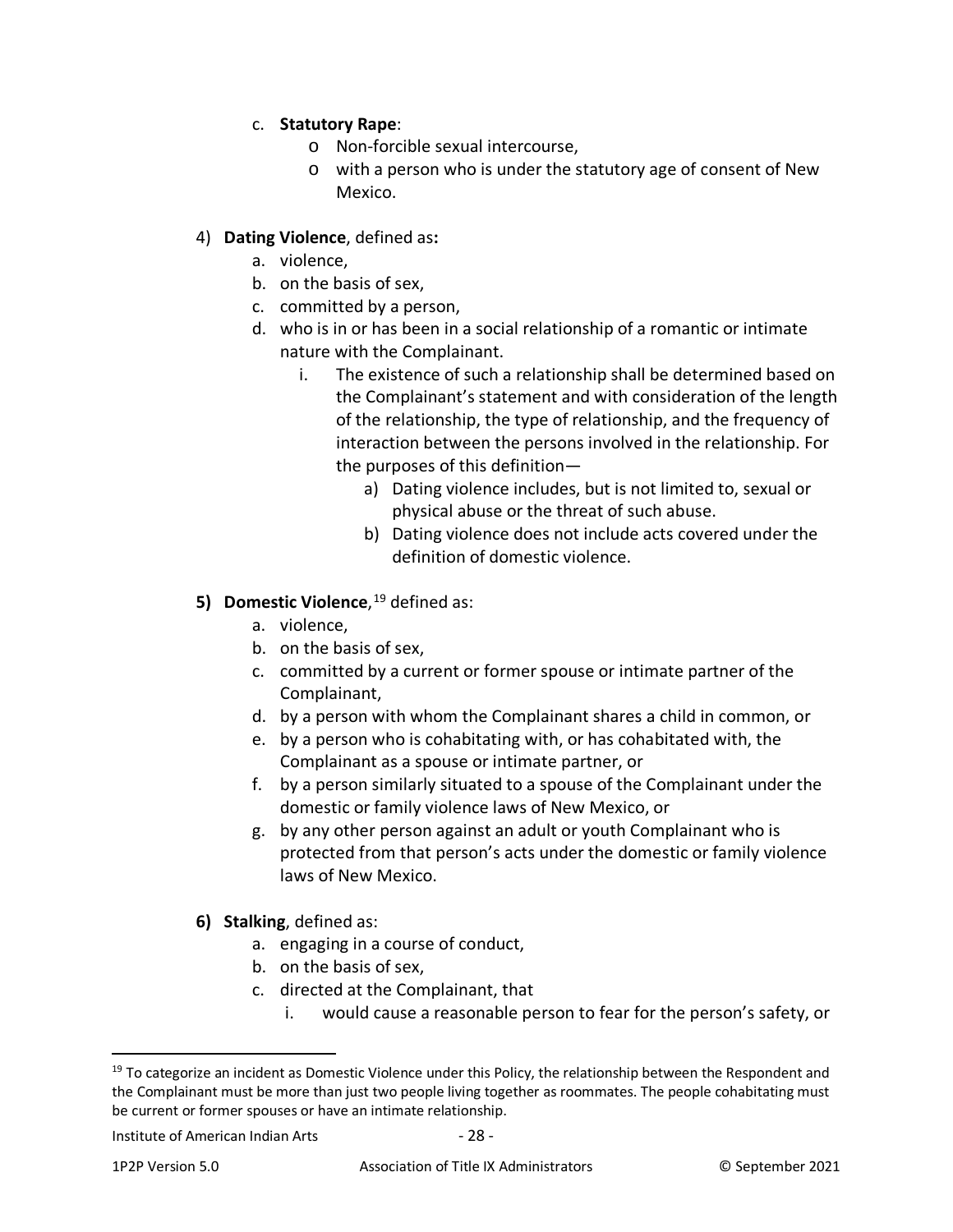- ii. the safety of others; or
- iii. Suffer substantial emotional distress.

For the purposes of this definition—

- Course of conduct means two or more acts, including, but not limited to acts in which the Respondent directly, indirectly, or through third parties, by any action, method, device, or means, follows, monitors, observes, surveils, threatens, or communicates to or about a person, or interferes with a person's property.
- Reasonable person means a reasonable person under similar circumstances and with similar identities to the Complainant.
- Substantial emotional distress means significant mental suffering or anguish that may but does not necessarily require medical or other professional treatment or counseling.

IAIA reserves the right to impose any level of sanction, ranging from a reprimand up to and including suspension or expulsion/termination, for any offense under this Policy. The most serious offenses are likely to result in suspension/expulsion/termination.

### <span id="page-28-0"></span>**C. Unethical Relationships Policy (See [Appendix D\)](#page-86-0)**

#### <span id="page-28-1"></span>**D. Force, Coercion, Consent, and Incapacitation[20](#page-28-2)**

As used in the offenses above, the following definitions and understandings apply:

**Force:** Force is the use of physical violence and/or physical imposition to gain sexual access. Force also includes threats, intimidation (implied threats), and coercion that is intended to overcome resistance or produce consent (e.g., "Have sex with me or I'll hit you," which elicits the response, "Okay, don't hit me. I'll do what you want.").

Sexual activity that is forced is, by definition, non-consensual, but non-consensual sexual activity is not necessarily forced. Silence or the absence of resistance alone is not consent. Consent is not demonstrated by the absence of resistance. While resistance is not required or necessary, it is a clear demonstration of non-consent.

**Coercion:** Coercion is unreasonable pressure for sexual activity. Coercive conduct differs from seductive conduct based on factors such as the type and/or extent of the pressure used to obtain consent. When someone makes clear that they do not want to engage in certain sexual activity, that they want to stop, or that they do not want to go past a

<span id="page-28-2"></span> $20$  The state definition of consent is [ ], which is applicable to criminal prosecutions for sex offenses in [State] but may differ from the definition used by the IAIA to address policy violations. [Included for Clery/VAWA Sec. 304 compliance purposes]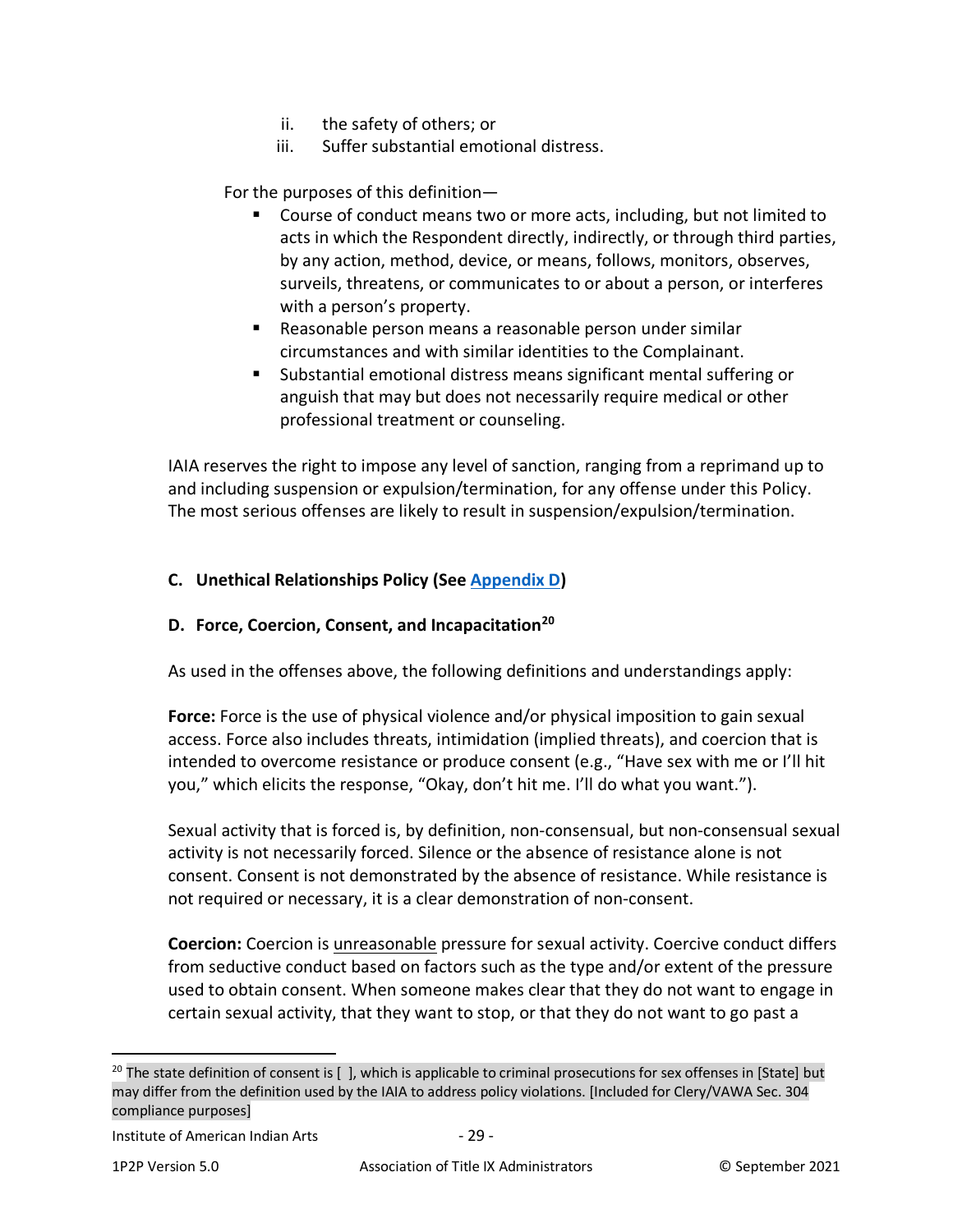certain point of sexual interaction, continued pressure beyond that point can be coercive.

### **Consent** is:

- knowing, and
- voluntary, and
- clear permission
- by word or action
- to engage in sexual activity.

Individuals may perceive and experience the same interaction in different ways. Therefore, it is the responsibility of each party to determine that the other has consented before engaging in the activity.

If consent is not clearly provided prior to engaging in the activity, consent may be ratified by word or action at some point during the interaction or thereafter, but clear communication from the outset is strongly encouraged.

For consent to be valid, there must be a clear expression in words or actions that the other individual consented to that specific sexual conduct. Reasonable reciprocation can be implied consent. For example, if someone kisses you, you can kiss them back (if you want to) without the need to explicitly obtain *their* consent to being kissed back.

Consent can also be withdrawn once given, as long as the withdrawal is reasonably and clearly communicated. If consent is withdrawn, that sexual activity should cease within a reasonably immediate time.

Consent to some sexual contact (such as kissing or fondling) cannot be presumed to be consent for other sexual activity (such as intercourse). A current or previous intimate relationship is not sufficient to constitute consent. If an individual expresses conditions on their willingness to consent (e.g., use of a condom) or limitations on the scope of their consent, those conditions and limitations must be respected.

Proof of consent or non-consent is not a burden placed on either party involved in a complaint. Instead, the burden remains on the IAIA to determine whether its policy has been violated. The existence of consent is based on the totality of the circumstances evaluated from the perspective of a reasonable person in the same or similar circumstances, including the context in which the alleged misconduct occurred and any similar and previous patterns that may be evidenced.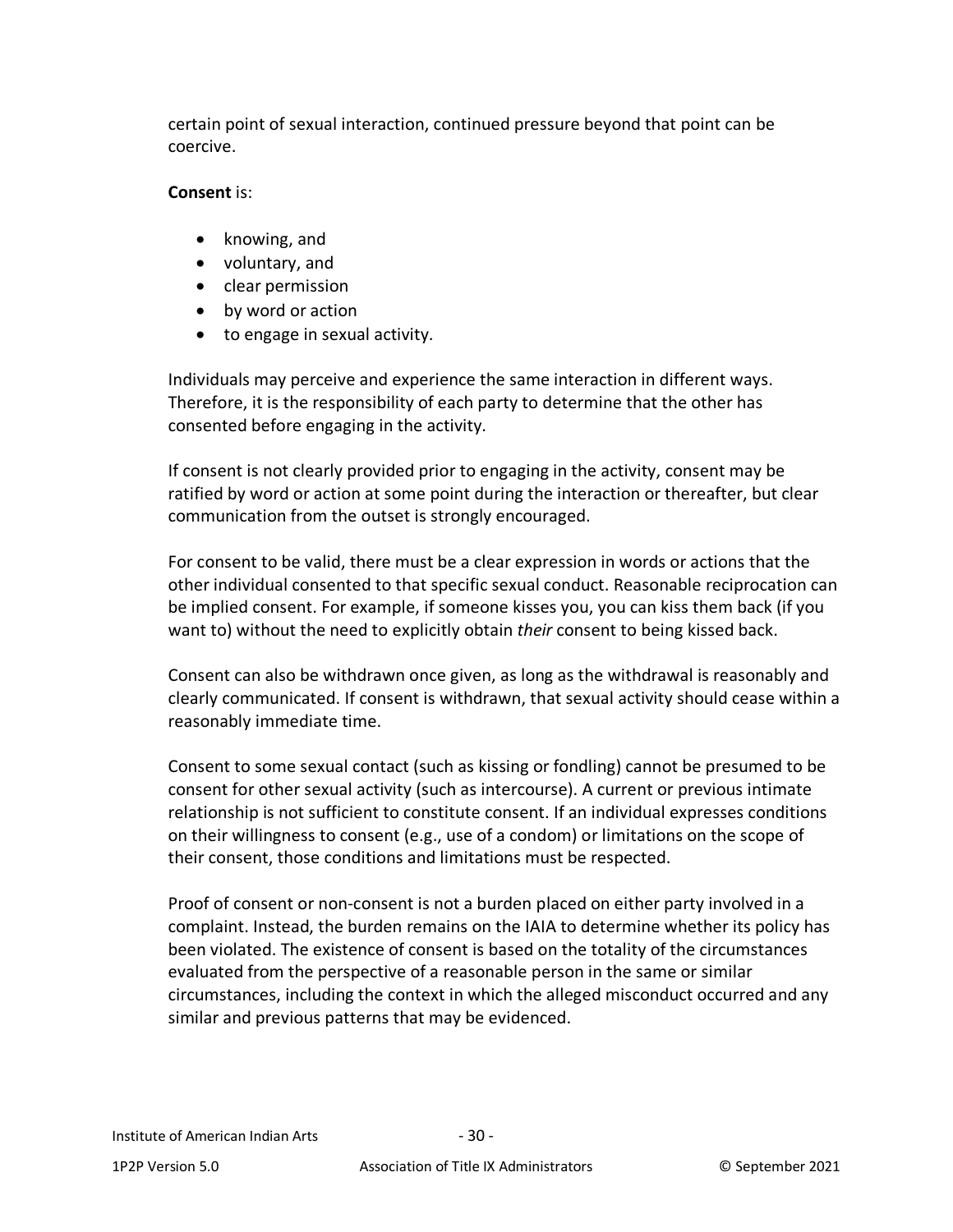Consent in relationships must also be considered in context. When parties consent to BDSM $^{21}$  $^{21}$  $^{21}$  or other forms of kink, non-consent may be shown by the use of a safe word. Resistance, force, violence, or even saying "no" may be part of the kink and thus consensual, thus IAIA's evaluation of communication in kink situations should be guided by reasonableness, rather than strict adherence to policy that assumes non-kink relationships as a default.

**Incapacitation:** A person cannot consent if they are unable to understand what is happening or are disoriented, helpless, asleep, or unconscious for any reason, including due alcohol or other drug consumption. As stated above, a Respondent violates this Policy if they engage in sexual activity with someone who is incapable of giving consent.

It is a defense to a sexual assault policy violation that the Respondent neither knew nor should have known the Complainant to be physically or mentally incapacitated. "Should have known" is an objective, reasonable person standard that assumes that a reasonable person is both sober and exercising sound judgment.

Incapacitation occurs when someone cannot make rational, reasonable decisions because they lack the capacity to give knowing/informed consent (e.g., to understand the "who, what, when, where, why, and how" of their sexual interaction).

Incapacitation is determined through consideration of all relevant indicators of an individual's state and is not synonymous with intoxication, impairment, blackout, and/or being drunk.

This policy also covers a person whose incapacity results from a temporary or permanent physical or mental health condition, involuntary physical restraint, and/or the consumption of incapacitating substances.

#### <span id="page-30-0"></span>**E. Other Civil Rights Offenses**

In addition to the forms of sexual harassment described above, which are covered by Title IX, the IAIA additionally prohibits the following offenses as forms of discrimination that may be within or outside of Title IX when the act is based upon the Complainant's actual or perceived protected characteristic.

<span id="page-30-1"></span> $21$  Bondage, discipline/dominance, submission/sadism, and masochism.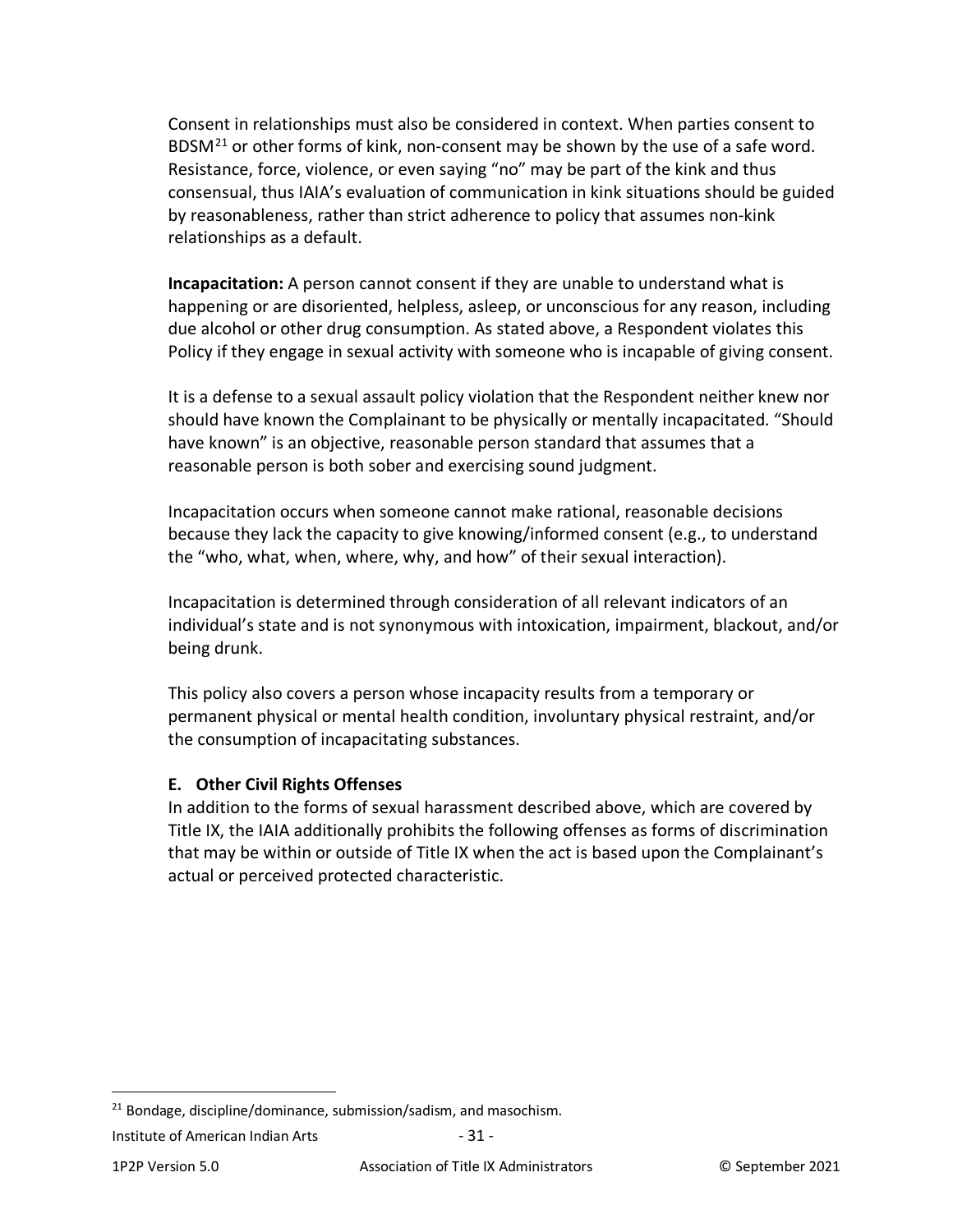- 1) **Sexual Exploitation**, defined as:
	- a. an individual taking non-consensual or abusive sexual advantage of another
	- b. for their own benefit or for the benefit of anyone other than the person being exploited, and
	- c. that conduct does not otherwise constitute Sexual Harassment under this Policy.

Examples of Sexual Exploitation include, but are not limited to:

- Sexual voyeurism (such as observing or allowing others to observe a person undressing or using the bathroom or engaging in sexual acts, without the consent of the person being observed)
- Invasion of sexual privacy (e.g., doxxing)
- Knowingly making an unwelcome disclosure of (or threatening to disclose) an individual's sexual orientation, gender identity, or gender expression
- Taking pictures, video, or audio recording of another in a sexual act, or in any other sexually related activity when there is a reasonable expectation of privacy during the activity, without the consent of all involved in the activity; or exceeding the boundaries of consent (such as allowing another person to hide in a closet and observe sexual activity; or disseminating sexual pictures without the photographed person's consent), including the making or posting of non-consensual pornography
- **Prostituting another person**
- Engaging in sexual activity with another person while knowingly infected with human immunodeficiency virus (HIV) or a sexually transmitted disease (STD) or infection (STI), without informing the other person of the virus, disease, or infection
- Causing or attempting to cause the incapacitation of another person (through alcohol, drugs, or any other means) for the purpose of compromising that person's ability to give consent to sexual activity, or for the purpose of making that person vulnerable to non-consensual sexual activity
- **Misappropriation of another person's identity on apps, websites, or other** venues designed for dating or sexual connections (e.g., spoofing)
- Forcing a person to take an action against that person's will by threatening to show, post, or share information, video, audio, or an image that depicts the person's nudity or sexual activity
- Knowingly soliciting a minor for sexual activity
- $\blacksquare$  Engaging in sex trafficking
- Knowingly creating, possessing, or disseminating child pornography

#### 2) **Harm/Endangerment**, defined as:

a. threatening or causing physical harm;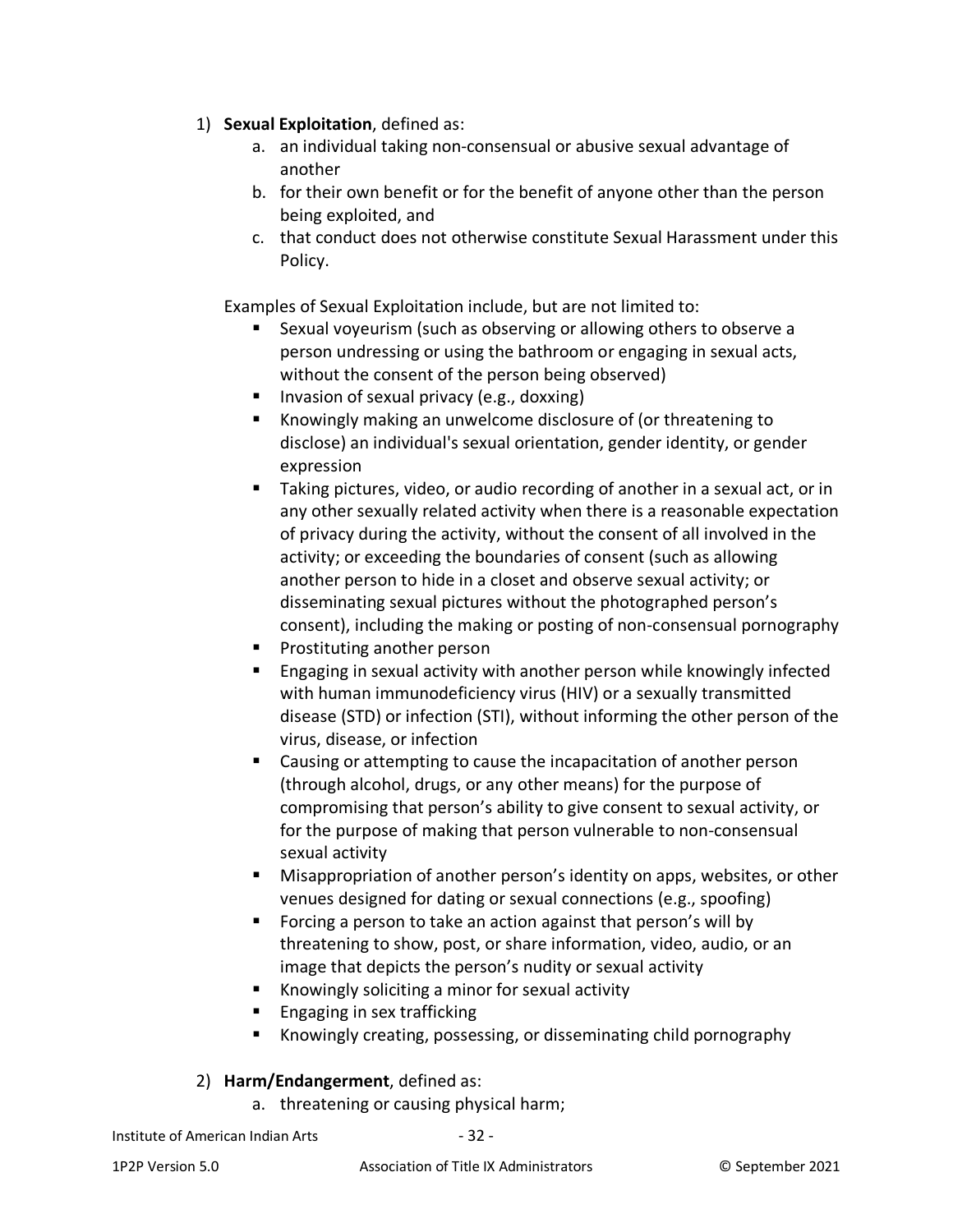- b. extreme verbal, emotional, or psychological abuse; or
- c. other conduct which threatens or endangers the health or safety of any person or damages their property.
- 3) **Discrimination**, defined as:
	- a. actions that deprive, limit, or deny
	- b. other members of the community
	- c. of educational or employment access, benefits, or opportunities,
	- d. including disparate treatment.
- 4) **Intimidation**, defined as:
	- a. implied threats or
	- b. acts that cause the Complainant reasonable fear of harm.
- 5) **Hazing**, defined as:
	- a. acts likely to cause physical or psychological harm or social ostracism
	- b. to any person within the IAIA community,
	- c. when related to the admission, initiation, pledging, joining, or any other group-affiliation activity.
- 6) **Bullying,** defined as:
	- a. repeated and/or severe aggressive behavior
	- b. that is likely to intimidate or intentionally hurt, control, or physically or mentally diminish the Complainant,
	- c. that is not speech or conduct that is otherwise protected by the First Amendment.

Violation of any other IAIA policies may constitute a Civil Rights Offense when a violation is motivated by actual or perceived protected characteristic(s), and the result is a discriminatory limitation or denial of employment or educational access, benefits, or opportunities.

Sanctions for the above-listed Civil Rights Offenses range from warning through expulsion/termination.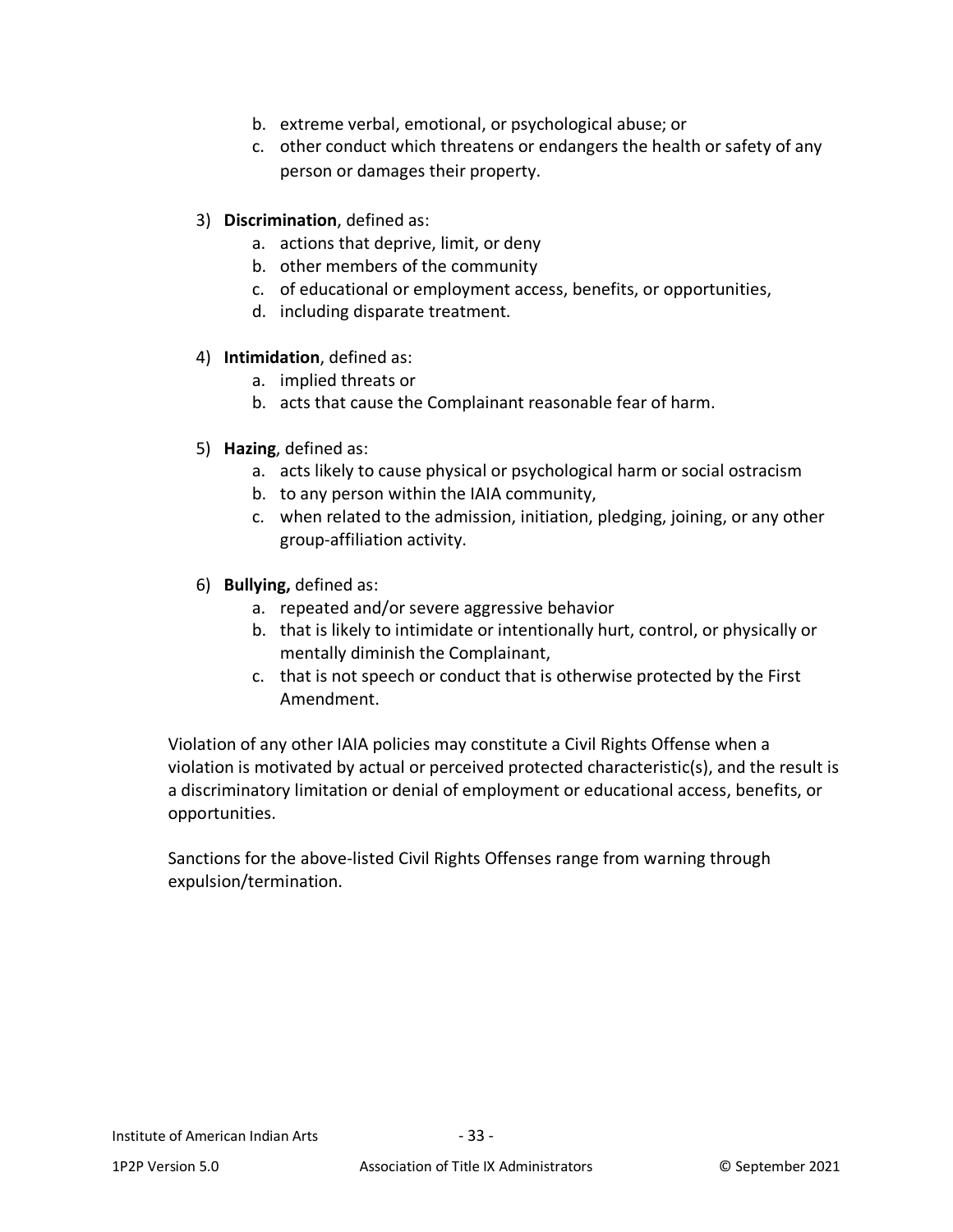# <span id="page-33-0"></span>**18. Retaliation[22](#page-33-2)**

Protected activity under this Policy includes reporting alleged misconduct that may implicate this Policy, participating in the resolution process, supporting a Complainant or Respondent, assisting in providing information relevant to an investigation, and/or acting in good faith to oppose conduct that constitutes a violation of this Policy.

Acts of alleged retaliation should be reported immediately to the Title IX Coordinator and will be promptly investigated. IAIA will take all appropriate and available steps to protect individuals who fear that they may be subjected to retaliation.

IAIA and any member of IAIA's community are prohibited from taking or attempting to take materially adverse action by intimidating, threatening, coercing, harassing, or discriminating against any individual for the purpose of interfering with any right or privilege secured by law or policy, or because the individual has made a report or complaint, testified, assisted, or participated or refused to participate in any manner in an investigation, proceeding, or hearing under this Policy and procedure.

Filing a complaint under Process B could be considered retaliatory if those allegations could be subject to Process A, when the Process B allegations are made for the purpose of interfering with or circumventing any right or privilege provided afforded within Process A that is not provided by Process B. Therefore, IAIA carefully vets all complaints to ensure this does not happen, and to ensure that complaints are routed to the appropriate process.

The exercise of rights protected under the First Amendment does not constitute retaliation.

Pursuing a code of conduct violation for making a materially false statement in bad faith in the course of a grievance proceeding under this Policy and procedure does not constitute retaliation, provided that the determination of responsibility, by itself, is not sufficient to conclude that any party has made a materially false statement in bad faith.

## <span id="page-33-1"></span>**19. Mandated Reporting**

All IAIA employees (faculty, staff, administrators) are expected to report actual or suspected discrimination, harassment, and/or retaliation to appropriate officials immediately, although there are some limited exceptions.

To make informed choices, it is important to be aware of confidentiality and mandatory reporting requirements when consulting institutional resources. Within the institution, some resources may maintain confidentiality and are not required to report actual or suspected

<span id="page-33-2"></span><sup>&</sup>lt;sup>22</sup> Retaliation allegations can be routed exclusively through Process B if a IAIA so elects, but where retaliation and sexual harassment allegations are both alleged, it will likely make more sense to use Process A to resolve all together.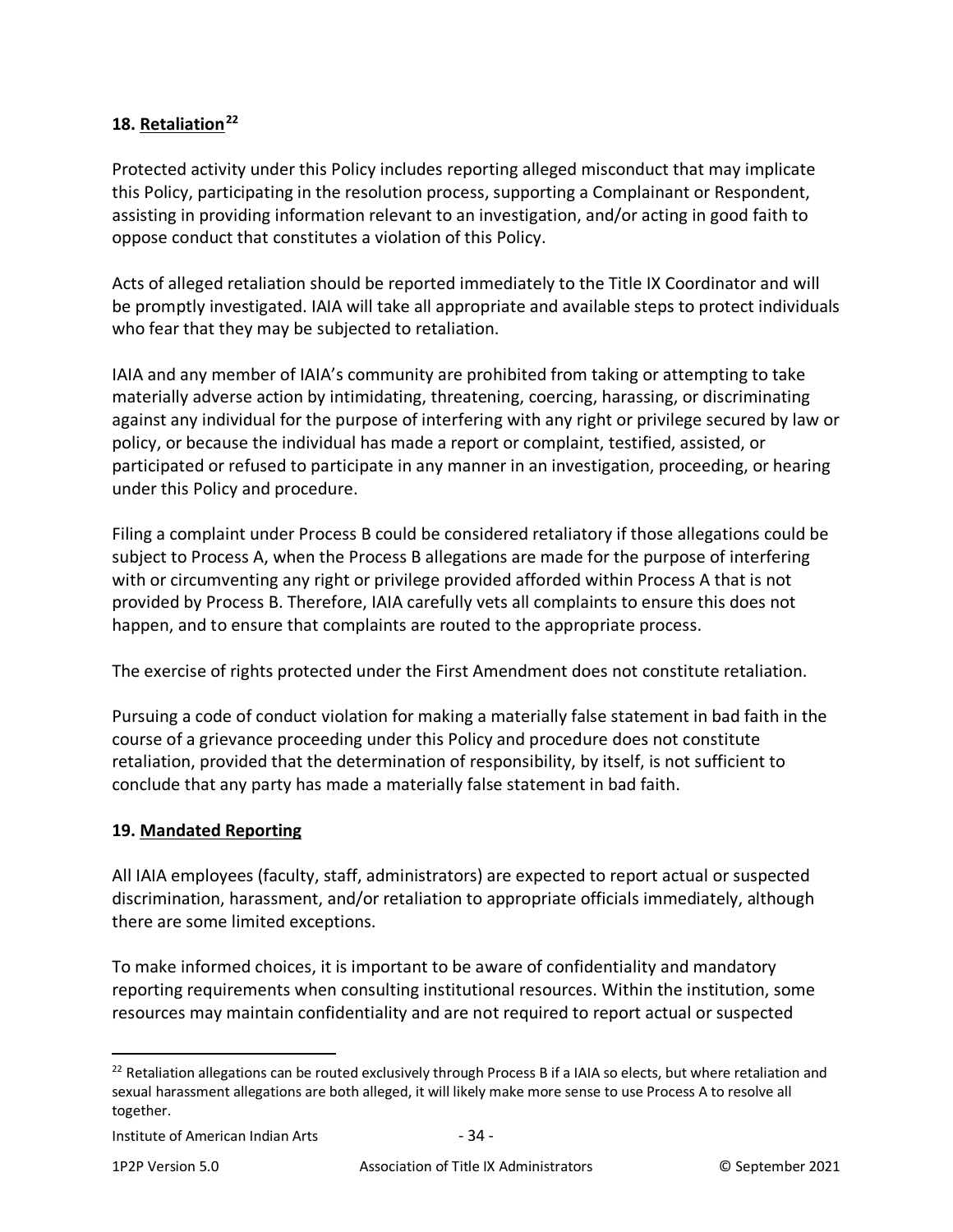harassment, discrimination, or retaliation in a way that identifies the parties. They may offer options and resources without any obligation to inform an outside agency or institution official unless a Complainant has requested the information be shared.

If a Complainant expects formal action in response to their allegations, reporting to any Mandated Reporter can connect them with resources to report alleged crimes and/or policy violations, and these employees will immediately pass reports to the Title IX Coordinator (and/or police, if desired by the Complainant or required by law), who will act when an incident is reported to them.

The following sections describe the IAIA reporting options for a Complainant or third party (including parents/guardians when appropriate):

# <span id="page-34-0"></span>**A. Confidential Resources**

If a Complainant would like the details of an incident to be kept confidential, the Complainant may speak with:

- On-campus licensed professional counselors and staff]
- Community-based (non-employees):
	- o Licensed professional counselors and other medical providers
	- o Local rape crisis counselors
	- o Domestic violence resources
	- o Local or state assistance agencies
	- o Clergy/Chaplains
	- o Attorneys

All of the above-listed individuals will maintain confidentiality when acting under the scope of their licensure, professional ethics, professional credentials, or official designation, except in extreme cases of immediacy of threat or danger or abuse of a minor/elder/individual with a disability, or when required to disclose by law or court order.

Institutional counselors and/or the Employee Assistance Program are available to help free of charge and may be consulted on an emergency basis during normal business hours.

Employees who have confidentiality as described above, and who receive reports within the scope of their confidential roles will timely submit anonymous statistical information for Clery Act purposes unless they believe it would be harmful to their client, patient, or parishioner.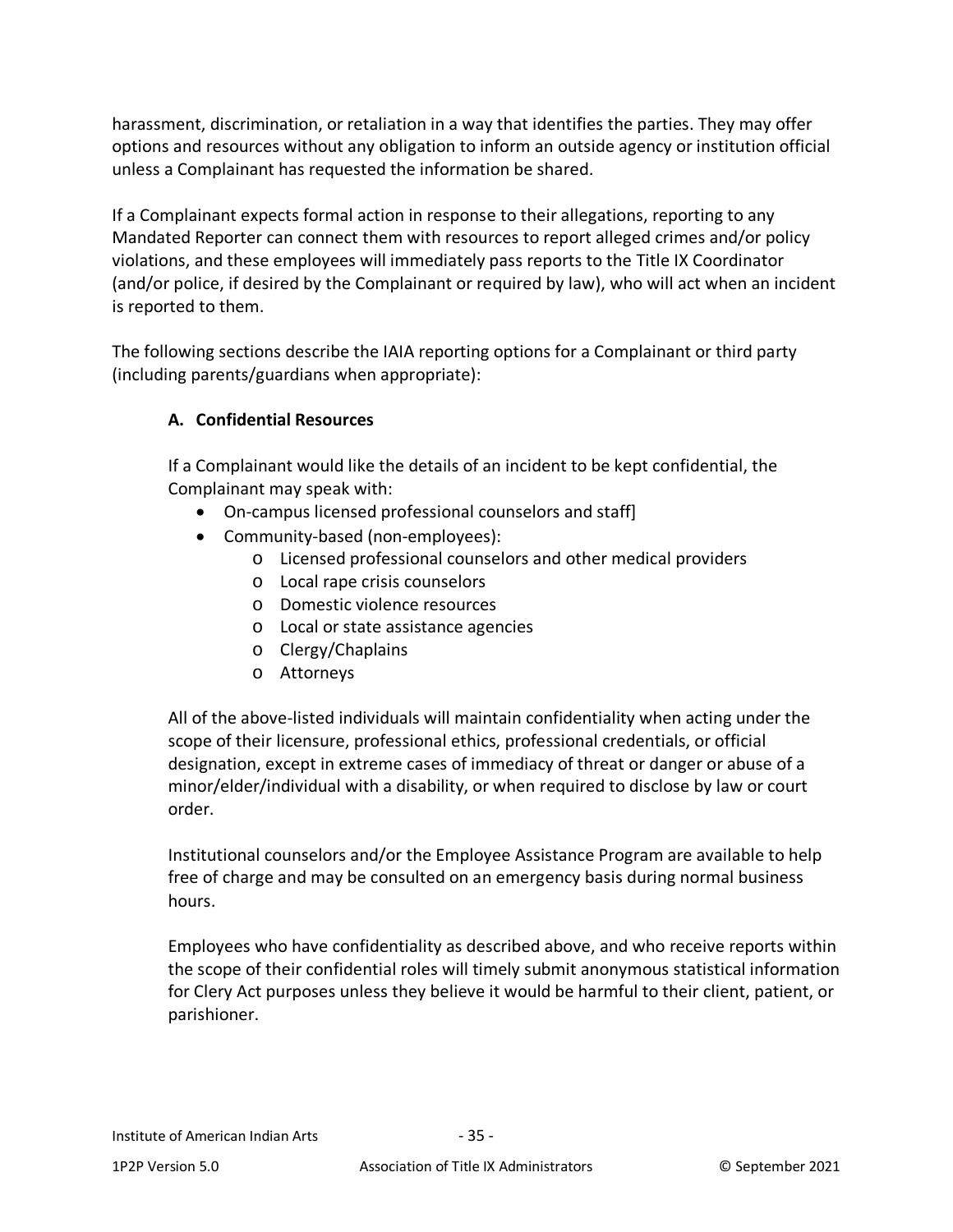### <span id="page-35-0"></span>**B. Anonymous Notice**

Anonymous notice will be investigated by the IAIA to the extent possible, both to assess the underlying allegation(s) and to determine if supportive measures or remedies can be provided. However, anonymous notice typically limits the IAIA's ability to investigate, respond, and provide remedies, depending on what information is shared.

### <span id="page-35-1"></span>**C. Mandated Reporters and Formal Notice/Complaints**

All IAIA employees (including student employees), with the exception of those who are designated as Confidential Resources, are Mandated Reporters and must promptly share with the Title IX Coordinator all known details of a report made to them in the course of their employment.

Employees must also promptly share all details of behaviors under this Policy that they observe or have knowledge of, even if not reported to them by a Complainant or third party.

Complainants may want to carefully consider whether they share personally identifiable details with non-confidential Mandated Reporters, as those details must be shared with the Title IX Coordinator.

Generally, disclosures in climate surveys, classroom writing assignments or discussions, human subjects research, or at events such as "Take Back the Night" marches or speakouts do not provide notice that must be reported to the Title IX Coordinator by employees, unless the Complainant clearly indicates that they desire a report to be made or a seek a specific response from the IAIA.

Supportive measures may be offered as the result of such disclosures without formal IAIA action.

Failure of a Mandated Reporter, as described above in this section, to report an incident of harassment, discrimination, or retaliation of which they become aware is a violation of IAIA Policy and can be subject to disciplinary action for failure to comply/failure to report.

Though this may seem obvious, when a Mandated Reporter is engaged in harassment or other violations of this Policy, they still have a duty to report their own misconduct, though the IAIA is technically not on notice simply because a harasser is also a Mandated Reporter unless the harasser does in fact report themselves.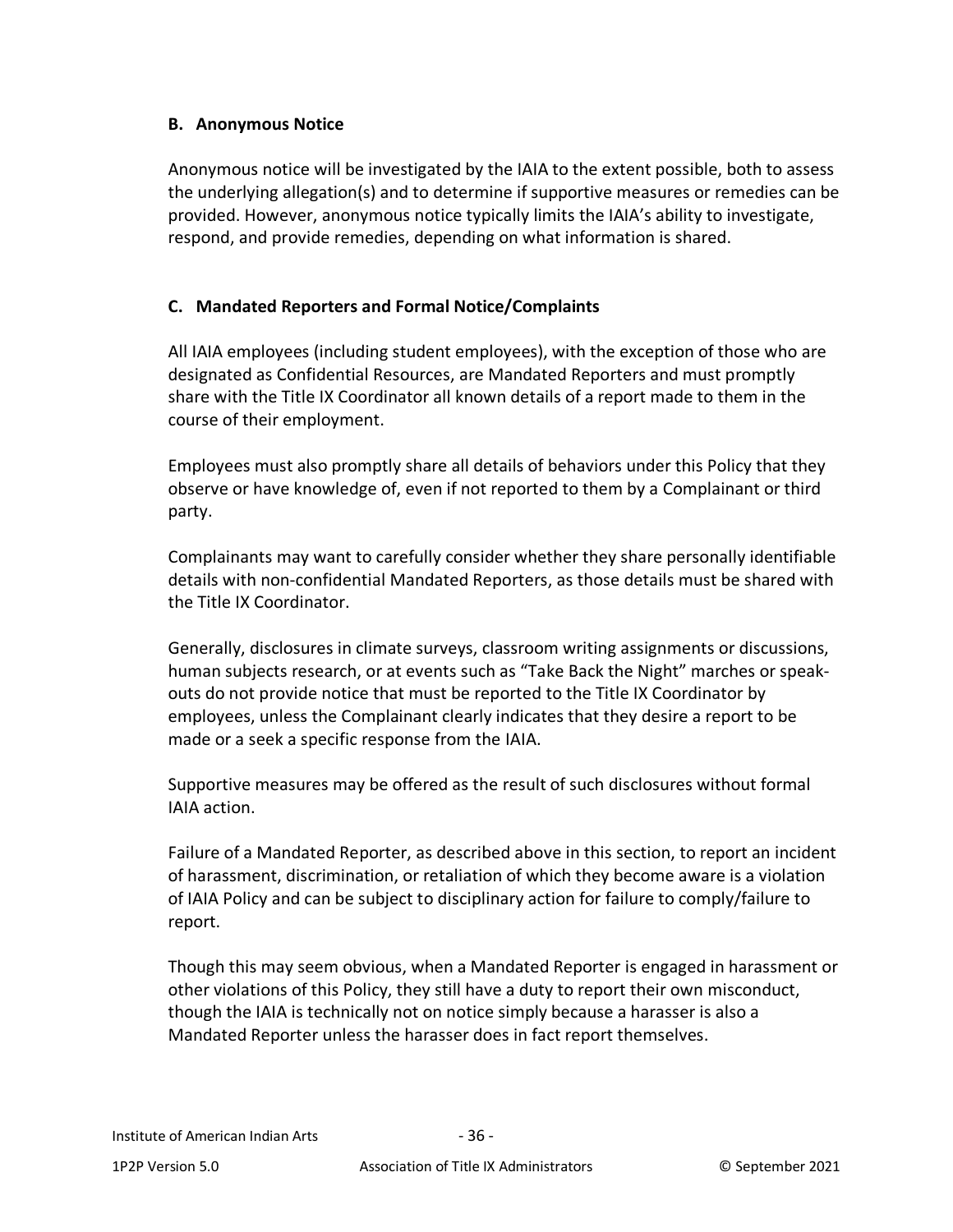Finally, it is important to clarify that a Mandated Reporter who is themselves a target of harassment or other misconduct under this Policy is not required to report their own experience, though they are, of course, encouraged to do so.

#### **20. When a Complainant Does Not Wish to Proceed**

If a Complainant does not wish for their name to be shared, does not wish for an investigation to take place, and/or does not want a Formal Complaint to be pursued, they may make such a request to the Title IX Coordinator, who will evaluate that request in light of the duty to ensure the safety of the institution and to comply with state or federal law.

The Title IX Coordinator has ultimate discretion over whether the IAIA proceeds when the Complainant does not wish to do so, and the Title IX Coordinator may sign a Formal Complaint to initiate a grievance process, [usually upon completion of an appropriate violence risk assessment].

The Title IX Coordinator's decision should be based on results of the violence risk assessment that show a compelling risk to health and/or safety that requires the IAIA to pursue formal action to protect the community.

A compelling risk to health and/or safety may result from evidence of patterns of misconduct, predatory conduct, threats, abuse of minors, use of weapons, and/or violence. IAIAs may be compelled to act on alleged employee misconduct irrespective of a Complainant's wishes.

The Title IX Coordinator must also consider the effect that non-participation by the Complainant may have on the availability of evidence and the IAIA's ability to pursue a Formal Grievance Process fairly and effectively.

When the Title IX Coordinator executes the written complaint, they do not become the Complainant. The Complainant is the individual who is alleged to be the victim of conduct that could constitute a violation of this Policy.

When the IAIA proceeds, the Complainant (and/or their Advisor) may have as much or as little involvement in the process as they wish. The Complainant retains all rights of a Complainant under this Policy irrespective of their level of participation. Typically, when the Complainant chooses not to participate, the Advisor may be appointed as proxy for the Complainant throughout the process, acting to ensure and protect the rights of the Complainant, though this does not extend to the provision of evidence or testimony.

Note that the IAIA's ability to remedy and respond to notice may be limited if the Complainant does not want the IAIA to proceed with an investigation and/or grievance process. The goal is to provide the Complainant with as much control over the process as possible, while balancing the IAIA's obligation to protect its community.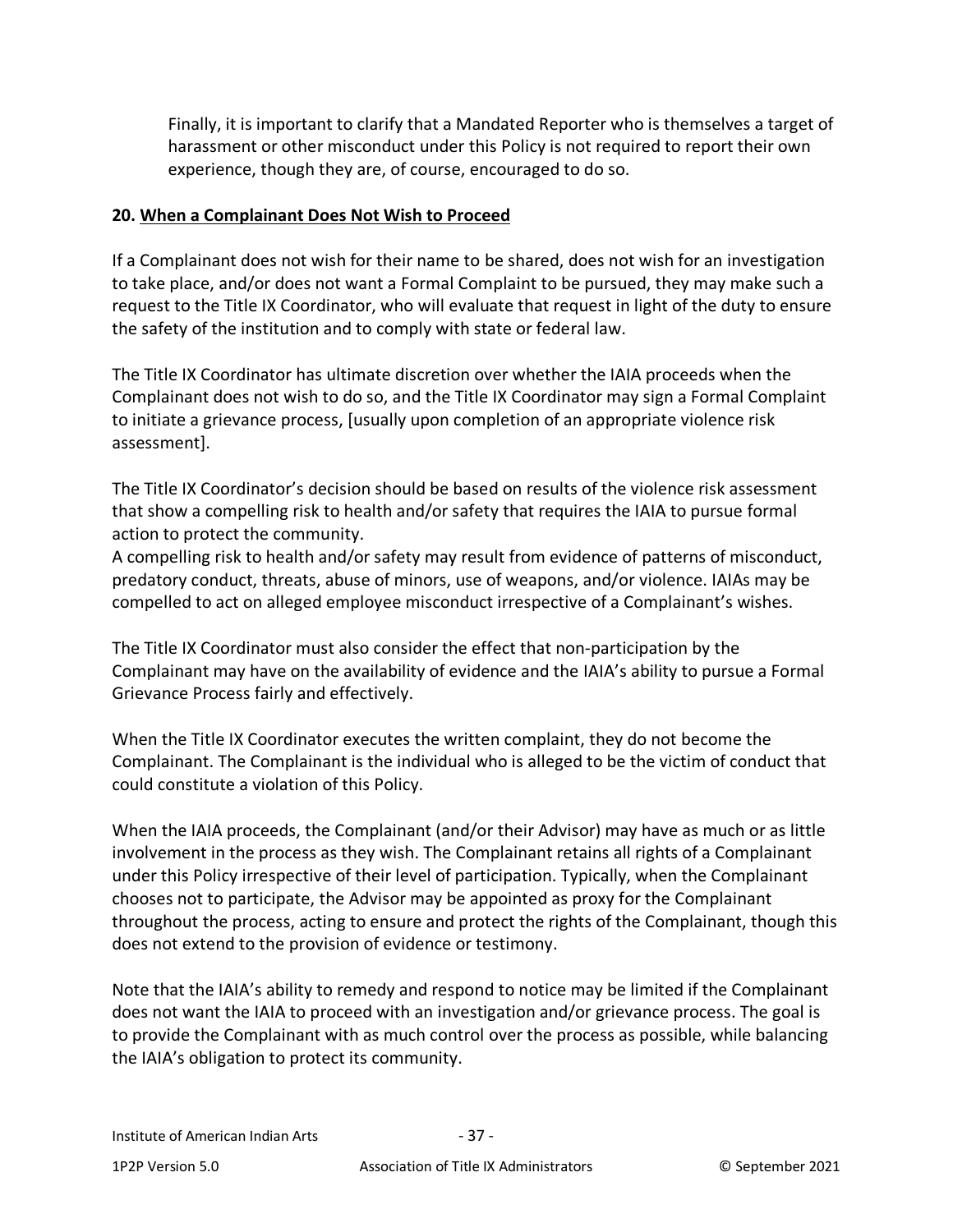In cases in which the Complainant requests confidentiality/no formal action and the circumstances allow the IAIA to honor that request, the IAIA may offer [Informal Resolution](#page-48-0) options, supportive measures, and remedies to the Complainant and the community, but will not otherwise pursue formal action.

If the Complainant elects to take no action, they can change that decision if they decide to pursue a Formal Complaint at a later date. Upon making a Formal Complaint, a Complainant has the right, and can expect, to have allegations taken seriously by IAIA and to have the incidents investigated and properly resolved through these procedures. Please consider that delays may cause limitations on access to evidence, or present issues with respect to the status of the parties.

## **21. Federal Timely Warning Obligations**

IAIA must issue timely warnings for reported incidents that pose a serious or continuing threat of bodily harm or danger to members of the campus community.

The IAIA will ensure that a Complainant's name and other identifying information is not disclosed, while still providing enough information for community members to make safety decisions in light of the potential danger.

## **22. False Allegations and Evidence**

Deliberately false and/or malicious accusations under this Policy are a serious offense and will be subject to appropriate disciplinary action. This does not include allegations that are made in good faith but are ultimately shown to be erroneous or do not result in a policy violation determination.

Additionally, witnesses and parties knowingly providing false evidence; tampering with, or destroying, evidence; or deliberately misleading an official conducting an investigation, hearing, or informal resolution can be subject to discipline under appropriate IAIA policies.

### **23. Amnesty**

The IAIA community encourages the reporting of misconduct and crimes by Complainants and witnesses. Sometimes, Complainants or witnesses are hesitant to report to IAIA officials or participate in resolution processes because they fear that they themselves may be in violation of certain policies, such as underage drinking or use of illicit drugs at the time of the incident. Respondents may hesitate to be forthcoming during the process for the same reasons.

It is in the best interests of the IAIA community that Complainants choose to report misconduct to IAIA officials, that witnesses come forward to share what they know, and that all parties be forthcoming during the process.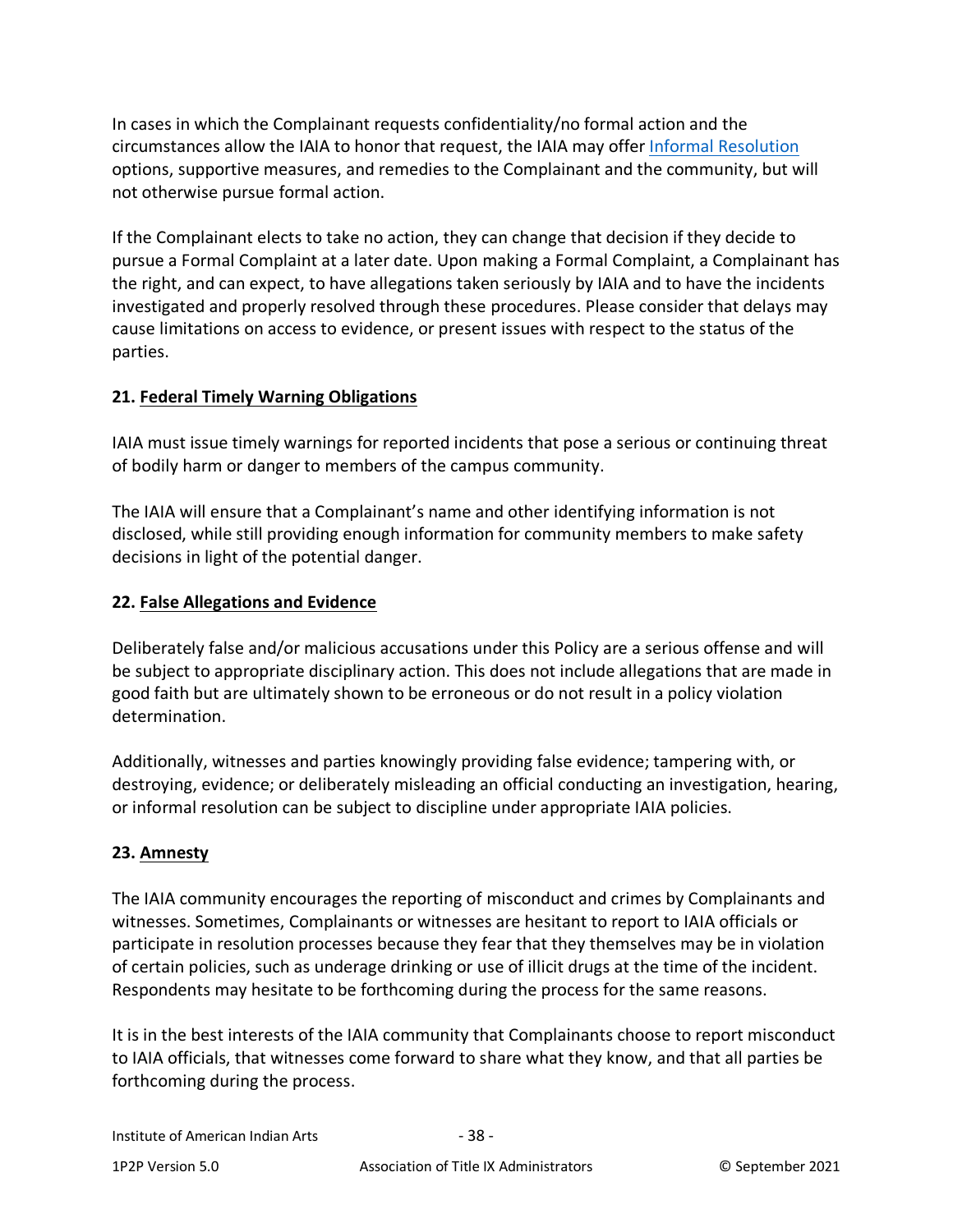To encourage reporting and participation in the process, IAIA maintains a policy of offering parties and witnesses amnesty from minor policy violations–such as underage consumption of alcohol or the use of illicit drugs–related to the incident.

Amnesty does not apply to more serious allegations such as physical abuse of another or illicit drug distribution. The decision not to offer amnesty to a Respondent is based on neither sex nor gender, but on the fact that collateral misconduct is typically addressed for all students within a progressive discipline system, and the rationale for amnesty–the incentive to report serious misconduct–is rarely applicable to Respondent with respect to a Complainant.

## **A. Students**

Sometimes, students are hesitant to assist others for fear that they may get in trouble themselves (for example, an underage student who has been drinking or using marijuana might hesitate to help take an individual who has experienced sexual assault to the Police).

The IAIA maintains a policy of amnesty for students who offer help to others in need. Although policy violations cannot be overlooked, the IAIA may provide purely educational options with no official disciplinary finding, rather than punitive sanctions, to those who offer their assistance to others in need.

# **B. Employees[23](#page-38-0)**

Sometimes, employees are hesitant to report harassment, discrimination, or retaliation they have experienced for fear that they may get in trouble themselves. For example, an employee who has violated the [unethical relationship policy] and is then assaulted in the course of that relationship might hesitate to report the incident to IAIA officials.

The IAIA may, at its discretion, offer employee Complainants amnesty from such policy violations (typically more minor policy violations) related to the incident. Amnesty may also be granted to Respondents and witnesses on a case-by-case basis.]

# **24. Federal Statistical Reporting Obligations**

Certain institutional officials–those deemed Campus Security Authorities–have a duty to report the following for federal statistical reporting purposes (Clery Act):

1) All "primary crimes," which include criminal homicide, rape, fondling, incest, statutory rape, robbery, aggravated assault, burglary, motor vehicle theft, and arson

<span id="page-38-0"></span><sup>&</sup>lt;sup>23</sup> This section is optional as most traditional policies only offer amnesty to students. If a IAIA decides not to include this section, the "student" section can simply be merged into the amnesty section.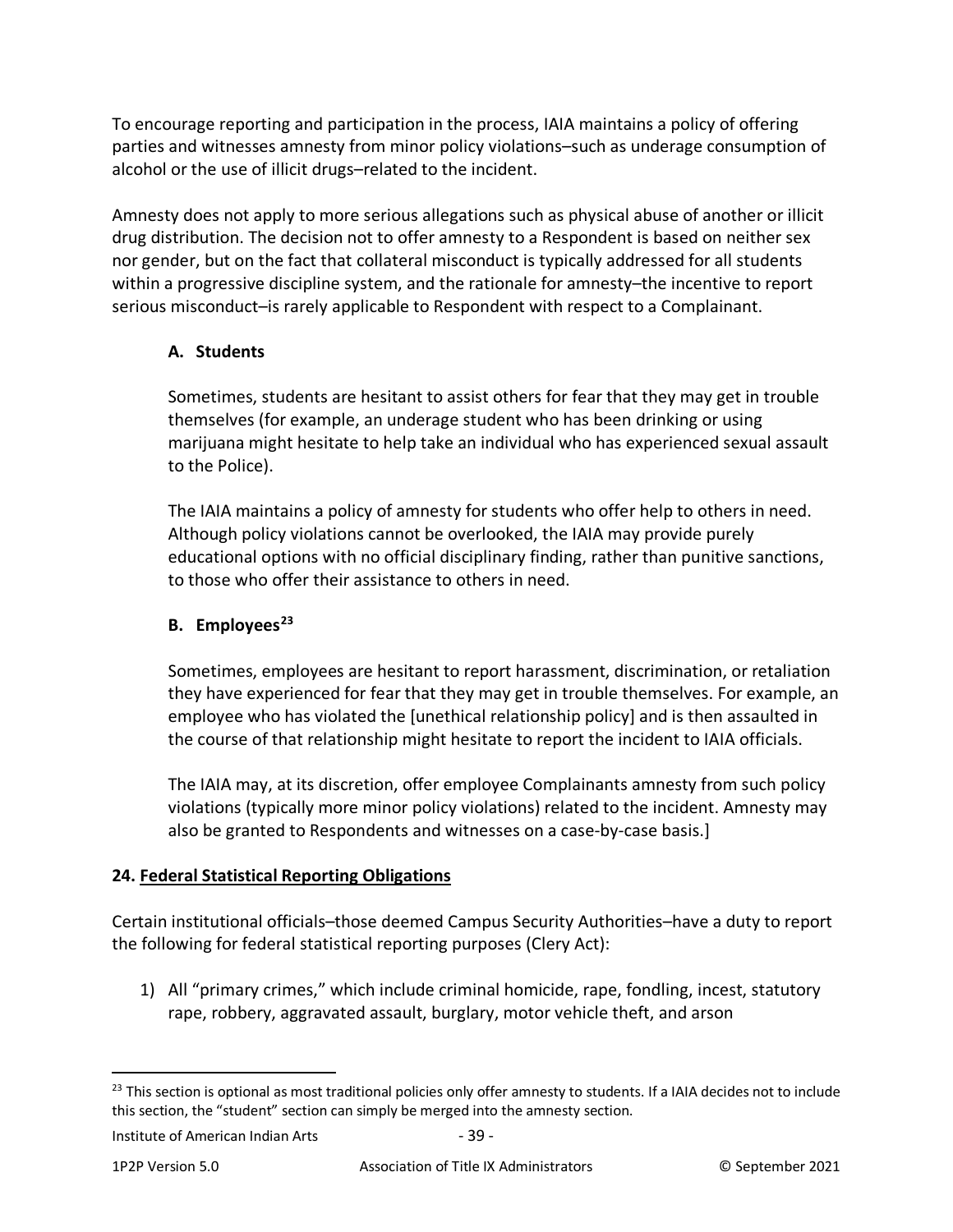- 2) Hate crimes, which include any bias-motivated primary crime as well as any biasmotivated larceny or theft, simple assault, intimidation, or destruction/damage/vandalism of property
- 3) VAWA-based crimes,  $24$  which include sexual assault, domestic violence, dating violence, and stalking
- 4) Arrests and referrals for disciplinary action for weapons-related law violations, liquorrelated law violations, and drug law violations

All personally identifiable information is kept private, but statistical information must be shared with IAIA regarding the type of incident and its general location (on or off campus or in the surrounding area, but no addresses are given) for publication in the Annual Security Report and daily campus crime log. Campus Security Authorities include: student affairs/student conduct staff, [campus security], local police, coaches, athletic directors, residence life staff, student activities staff, human resources staff, advisors to student organizations, and any other official with significant responsibility for student and campus activities.

## **25. Preservation of Evidence**

The preservation of evidence in incidents of sexual assault and stalking is critical to potential criminal prosecution and to obtaining restraining/protective orders and is particularly time sensitive. The IAIA will inform the Complainant of the importance of preserving evidence by taking the following actions:

### **Sexual Assault**

- Seek forensic medical assistance at the Christus St. Vincent Hospital or Presbyterian Hospital, ideally within 120 hours of the incident (sooner is better).
- Avoid urinating, showering, bathing, washing hands or face, or douching, if possible, but evidence may still be collected even if you do.
- If oral sexual contact took place, refrain from smoking, eating, drinking, or brushing teeth.
- If clothes are changed, place soiled clothes in a paper bag (plastic destroys evidence).
- Seeking medical treatment can be essential even if it is not for the purposes of collecting forensic evidence.

#### **Stalking**

- Evidence in the form of text and voice messages will be lost in most cases if the Complainant changes their phone number.
	- o Make a secondary recording of any voice messages and/or save the audio files to a cloud server.
	- o Take screenshots and/or a video recording of any text messages or other electronic messages (e.g., Instagram, Snapchat, Facebook).

<span id="page-39-0"></span><sup>&</sup>lt;sup>24</sup> VAWA is the Violence Against Women Act, enacted in 1994 and codified in part at 42 U.S.C. sections 13701 through 14040.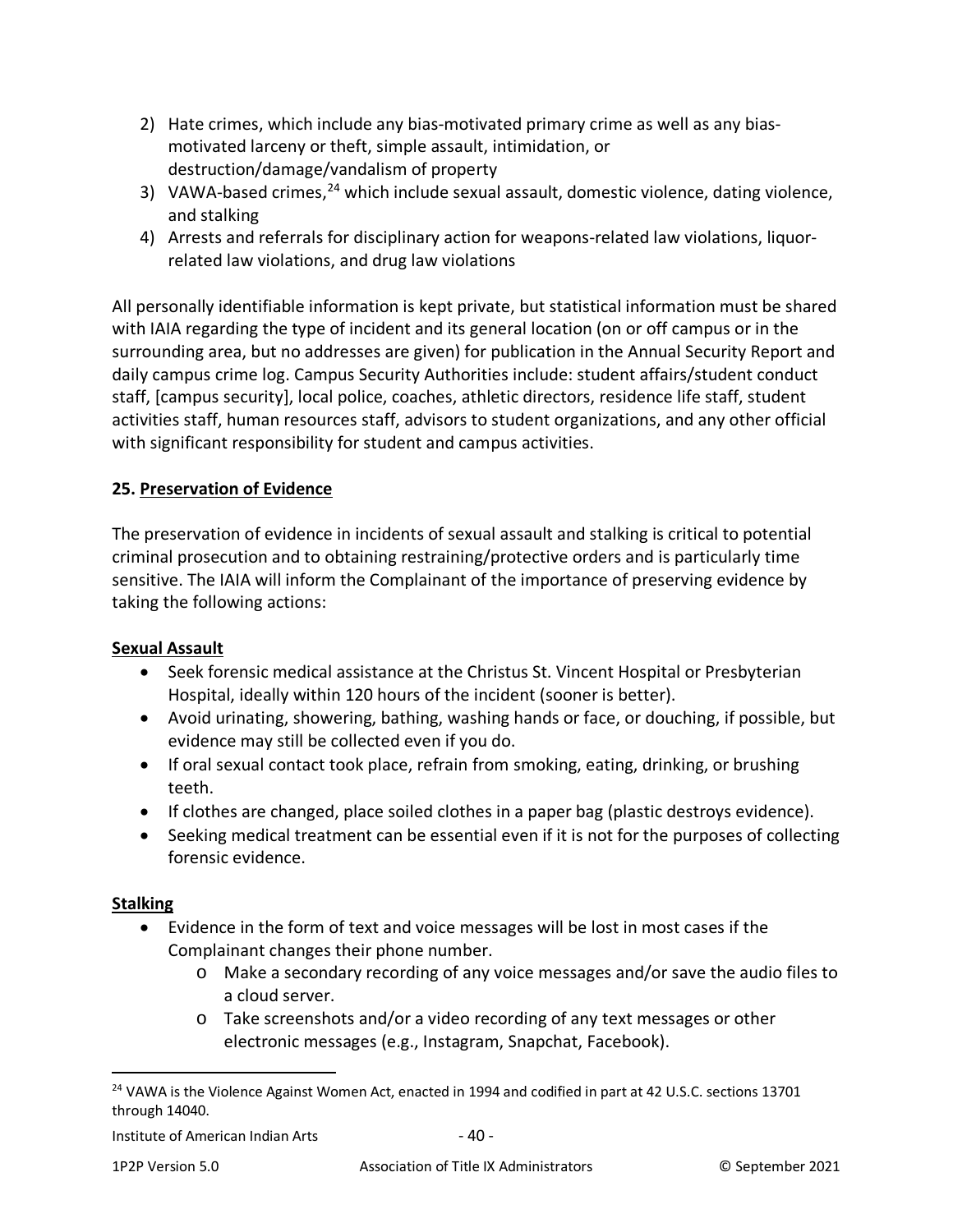- Save copies of e-mail correspondence, including notifications related to account access alerts.
- Take timestamped photographs of any physical evidence including notes, gifts, etc. in place when possible.
- Save copies of any messages showing a request for no further contact.
- Obtain copies of call logs showing the specific phone number being used rather than a saved contact name if possible.

During the initial meeting between the Complainant and the Title IX Coordinator, the importance of taking these actions will be reiterated, if timely.

# **RESOLUTION PROCESS FOR ALLEGED VIOLATIONS OF THE EQUAL OPPORTUNITY, HARASSMENT, AND NONDISCRIMINATION POLICY (KNOWN AS PROCESS "A")**

### **1. Overview**

IAIA will act on any formal notice/complaint of violation of the Equal Opportunity, Harassment, and Nondiscrimination Policy ("the Policy") that is received by the Title IX Coordinator or any other Official with Authority by applying these procedures, known as "Process A."

The procedures below apply only to qualifying allegations of sexual harassment (including sexual assault, dating violence, domestic violence, and stalking, as defined above) involving students, staff, administrators, or faculty members.

If other Policy definitions are invoked, such as protected characteristic harassment or discrimination as defined above, please see [Appendix F](#page-89-0) for a description of the procedures applicable to the resolution of such offenses, known as "Process B."

Process B can also apply to sexual harassment (including sexual assault, dating violence, domestic violence, and stalking, as defined above) when jurisdiction does not fall within Process A, as determined by the Title IX Coordinator.

The procedures below may be used to address alleged collateral misconduct by the Respondent arising from the investigation of or occurring in conjunction with reported misconduct (e.g., vandalism, physical abuse of another), when alleged violations of the Policy are being addressed at the same time. In such cases, the Title IX Coordinator may consult with the campus officials typically overseeing such conduct (e.g., human resources, student conduct, academic affairs, etc.) to provide input as needed. All other allegations of misconduct unrelated to incidents covered by the Policy will be addressed through procedures described in the student, faculty, and staff handbooks.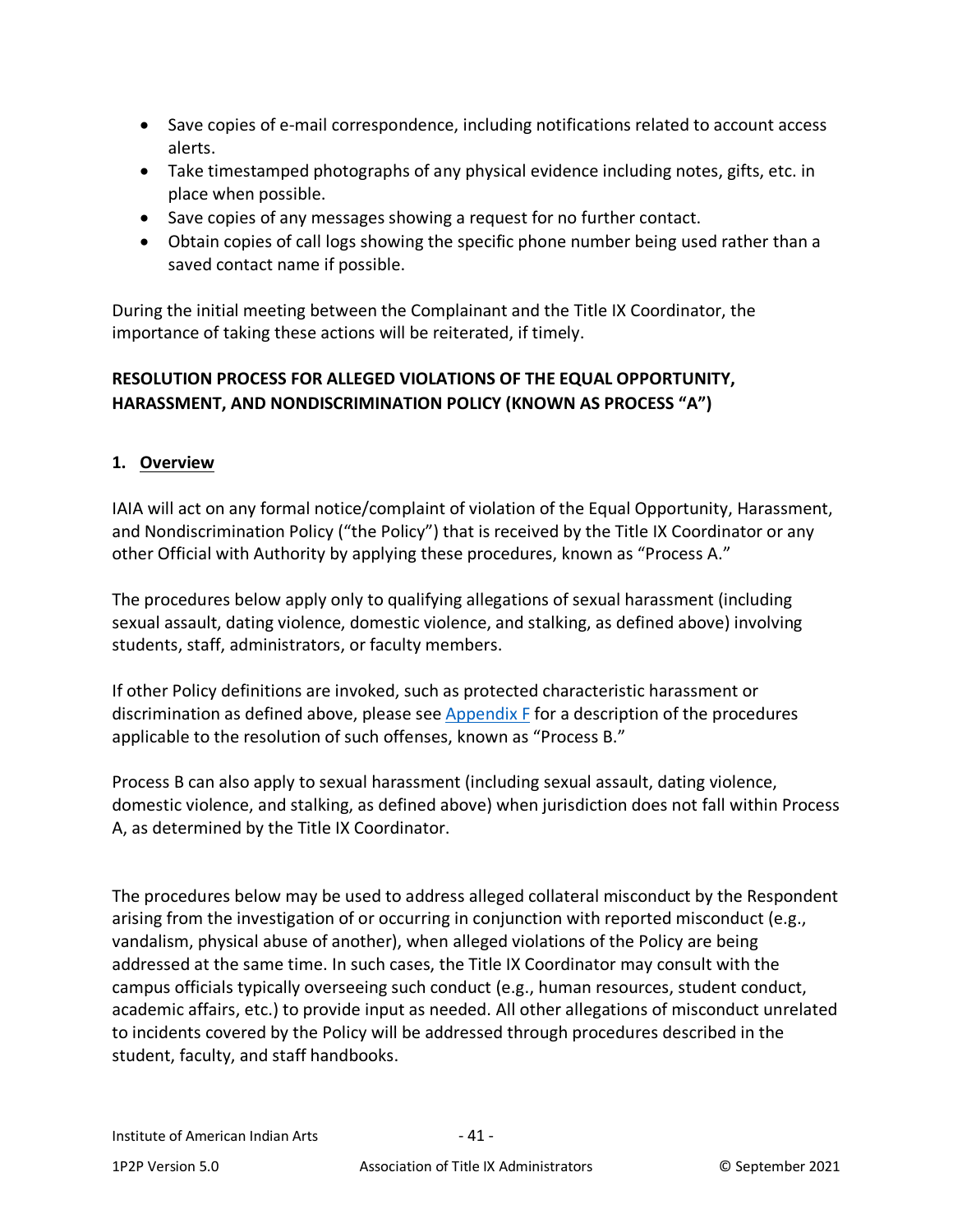## **2. Notice/Complaint**

Upon receipt of a complaint or notice of an alleged policy violation by the Title IX Coordinator, the Title IX Coordinator initiates a prompt initial assessment to determine the next steps the IAIA needs to take. The Title IX Coordinator will contact the Complainant to offer supportive measures and determine whether the Complainant wishes to file a Formal Complaint.

The Title IX Coordinator will then initiate at least one of three responses:

- 1) Offering supportive measures because the Complainant does not want to file a Formal Complaint
- 2) An Informal Resolution (upon submission of a Formal Complaint)
- 3) A Formal Grievance Process including an investigation and a hearing (upon submission of a Formal Complaint)

The IAIA uses a Formal Grievance Process as described below to determine whether or not the Policy has been violated. If so, the IAIA will promptly implement effective remedies designed to ensure that it is not deliberately indifferent to harassment or discrimination, their potential recurrence, and/or their effects.

### **3. Initial Assessment**

Following receipt of notice or a complaint of an alleged violation of this Policy, the Title IX Coordinator<sup>[25](#page-41-0)</sup> engages in an initial assessment, typically within one to five (1-5) business days. The steps in an initial assessment can include:

- The Title IX Coordinator seeks to determine if the person impacted wishes to make a Formal Complaint, and will assist them to do so, if desired.
	- o If they do not wish to do so, the Title IX Coordinator determines whether to initiate a complaint themselves [because a violence risk assessment indicates a compelling threat to health and/or safety].
- If a Formal Complaint is received, the Title IX Coordinator assesses its sufficiency and works with the Complainant to make sure it is correctly completed.
- The Title IX Coordinator reaches out to the Complainant to offer supportive measures.
- The Title IX Coordinator works with the Complainant to ensure they are aware of the right to have an Advisor.
- The Title IX Coordinator works with the Complainant to determine whether the Complainant prefers a supportive and remedial response, an Informal Resolution option, or a formal investigation and grievance process.

<span id="page-41-0"></span> $25$  If circumstances require, the President or Title IX Coordinator will designate another person to oversee the Resolution Process should an allegation be made about the Coordinator or the Coordinator be otherwise unavailable, unable to fulfill their duties, or have a conflict of interest.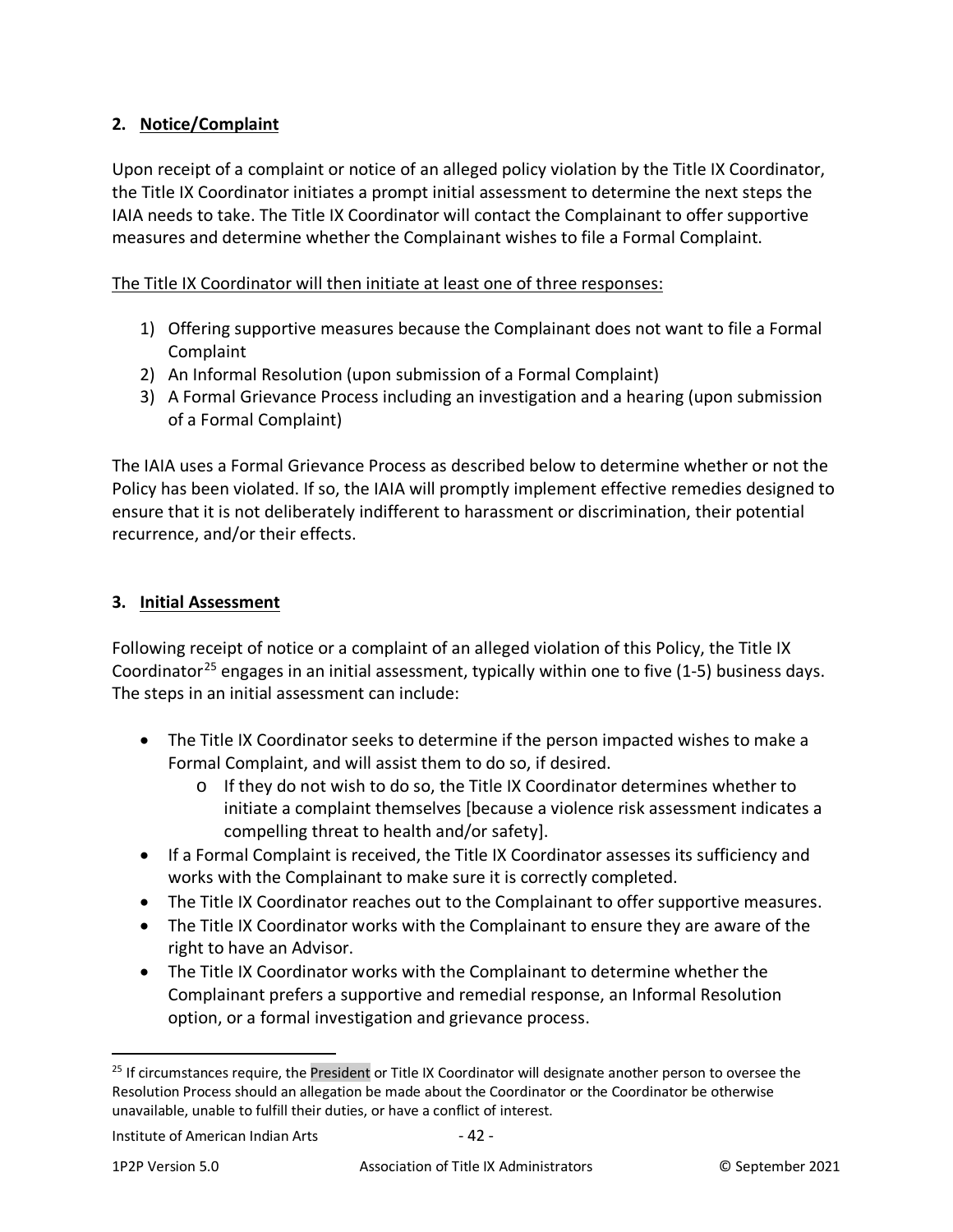- $\circ$  If a supportive and remedial response is preferred, the Title IX Coordinator works with the Complainant to identify their needs, determine appropriate supports, and implements accordingly. No Formal Grievance Process is initiated, though the Complainant can elect to initiate one later, if desired.
- o If an Informal Resolution option is preferred, the Title IX Coordinator assesses whether the complaint is suitable for Informal Resolution<sup>[26](#page-42-0)</sup> [, which informal mechanism may serve the situation best or is available,] and may seek to determine if the Respondent is also willing to engage in Informal Resolution.
- o If a Formal Grievance Process is preferred by the Complainant, the Title IX Coordinator determines if the alleged misconduct falls within the scope of the 2020 Title IX regulations:
	- If it does, the Title IX Coordinator will initiate the formal investigation and grievance process, directing the investigation to address, based on the nature of the complaint:
		- an incident, and/or
		- a pattern of alleged misconduct, and/or
		- a culture/climate issue
	- **If alleged misconduct does not fall within the scope of the Title IX** regulations, the Title IX Coordinator determines that the regulations do not apply (and will "dismiss" that aspect of the complaint, if any), assesses which policies may apply [, which Resolution Process is applicable,] and will refer the matter accordingly [, including referring the matter for resolution under Process B, if applicable]. Please note that dismissing a complaint under the 2020 Title IX regulations is solely a procedural requirement under Title IX, which does not limit the IAIA's authority to address a complaint with an appropriate process and remedies.

# **A. Violence Risk Assessment**

In some cases, the Title IX Coordinator may determine that a Violence Risk Assessment (VRA) should be conducted as part of the initial assessment. A VRA can aid in ten critical and/or required determinations, including:

- 1) Emergency removal of a Respondent on the basis of immediate threat to an individual or the community's physical health/safety
- 2) Whether the Title IX Coordinator should pursue/sign a Formal Complaint absent a willing/able Complainant
- 3) Whether the scope of the investigation should include an incident, and/or pattern of misconduct, and/or climate of hostility/harassment

<span id="page-42-0"></span><sup>&</sup>lt;sup>26</sup> Per the 2020 Title IX regulations, IAIAs are prohibited from Informal Resolution of a complaint by a student against an employee.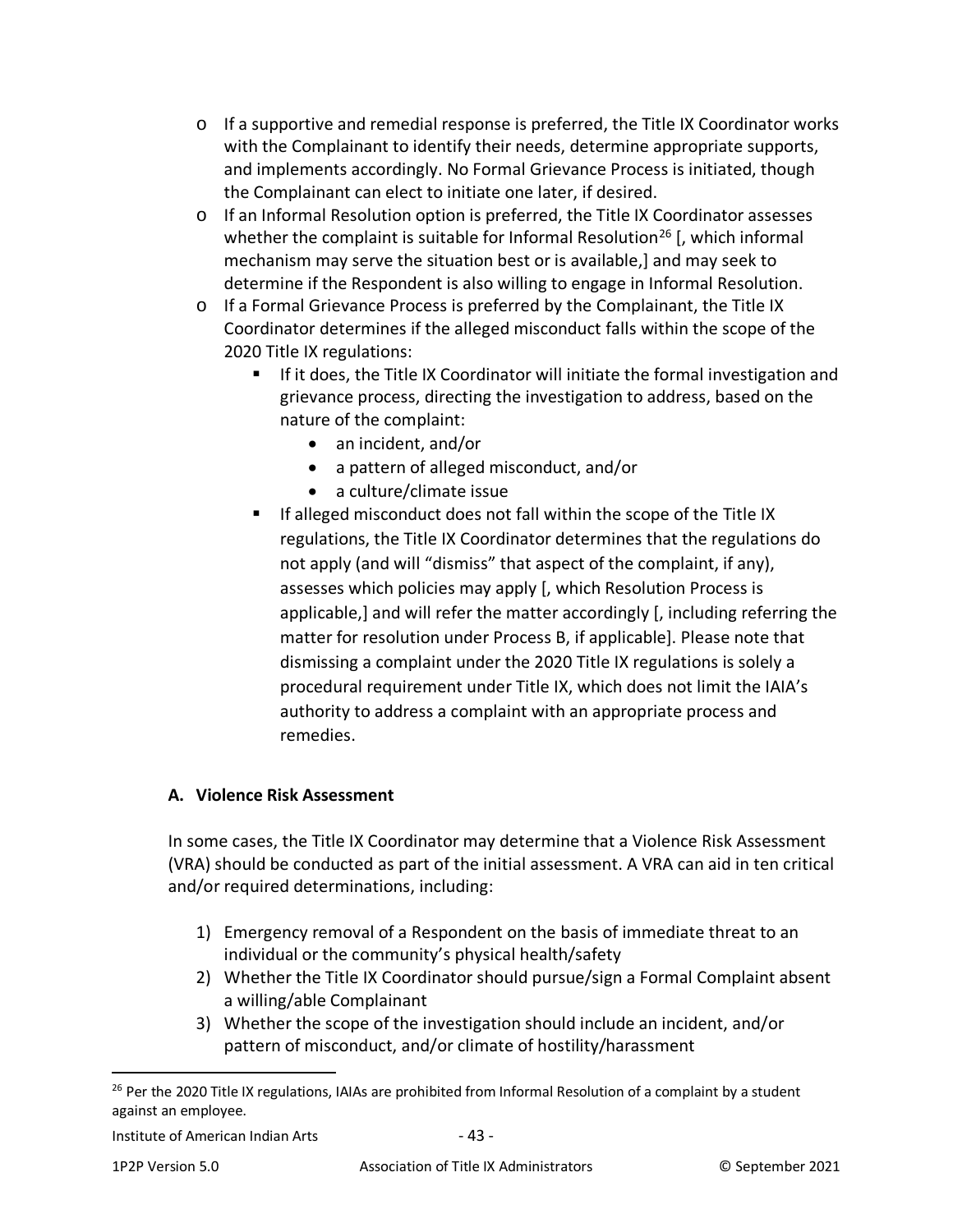- 4) To help identify potential predatory conduct
- 5) To help assess/identify grooming behaviors
- 6) Whether it is reasonable to try to resolve a complaint through Informal Resolution, and if so, what approach may be most successful
- 7) Whether to permit a voluntary withdrawal by the Respondent
- 8) Whether to impose transcript notation or communicate with a transfer IAIA about a Respondent
- 9) Assessment of appropriate sanctions/remedies (to be applied post-hearing)
- 10) Whether a Clery Act Timely Warning/Trespass order/Persona-non-grata is needed

Threat assessment is the process of evaluating the actionability of violence by an individual against another person or group following the issuance of a direct or conditional threat. A VRA is a broader term used to assess any potential violence or danger, regardless of the presence of a vague, conditional, or direct threat.

VRAs require specific training and are typically conducted by psychologists, clinical counselors, social workers, case managers, law enforcement officers, student conduct officers, or other Behavioral Intervention Team (BIT)/CARE team members. A VRA authorized by the Title IX Coordinator should occur in collaboration with the BIT/CARE or threat assessment team. Where a VRA is required by the Title IX Coordinator, a Respondent refusing to cooperate may result in a charge of failure to comply within the appropriate student or employee conduct process.

A VRA is not an evaluation for an involuntary behavioral health hospitalization (e.g., 5150 in California, Section XII in Massachusetts, Baker Act in Florida), nor is it a psychological or mental health assessment. A VRA assesses the risk of actionable violence, often with a focus on targeted/predatory escalations, and is supported by research from the fields of law enforcement, criminology, human resources, and psychology.

More about the IAIA's process for VRA can be found in [Appendix E.](#page-87-0)

### **B. Dismissal (Mandatory and Discretionary)[27](#page-43-0)**

The IAIA must dismiss a Formal Complaint or any allegations therein if, at any time during the investigation or hearing, it is determined that:

1) The conduct alleged in the Formal Complaint would not constitute sexual harassment as defined above, even if proved

<span id="page-43-0"></span><sup>&</sup>lt;sup>27</sup> These dismissal requirements are mandated by the 2020 Title IX Regulations, 34 CFR §106.45.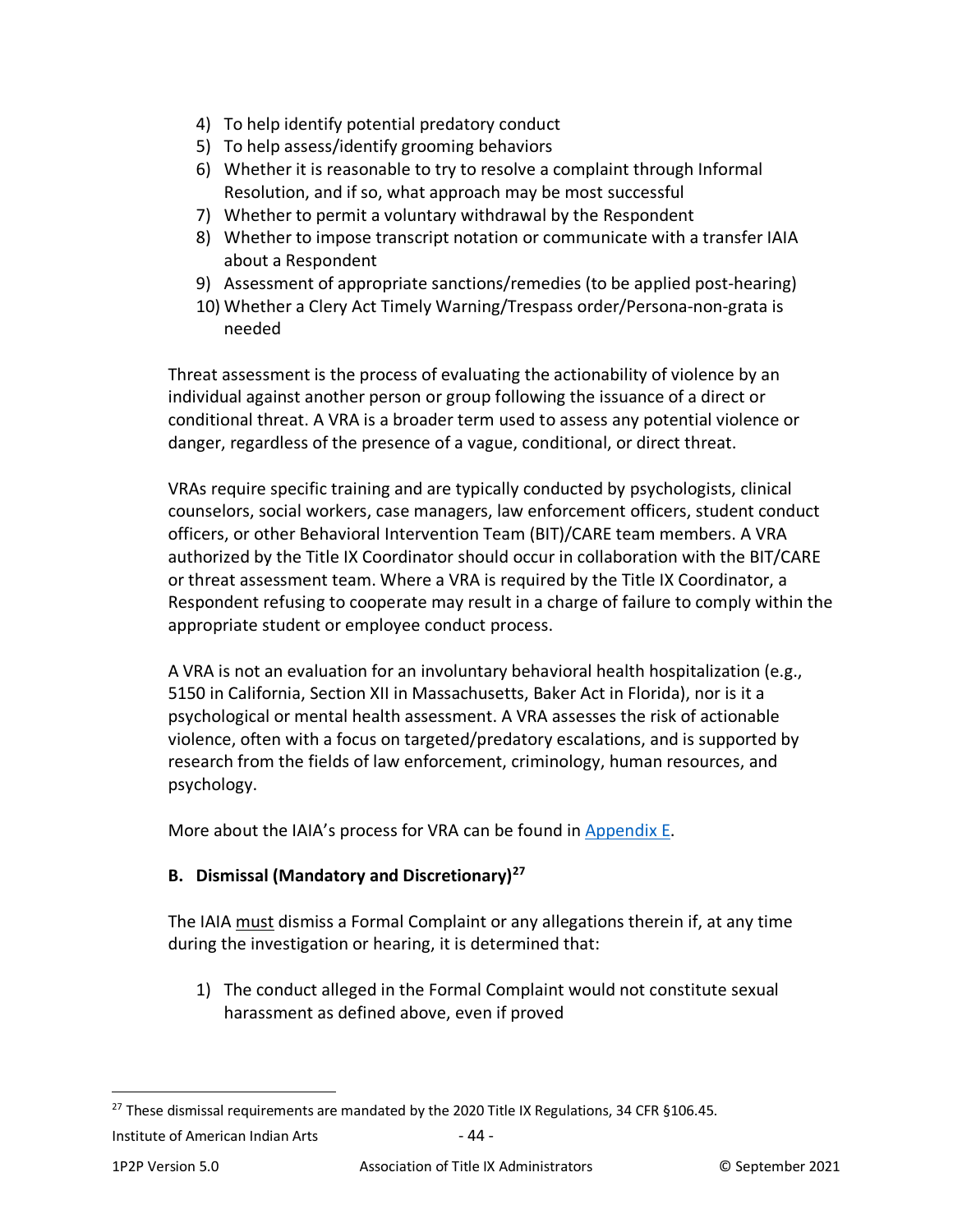- 2) The conduct did not occur in an educational program or activity controlled by the IAIA (including buildings or property controlled by recognized student organizations), and/or the IAIA does not have control of the Respondent
- 3) The conduct did not occur against a person in the United States
- 4) At the time of filing a Formal Complaint, a Complainant is not participating in or attempting to participate in the IAIA's education program or activity<sup>[28](#page-44-0)</sup>

The IAIA may dismiss a Formal Complaint or any allegations therein if, at any time during the investigation or hearing:

- 1) A Complainant notifies the Title IX Coordinator in writing that the Complainant would like to withdraw the Formal Complaint or any allegations therein
- 2) The Respondent is no longer enrolled in or employed by the IAIA
- 3) Specific circumstances prevent the IAIA from gathering evidence sufficient to reach a determination as to the Formal Complaint or allegations therein

A Complainant who decides to withdraw a complaint may later request to reinstate it or refile it.

Upon any dismissal, the IAIA will promptly send written notice of the dismissal and the rationale for doing so simultaneously to the parties.

This dismissal decision is appealable by any party under the procedures for appeal (See [Section 37\)](#page-71-0). The decision not to dismiss is also appealable by any party claiming that a dismissal is required or appropriate.

# **4. Counterclaims**

The IAIA is obligated to ensure that the grievance process is not abused for retaliatory purposes, thus counterclaims made with retaliatory intent will not be permitted. The IAIA permits the filing of counterclaims but uses an initial assessment, described above, to assess whether the allegations in the counterclaim are made in good faith.

Counterclaims determined to have been reported in good faith will be processed using the Resolution Process below. Investigation of such claims may take place after resolution of the underlying initial complaint, in which case a delay may occur.

Counterclaims may also be resolved through the same investigation as the underlying complaint, at the discretion of the Title IX Coordinator. When counterclaims are not made in good faith, they will be considered retaliatory and may constitute a violation of this policy.

<span id="page-44-0"></span><sup>&</sup>lt;sup>28</sup> Such a Complainant is still entitled to supportive measures, but the formal grievance process is not applicable unless the Title IX Coordinator signs the complaint in the event the Complainant cannot/will not do so.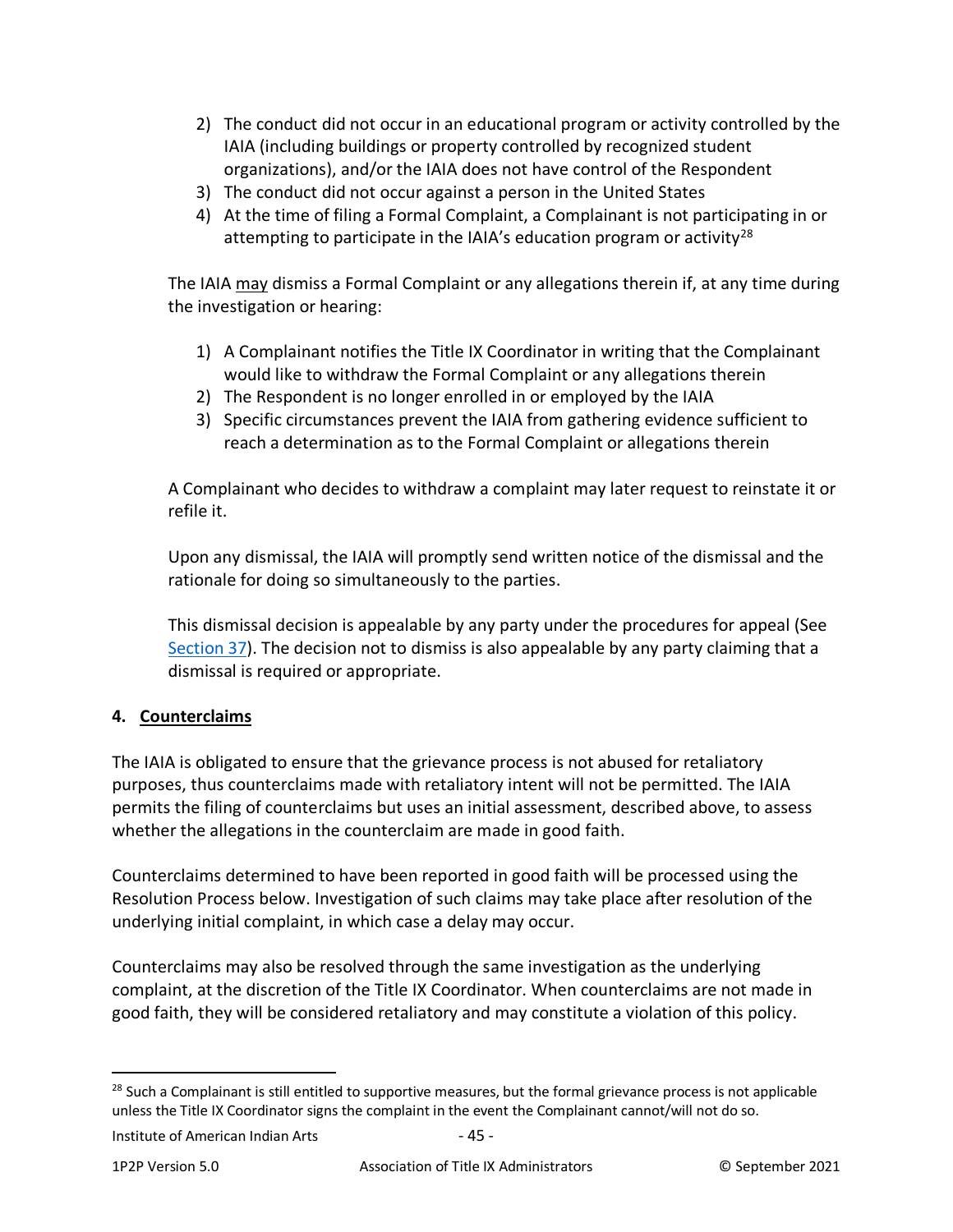#### **5. Right to an Advisor**

The parties may each have an Advisor of their choice present with them for all meetings, interviews, and hearings within the Resolution Process, if they so choose. The parties may select whoever they wish to serve as their Advisor as long as the Advisor is eligible and available.[29](#page-45-0)

Choosing an Advisor who is also a witness in the process creates potential for bias and conflict of interest. A party who chooses an Advisor who is also a witness can anticipate that issues of potential bias will be explored by the hearing Decision-maker(s).

#### **A. Who Can Serve as an Advisor**

The Advisor may be a friend, mentor, family member, attorney, or any other individual a party chooses to advise, support, and/or consult with them throughout the Resolution Process. The parties may choose Advisors from inside or outside of the IAIA community.

The Title IX Coordinator will also offer to assign a trained Advisor to any party if the party so chooses. If the parties choose an Advisor from the pool available from the IAIA, the Advisor will have been trained by the IAIA and be familiar with the IAIA's Resolution Process.

If the parties choose an Advisor from outside the pool of those identified by the IAIA, the Advisor may not have been trained by the IAIA and may not be familiar with IAIA policies and procedures.

Parties also have the right to choose not to have an Advisor in the initial stages of the Resolution Process, prior to a hearing.

#### **B. Advisor's Role in Meetings and Interviews**

The parties may be accompanied by their Advisor in all meetings and interviews at which the party is entitled to be present, including intake and interviews. Advisors should help the parties prepare for each meeting and are expected to advise ethically, with integrity, and in good faith.

The IAIA cannot guarantee equal Advisory rights, meaning that if one party selects an Advisor who is an attorney, but the other party does not or cannot afford an attorney, the IAIA is not obligated to provide an attorney.

<span id="page-45-0"></span> $29$  "Available" means the party cannot insist on an Advisor who simply doesn't have inclination, time, or availability. Also, the Advisor cannot have institutionally conflicting roles, such as being a Title IX administrator who has an active role in the matter, or a supervisor who must monitor and implement sanctions.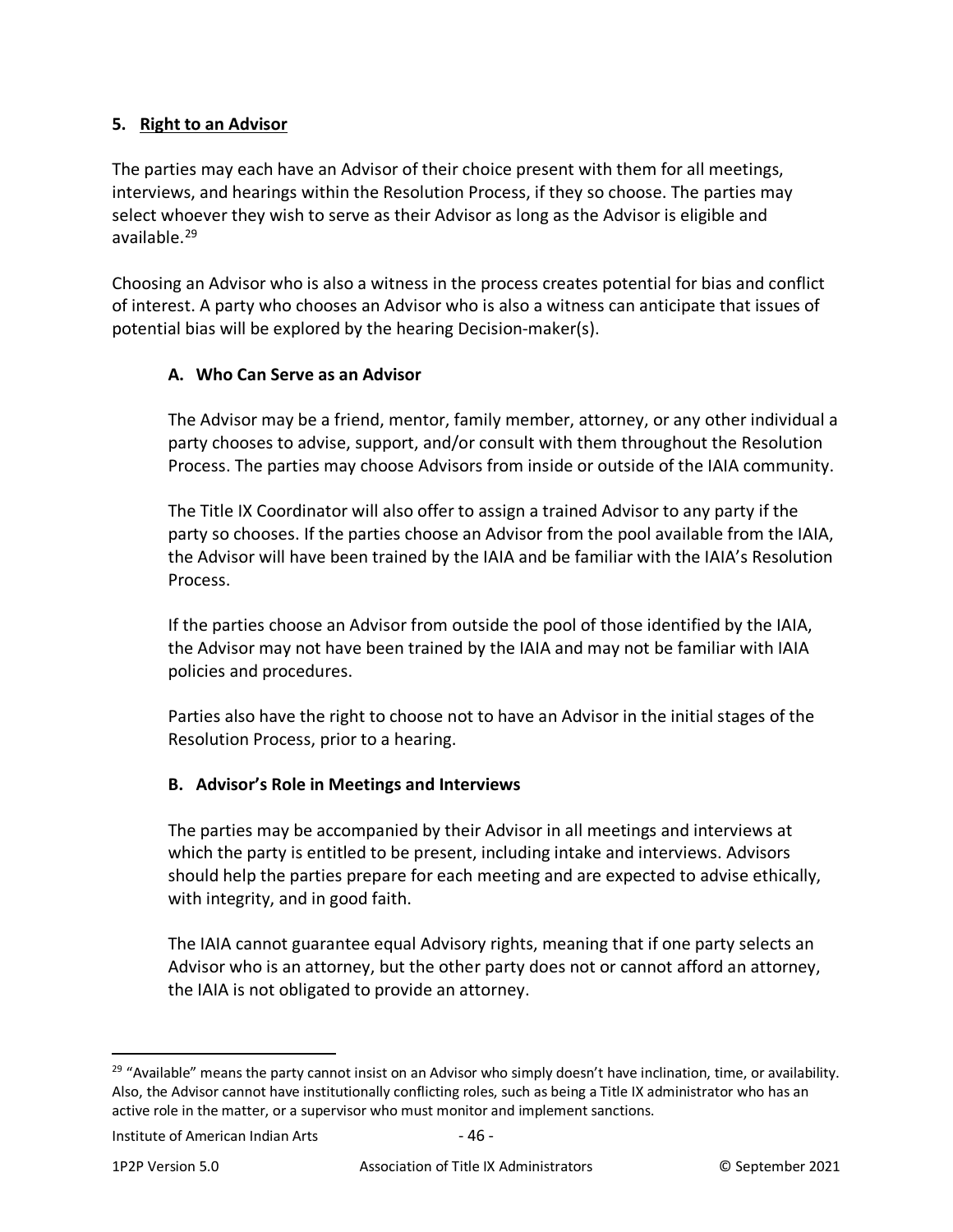Where applicable under state law or IAIA policy, Advisors or attorneys are permitted to fully represent their advisees or clients in resolution proceedings, including all meetings, interviews, and hearings. Although IAIA prefers to hear from parties directly, in these cases, parties are entitled to have evidence provided by their chosen representatives.

### **C. Advisors in Hearings/IAIA-Appointed Advisor**

Under the Title IX Regulations, a form of indirect questioning is required during the hearing but must be conducted by the parties' Advisors. The parties are not permitted to directly question each other or any witnesses. If a party does not have an Advisor for a hearing, the IAIA will appoint a trained Advisor for the limited purpose of conducting any questioning of the parties and witnesses.

## **D. Pre-Interview Meetings**

Advisors and their advisees may request to meet with the Investigator(s) conducting interviews/meetings in advance of these interviews or meetings. This pre-meeting allows Advisors to clarify and understand their role and IAIA's policies and procedures.

## **E. Advisor Violations of IAIA Policy**

All Advisors are subject to the same IAIA policies and procedures, whether they are attorneys or not, and whether they are selected by a party or assigned by the IAIA. Advisors are expected to advise their advisees without disrupting proceedings. Advisors should not address IAIA officials or Investigators in a meeting or interview unless invited to do so (e.g., asking procedural questions). The Advisor may not make a presentation or represent their advisee<sup>[30](#page-46-0)</sup> during any meeting or proceeding and may not speak on behalf of the advisee to the Investigator(s) or other Decision-maker(s) except during a hearing proceeding during questioning.

The parties are expected to ask and respond to questions on their own behalf throughout the investigation phase of the Resolution Process. Although the Advisor generally may not speak on behalf of their advisee, the Advisor may consult with their advisee, either privately as needed, or by conferring or passing notes during any Resolution Process meeting or interview. For longer or more involved discussions, the parties and their Advisors should ask for breaks to allow for private consultation.

Any Advisor who oversteps their role as defined by this Policy, or who refuses to comply with the IAIA's established rules of decorum for the hearing, will be warned. If the Advisor continues to disrupt or otherwise fails to respect the limits of the Advisor role, the meeting/interview/hearing may be ended, or other appropriate measures implemented, including the IAIA requiring the party to use a different Advisor or

<span id="page-46-0"></span><sup>&</sup>lt;sup>30</sup> Subject to the state law provisions or IAIA policy above.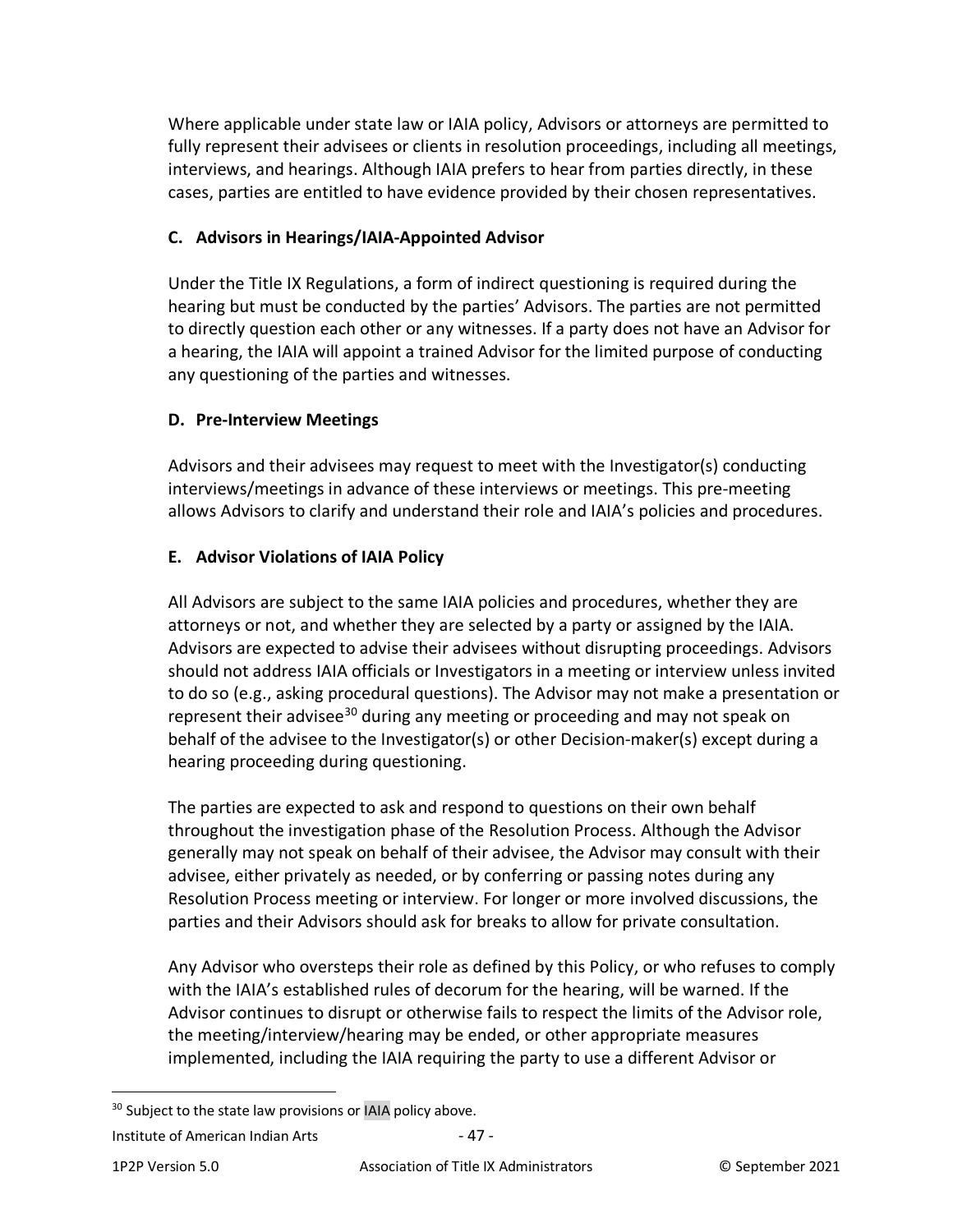providing a different IAIA-appointed Advisor. Subsequently, the Title IX Coordinator will determine how to address the Advisor's non-compliance and future role.

## **F. Sharing Information with the Advisor**

The IAIA expects that the parties may wish to have the IAIA share documentation and evidence related to the allegations with their Advisors. The IAIA provides a consent form that authorizes the IAIA to share such information directly with a party's Advisor. The parties must either complete and submit this form to the Title IX Coordinator or provide similar documentation demonstrating consent to a release of information to the Advisor before IAIA is able to share records with an Advisor.

# **G. Privacy of Records Shared with Advisor**

Advisors are expected to maintain the privacy of the records shared with them. These records may not be shared with third parties, disclosed publicly, or used for purposes not explicitly authorized by IAIA. IAIA may restrict the role of any Advisor who does not respect the sensitive nature of the process or who fails to abide by the IAIA's privacy expectations.

## **H. Expectation of an Advisor**

The IAIA generally expects an Advisor to adjust their schedule to allow them to attend IAIA meetings/interviews/hearings when planned, but the IAIA may change scheduled meetings/interviews/hearings to accommodate an Advisor's inability to attend, if doing so does not cause an unreasonable delay.

The IAIA may also make reasonable provisions to allow an Advisor who cannot be present in person to attend a meeting/interview/hearing by telephone, video conferencing, or other similar technologies as may be convenient and available.

### **I. Expectations of the Parties with Respect to Advisors**

A party may elect to change Advisors during the process and is not obligated to use the same Advisor throughout. The parties are expected to inform the Investigator(s) of the identity of their Advisor at least two (2) business days before the date of their first meeting with Investigators (or as soon as possible if a more expeditious meeting is necessary or desired).

The parties are expected to provide timely notice to the Title IX Coordinator if they change Advisors at any time. It is assumed that if a party changes Advisors, consent to share information with the previous Advisor is terminated, and a release for the new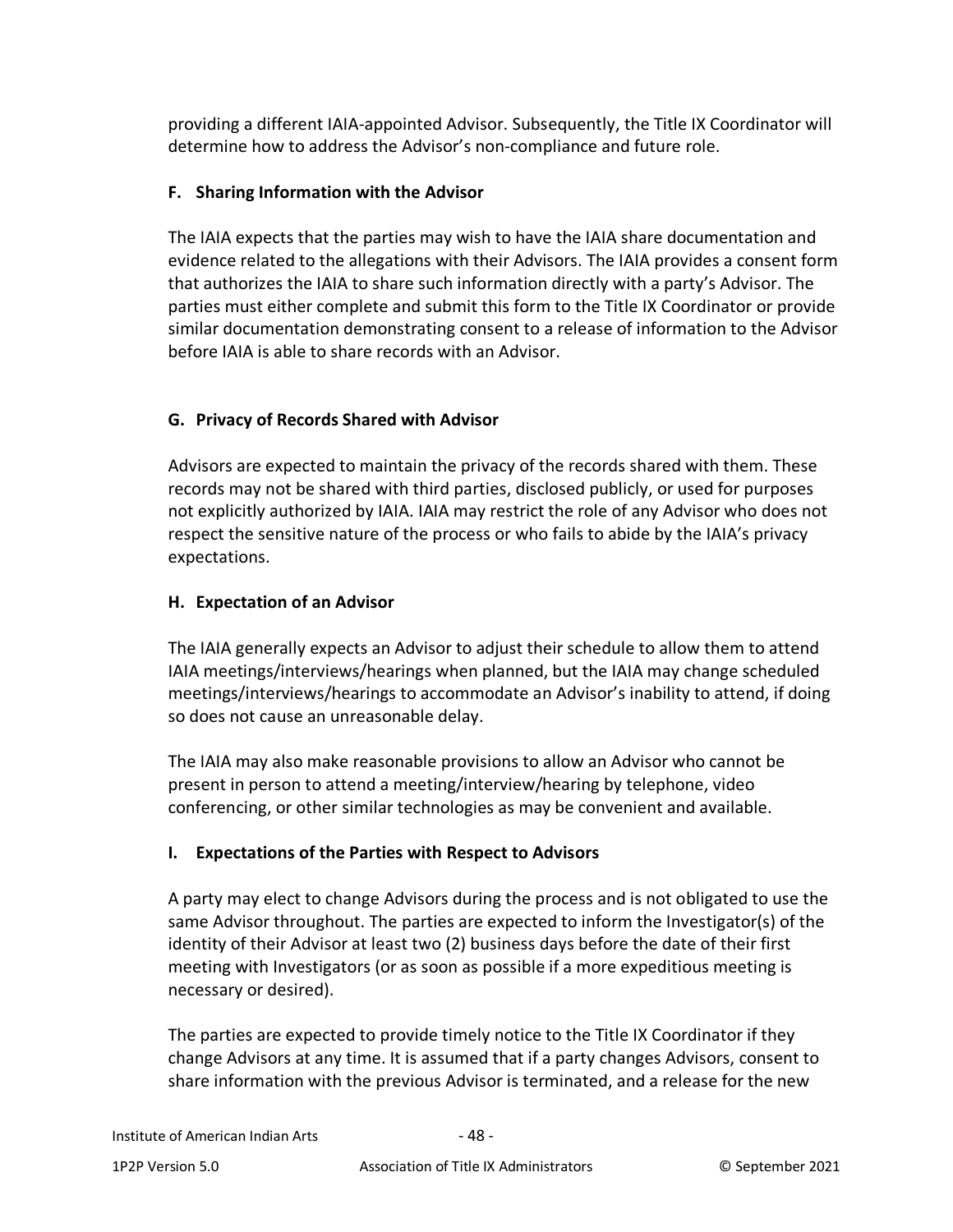Advisor should be secured. Parties are expected to inform the Title IX Coordinator of the identity of their hearing Advisor at least two (2) business days before the hearing.

## **J. Assistance in Securing an Advisor[31](#page-48-1)**

For representation, Respondents may wish to contact organizations such as:

- Families Advocating for Campus Equality [\(http://www.facecampusequality.org\)](http://www.facecampusequality.org/)
- Stop Abusive and Violent Environments [\(http://www.saveservices.org\)](http://www.saveservices.org/)

Complainants may wish to contact organizations such as:

- The Victim Rights Law Center [\(http://www.victimrights.org\)](http://www.victimrights.org/)
- The National Center for Victims of Crime [\(http://www.victimsofcrime.org\)](http://www.victimsofcrime.org/), which maintains the Crime Victim's Bar Association
- The Time's Up Legal Defense Fund [\(https://nwlc.org/times-up-legal-defense](https://nwlc.org/times-up-legal-defense-fund/)[fund/\)](https://nwlc.org/times-up-legal-defense-fund/)

### **6. Resolution Processes**

Resolution proceedings are private. All persons present at any time during the Resolution Process are expected to maintain the privacy of the proceedings in accordance with IAIA Policy.

Although there is an expectation of privacy around what Investigators share with parties during interviews, the parties have discretion to share their own knowledge and evidence with others if they so choose, except for information the parties agree not to disclose as part of an Informal Resolution. IAIA encourages parties to discuss any sharing of information with their Advisors before doing so.

The Formal Grievance Process is the IAIA's primary resolution approach unless Informal Resolution is elected by all parties and the IAIA.

### <span id="page-48-0"></span>**A. Informal Resolution**

Three options for Informal Resolution are detailed in this section.

- 1) **Supportive Resolution**. When the Title IX Coordinator can resolve the matter informally by providing supportive measures (only) to remedy the situation
- 2) **Alternative Resolution**. When the parties agree to resolve the matter through an alternative resolution mechanism [including mediation, restorative practices, facilitated dialogue, etc.], as described below, often before a formal investigation

<span id="page-48-1"></span><sup>&</sup>lt;sup>31</sup> This is being provided for informational purposes and does not constitute the IAIA's endorsement of any of the external individuals/organizations listed.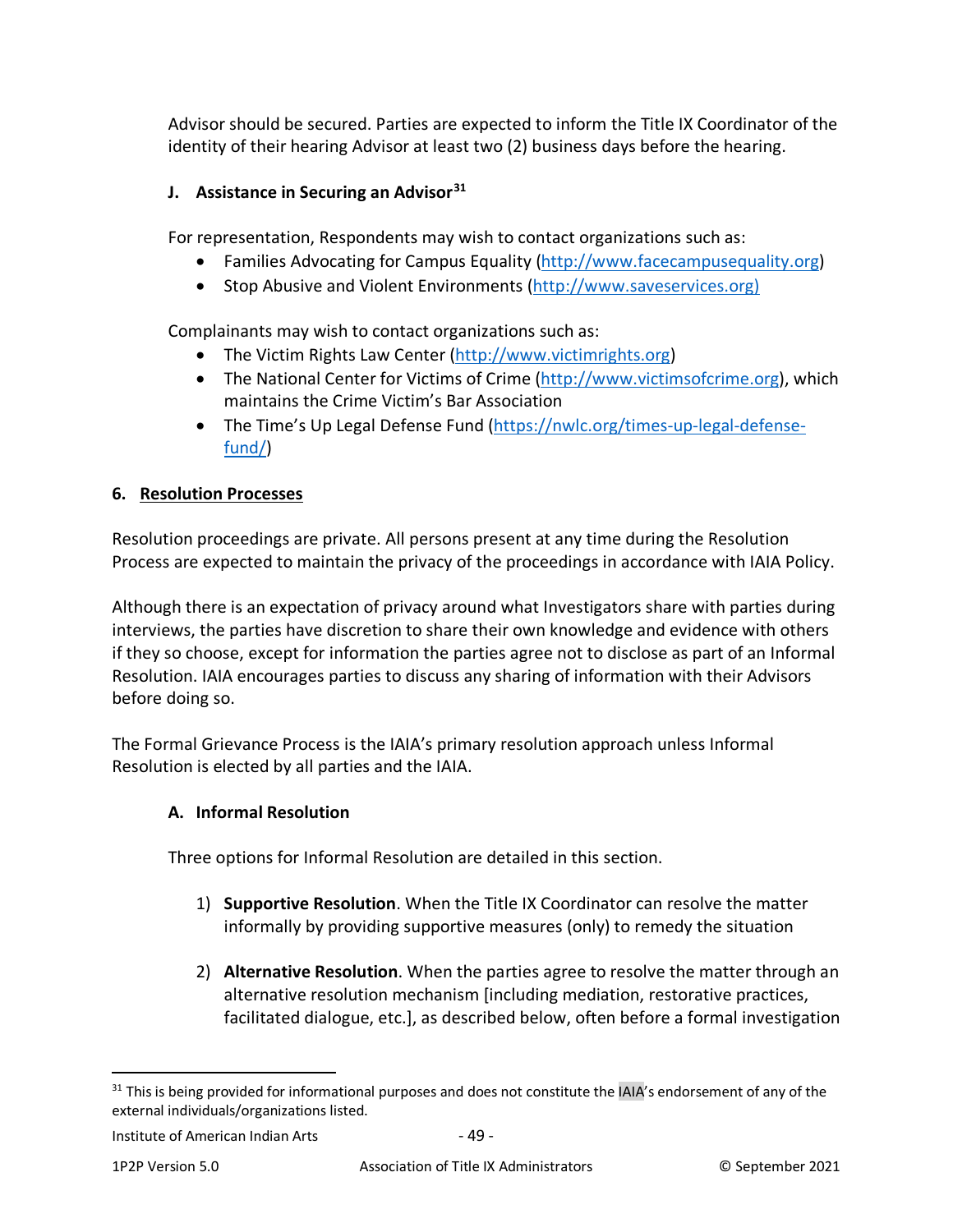takes place (See [Section B\)](#page-49-0)

3) **Accepted Responsibility**. When the Respondent accepts responsibility for violating policy, and desires to accept the recommended sanction(s) and end the Resolution Process (See [Section C\)](#page-50-0)

To initiate Informal Resolution, a Complainant must submit a Formal Complaint, as defined above. A Respondent who wishes to initiate Informal Resolution should contact the Title IX Coordinator. The parties may agree, as a condition of engaging in Informal Resolution, that statements made, or evidence shared, during the Informal Resolution process will not be considered in the Formal Grievance Process unless all parties consent.

It is not necessary to pursue Informal Resolution first in order to pursue a Formal Grievance Process, and any party participating in Informal Resolution can stop the process at any time and begin or resume the Formal Grievance Process. The parties may not enter into an agreement that requires the IAIA to impose specific sanctions, though the parties can agree to certain restrictions or other courses of action. For example, the parties cannot require a student be suspended, but the parties can agree that the Respondent will temporarily or permanently withdraw. The only Informal Resolution Process that can result in sanctions levied by the institution is "Accepted Responsibility." The Title IX Coordinator has discretion to determine if an investigation will be paused during Informal Resolution, or if it will be limited, or will continue during the Informal Resolution process.

Prior to implementing Informal Resolution, the IAIA will provide the parties with written notice of the reported misconduct and any sanctions (only in the case of Accepted Responsibility) or measures that may result from participating in such a process, including information regarding any records that will be maintained or shared by the IAIA.

The IAIA will obtain voluntary, written confirmation that all parties wish to resolve the matter through Informal Resolution before proceeding and will not pressure the parties to participate in Informal Resolution.

### <span id="page-49-0"></span>**B. Alternative Resolution Approaches**

Alternative Resolution is an informal approach [, including mediation, restorative practices, facilitated dialogue, etc.] by which the parties reach a mutually agreed upon resolution of a complaint. All parties must consent to the use of an Alternative Resolution approach.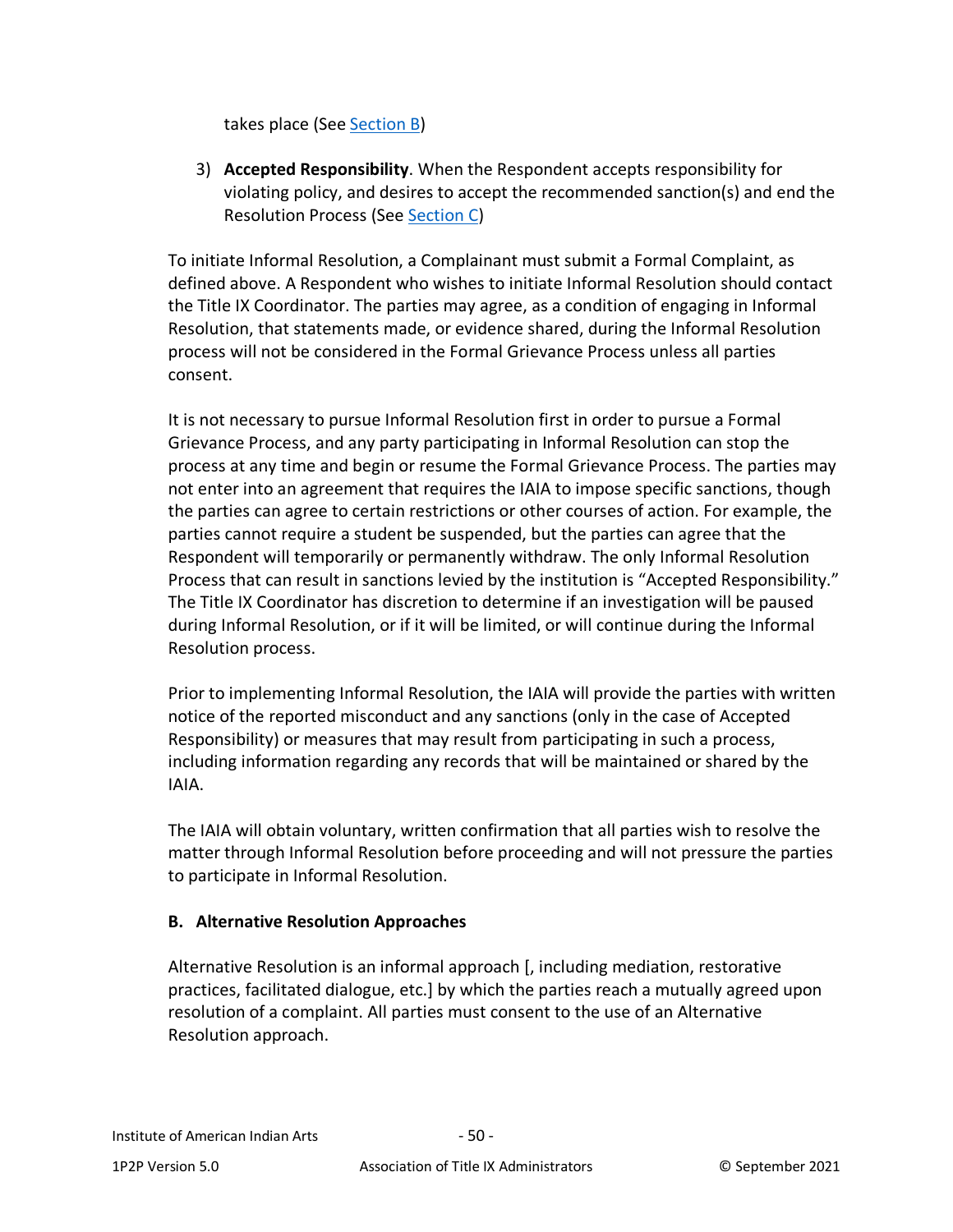The Title IX Coordinator may consider the following factors to assess whether Alternative Resolution is appropriate, or which form of Alternative Resolution may be most successful for the parties:

- The parties' amenability to Alternative Resolution
- Likelihood of potential resolution, considering any power dynamics between the parties
- The nature and severity of the alleged misconduct
- The parties' motivation to participate
- Civility of the parties
- Results of a violence risk assessment/ongoing risk analysis
- Disciplinary history of the Respondent
- Whether an emergency removal is needed
- Skill of the Alternative Resolution facilitator with this type of complaint
- Complaint complexity
- Emotional investment/capability of the parties
- Rationality of the parties
- Goals of the parties
- Adequate resources to invest in Alternative Resolution (time, staff, etc.)

The ultimate determination of whether Alternative Resolution is available or successful is made by the Title IX Coordinator. The Title IX Coordinator is authorized to facilitate a resolution that is acceptable to all parties, and/or to accept a resolution that is proposed by the parties, usually through their Advisors, including terms of confidentiality, release, and non-disparagement.

The Title IX Coordinator maintains records of any resolution that is reached, and failure to abide by the resolution agreement may result in appropriate responsive/disciplinary actions (e.g., referral for formal resolution, referral to the conduct process for failure to comply). Results of complaints resolved by Alternative Resolution are not appealable.

### <span id="page-50-0"></span>**C. Respondent Accepts Responsibility for Alleged Violations**

The Respondent may accept responsibility for all or part of the alleged policy violations at any point during the Resolution Process. If the Respondent indicates an intent to accept responsibility for all of the alleged misconduct, the formal process will be paused, and the Title IX Coordinator will determine whether Informal Resolution can be used according to the criteria above.

If Informal Resolution is applicable, the Title IX Coordinator will determine whether all parties and the IAIA are able to agree on responsibility, restrictions and/or remedies. If so, the Title IX Coordinator implements the accepted finding that the Respondent is in violation of IAIA policy and implements agreed-upon restrictions, remedies, and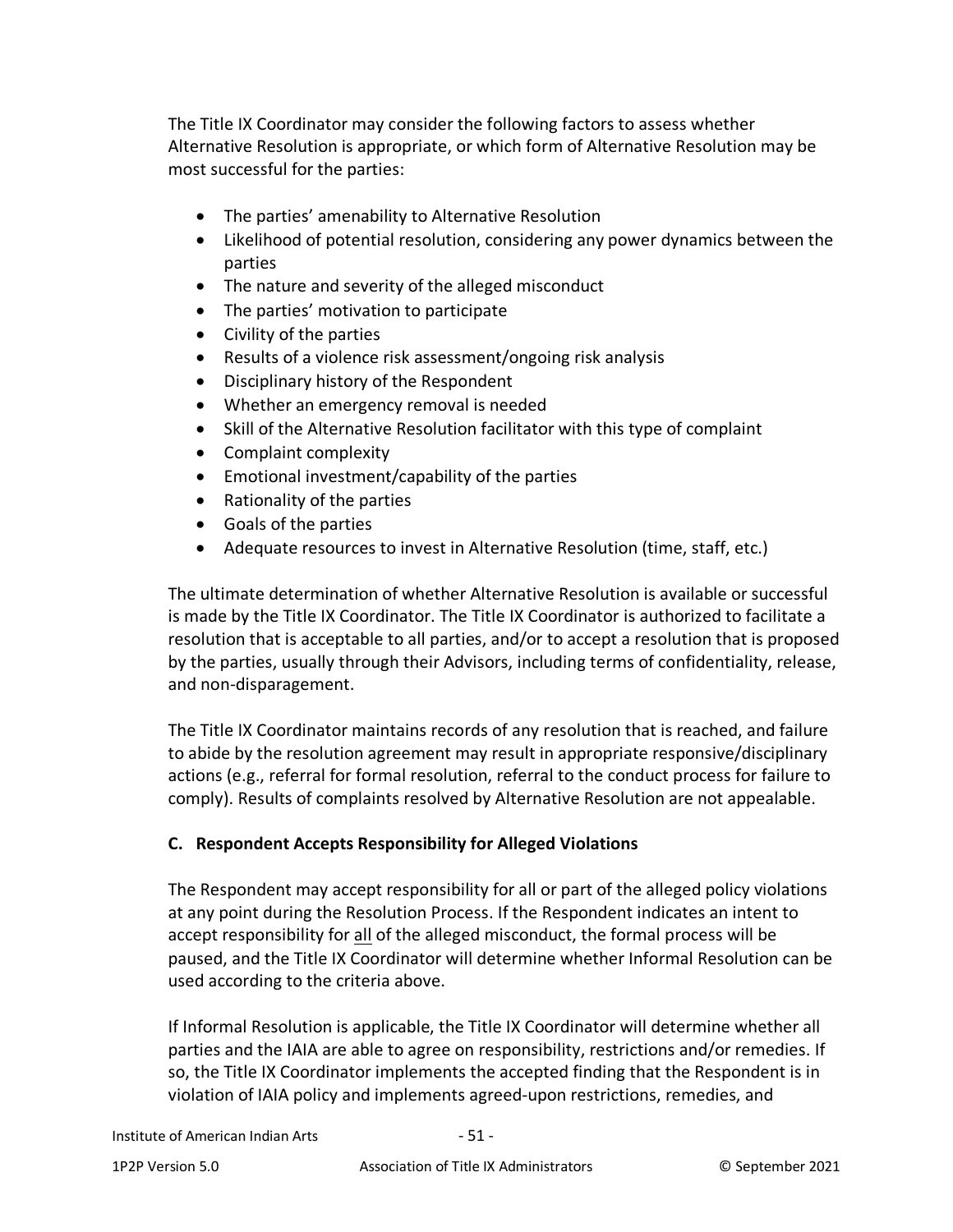determines the appropriate sanctions in coordination with other appropriate administrator(s), as necessary.

This result is not subject to appeal once all parties indicate their written assent to all agreed upon resolution terms. When the parties cannot agree on all terms of resolution, the Formal Grievance Process will resume at the same point where it was paused.<sup>[32](#page-51-0)</sup>

When a resolution is accomplished, the appropriate sanction(s) or responsive actions are promptly implemented to effectively stop the harassment or discrimination, prevent its recurrence, and remedy the effects of the discriminatory conduct, both on the Complainant and the community.

### **7. Formal Grievance Process Pool**

The Formal Grievance Process relies on a pool of administrators<sup>[33](#page-51-1)</sup> ("the Pool") to carry out the process.

#### **A. Pool Member Roles**

Members of the Pool are trained annually, and can serve in in the following roles, at the discretion of the Title IX Coordinator:

- To provide appropriate intake of and initial guidance pertaining to complaints
- To act as an Advisor to the parties
- To investigate complaints
- To serve as a hearing facilitator (process administrator, no decision-making role)
- To serve as a Decision-maker regarding the complaint
- To serve as an Appeal Decision-maker

### **B. Pool Member Appointment**

The Title IX Coordinator  $\int$ , in consultation with the President, appoints the Pool,  $34$  which acts with independence and impartiality. [Although members of the Pool are typically trained in a variety of skill sets and can rotate amongst the different roles listed above in different complaints, the IAIA can also designate permanent roles for individuals in the

<span id="page-51-0"></span><sup>&</sup>lt;sup>32</sup> The parties may not want discussions that take place within Informal Resolution to be admissible in a later formal grievance Resolution Process, but essential facts must and do transfer from the informal process to the formal. Disclosing something in an informal setting to shield it from formal admissibility is a cynical strategy, so administrators should take care in determining the terms of any assurances of the confidentiality of the Informal Resolution.

<span id="page-51-1"></span><sup>&</sup>lt;sup>33</sup> External, trained third-party neutral professionals may also be used to serve in pool roles

<span id="page-51-2"></span><sup>&</sup>lt;sup>34</sup> This does not preclude the IAIA from having all members of the Pool go through an application and/or interview/selection process

Institute of American Indian Arts - 52 -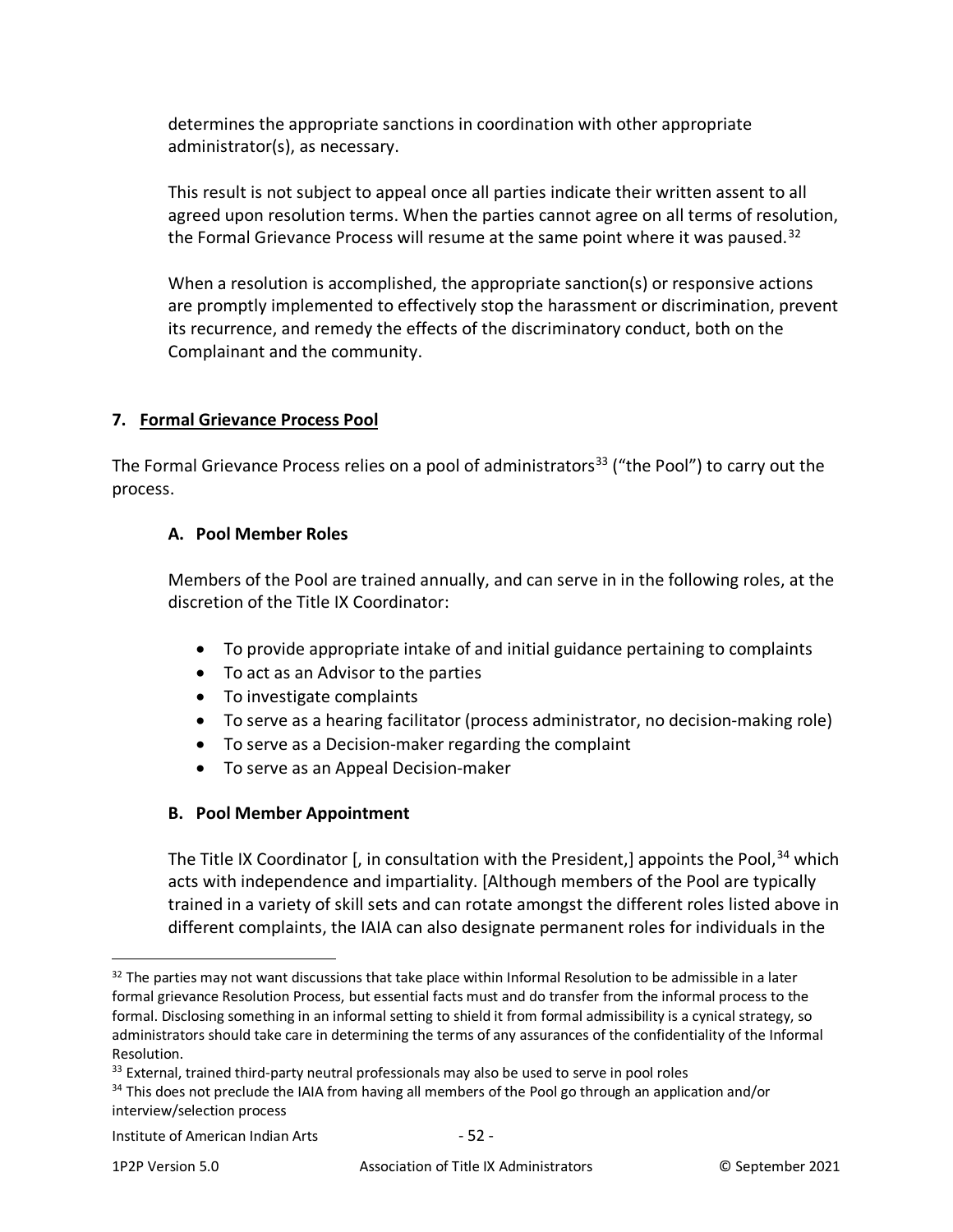Pool, using others as substitutes or to provide greater depth of experience when necessary. This process of role assignment may be the result of particular skills, aptitudes, or talents identified in members of the Pool that make them best suited to particular roles.]

### **C. Pool Member Training**

Pool members receive annual training. This training includes, but is not limited to:

- The scope of the IAIA's [Equal Opportunity, Harassment, and Nondiscrimination Policy] and Procedures
- How to conduct investigations and hearings that protect the safety of Complainants and Respondents, and promote accountability
- Implicit bias
- Disparate treatment
- Reporting, confidentiality, and privacy requirements
- Applicable laws, regulations, and federal regulatory guidance
- How to implement appropriate and situation-specific remedies
- How to investigate in a thorough, reliable, timely, and impartial manner
- How to conduct a sexual harassment investigation
- Trauma-informed practices pertaining to investigations and resolution processes
- How to uphold fairness, equity, and due process
- How to weigh evidence
- How to conduct questioning
- How to assess credibility
- Impartiality and objectivity
- How to render findings and generate clear, concise, evidence-based rationales
- The definitions of all offenses
- How to apply definitions used by the IAIA with respect to consent (or the absence or negation of consent) consistently, impartially, and in accordance with policy
- How to conduct an investigation and grievance process including hearings, appeals, and Informal Resolution Processes
- How to serve impartially by avoiding prejudgment of the facts at issue, conflicts of interest, and bias against Respondents and/or for Complainants, and on the basis of sex, race, religion, and other protected characteristics
- Any technology to be used at a live hearing
- Issues of relevance of questions and evidence
- Issues of relevance to create an investigation report that fairly summarizes relevant evidence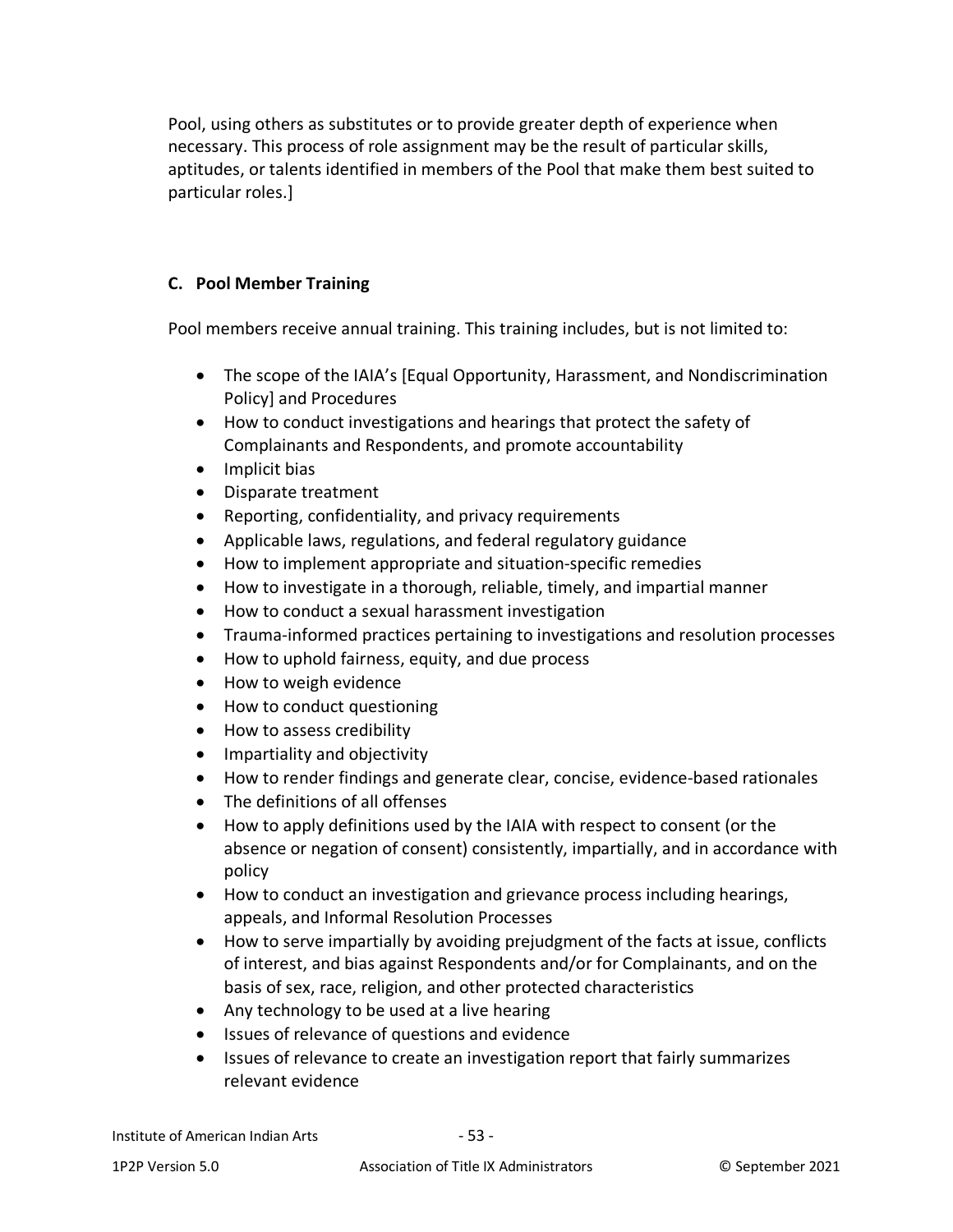- How to determine appropriate sanctions in reference to all forms of harassment, discrimination, and/or retaliation allegations
- Recordkeeping

#### **8. Formal Grievance Process: Notice of Investigation and Allegations**

The Title IX Coordinator will provide written Notice of the Investigation and Allegations (the "NOIA") to the Respondent upon commencement of the Formal Grievance Process. This facilitates the Respondent's ability to prepare for the interview and to identify and choose an Advisor to accompany them. The NOIA is also copied to the Complainant, who will be given advance notice of when the NOIA will be delivered to the Respondent.

The NOIA will include:

- A meaningful summary of all allegations
- The identity of the involved parties (if known)
- The precise misconduct being alleged
- The date and location of the alleged incident(s) (if known)
- The specific policies implicated
- A description of the applicable procedures
- A statement of the potential sanctions/responsive actions that could result
- A statement that the IAIA presumes the Respondent is not responsible for the reported misconduct unless and until the evidence supports a different determination
- A statement that determinations of responsibility are made at the conclusion of the process and that the parties will be given an opportunity during the review and comment period to inspect and review all directly related and/or relevant evidence obtained
- A statement about the IAIA's policy on retaliation
- Information about the confidentiality of the process
- Information on the need for each party to have an Advisor of their choosing and suggestions for ways to identify an Advisor
- A statement informing the parties that the IAIA's policy prohibits knowingly making false statements, including knowingly submitting false information during the Resolution Process
- Detail on how the party may request disability accommodations during the Resolution Process
- The name(s) of the Investigator(s), along with a process to identify to the Title IX Coordinator, in advance of the interview process, any conflict of interest that the Investigator(s) may have
- An instruction to preserve any evidence that is directly related to the allegations

Amendments and updates to the NOIA may be made as the investigation progresses and more information becomes available regarding the addition or dismissal of various allegations.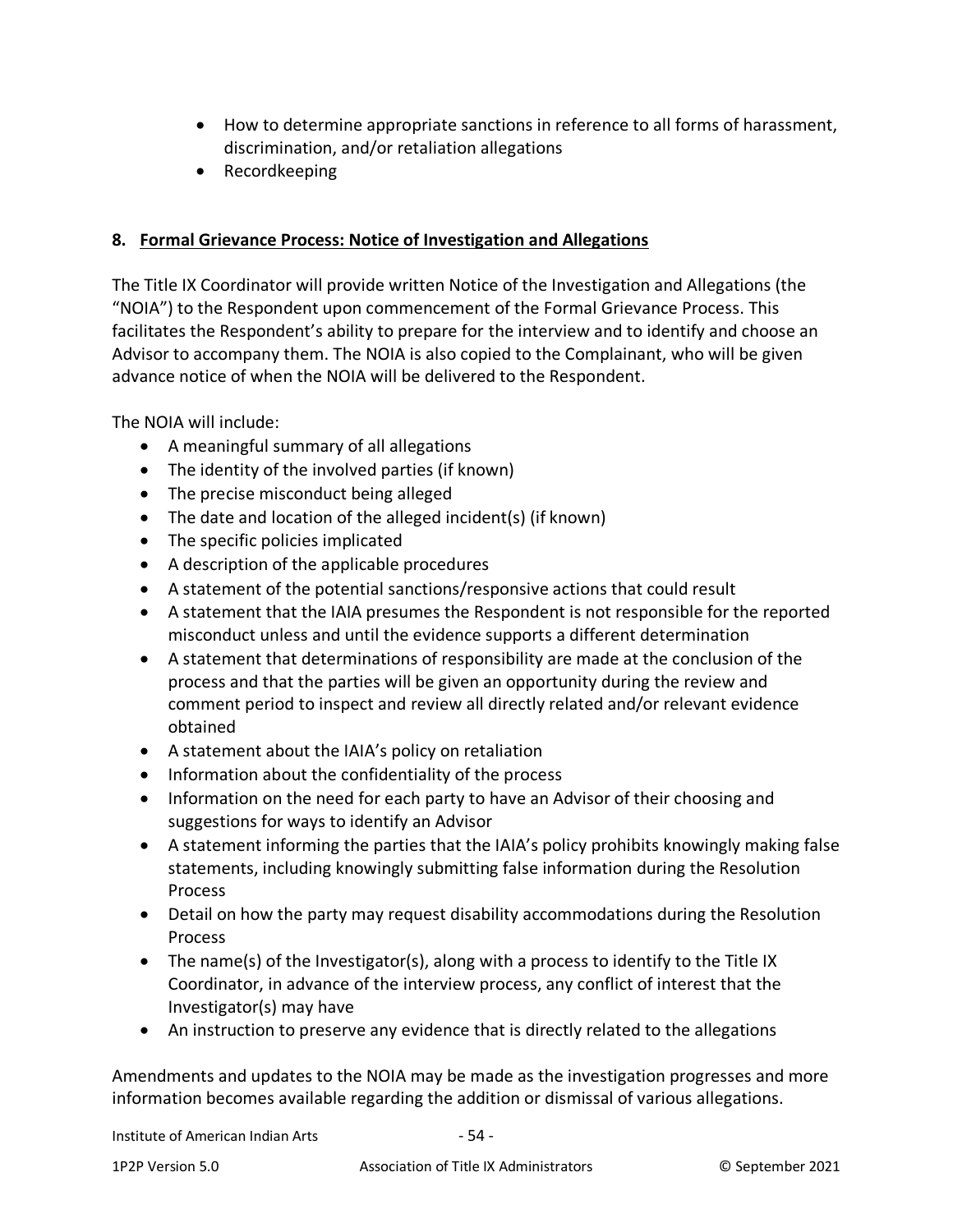Notice will be made in writing and may be delivered by one or more of the following methods: in person, mailed to the local or permanent address(es) of the parties as indicated in official IAIA records,<sup>[35](#page-54-0)</sup> or emailed to the parties' IAIA-issued email or designated accounts. Once mailed, emailed, and/or received in-person, notice will be presumptively delivered.

### **9. Resolution Timeline**

The IAIA will make a good faith effort to complete the Resolution Process within a sixty to ninety (60-90) business-day time period, including appeal if any, which can be extended as necessary for appropriate cause by the Title IX Coordinator, who will provide notice and rationale for any extensions or delays to the parties as appropriate, as well as an estimate of how much additional time will be needed to complete the process.

### **10. Appointment of Investigators**

Once the decision to commence a formal investigation is made, the Title IX Coordinator appoints Pool members to conduct the investigation (typically using a team of two Investigators), usually within two (2) business days of determining that an investigation should proceed.

# **11. Ensuring Impartiality**

Any individual materially involved in the administration of the Resolution Process [including the Title IX Coordinator, Investigator(s), and Decision-maker(s)] may neither have nor demonstrate a conflict of interest or bias for a party generally, or for a specific Complainant or Respondent.

The Title IX Coordinator will vet the assigned Investigator(s) for impartiality by ensuring there are no actual or apparent conflicts of interest or disqualifying biases. At any time during the Resolution Process, the parties may raise a concern regarding bias or conflict of interest, and the Title IX Coordinator will determine whether the concern is reasonable and supportable. If so, another Pool member will be assigned and the impact of the bias or conflict, if any, will be remedied. If the source of the conflict of interest or bias is the Title IX Coordinator, concerns should be raised with President.

The Formal Grievance Process involves an objective evaluation of all relevant evidence obtained, including evidence that supports that the Respondent engaged in a policy violation

<span id="page-54-0"></span> $35$  Please use caution if this is your standard notification practice, as it may serve to notify parents/guardians/others, and thus violate the confidentiality provisions of the retaliation section of the regulations.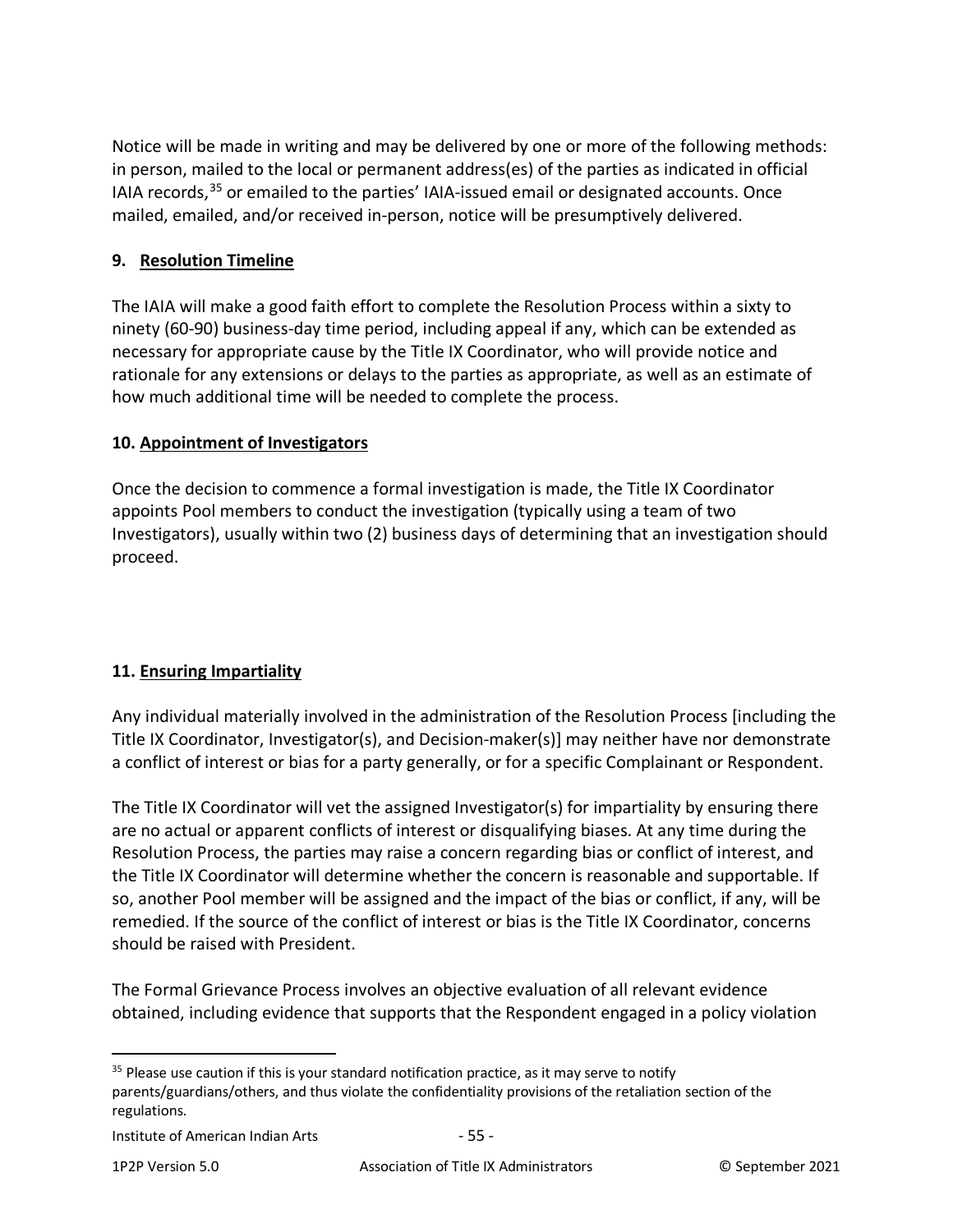and evidence that supports that the Respondent did not engage in a policy violation. Credibility determinations may not be based solely on an individual's status or participation as a Complainant, Respondent, or witness.

The IAIA operates with the presumption that the Respondent is not responsible for the reported misconduct unless and until the Respondent is determined to be responsible for a policy violation by the applicable standard of proof.

## **12. Investigation Timeline**

Investigations are completed expeditiously, normally within sixty (60) business days, though some investigations may take many weeks or even months, depending on the nature, extent, and complexity of the allegations, availability of witnesses, law enforcement involvement, etc.

The IAIA will make a good faith effort to complete investigations as promptly as circumstances permit and will communicate regularly with the parties to update them on the progress and timing of the investigation.

## **13. Investigation Process Delays and Interactions with Law Enforcement**

The IAIA may undertake a short delay in its investigation (several days to a few weeks) if circumstances require. Such circumstances include but are not limited to: a request from law enforcement to temporarily delay the investigation, the need for language assistance, the absence of parties and/or witnesses, and/or health conditions.

The IAIA will communicate the anticipated duration of the delay and reason to the parties in writing and provide the parties with status updates if necessary. The IAIA will promptly resume its investigation and Resolution Process as soon as feasible. During such a delay, IAIA will implement supportive measures as deemed appropriate.

IAIA action(s) or processes are not typically altered or precluded on the grounds that civil or criminal charges involving the underlying incident(s) have been filed or that criminal charges have been dismissed or reduced.

### **14. Investigation Process Steps**

All investigations are thorough, reliable, impartial, prompt, and fair. Investigations involve interviews with all available relevant parties and witnesses; obtaining available, relevant evidence; and identifying sources of expert information, as necessary.

All parties have a full and fair opportunity, through the investigation process, to suggest witnesses and questions, to provide evidence and expert witnesses, and to fully review and respond to all evidence on the record. Recordings of interviews are not provided to the parties,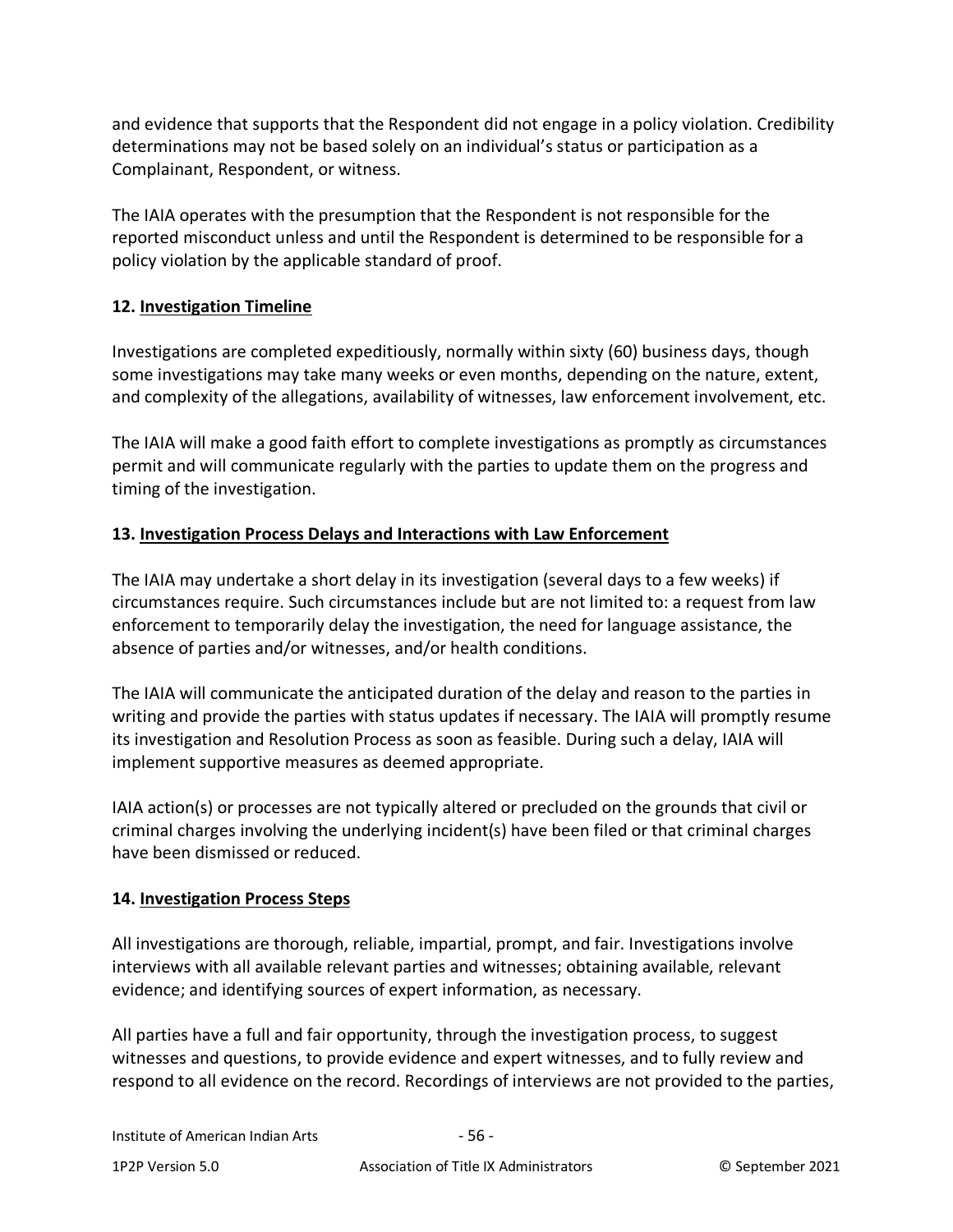and/but the parties will have the ability to review the summary] of the interview once the investigation report is compiled.

At the discretion of the Title IX Coordinator, investigations can be combined when complaints implicate a pattern, collusion, and/or other shared or similar actions.

The Investigator(s) typically take(s) the following steps, if not already completed (not necessarily in this order):

- Determine the identity and contact information of the Complainant
- Identify all policies implicated by the alleged misconduct and notify the Complainant and Respondent of all of the specific policies implicated
- Assist the Title IX Coordinator, if needed, with conducting a prompt initial assessment to determine if the allegations indicate a potential policy violation
- Commence a thorough, reliable, and impartial investigation by identifying issues and developing a strategic investigation plan, including a witness list, evidence list, intended investigation timeframe, and order of interviews for the parties and witnesses
- Meet with the Complainant to finalize their interview/statement, if necessary
- Work with the Title IX Coordinator, as necessary, to prepare the initial Notice of Investigation and Allegations (NOIA). The NOIA may be amended with any additional or dismissed allegations
	- o Notice should inform the parties of their right to have the assistance of an Advisor, who could be a member of the Pool or an Advisor of their choosing present for all meetings attended by the party
- Provide each interviewed party and witness an opportunity to review and verify the Investigator's summary notes (or transcript) of the relevant evidence/testimony from their respective interviews and meetings
- Make good faith efforts to notify each party of any meeting or interview involving another party, in advance when possible
- When participation of a party is expected, provide that party with written notice of the date, time, and location of the meeting, as well as the expected participants and purpose
- Interview all available, relevant witnesses and conduct follow-up interviews as necessary
- Allow each party the opportunity to suggest witnesses and questions they wish the Investigator(s) to ask of another party and/or witnesses, and document in the report which questions were asked, with a rationale for any changes or omissions
- Complete the investigation promptly and without unreasonable deviation from the intended timeline
- Provide regular status updates to the parties throughout the investigation
- Prior to the conclusion of the investigation, provide the parties and their respective Advisors (if so desired by the parties) with a list of witnesses whose information will be used to render a finding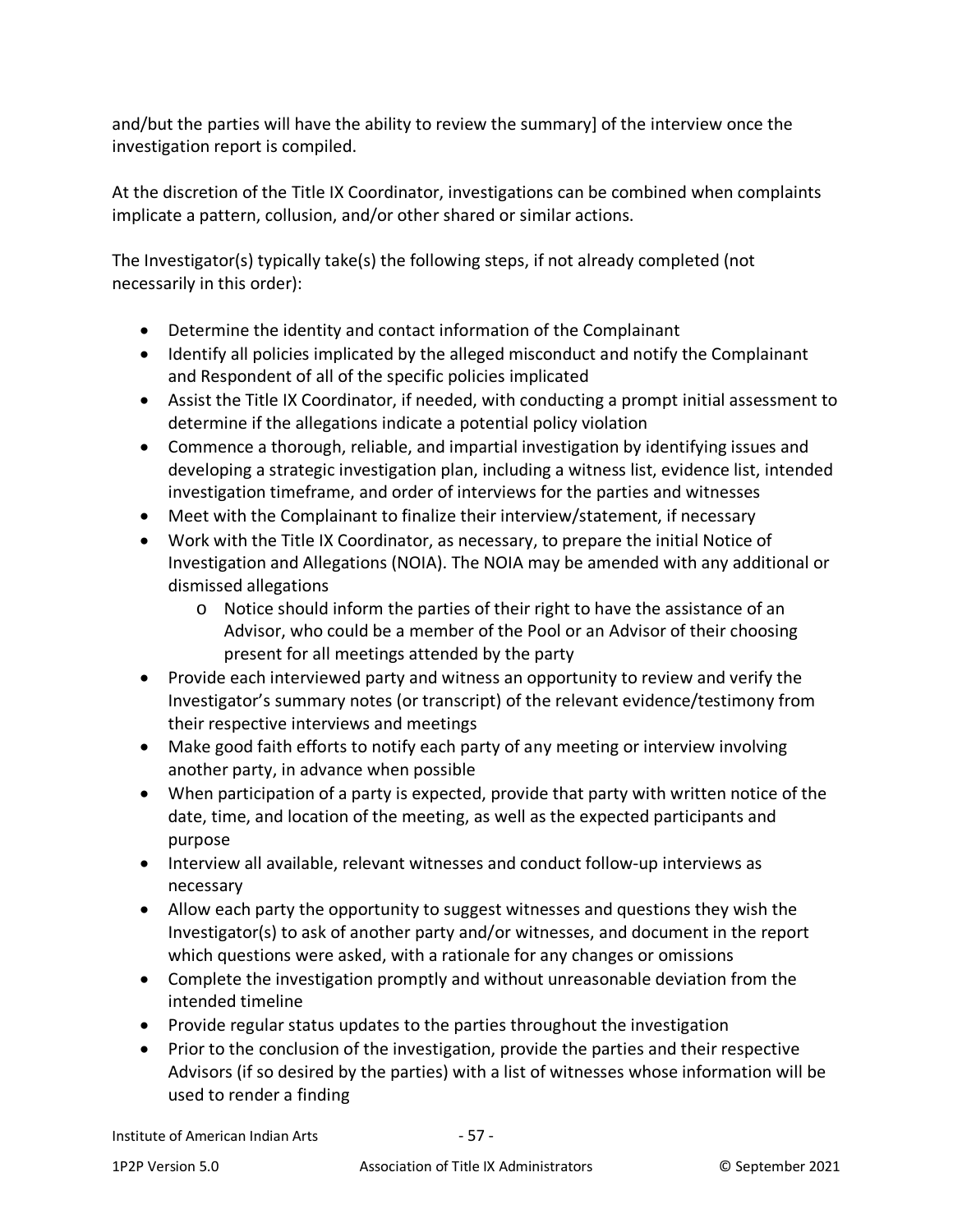- Write a comprehensive investigation report fully summarizing the investigation, all witness interviews, and addressing all relevant evidence. Appendices including relevant physical or documentary evidence will be included.
- Gather, assess, and synthesize evidence, but make no conclusions, engage in no policy analysis, and render no recommendations as part of their report.
- Prior to the conclusion of the investigation, provide the parties and their respective Advisors (if so desired by the parties) a secured electronic or hard copy of the draft investigation report as well as an opportunity to inspect and review all of the evidence obtained as part of the investigation that is directly related to the reported misconduct, including evidence upon which the IAIA does not intend to rely in reaching a determination, for a ten (10) business-day review and comment period so that each party may meaningfully respond to the evidence. The parties may elect to waive the full ten (10) days. Each copy of the materials shared will be watermarked on each page with the role of the person receiving it (e.g., Complainant, Respondent, Complainant's Advisor, Respondent's Advisor).
- Elect to respond in writing in the investigation report to the parties' submitted responses and/or to share the responses between the parties for additional responses
- Incorporate relevant elements of the parties' written responses into the final investigation report, include any additional relevant evidence, make any necessary revisions, and finalize the report. The Investigator(s) should document all rationales for any changes made after the review and comment period.
- Share the report with the Title IX Coordinator and/or legal counsel for their review and feedback.
- Incorporate any relevant feedback and share the final report with all parties and their Advisors through secure electronic transmission or hard copy at least ten (10) business days prior to a hearing. The parties and Advisors are also provided with a file of any directly related evidence that was not included in the report.

# **15. Witness Role and Participation in the Investigation**

Witnesses (as distinguished from the parties) who are employees of the IAIA are strongly encouraged to cooperate with and participate in the IAIA's investigation and Resolution Process. Student witnesses and witnesses from outside the IAIA community are encouraged to cooperate with IAIA investigations and to share what they know about a complaint.

Although in-person interviews for parties and all potential witnesses are ideal, circumstances (e.g., study abroad, summer break) may require individuals to be interviewed remotely. Skype, Zoom, Microsoft Teams, FaceTime, WebEx, or similar technologies may be used for interviews if the Investigator(s) determine that timeliness, efficiency, or other reasons dictate a need for remote interviewing. The IAIA will take appropriate steps to reasonably ensure the security/privacy of remote interviews.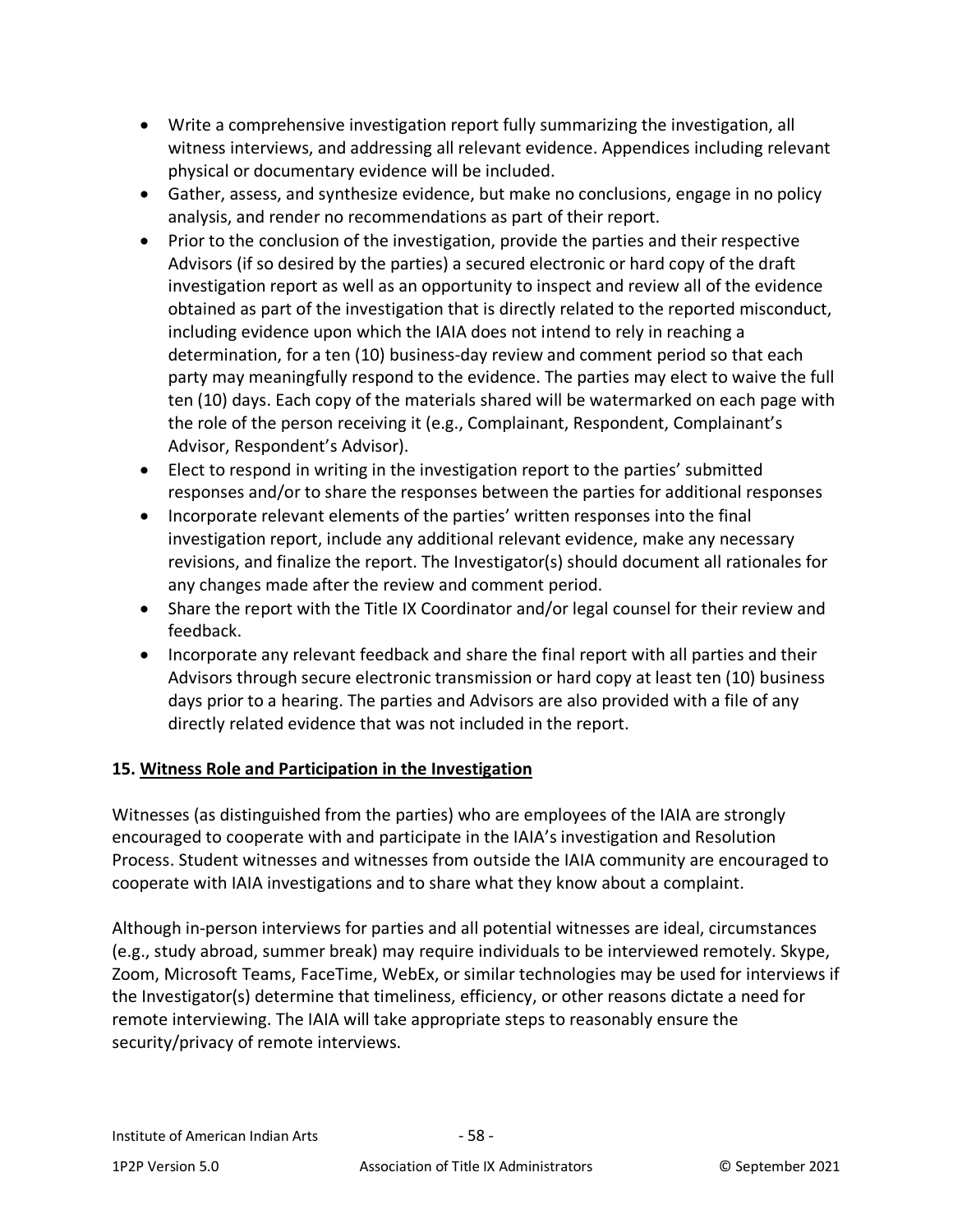Witnesses may also provide written statements in lieu of interviews or choose to respond to written questions, if deemed appropriate by the Investigator(s), though not preferred.

### **16. Interview Recording**

No unauthorized audio or video recording of any kind is permitted during investigation meetings. If Investigator(s) elect to audio and/or video record interviews, all involved parties should be made aware of audio and/or video recording.

## **17. Evidentiary Considerations**

Neither the investigation nor the hearing will consider: (1) incidents not relevant or not directly related to the possible violation(s), unless they evidence a pattern; or (2) questions and evidence about the Complainant's sexual predisposition; or (3) questions and evidence about the Complainant's prior sexual behavior, unless such questions and evidence about the Complainant's prior sexual behavior are offered to prove that someone other than the Respondent committed the conduct alleged by the Complainant, or if the questions and evidence concern specific incidents of the Complainant's prior sexual behavior with respect to the Respondent and are offered to prove consent.

Within the boundaries stated above, the investigation and the hearing can consider character evidence generally, if offered, but that evidence is unlikely to be relevant unless it is fact evidence or relates to a pattern of conduct.

### **18. Referral for Hearing**

Provided that the complaint is not resolved through Informal Resolution, once the final investigation report is shared with the parties, the Title IX Coordinator will refer the matter for a hearing.

The hearing cannot be held less than ten (10) business days from the conclusion of the investigation–when the final investigation report is transmitted to the parties and the Decisionmaker(s)–unless all parties and the Decision-maker(s) agree to an expedited timeline.

The Title IX Coordinator will select an appropriate Decision-maker from the Pool and provide a copy of the investigation report and the file of directly related evidence.

### **19. Hearing Decision-maker Composition**

The IAIA will designate a single Decision-maker from the Pool, at the discretion of the Title IX Coordinator. The single Decision-maker will also Chair the hearing. With a panel, one of the members will be appointed as Chair by the Title IX Coordinator.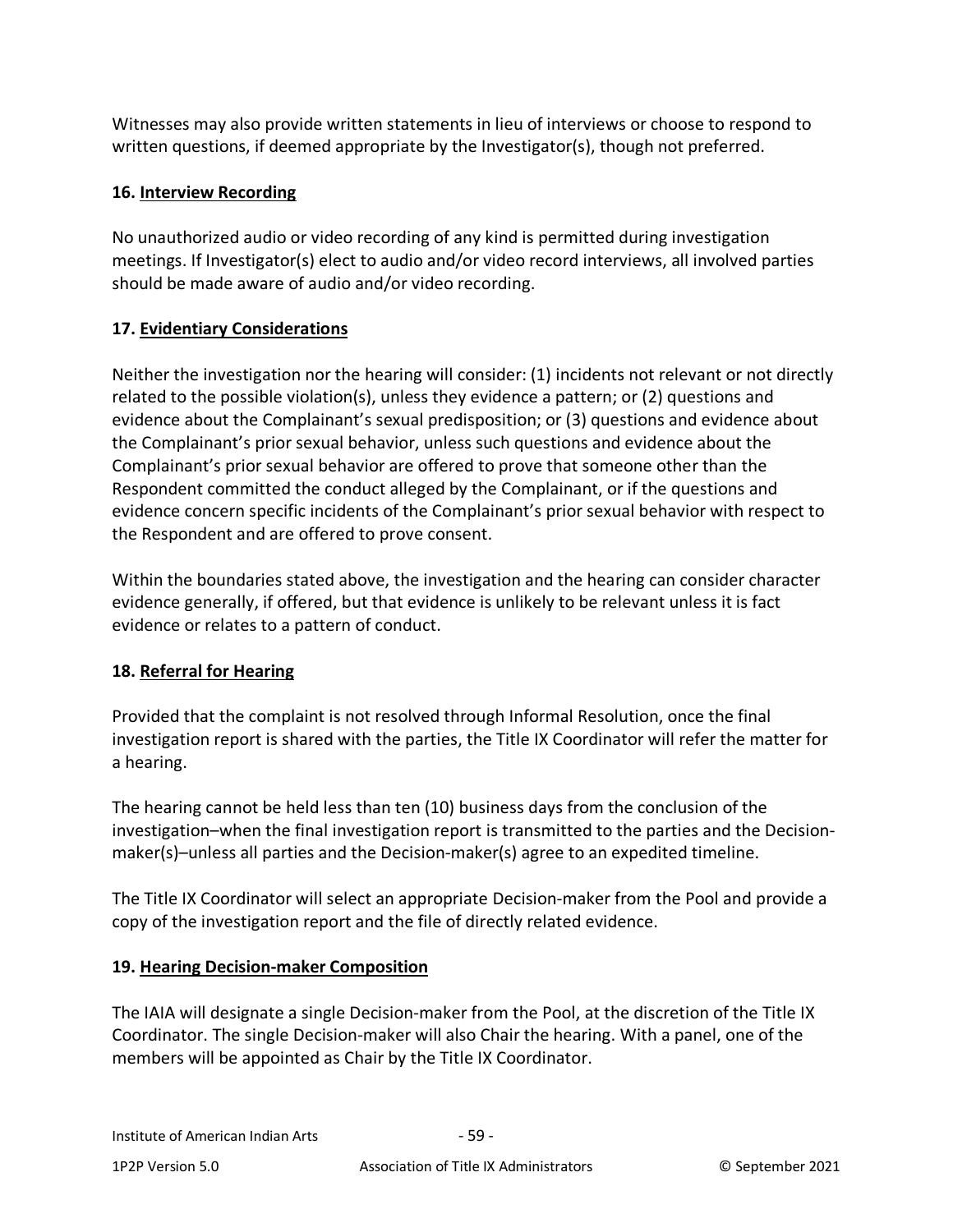The Decision-maker(s) will not have had any previous involvement with the investigation. The Title IX Coordinator may elect to have an alternate from the Pool sit in throughout the hearing process in the event that a substitute is needed for any reason.

Those who have served as Investigators will be witnesses in the hearing and therefore may not serve as Decision-makers. Those who are serving as Advisors for any party may not serve as Decision-makers in that matter.

The Title IX Coordinator may not serve as a Decision-maker or Chair in the matter but may serve as an administrative facilitator of the hearing if their previous role(s) in the matter do not create a conflict of interest. Otherwise, a designee may fulfill the facilitator role. The hearing will convene at a time and venue determined by the Title IX Coordinator or designee.

## **20. Additional Evidentiary Considerations in the Hearing**

Any evidence that the Decision-maker(s) determine(s) is relevant may be considered. The hearing does not consider: (1) incidents not directly related to the possible violation, unless they evidence a pattern; (2) questions and evidence about the Complainant's sexual predisposition; or (3) questions or evidence about the Complainant's prior sexual behavior, unless such questions and evidence about the Complainant's prior sexual behavior are offered to prove that someone other than the Respondent committed the conduct alleged by the Complainant, or if the questions and evidence concern specific incidents of the Complainant's prior sexual behavior with respect to the Respondent and are offered to prove consent.

Within the boundaries stated above, the hearing can consider character evidence generally, if offered, but that evidence is unlikely to be relevant unless it is fact evidence or relates to a pattern of conduct.

Previous disciplinary action of any kind involving the Respondent may not be used unless there is an allegation of a pattern of misconduct. Such information may also be considered in determining an appropriate sanction upon a determination of responsibility, assuming the IAIA uses a progressive discipline system. This information is only considered at the sanction stage of the process and is not shared until then.

The parties may each submit a written impact statement prior to the hearing for the consideration of the Decision-maker(s) at the sanction stage of the process when a determination of responsibility is reached.

After post-hearing deliberation, the Decision-maker(s) render(s) a determination based on the preponderance of the evidence; whether it is more likely than not that the Respondent violated the Policy as alleged.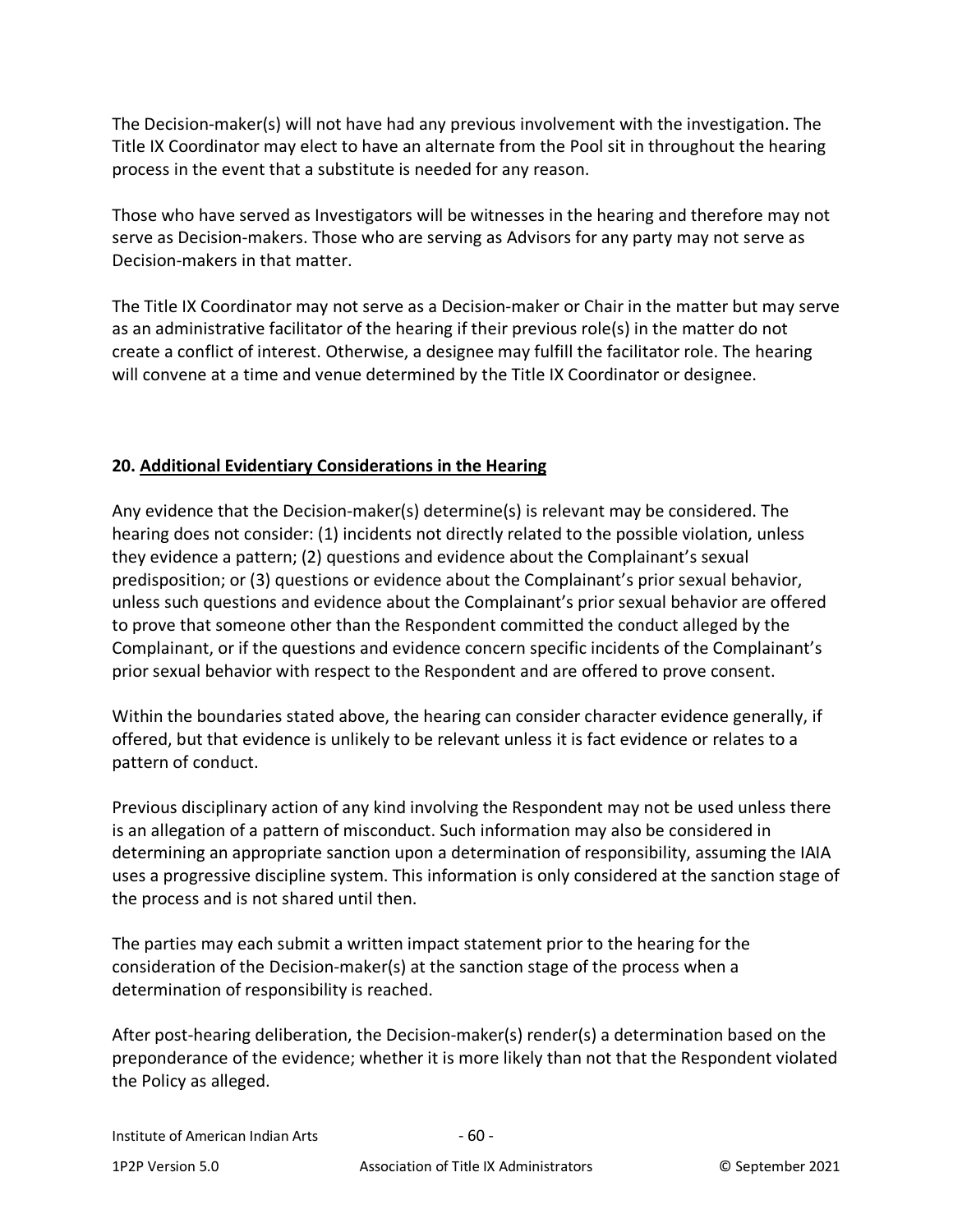### **21. Hearing Notice**

No less than ten (10) business days prior to the hearing,  $36$  the Title IX Coordinator or the Chair will send notice of the hearing to the parties. Once mailed, emailed, and/or received in-person, notice will be presumptively delivered.

The notice will contain:

- A description of the alleged violation(s), a list of all policies allegedly violated, a description of the applicable hearing procedures, and a statement of the potential sanctions/responsive actions that could result.
- The time, date, and location of the hearing.
- Description of any technology that will be used to facilitate the hearing.
- Information about the option for the live hearing to occur with the parties located in separate rooms using technology that enables the Decision-maker(s) and parties to see and hear a party or witness answering questions. Such a request must be raised with the Title IX Coordinator as soon as possible, preferably at least five (5) business days prior to the hearing.
- A list of all those who will attend the hearing, along with an invitation to object to any Decision-maker(s) based on demonstrated bias or conflict of interest. This must be raised with the Title IX Coordinator at least two (2) business days prior to the hearing.
- Information on how the hearing will be recorded and how the parties can access the recording after the hearing.
- A statement that if any party or witness does not appear at the scheduled hearing, the hearing may be held in their absence. For compelling reasons, the Chair may reschedule the hearing.
- Notification that the parties may have the assistance of an Advisor of their choosing at the hearing and will be required to have one present for any questions they may desire to ask. The party must notify the Title IX Coordinator if they wish to conduct crossexamination and do not have an Advisor, and the IAIA will appoint one. Each party must have an Advisor present if they intend to cross-examine others. There are no exceptions.
- A copy of all the materials provided to the Decision-maker(s) about the complaint unless they have already been provided.<sup>[37](#page-60-1)</sup>
- An invitation to each party to submit to the Chair an impact statement pre-hearing that the Decision-maker(s) will review during any sanction determination.
- An invitation to contact the Title IX Coordinator to arrange any disability accommodations, language assistance, and/or interpretation services that may be needed at the hearing, at least seven (7) business days prior to the hearing.

<span id="page-60-0"></span><sup>&</sup>lt;sup>36</sup> Unless an expedited hearing is agreed to by all parties.

<span id="page-60-1"></span><sup>&</sup>lt;sup>37</sup> The final investigation report may be shared using electronic means that preclude downloading, forwarding, or otherwise sharing.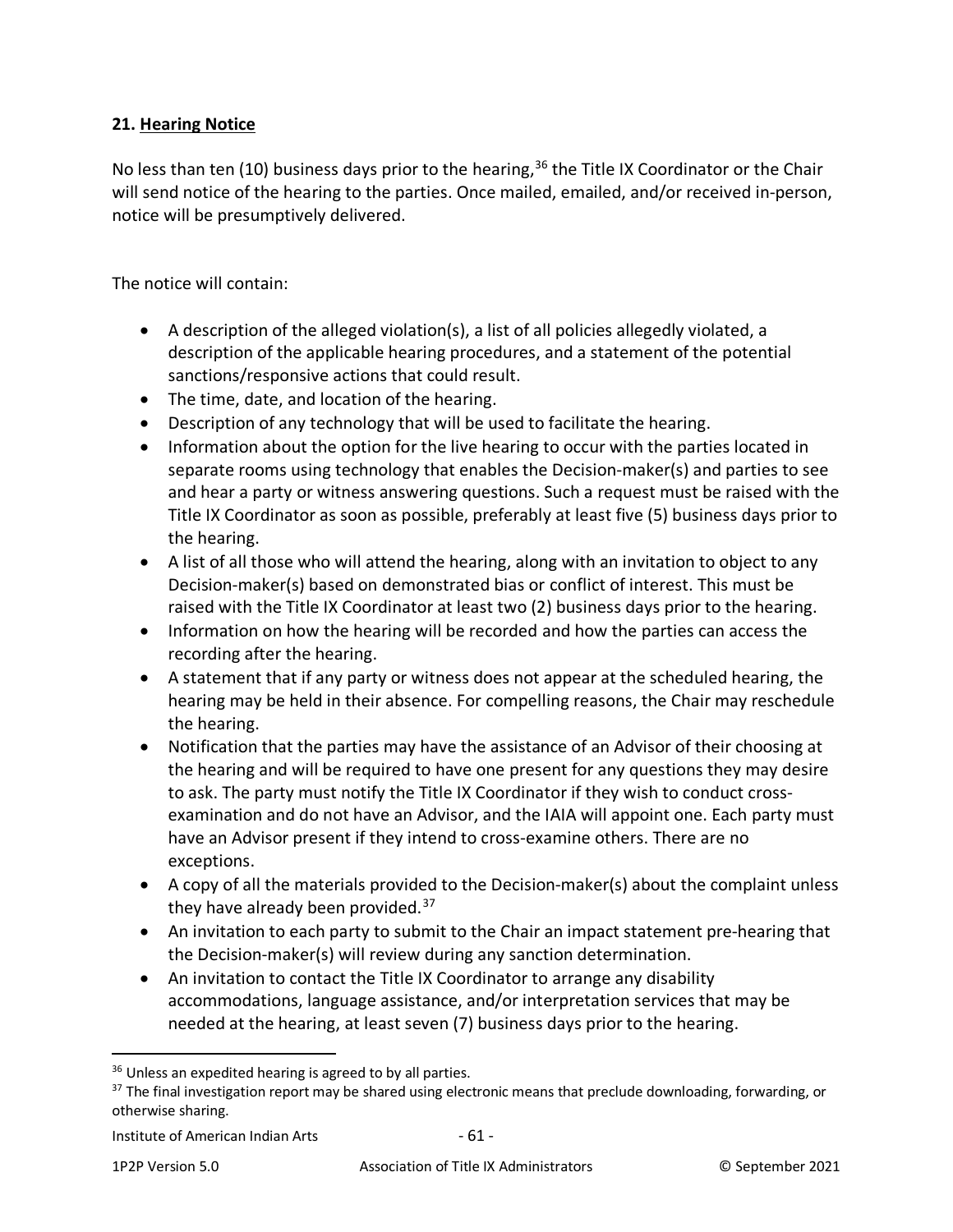• Whether parties can/cannot bring mobile phones/devices into the hearing.

Hearings for possible violations that occur near or after the end of an academic term (assuming the Respondent is still subject to this Policy) and are unable to be resolved prior to the end of term will typically be held immediately after the end of the term or during the summer, as needed, to meet the resolution timeline followed by the IAIA and remain within the 60-90 business-day goal for resolution. Employees who do not have 12-month contracts are still expected to participate in Resolution Proceedings that occur during months between contracts.

# **22. Alternative Hearing Participation Options**

If a party or parties prefer not to attend or cannot attend the hearing in person, the party should request alternative arrangements from the Title IX Coordinator or the Chair as soon as possible, preferably at least five (5) business days prior to the hearing.

The Title IX Coordinator or the Chair can arrange to use technology to allow remote testimony without compromising the fairness of the hearing. Remote options may also be needed for witnesses who cannot appear in person. Any witness who cannot attend in person should let the Title IX Coordinator or the Chair know as soon as possible, preferably at least five (5) business days prior to the hearing so that appropriate arrangements can be made.

# **23. Pre-Hearing Preparation**

After any necessary consultation with the parties, the Chair will provide the names of persons who have been asked to participate in the hearing, all pertinent documentary evidence, and the final investigation report to the parties at least ten (10) business days prior to the hearing.

Any witness scheduled to participate in the hearing must have been first interviewed by the Investigator(s), or have proffered a written statement or answered written questions, unless all parties and the Chair assent to the witness's participation in the hearing. The same holds for any relevant evidence that is first offered at the hearing. If the parties and Chair do not assent to the admission of evidence newly offered at the hearing, the Chair may delay the hearing and/or instruct that the investigation needs to be re-opened to consider that evidence.<sup>[38](#page-61-0)</sup>

The parties will be given a list of the names of the Decision-maker(s) at least five (5) business days in advance of the hearing. All objections to any Decision-maker must be raised in writing, detailing the rationale for the objection, and must be submitted to the Title IX Coordinator as soon as possible and no later than two (2) business days prior to the hearing. Decision-makers will only be removed if the Title IX Coordinator concludes that their actual or perceived bias or conflict of interest precludes an impartial hearing of the allegation(s).

<span id="page-61-0"></span><sup>38 34</sup> C.F.R. § 668.46(k)(3)(B)(3) requires "timely and equal access to the accuser, the accused, and appropriate officials to any information that will be used during informal and formal disciplinary meetings and hearings."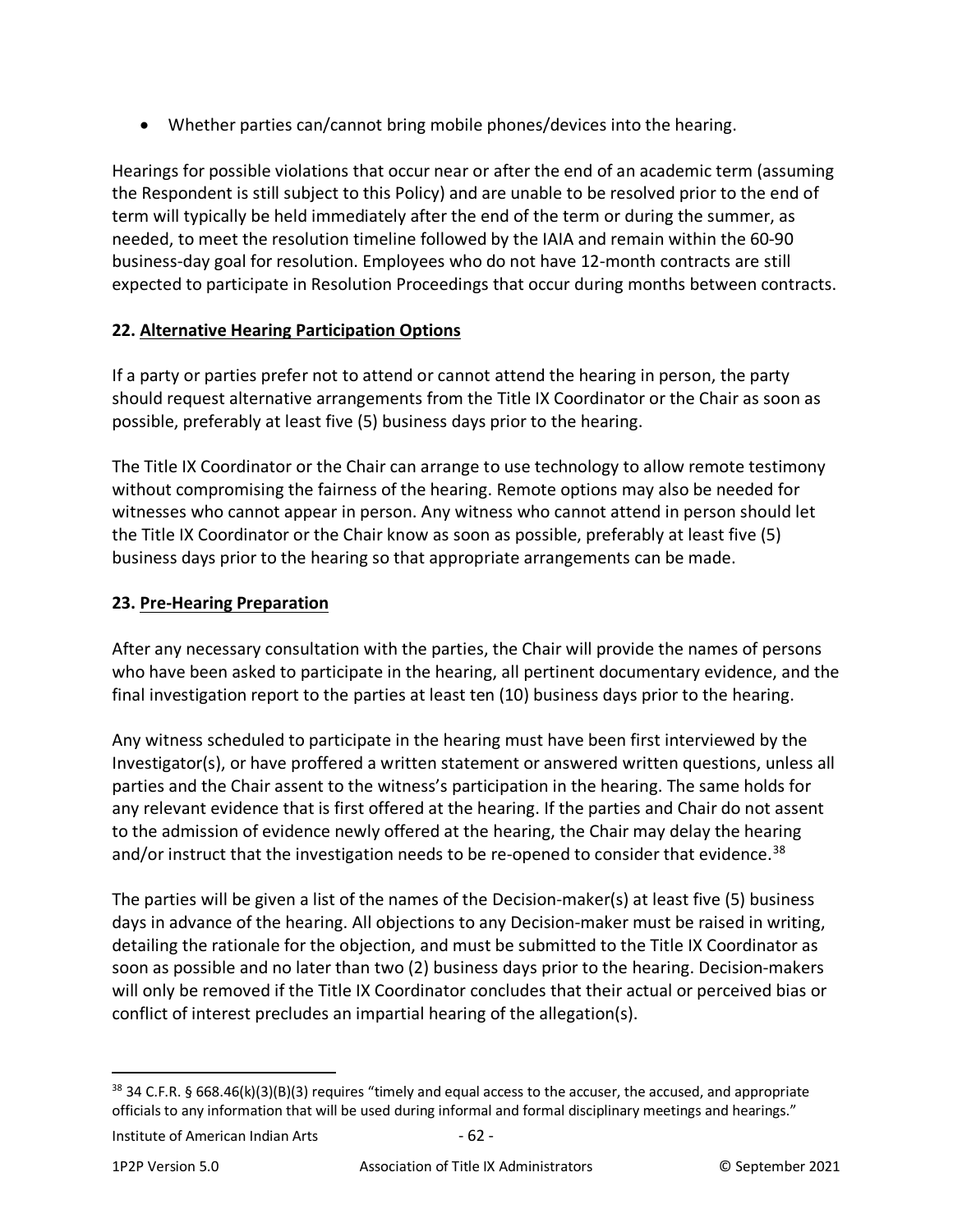The Title IX Coordinator will give the Decision-maker(s) a list of the names of all parties, witnesses, and Advisors at least five (5) business days in advance of the hearing. Any Decisionmaker who cannot make an objective determination must recuse themselves from the proceedings when notified of the identity of the parties, witnesses, and Advisors in advance of the hearing. If a Decision-maker is unsure of whether a bias or conflict of interest exists, they must raise the concern to the Title IX Coordinator as soon as possible.

During the ten (10)-business-day period prior to the hearing, the parties have the opportunity for continued review and comment on the final investigation report and available evidence. That review and comment can be shared with the Chair at a pre-hearing meeting or at the hearing and will be exchanged between each party by the Chair.

### **24. Pre-Hearing Meetings**

The Chair may convene a pre-hearing meeting(s) with the parties and/or their Advisors and invite them to submit the questions or topics they (the parties and/or their Advisors) wish to ask or discuss at the hearing, so that the Chair can rule on their relevance ahead of time to avoid any improper evidentiary introduction in the hearing or to provide recommendations for more appropriate phrasing.

However, this advance review opportunity does not preclude the Advisors from asking a question for the first time at the hearing or from asking for a reconsideration on a pre-hearing ruling by the Chair based on any new information or testimony offered at the hearing. The Chair must document and share with each party their rationale for any exclusion or inclusion at a prehearing meeting.

The Chair, **only** with full agreement of the parties, may decide in advance of the hearing that certain witnesses do not need to be present if their testimony can be adequately summarized by the Investigator(s) in the investigation report or during the hearing.

At each pre-hearing meeting with a party and/or their Advisor, the Chair will consider arguments that evidence identified in the final investigation report as relevant is, in fact, not relevant. Similarly, evidence identified as directly related but not relevant by the Investigator(s) may be argued to be relevant. The Chair may rule on these arguments pre-hearing and will exchange those rulings between the parties prior to the hearing to assist in preparation for the hearing. The Chair may consult with legal counsel and/or the Title IX Coordinator or ask either or both to attend pre-hearing meetings.

The pre-hearing meeting(s) may be recorded. The pre-hearing meetings may be conducted as separate meetings with each party/Advisor, with all parties/Advisors present at the same time, remotely, or as a written-only exchange. The Chair will work with the parties to establish the format.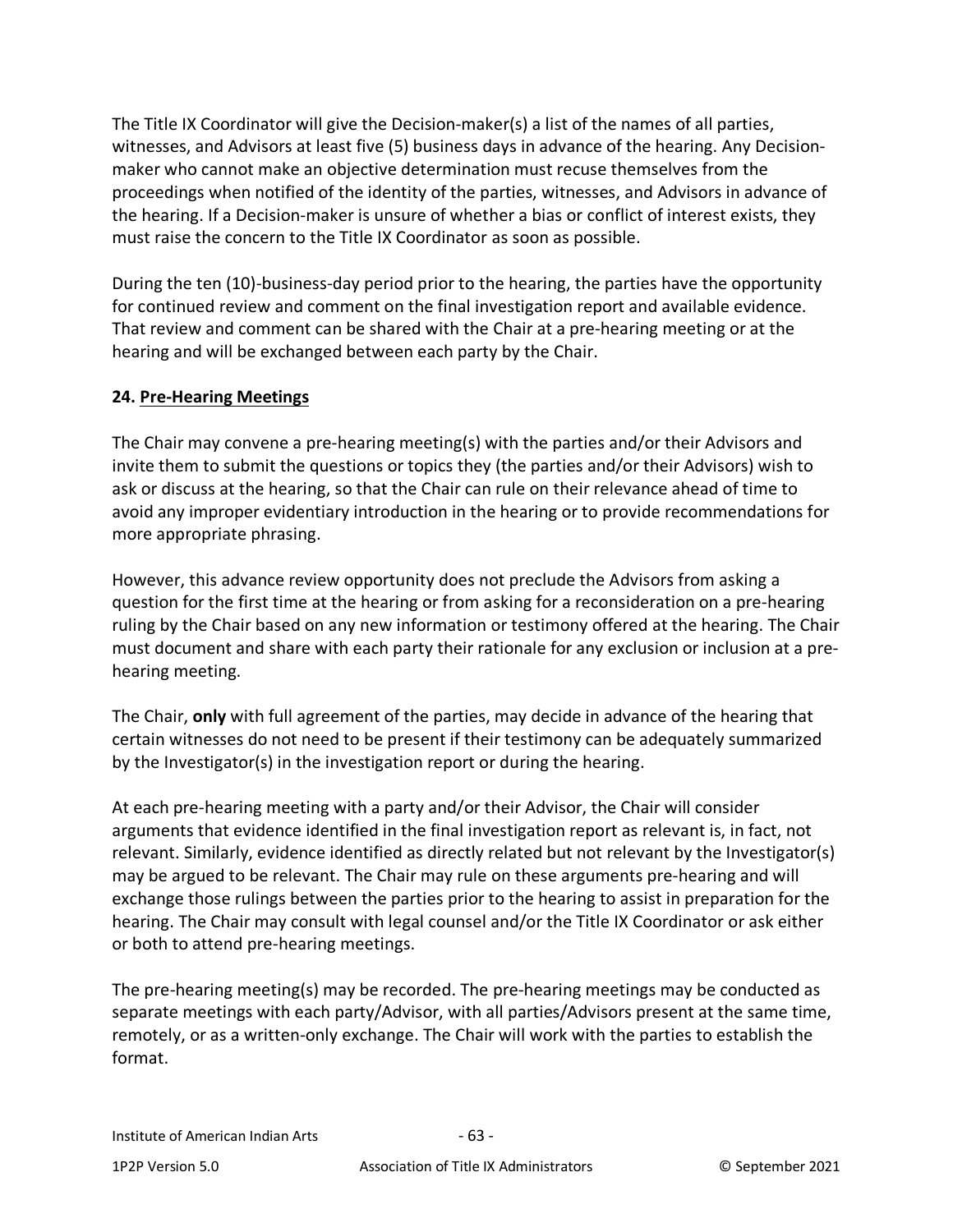#### **25. Hearing Procedures**

At the hearing, the Decision-maker(s) have the authority to hear and make determinations on all allegations of discrimination, harassment, and/or retaliation and may also hear and make determinations on any additional alleged policy violations that occurred in concert with the discrimination, harassment, and/or retaliation, even though those collateral allegations may not specifically fall within the Equal Opportunity, Harassment, and Nondiscrimination Policy.

Participants at the hearing will include the Chair, any additional panelists, the hearing facilitator, the Investigator(s) who conducted the investigation, the parties, Advisors to the parties, any called witnesses, the Title IX Coordinator, and anyone providing authorized accommodations, interpretation, and/or assistive services.

The Chair will answer all questions of procedure.

Anyone appearing at the hearing to provide information will respond to questions on their own behalf.

The Chair will allow witnesses who have relevant information to appear at a portion of the hearing to respond to specific questions from the Decision-maker(s) and the parties, and the witnesses will then be excused. The Investigator(s) will remain present for the duration of the hearing.

#### **26. Joint Hearings**

In hearings involving more than one Respondent and/or involving more than one Complainant who has accused the same individual of substantially similar conduct, the default procedure will be to hear the allegations jointly.

However, the Title IX Coordinator may permit the investigation and/or hearings pertinent to each Respondent or complaint to be conducted separately if there is a compelling reason to do so. In joint hearings, separate determinations of responsibility will be made for each Respondent and/or for each complaint with respect to each alleged policy violation.

### **27. The Order of the Hearing – Introductions and Explanation of Procedure**

The Chair explains the procedures and introduces the participants. This may include a final opportunity for challenge or recusal of the Decision-maker(s) based on bias or conflict of interest. The Chair will rule on any such challenge unless the Chair is the individual who is the subject of the challenge, in which case the Title IX Coordinator will review the challenge and decide.

The Chair AND/OR hearing facilitator then conducts the hearing according to the hearing script. At the hearing, recording, witness logistics, party logistics, curation of documents, separation of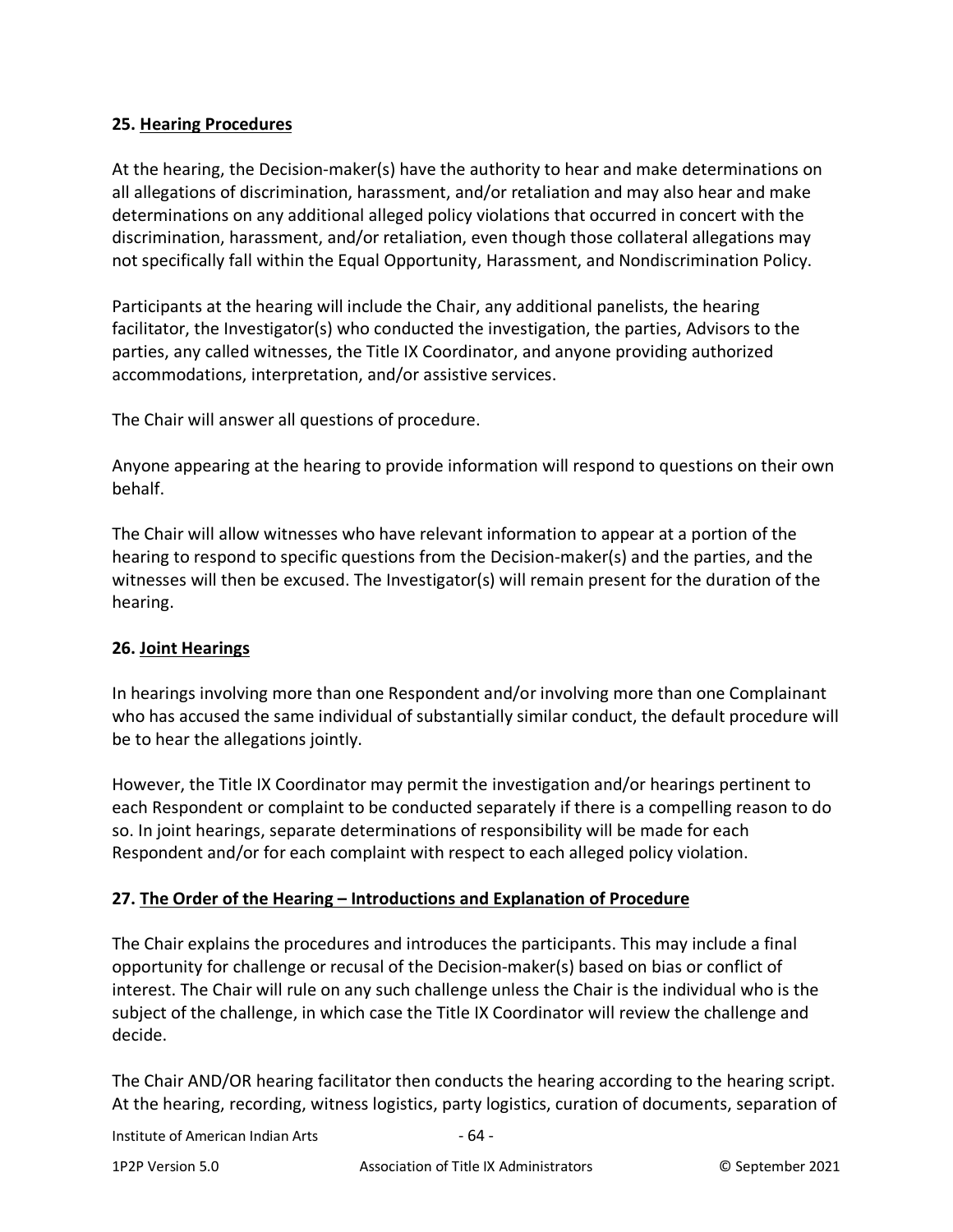the parties, and other administrative elements of the hearing process are managed by a non-voting hearing facilitator/case manager appointed by the Title IX Coordinator.<sup>[39](#page-64-0)</sup>

The hearing facilitator may attend to: logistics of rooms for various parties/witnesses as they wait; flow of parties/witnesses in and out of the hearing space; ensuring recording and/or virtual conferencing technology is working as intended; copying and distributing materials to participants, as appropriate, etc.

### **28. Investigator Presentation of Final Investigation Report**

The Investigator(s) will present a summary of the final investigation report, including items that are contested and those that are not, and will be subject to questioning by the Decisionmaker(s) and the parties (through their Advisors). The Investigator(s) will be present during the entire hearing process, but not during deliberations.

Neither the parties nor the Decision-maker(s) should ask the Investigator(s) their opinions on credibility, recommended findings, or determinations, and Advisors and parties will refrain from discussion of or questions for Investigators about these assessments. If such information is introduced, the Chair will direct that it be disregarded.

### **29. Testimony and Questioning**

Once the Investigator(s) present(s) the report and responds to questions, the parties and witnesses may provide relevant information in turn, beginning with the Complainant, and then in the order determined by the Chair. The hearing will facilitate questioning of parties and witnesses by the Decision-maker(s) and then by the parties through their Advisors.

All questions are subject to a relevance determination by the Chair. The Advisor, who will remain seated during questioning, will pose the proposed question orally, electronically, or in writing (orally is the default, but other means of submission may be permitted by the Chair upon request if agreed to by all parties and the Chair), the proceeding will pause to allow the Chair to consider the question (and state it if it has not already been stated aloud), and the Chair will determine whether the question will be permitted, disallowed, or rephrased.

The Chair may invite explanations or persuasive statements regarding relevance with the Advisors if the Chair so chooses. The Chair will then state their decision on the question for the record and advise the party/witness to whom the question was directed, accordingly. The Chair will explain any decision to exclude a question as not relevant, or to reframe it for relevance.

The Chair will limit or disallow questions on the basis that they are irrelevant, unduly repetitious (and thus irrelevant), or abusive. The Chair has final say on all questions and

<span id="page-64-0"></span><sup>&</sup>lt;sup>39</sup> If not conflicted out by previous involvement, the Title IX Coordinator may serve as the hearing facilitator/case manager.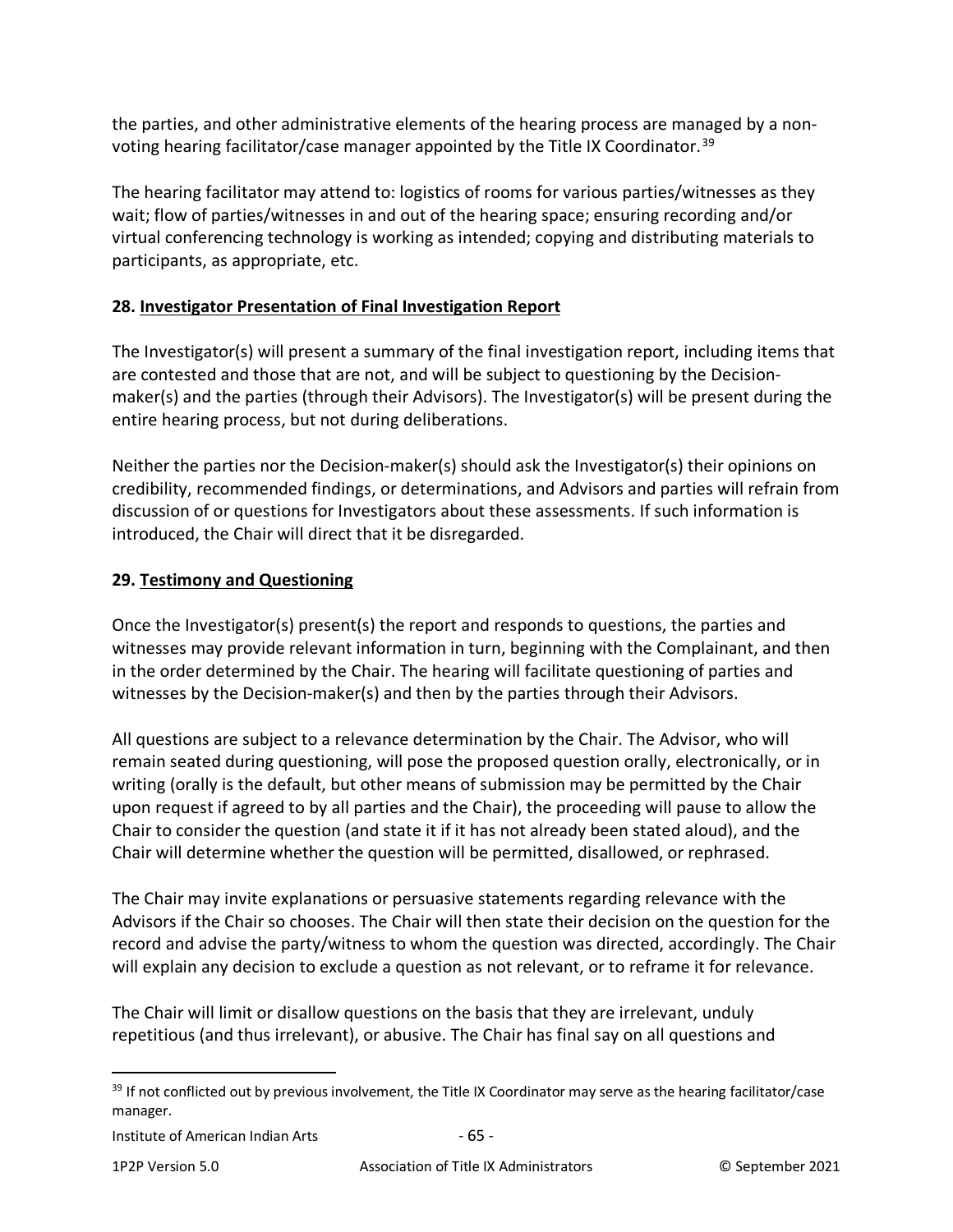determinations of relevance. The Chair may consult with legal counsel on any questions of admissibility. The Chair may ask Advisors to frame why a question is or is not relevant from their perspective but will not entertain argument from the Advisors on relevance once the Chair has ruled on a question.

If the parties raise an issue of bias or conflict of interest of an Investigator or Decision-maker at the hearing, the Chair may elect to address those issues, consult with legal counsel, and/or refer them to the Title IX Coordinator, and/or preserve them for appeal. If bias is not in issue at the hearing, the Chair should not permit irrelevant questions that probe for bias.

### **30. Refusal to Submit to Questioning; Inferences**

Any party or witness may choose not to offer evidence and/or answer questions at the hearing, either because they do not attend the hearing, or because they attend but refuse to participate in some or all questioning. The Decision-maker(s) can only rely on whatever relevant evidence is available through the investigation and hearing in making the ultimate determination of responsibility. The Decision-maker(s) may not draw any inference solely from a party's or witness's absence from the hearing or refusal to submit to cross-examination or answer other questions.

An Advisor may not be called as a witness at a hearing to testify to what their advisee has told them during their role as an Advisor unless the party being advised consents to that information being shared. It is otherwise considered off-limits, and an Advisor who is an institutional employee is temporarily alleviated from mandated reporter responsibilities related to their interaction with their advisee during the Resolution Process.

# **31. Hearing Recordings**

Hearings (but not deliberations) are recorded by the IAIA for purposes of review in the event of an appeal. The parties may not record the proceedings and no other unauthorized recordings are permitted.

The Decision-maker(s), the parties, their Advisors, and appropriate administrators of the IAIA will be permitted to review the recording or review a transcript of the recording, upon request to the Title IX Coordinator. No person will be given or be allowed to make a copy of the recording without permission of the Title IX Coordinator.

# **32. Deliberation, Decision-making, and Standard of Proof**

The Decision-maker(s) will deliberate in closed session to determine whether the Respondent is responsible for the policy violation(s) in question. If a panel is used, a simple majority vote is required to determine the finding. The preponderance of the evidence is used. The hearing facilitator may be invited to attend the deliberation by the Chair, but is there only to facilitate procedurally, not to address the substance of the allegations.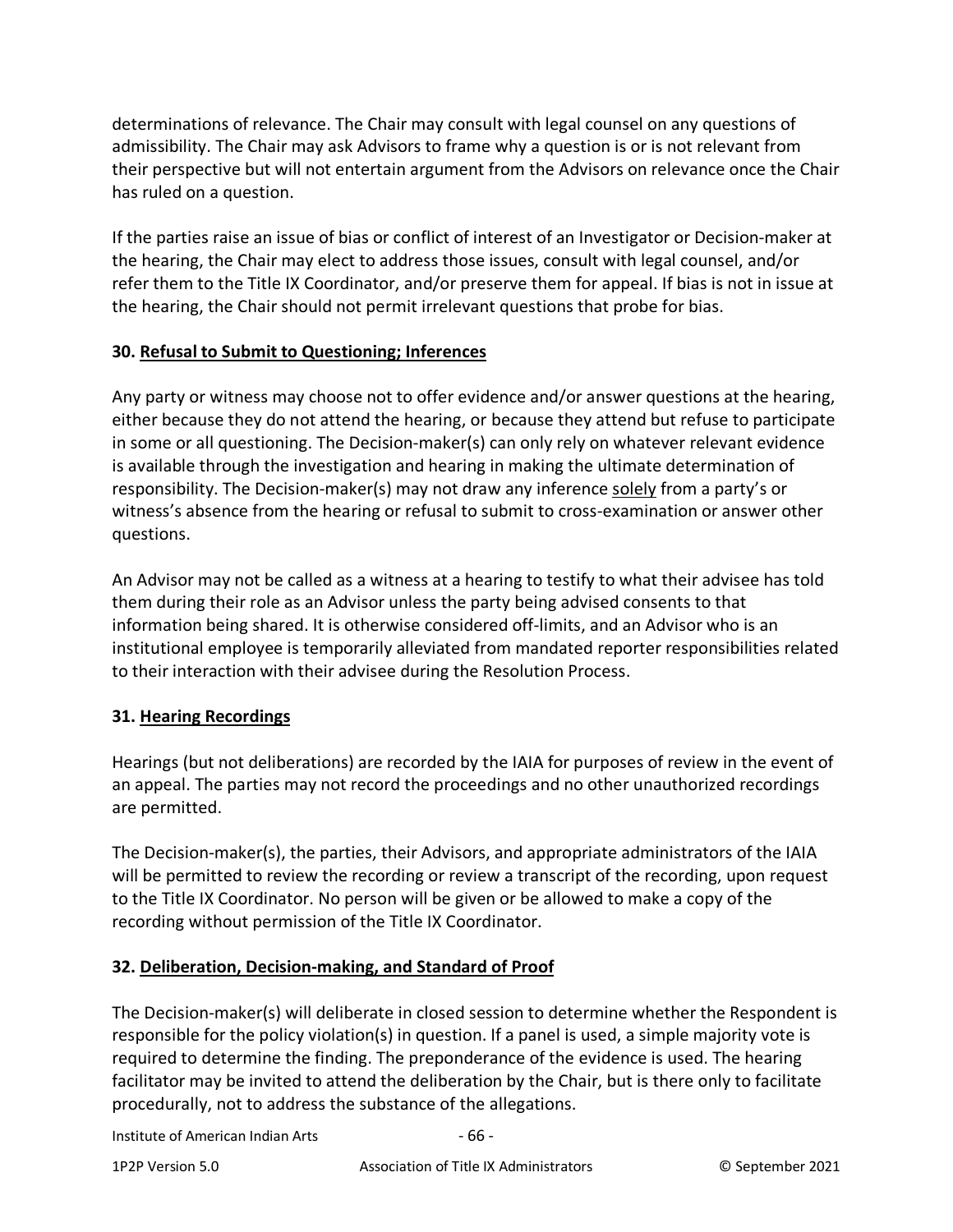When there is a finding of responsibility on one or more of the allegations, the Decisionmaker(s) may then consider the previously submitted party impact and/or mitigation statements in determining appropriate sanction(s). The Chair will ensure that each of the parties has an opportunity to review any submitted impact and/or mitigation statement(s) once they are submitted.

The Decision-maker(s) will also review any pertinent conduct history provided by the Dean of Students and will recommend the appropriate sanction(s) in consultation with other appropriate administrators, as required.

The Chair will then prepare a written statement detailing all findings/final determinations, the rationale(s) explaining the decision(s), the evidence used in support the determination, the evidence not relied upon in the determination, any credibility assessments, and any sanctions [or recommendations] and rationales explaining the sanction(s) and will deliver the statement to the Title IX Coordinator.

This statement is typically three to five (3-5) pages in length and must be submitted to the Title IX Coordinator within two (2) business days of the end of deliberations unless the Title IX Coordinator grants an extension. If an extension is granted, the Title IX Coordinator will notify the parties.

# **33. Notice of Outcome**

Using the deliberation statement, the Title IX Coordinator will work with the Chair to prepare a Notice of Outcome letter. The Title IX Coordinator will then share the letter, which includes the final determination, rationale, and any applicable sanction(s) with the parties and their Advisors within seven (7) business days of receiving the deliberation statement.

The Notice of Outcome will be shared with the parties simultaneously. Notification will be made in writing and may be delivered by one or more of the following methods: in person, mailed to the local or permanent address of the parties as indicated in official IAIA records,<sup>[40](#page-66-0)</sup> or emailed to the parties' IAIA-issued email or otherwise approved account. Once mailed, emailed, and/or received in-person, notice will be presumptively delivered.

The Notice of Outcome will articulate the specific alleged policy violation(s), including the relevant policy section, and will contain a description of the procedural steps taken by the IAIA from the receipt of the misconduct report to the determination, including any and all notifications to the parties, interviews with parties and witnesses, site visits, methods used to obtain evidence, and hearings held.

<span id="page-66-0"></span> $40$  Again, consider the confidentiality implications of sending mail to a home address.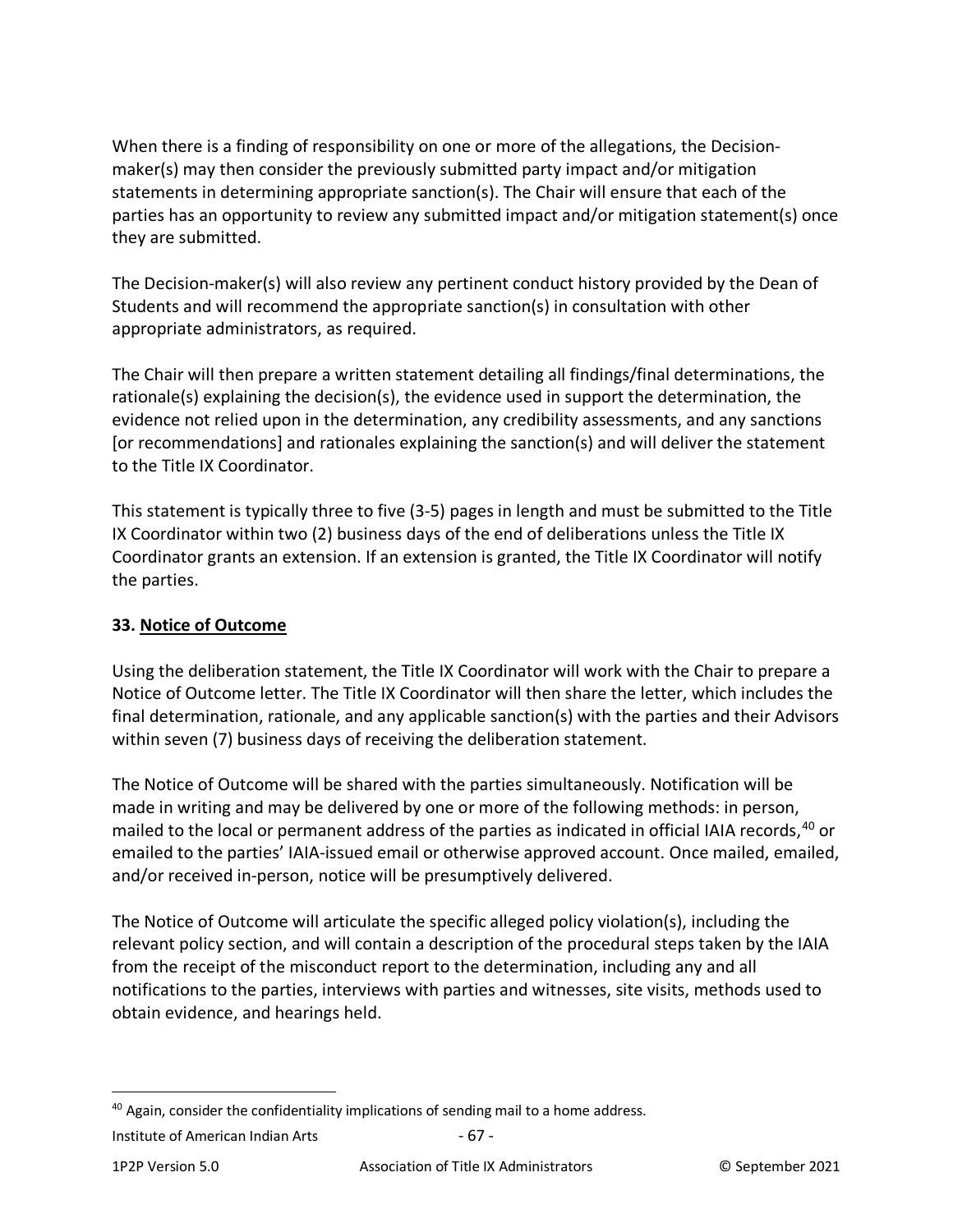The Notice of Outcome will specify the finding for each alleged policy violation; the findings of fact that support the determination; conclusions regarding the application of the relevant policy to the facts at issue; a statement of, and rationale for, the result of each allegation to the extent the IAIA is permitted to share such information under state or federal law; any sanctions issued which the IAIA is permitted to share according to state or federal law; and whether remedies will be provided to the Complainant to ensure access to the IAIA's educational or employment program or activity.

The Notice of Outcome will also include information on when the results are considered final by the IAIA, will note any changes to the outcome and/or sanctions that occur prior to finalization, and the relevant procedures and bases for appeal.

## **34. Rights of the Parties (See [Appendix C\)](#page-82-0)**

#### **35. Sanctions**

Factors considered when determining a sanction/responsive action may include, but are not limited to:

- The nature, severity of, and circumstances surrounding the violation(s)
- The Respondent's disciplinary history
- The need for sanctions/responsive actions to bring an end to the discrimination, harassment, and/or retaliation
- The need for sanctions/responsive actions to prevent the future recurrence of discrimination, harassment, and/or retaliation
- The need to remedy the effects of the discrimination, harassment, and/or retaliation on the Complainant and the community
- The impact on the parties
- Any other information deemed relevant by the Decision-maker(s)

The sanctions will be implemented as soon as is feasible, either upon the outcome of any appeal or the expiration of the window to appeal without an appeal being requested.

The sanctions described in this Policy are not exclusive of, and may be in addition to, other actions taken or sanctions imposed by external authorities.

If it is later determined that a party or witness intentionally provided false or misleading information, that action could be grounds for re-opening a grievance process at any time, and/or referring that information to another process for resolution.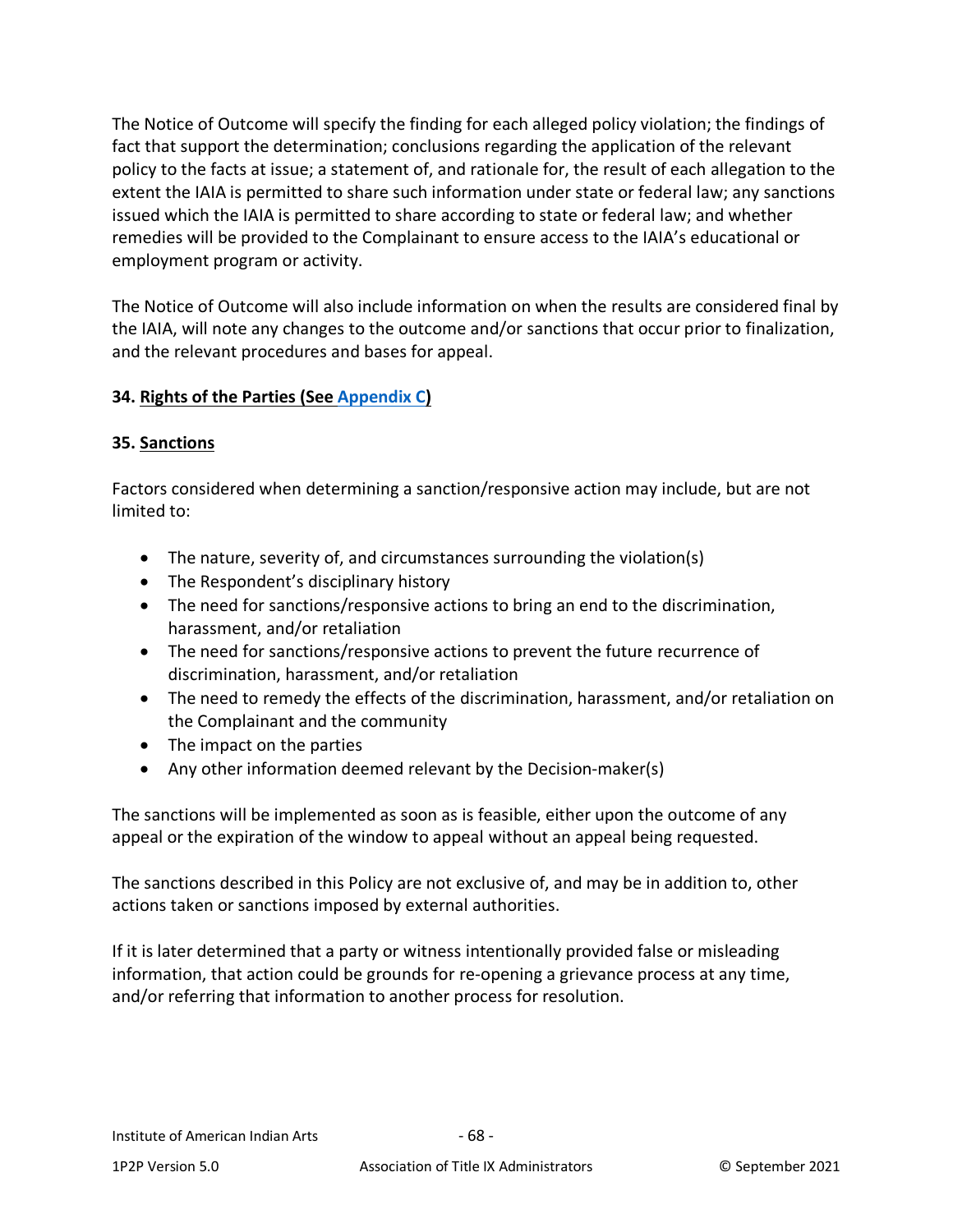### **A. Student Sanctions**

The following are the common sanctions that may be imposed upon students singly or in combination:[41](#page-68-0)

- *Warning*: A formal statement that the conduct was unacceptable and a warning that further violation of any IAIA policy, procedure, or directive will result in more severe sanctions/responsive actions.
- *Required Counseling*: A mandate to meet with and engage in either IAIAsponsored or external counseling to better comprehend the misconduct and its effects.
- *Probation*: A written reprimand for violation of institutional policy, providing for more severe disciplinary sanctions in the event that the student or organization is found in violation of any institutional policy, procedure, or directive within a specified period of time. Terms of the probation will be articulated and may include denial of specified social privileges, exclusion from co-curricular activities, exclusion from designated areas of campus, no-contact orders, and/or other measures deemed appropriate.
- *Suspension*: Termination of student status for a definite period of time not to exceed two years and/or until specific criteria are met. Students who return from suspension are automatically placed on probation through the remainder of their tenure as a student at IAIA.
- *Expulsion*: Permanent termination of student status and revocation of rights to be on campus for any reason or to attend IAIA-sponsored events. This sanction will be noted permanently as a Conduct Expulsion on the student's official transcript.
- *Withholding Diploma*: The IAIA may withhold a student's diploma for a specified period of time and/or deny a student participation in commencement activities as a sanction if the student is found responsible for violating policy.
- *Revocation of Degree*: The IAIA reserves the right to revoke a degree previously awarded from the IAIA for fraud, misrepresentation, and/or other violation of IAIA policies, procedures, or directives in obtaining the degree, or for other serious violations committed by a student prior to graduation.
- *Other Actions*: In addition to or in place of the above sanctions, the IAIA may assign any other sanctions as deemed appropriate.

### **B. Student Organization Sanctions**

The following are the common sanctions that may be imposed upon student organizations singly or in combination: <sup>[42](#page-68-1)</sup>

<span id="page-68-0"></span><sup>&</sup>lt;sup>41</sup> IAIA policies on transcript notation will apply to these proceedings.

<span id="page-68-1"></span><sup>42</sup> Subject to IAIA's Organizational Code of Conduct.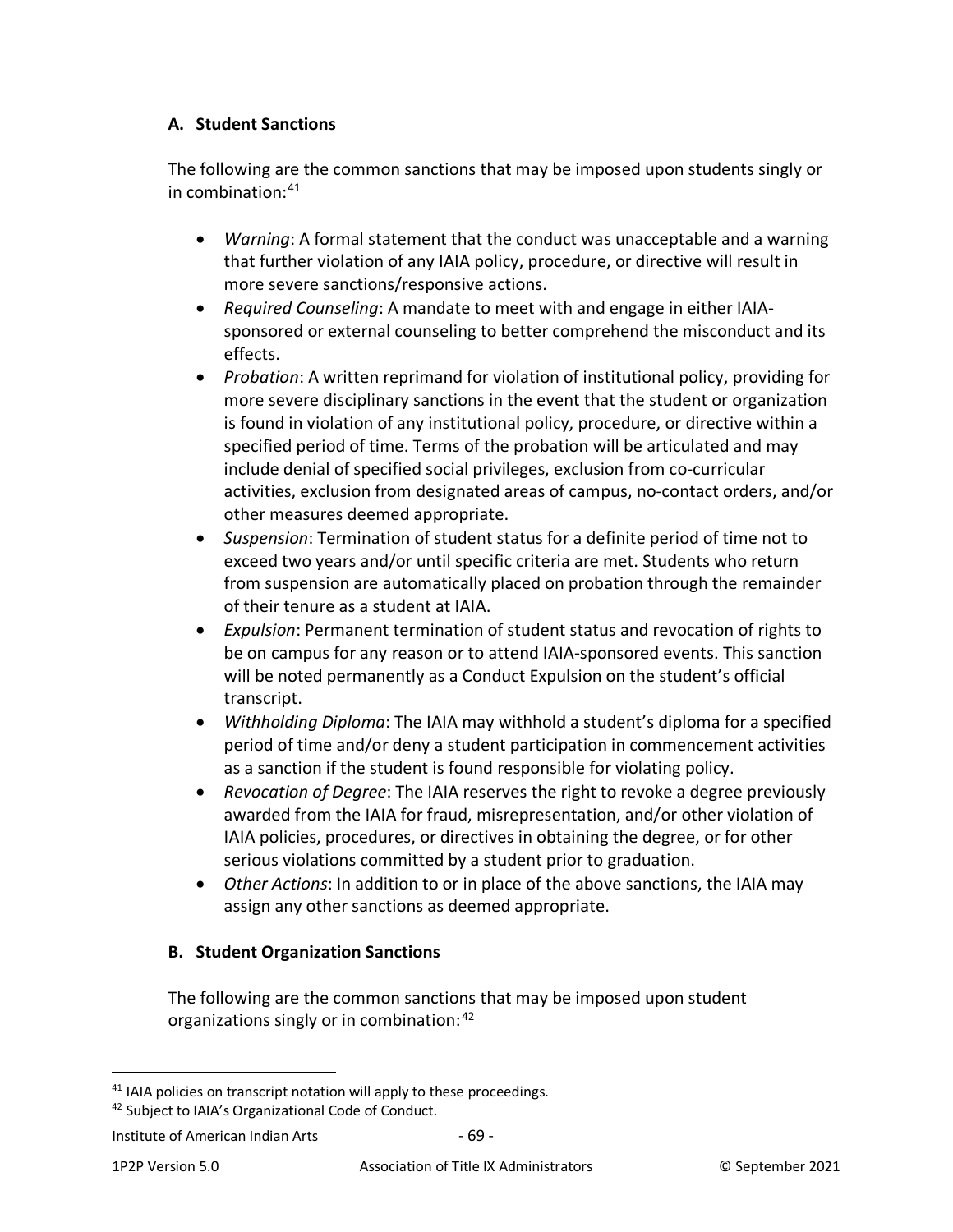- *Warning*: A formal statement that the conduct was unacceptable and a warning that further violation of any IAIA policy, procedure, or directive will result in more severe sanctions/responsive actions.
- *Probation*: A written reprimand for violation of institutional policy, providing for more severe disciplinary sanctions in the event that the organization is found in violation of any institutional policy, procedure, or directive within a specified period of time. Terms of the probation will be articulated and may include denial of specified social and event privileges, denial of IAIA funds, ineligibility for honors and awards, restrictions on new member recruitment, no-contact orders, and/or other measures deemed appropriate.
- *Suspension*: Termination of student organization recognition for a definite period of time not to exceed two years and/or until specific criteria are met. During the suspension period, a student organization may not conduct any formal or informal business or participate in IAIA-related activities, whether they occur on or off campus. Re-recognition is possible but not guaranteed and will only be considered after the end of the suspension period and based on meeting all rerecognition criteria and obtaining clearance from the IAIA.
- *Expulsion*: Permanent termination of student organization recognition and revocation of the privilege to congregate and conduct business on campus as an organization for any reason.
- *Loss of Privileges*: Restricted from accessing specific IAIA privileges for a specified period of time.
- *Other Actions*: In addition to or in place of the above sanctions, the IAIA may assign any other sanctions as deemed appropriate.
- **C. Employee Sanctions/Responsive/Corrective Actions**

Responsive actions for an employee who has engaged in harassment, discrimination, and/or retaliation include:

- *Verbal or Written Warning*
- *Performance Improvement Plan/Management Process*
- *Enhanced Supervision, Observation, or Review*
- *Required Counseling*
- *Required Training or Education*
- *Probation*
- *Denial of Pay Increase/Pay Grade*
- *Loss of Oversight or Supervisory Responsibility*
- *Demotion*
- *Transfer*
- *Reassignment*
- *Delay of (or referral for delay of) Tenure Track Progress*
- *Assignment to New Supervisor*
- *Restriction of Stipends, Research, and/or Professional Development Resources*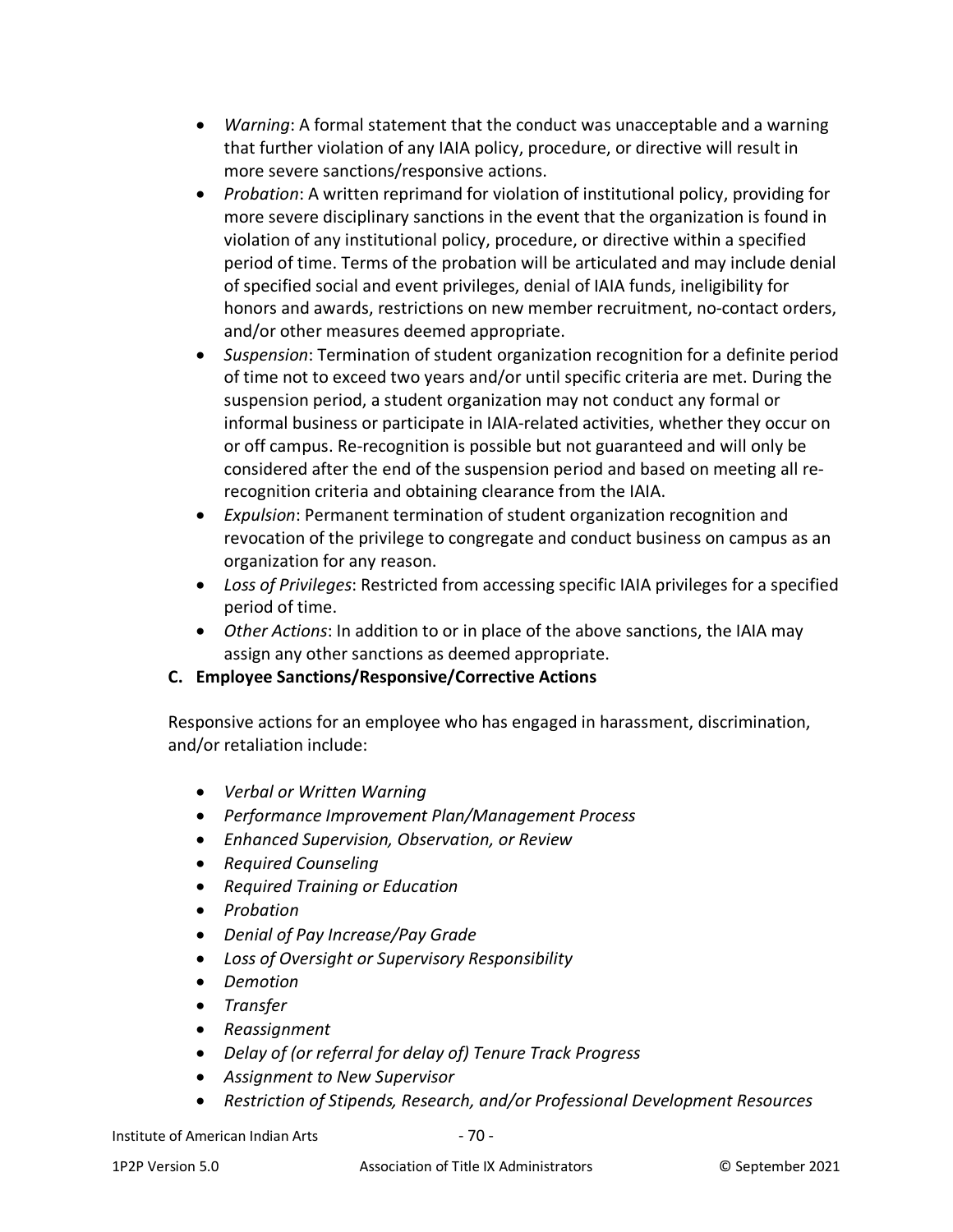- *Suspension/Administrative Leave with Pay*
- *Suspension/Administrative Leave without Pay*
- *Termination*
- *Other Actions*: In addition to or in place of the above sanctions/responsive actions, the IAIA may assign any other responsive actions as deemed appropriate.

### **36. Withdrawal or Resignation Before Complaint Resolution**

### **A. Students**

Should a Respondent decide not to participate in the Resolution Process, the process proceeds absent their participation to a reasonable resolution. Should a student Respondent permanently withdraw from the IAIA, the Resolution Process typically ends with a dismissal, as the IAIA has lost primary disciplinary jurisdiction over the withdrawn student. However, the IAIA may continue the Resolution Process when, at the discretion of the Title IX Coordinator, doing may be necessary to address safety and/or remedy any ongoing effects of the alleged harassment, discrimination, and/or retaliation.

Regardless of whether the matter is dismissed or pursued to completion of the Resolution Process, the IAIA will continue to address and remedy any systemic issues or concerns that may have contributed to the alleged violation(s), and any ongoing effects of the alleged harassment, discrimination, and/or retaliation. The student who withdraws or leaves while the process is pending may not return to the IAIA in any capacity.[43](#page-70-0) Admissions and Human Resources will be notified, accordingly. Such exclusion applies to all IAIA locations.

If the student Respondent only withdraws or takes a leave for a specified period of time (e.g., one semester or term), the Resolution Process may continue remotely and, if found in violation, that student is not permitted to return to IAIA unless and until all sanctions, if any, have been satisfied.

### **B. Employees**

Should an employee Respondent resign with unresolved allegations pending, the Resolution Process typically ends with dismissal, as the IAIA has lost primary disciplinary jurisdiction over the resigned employee. However, the IAIA may continue the Resolution Process when, at the discretion of the Title IX Coordinator, doing may be necessary to address safety and/or remedy any ongoing effects of the alleged harassment, discrimination, and/or retaliation.

<span id="page-70-0"></span><sup>&</sup>lt;sup>43</sup> Could OCR see this as a penalty? No idea, so best to confer with your legal counsel on this section before including.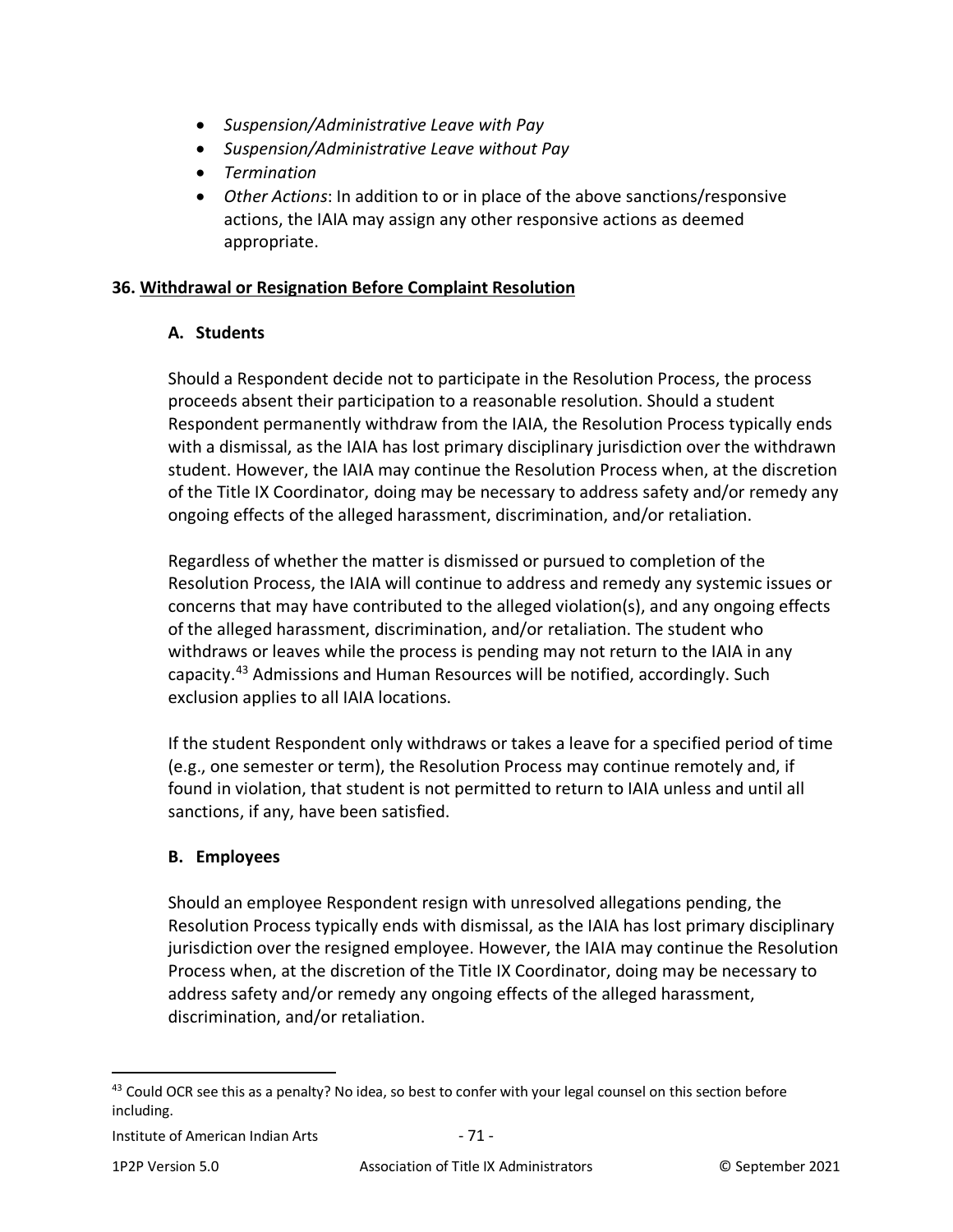Regardless of whether the matter is dismissed or pursued to completion of the Resolution Process, the IAIA will continue to address and remedy any systemic issues or concerns that contributed to the alleged violation(s), and any ongoing effects of the alleged harassment, discrimination, and/or retaliation.

The employee who resigns with unresolved allegations pending is not eligible for academic admission or rehire with the IAIA or any IAIA location, and the records retained by the Title IX Coordinator will reflect that status.

All IAIA responses to future inquiries regarding employment references for that individual will include that the former employee resigned during a pending disciplinary matter.

### <span id="page-71-0"></span>**37. Appeals**

Any party may submit a written request for appeal ("Request for Appeal") to the Title IX Coordinator within seven (7) business days of the delivery of the Notice of Outcome.

A single Appeal Decision-maker will Chair the appeal. No appeal Decision-maker(s) will have been involved in the process previously, including in any dismissal appeal that may have been heard earlier in the process. A voting Chair of the Appeal panel will be designated.

The Request for Appeal will be forwarded to the Appeal Chair or designee for consideration to determine if the request meets the grounds for appeal (a Review for Standing).

This review is not a review of the merits of the appeal, but solely a determination as to whether the request meets the grounds and is timely filed.

### **A. Grounds for Appeal**

Appeals are limited to the following grounds:

- 1) A procedural irregularity affected the outcome of the matter
- 2) New evidence that was not reasonably available at the time the determination regarding responsibility or dismissal was made, that could affect the outcome of the matter
- 3) The Title IX Coordinator, Investigator(s), or Decision-maker(s) had a conflict of interest or bias for or against Complainants or Respondents generally or the specific Complainant or Respondent that affected the outcome of the matter

If any of the grounds in the Request for Appeal do not meet the grounds in this Policy, that request will be denied by the Appeal Chair, and the parties and their Advisors will be notified in writing of the denial and the rationale.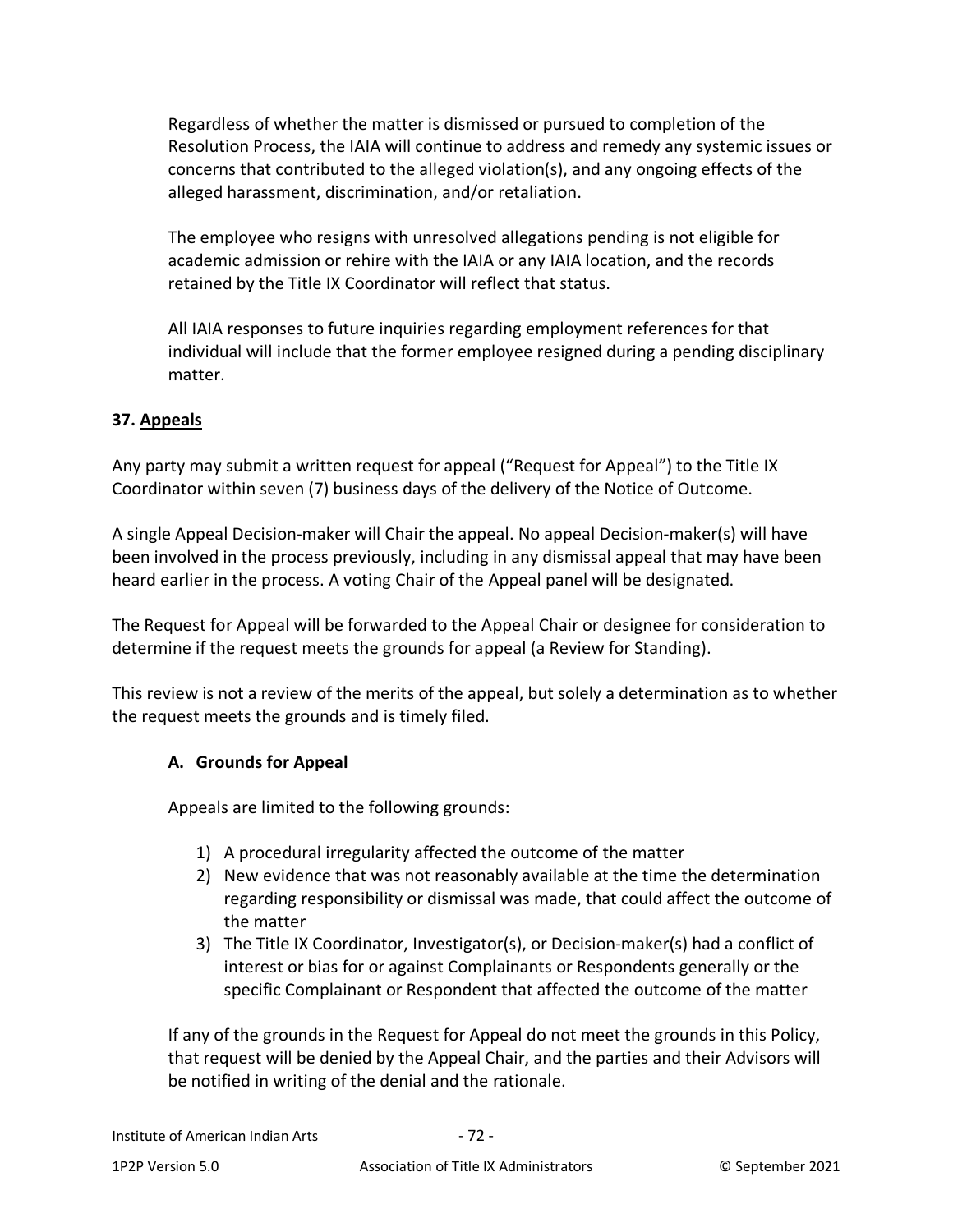If any of the grounds in the Request for Appeal meet the grounds in this Policy, then the Appeal Chair will notify all parties and their Advisors, the Title IX Coordinator, and, when appropriate, the Investigator(s) and/or the original Decision-maker(s).

All other parties and their Advisors, the Title IX Coordinator, and, when appropriate, the Investigator(s) and/or the original Decision-maker(s) will be mailed, emailed, and/or provided a hard copy of the Request for an Appeal with the approved grounds and then be given seven (7) business days to submit a response to the portion of the appeal that was approved and involves them. All responses, if any, will be forwarded by the Appeal Chair to all parties for review and comment.

The non-appealing party (if any) may also choose to appeal at this time. If so, that will be reviewed to determine if it meets the grounds in this Policy by the Appeal Chair and either denied or approved. If approved, it will be forwarded to the party who initially requested an appeal, the Title IX Coordinator, the Investigator(s) and/or original Decision-maker(s), as necessary, who will submit their responses, if any, in seven (7) business days, which will be circulated for review and comment by all parties. If not approved, the parties will be notified accordingly, in writing.

Neither party may submit any new requests for appeal after this time period. The Appeal Chair will collect any additional information needed and all documentation regarding the approved grounds for appeal, and the subsequent responses will be shared with the Appeal Chair and the Chair will render a decision in no more than seven (7) business days, barring exigent circumstances. [All decisions [are by majority vote and] apply the preponderance of the evidence.

A Notice of Appeal Outcome will be sent to all parties simultaneously. The Notice of Appeal Outcome will specify the finding on each ground for appeal, any specific instructions for remand or reconsideration, any sanctions that may result which the IAIA is permitted to share according to state or federal law, and the rationale supporting the essential findings to the extent the IAIA is permitted to share under state or federal law.

Notification will be made in writing and may be delivered by one or more of the following methods: in person, mailed to the local or permanent address of the parties as indicated in official institutional records, or emailed to the parties' IAIA-issued email or otherwise approved account. Once mailed, emailed and/or received in-person, notice will be presumptively delivered.

## **B. Sanctions Status During the Appeal**

Any sanctions imposed as a result of the hearing are stayed (i.e.: not implemented) during the appeal process. Supportive measures may be reinstated, subject to the same supportive measure procedures above.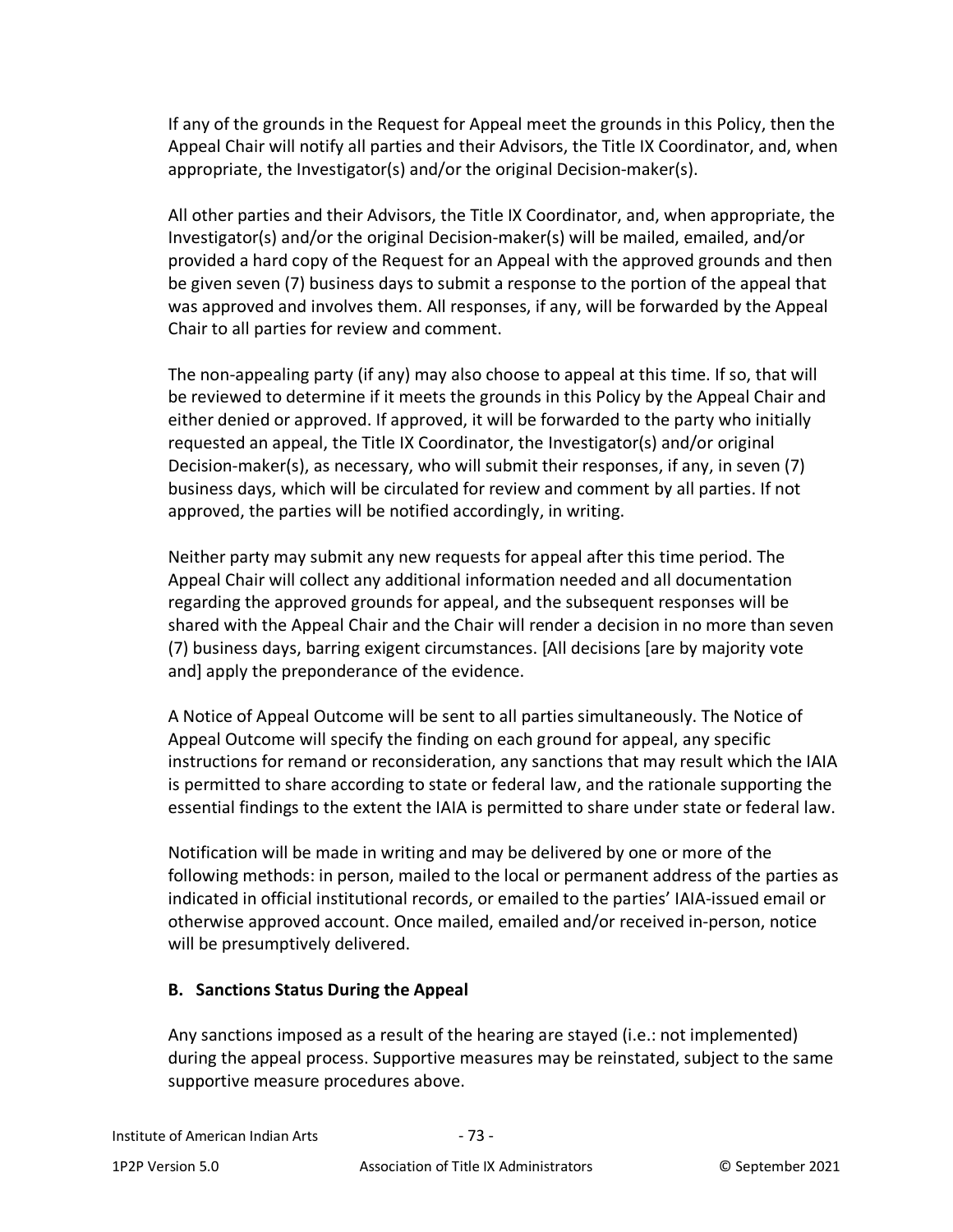If any of the sanctions are to be implemented immediately post-hearing, but pre-appeal, then emergency removal procedures (detailed above) for a show cause meeting on the justification for doing so must be permitted within 48 hours of implementation. If the original sanctions include separation in any form, the IAIA may place a hold on official transcripts, diplomas, graduations, course registration, etc. pending the outcome of an appeal. The Respondent may request a stay of these holds from the Title IX Coordinator within two (2) business days of the notice of the sanctions. The request will be evaluated by the Title IX Coordinator or designee, whose determination is final.

## **C. Appeal Considerations**

- Appeals are not intended to provide for a full re-hearing (de novo) of the allegation(s). In most cases, appeals are confined to a review of the written documentation or record of the original hearing and pertinent documentation regarding the specific grounds for appeal.
- Decisions on appeal are to be deferential to the original determination, making changes to the finding only when there is clear error and to the sanction(s)/responsive action(s) only if there is a compelling justification to do so.
- An appeal is not an opportunity for Appeal Decision-makers to substitute their judgment for that of the original Decision-maker(s) merely because they disagree with the finding and/or sanction(s).
- The Appeal Chair may consult with the Title IX Coordinator and/or legal counsel on questions of procedure or rationale, for clarification, if needed. Documentation of all such consultation will be maintained.
- Appeals granted should normally be remanded (or partially remanded) to the original Investigator(s) and/or Decision-maker(s) for reconsideration.
- Once an appeal is decided, the outcome is final: further appeals are not permitted, even if a decision or sanction is changed on remand (except in the case of a new hearing).
- In rare cases where an error cannot be cured by the original Decision-maker(s) (as in cases of bias), the Appeal Chair may order a new investigation and/or a new hearing with new Pool members serving in the Investigator and Decisionmaker roles.
- The results of a remand to a Decision-maker(s) cannot be appealed. The results of a new hearing can be appealed, once, on any of the three available appeal grounds.
- In cases that result in reinstatement to the IAIA or resumption of privileges, all reasonable attempts will be made to restore the Respondent to their prior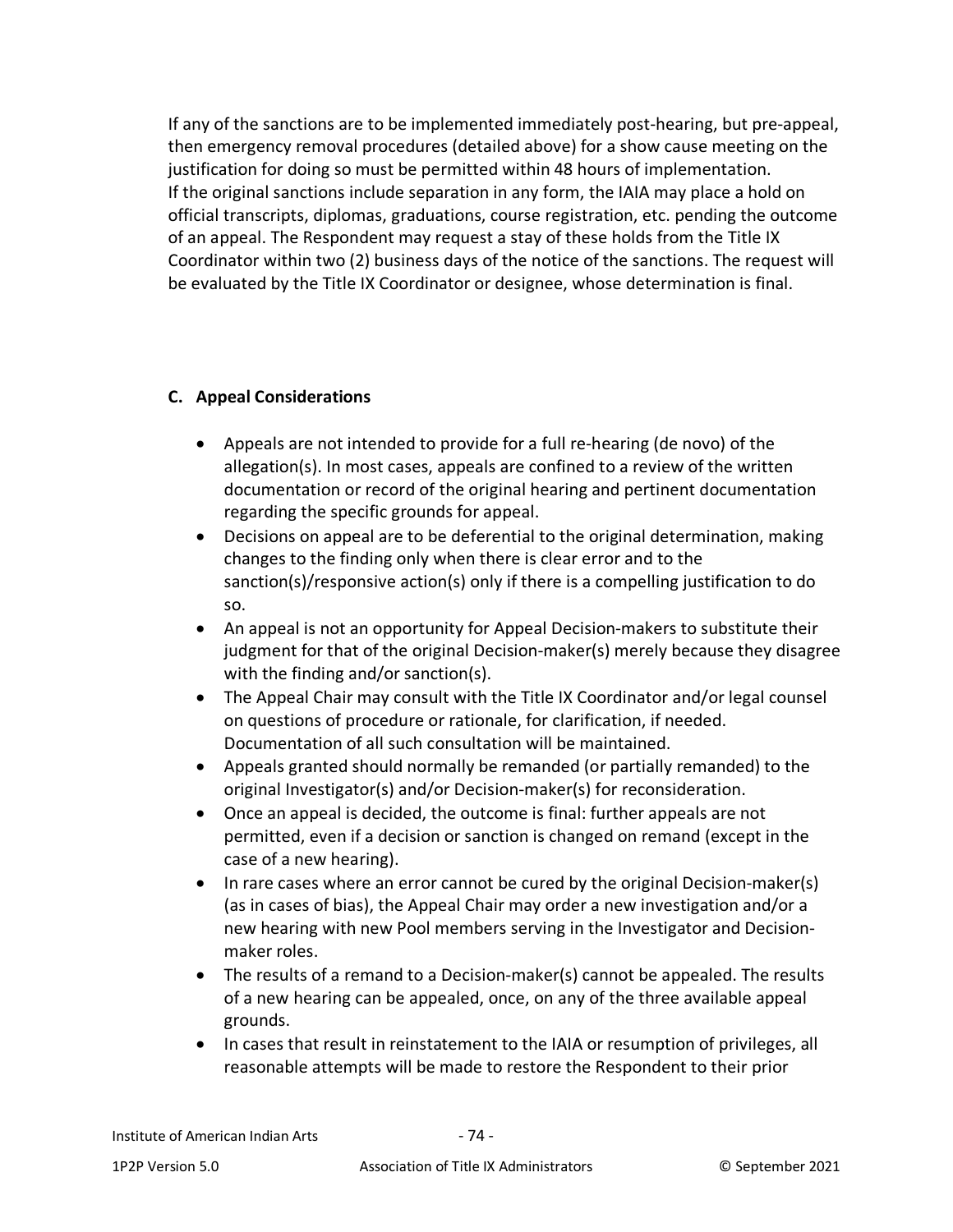status, recognizing that some opportunities lost may be irreparable in the short term.

## **38. Long-Term Remedies/Other Actions**

Following the conclusion of the Resolution Process, and in addition to any sanctions implemented, the Title IX Coordinator may implement additional long-term remedies or actions with respect to the parties and/or the institutional community that are intended to stop the harassment, discrimination, and/or retaliation, remedy the effects, and prevent reoccurrence. These remedies/actions may include, but are not limited to:

- Referral to counseling and health services
- Referral to the Employee Assistance Program
- Education to the individual and/or the community
- Permanent alteration of housing assignments
- Permanent alteration of work arrangements for employees
- Provision of campus safety escorts
- Climate surveys
- Policy modification and/or training
- Provision of transportation assistance
- Implementation of long-term contact limitations between the parties
- Implementation of adjustments to academic deadlines, course schedules, etc.

At the discretion of the Title IX Coordinator, certain long-term support or measures may also be provided to the parties even if no policy violation is found.

When no policy violation is found, the Title IX Coordinator will address any remedies the IAIA owes the Respondent to ensure no effective denial of educational access.

The IAIA will maintain the confidentiality of any long-term remedies/actions/measures, provided confidentiality does not impair the IAIA's ability to provide these services.

## **39. Failure to Comply with Sanctions and/or Responsive Actions**

All Respondents are expected to comply with the assigned sanctions, responsive actions, and/or corrective actions within the timeframe specified by the final Decision-maker(s) including the Appeal Chair.

Failure to abide by the sanction(s)/action(s) imposed by the date specified, whether by refusal, neglect, or any other reason, may result in additional sanction(s)/action(s), including suspension, expulsion, and/or termination from the IAIA. Supervisors are expected to enforce completion of sanctions/responsive actions for their employees.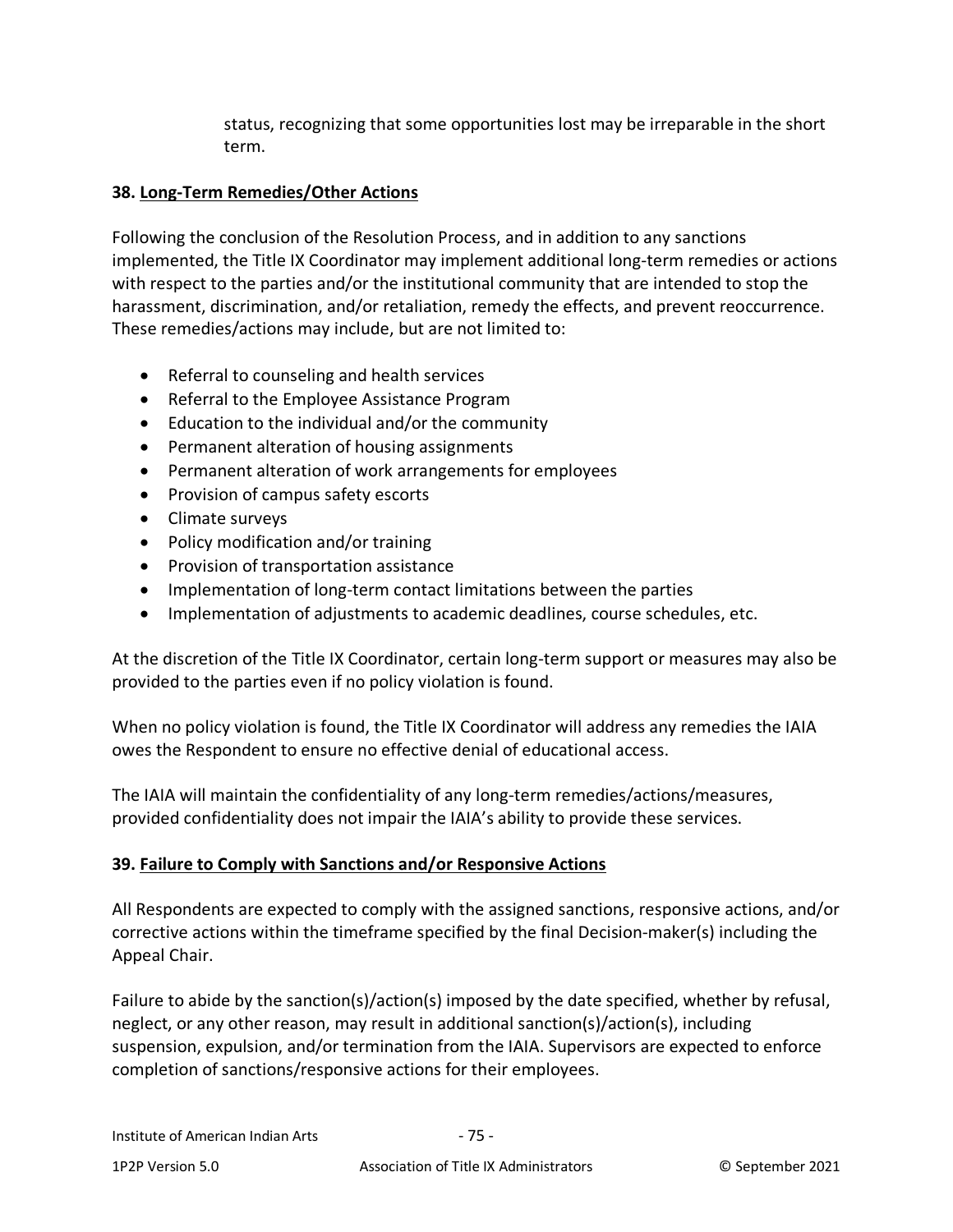A suspension will only be lifted when compliance is achieved to the satisfaction of the Title IX Coordinator.

# **40. Recordkeeping**

IAIA will maintain for a period of [at least] seven years following the conclusion of the Resolution Process, records of:

- 1) Each sexual harassment investigation including any determination regarding responsibility and any audio or audiovisual recording or transcript required under federal regulation
- 2) Any disciplinary sanctions imposed on the Respondent
- 3) Any remedies provided to the Complainant designed to restore or preserve equal access to the IAIA's education program or activity
- 4) Any appeal and the result therefrom
- 5) Any Informal Resolution and the result therefrom
- 6) Any actions, including any supportive measures, taken in response to a report or Formal Complaint of sexual harassment, including:
	- a. The basis for all conclusions that the response was not deliberately indifferent
	- b. Any measures designed to restore or preserve equal access to the IAIA's education program or activity
	- c. If no supportive measures were provided to the Complainant, document the reasons why such a response was not clearly unreasonable in light of the known circumstances

IAIA will also maintain any and all records in accordance with state and federal laws.<sup>44</sup>

## **41. Disability Accommodations in the Resolution Process**

IAIA is committed to providing reasonable accommodations and support to qualified students, employees, or others with disabilities to ensure equal access to the IAIA's Resolution Process.

Anyone needing such accommodations or support should contact the Dean of Students or the Human Resources Director, who will review the request and, in consultation with the person requesting the accommodation and the Title IX Coordinator, determine which accommodations are appropriate and necessary for full participation in the process.

## **42. Revision of this Policy and Procedures**

This Policy and procedures supersede any previous policies addressing harassment, sexual misconduct, discrimination, and/or retaliation for incidents occurring on or after August 14,

<span id="page-75-0"></span><sup>&</sup>lt;sup>44</sup> A model record maintenance and access policy can be found i[n Appendix H.](#page-111-0)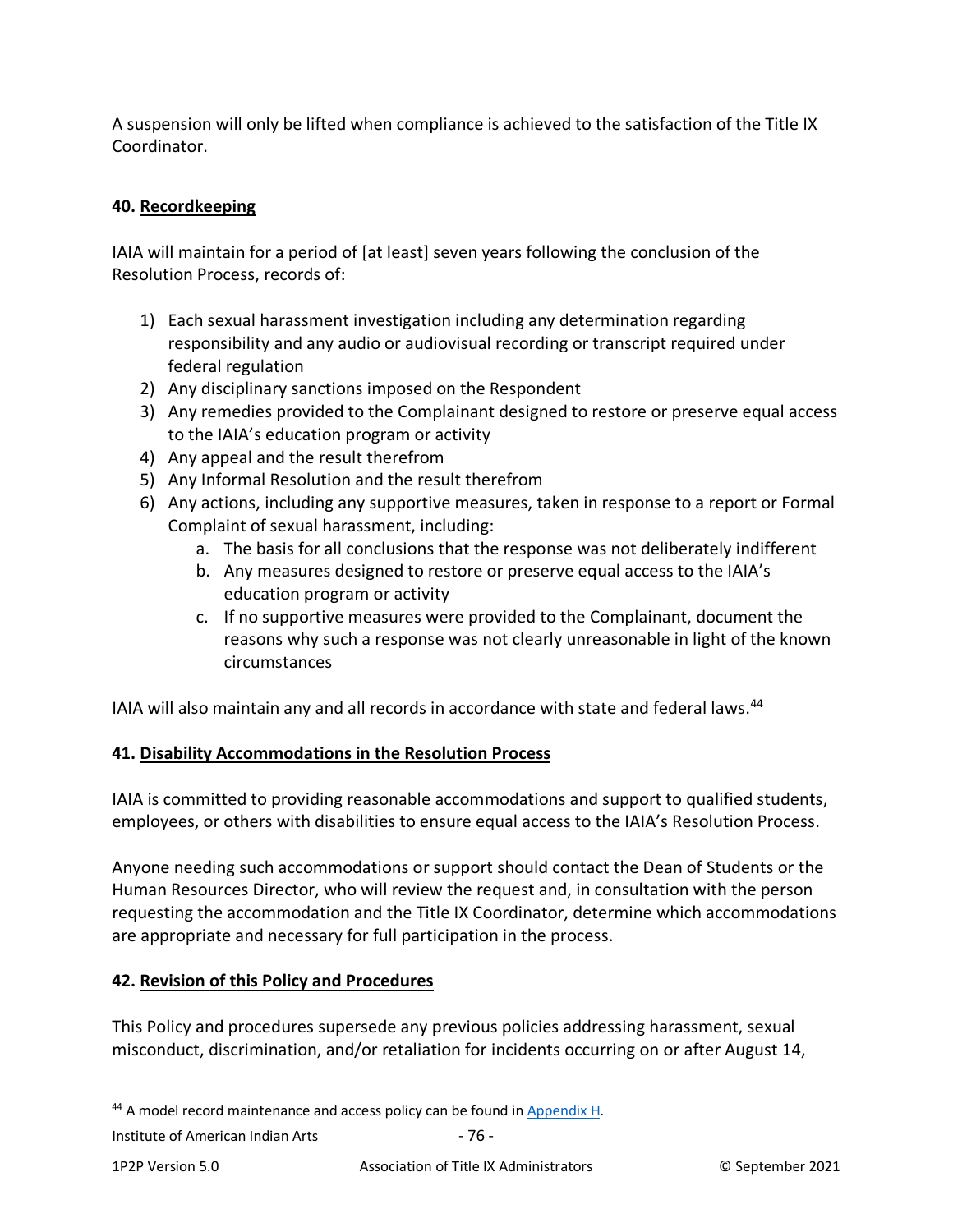2020, under Title IX and will be reviewed and updated annually by the Title IX Coordinator. The IAIA reserves the right to make changes to this document as necessary, and once those changes are posted online, they are in effect.

During the Resolution Process, the Title IX Coordinator may make minor modifications to procedures that do not materially jeopardize the fairness owed to any party, such as to accommodate summer schedules. The Title IX Coordinator may also vary procedures materially with notice (on the institutional website, with the appropriate effective date identified) upon determining that changes to law or regulation require Policy or procedural alterations not reflected in this Policy and procedures.

If government laws or regulations change – or court decisions alter – the requirements in a way that impacts this document, this document will be construed to comply with the most recent government laws or regulations or court holdings.

This document does not create legally enforceable protections beyond the protections of the background state and federal laws which frame such policies and codes, generally. This Policy and procedures are effective September 1, 2021.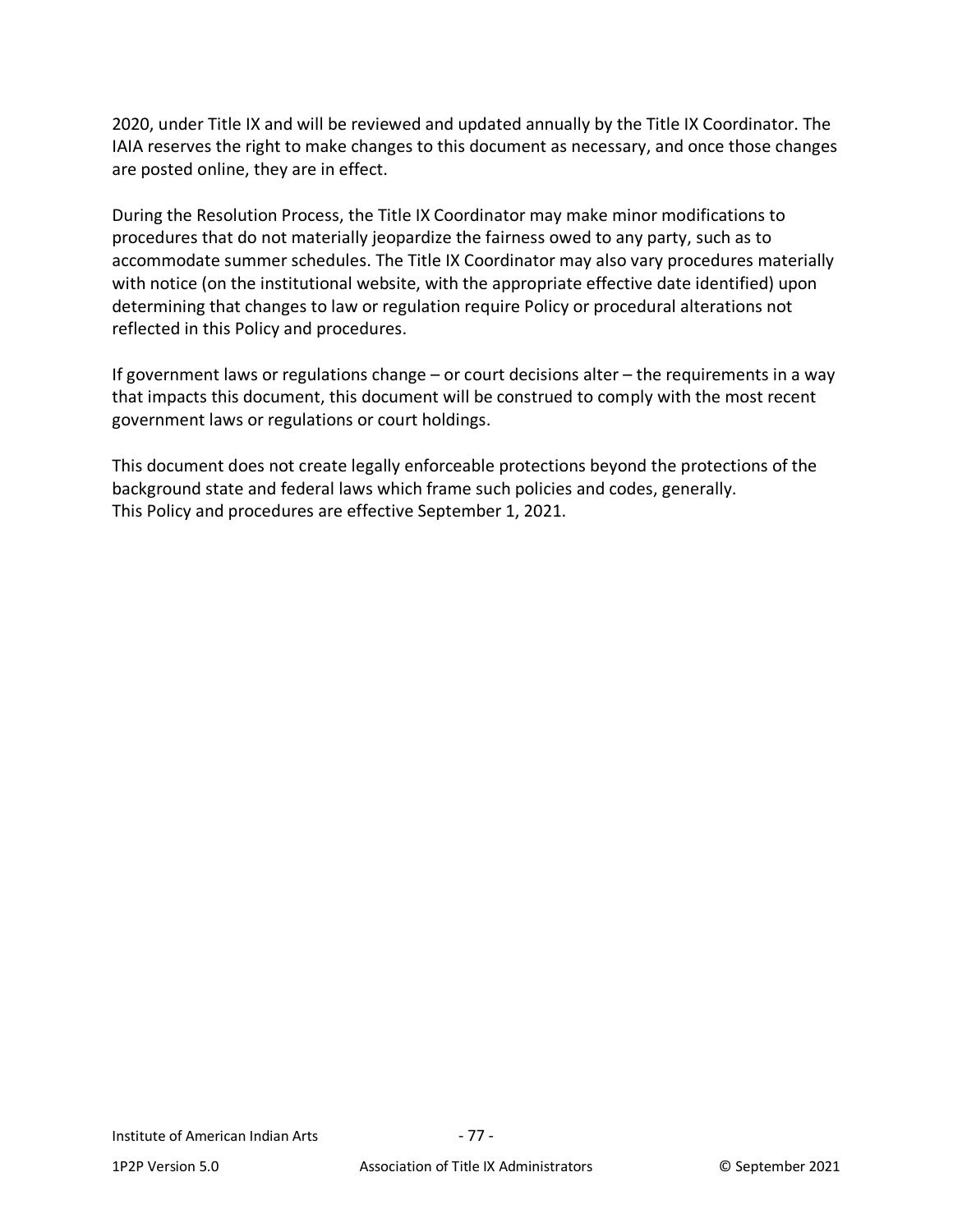## **APPENDIX A: PROHIBITED CONDUCT EXAMPLES (TITLE IX)**

# Examples of possible Sexual Harassment:<sup>[45](#page-77-0)</sup>

- A professor offers for a student to have sex or go on a date with them in exchange for a good grade. This constitutes sexual harassment regardless of whether the student agrees to the request and irrespective of whether a good grade is promised or a bad grade is threatened.
- A student repeatedly sends graphic, sexually oriented jokes and pictures to hundreds of other students via social media. Many don't find it funny and ask them to stop, but they do not. Because of these jokes, one student avoids the sender on campus and in the residence hall in which they both live, eventually asking to move to a different building and dropping a class they had together.
- A professor engages students in class in discussions about the students' past sexual experiences, yet the conversations are not in any way germane to the subject matter of the class. The professor inquires about explicit details and demands that students answer them, though the students are clearly uncomfortable and hesitant.
- An ex-partner widely spreads false stories about their sex life with their former partner to the clear discomfort and frustration of the former partner, turning the former partner into a social pariah on campus.
- Chris has recently transitioned from male to nonbinary, but primarily expresses as a female. Since their transition, Chris has noticed that their African Studies professor, Dr. Mukembo, pays them a lot more attention. Chris is sexually attracted to Professor Mukembo and believes the attraction is mutual. Chris decides to act on the attraction. One day, Chris visits Dr. Mukembo during office hours, and after a long conversation about being nonbinary, Chris kisses Dr. Mukembo. Dr. Mukembo is taken aback, stops the kiss, and tells Chris not to do that. Dr. Mukembo explains to Chris that they are not sexually or romantically interested in Chris. Chris takes it hard, crying to Dr. Mukembo about how hard it is to find someone who is interested in them now based on their gender identity. Dr. Mukembo feels sorry for Chris and softens the blow by telling them that no matter whether they like Chris or not, faculty-student relationships are prohibited by the university. Chris takes this as encouragement.

One night, Chris goes to a gay bar some distance from campus and sees Dr. Mukembo

<span id="page-77-0"></span><sup>45</sup> ATIXA recommends incorporation of examples into policy as an educational and preventive tool. Some campuses may prefer to break these out into separate documents or resources.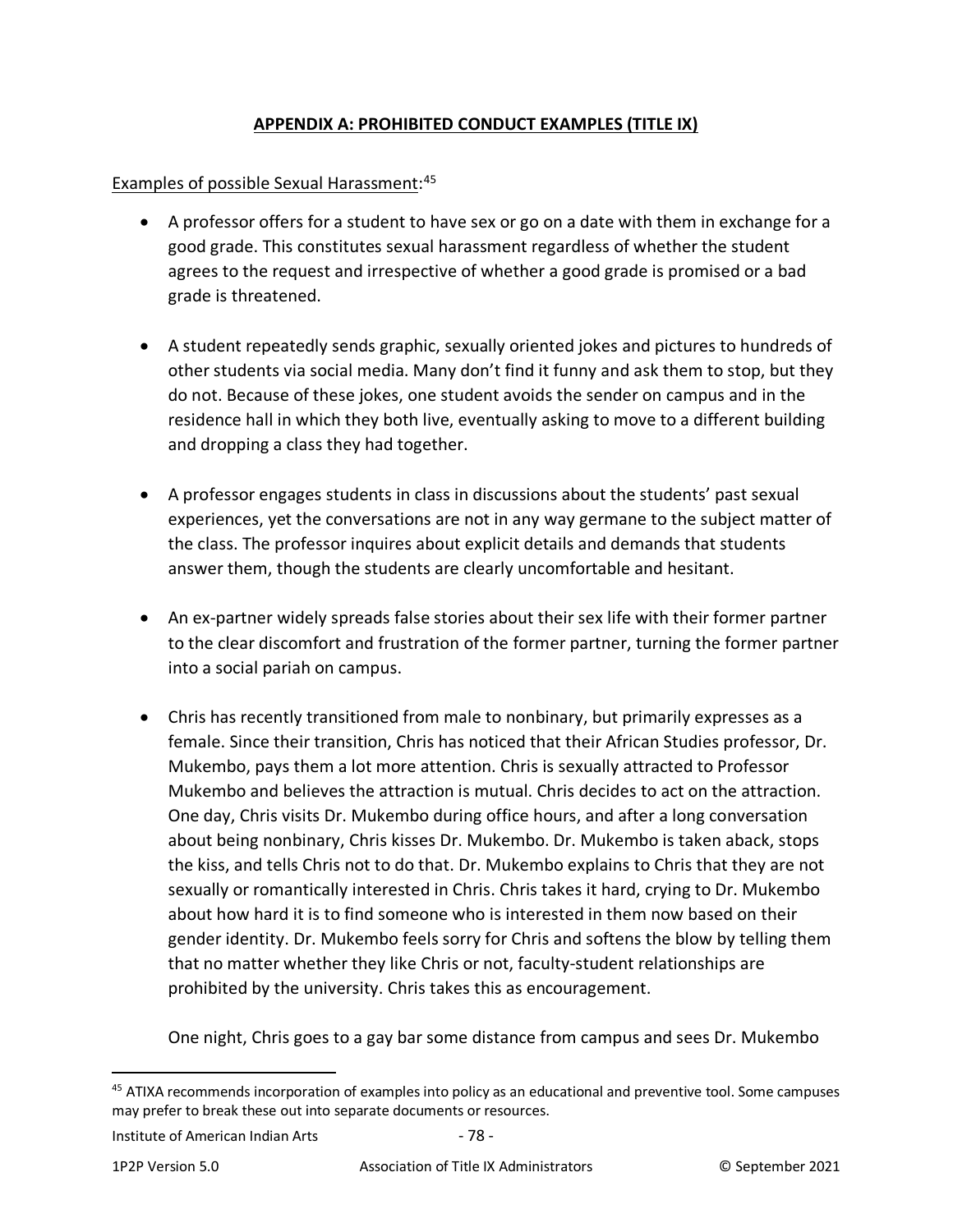there. Chris tries to buy Dr. Mukembo a drink and, again, tries to kiss Dr. Mukembo. Dr. Mukembo leaves the bar abruptly. The next day, Chris makes several online posts that out Dr. Mukembo as gay and raise questions about whether they are sexually involved with students. Dr. Mukembo contacts the Title IX Office and alleges that Chris is sexually harassing him.

### Examples of Stalking:

- Students A and B were "friends with benefits." Student A wanted a more serious relationship, which caused student B to end the relationship. Student A could not let go and relentlessly pursued Student B. Student B obtained a campus no-contact order. Subsequently, Student B discovered their social media accounts were being accessed, and things were being posted and messaged as if they were from them, but they were not. Whoever accessed their account posted a picture of a penis, making it look as if Student B had sent out a picture of themselves, though it was not their penis. This caused them considerable embarrassment and social anxiety. They changed their passwords, only to have it happen again. Seeking help from the Title IX Coordinator, Student B met with the IT department, which discovered an app on their phone and a keystroke recorder on their laptop, both of which were being used to transmit their data to a third party.
- A graduate student working as an on-campus tutor received flowers and gifts delivered to their office. After learning the gifts were from a student they recently tutored, the graduate student thanked the student and stated that it was not necessary and they would appreciate it if the gift deliveries stopped. The student then started leaving notes of love and gratitude on the tutor's car, both on-campus and at home. Asked again to stop, the student stated by email, "You can ask me to stop, but I'm not giving up. We are meant to be together, and I'll do anything to make you have the feelings for me that I have for you." When the tutor did not respond, the student emailed again, "You cannot escape me. I will track you to the ends of the earth. If I can't have you, no one will."

## Examples of Sexual Assault:

• Amanda and Bill meet at a party. They spend the evening dancing and getting to know each other. Bill convinces Amanda to come up to his room. From 11:00 p.m. until 3:00 a.m., Bill uses every line he can think of to convince Amanda to have sex with him, but she adamantly refuses. Despite her clear communications that she is not interested in doing anything sexual with him, Bill keeps at her, questions her religious convictions, and accuses her of being "a prude." He brings up several rumors that he has heard about how she performed oral sex on a number of other guys. Finally, it seems to Bill that her resolve is weakening, and he convinces her to "jerk him off" (hand to genital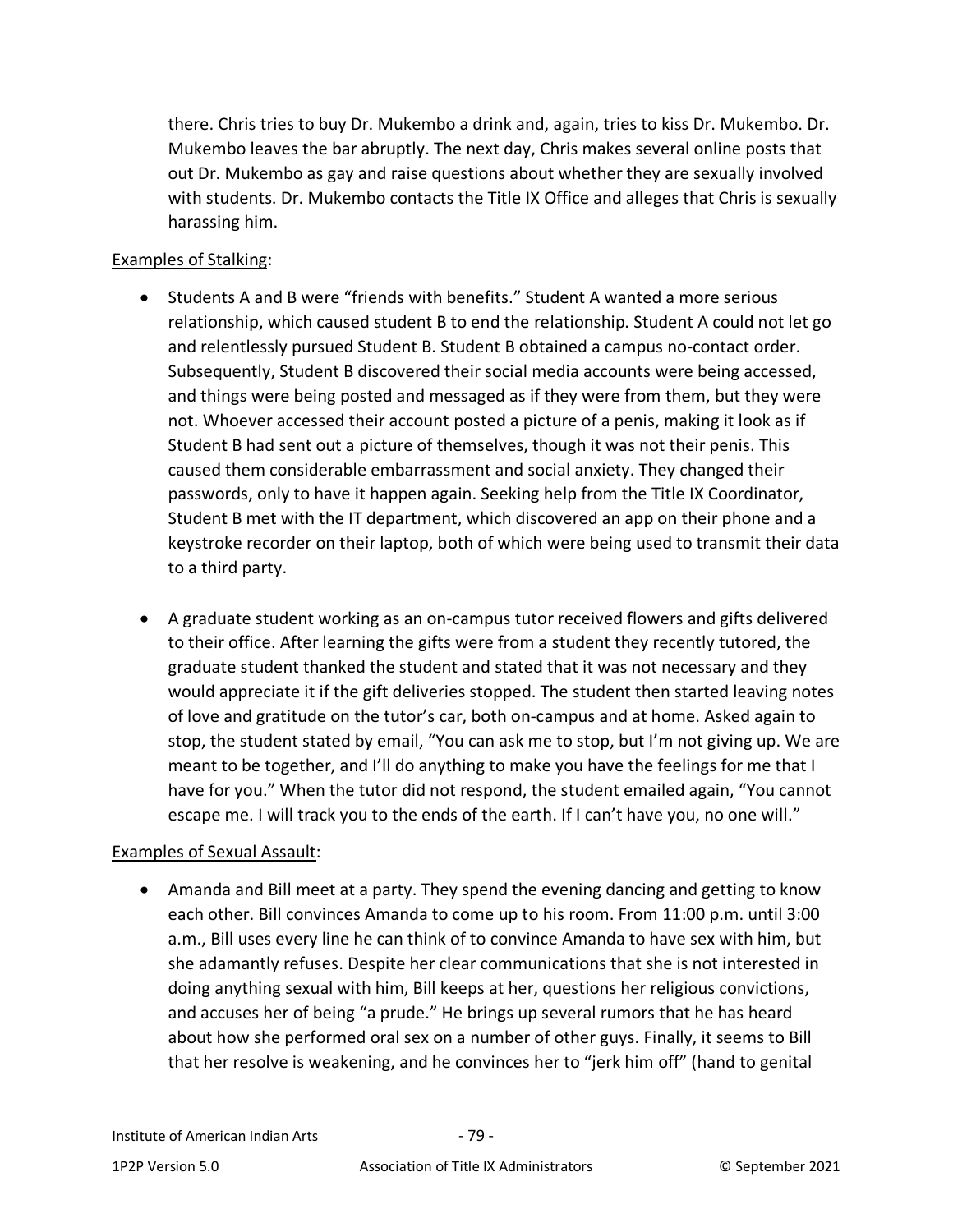contact). Amanda would have never done it but for Bill's incessant coercion.

- Jiang is a junior. Beth is a sophomore. Jiang comes to Beth's residence hall room with some mutual friends to watch a movie. Jiang and Beth, who have never met before, are attracted to each other. After the movie, everyone leaves, and Jiang and Beth are alone. They hit it off, soon become more intimate, and start to make out. Jiang verbally expresses his desire to have sex with Beth. Beth, who was abused by a babysitter at the age of five and avoids sexual relations as a result, is shocked at how quickly things are progressing. As Jiang takes her by the wrist over to the bed, lays her down, undresses her, and begins to have intercourse with Beth. Beth has a severe flashback to her childhood trauma. She wants to tell Jiang to stop but cannot. Beth is stiff and unresponsive during the intercourse.
- Kevin and John are at a party. Kevin is not sure how much John has been drinking, but he is pretty sure it's a lot. After the party, he walks John to his apartment, and John comes on to Kevin, initiating sexual activity. Kevin asks John if he is really up to this, and John says yes. They remove each other's clothes, and they end up in John's bed. Suddenly, John runs for the bathroom. When he returns, his face is pale, and Kevin thinks he may have thrown up. John gets back into bed, and they begin to have sexual intercourse. Kevin is having a good time, though he can't help but notice that John seems pretty groggy and passive, and he thinks John may have even passed out briefly during sex, but he came to again. When Kevin runs into John the next day, he thanks him for the great night. John remembers nothing and decides to make a report to the Dean.

## Examples of Retaliation:

- A student-athlete alleges sexual harassment by a coach; the coach subsequently cuts the student-athlete's playing time without a legitimate justification.
- A faculty member alleges gender inequity in pay within her department; the Department Chair then revokes approval for the faculty member to attend a national conference, citing the faculty member's tendency to "ruffle feathers."
- A student from Organization A participates in a sexual harassment investigation as a witness whose testimony is damaging to the Respondent, who is also a member of Organization A; the student is subsequently removed as a member of Organization A because of their participation in the investigation.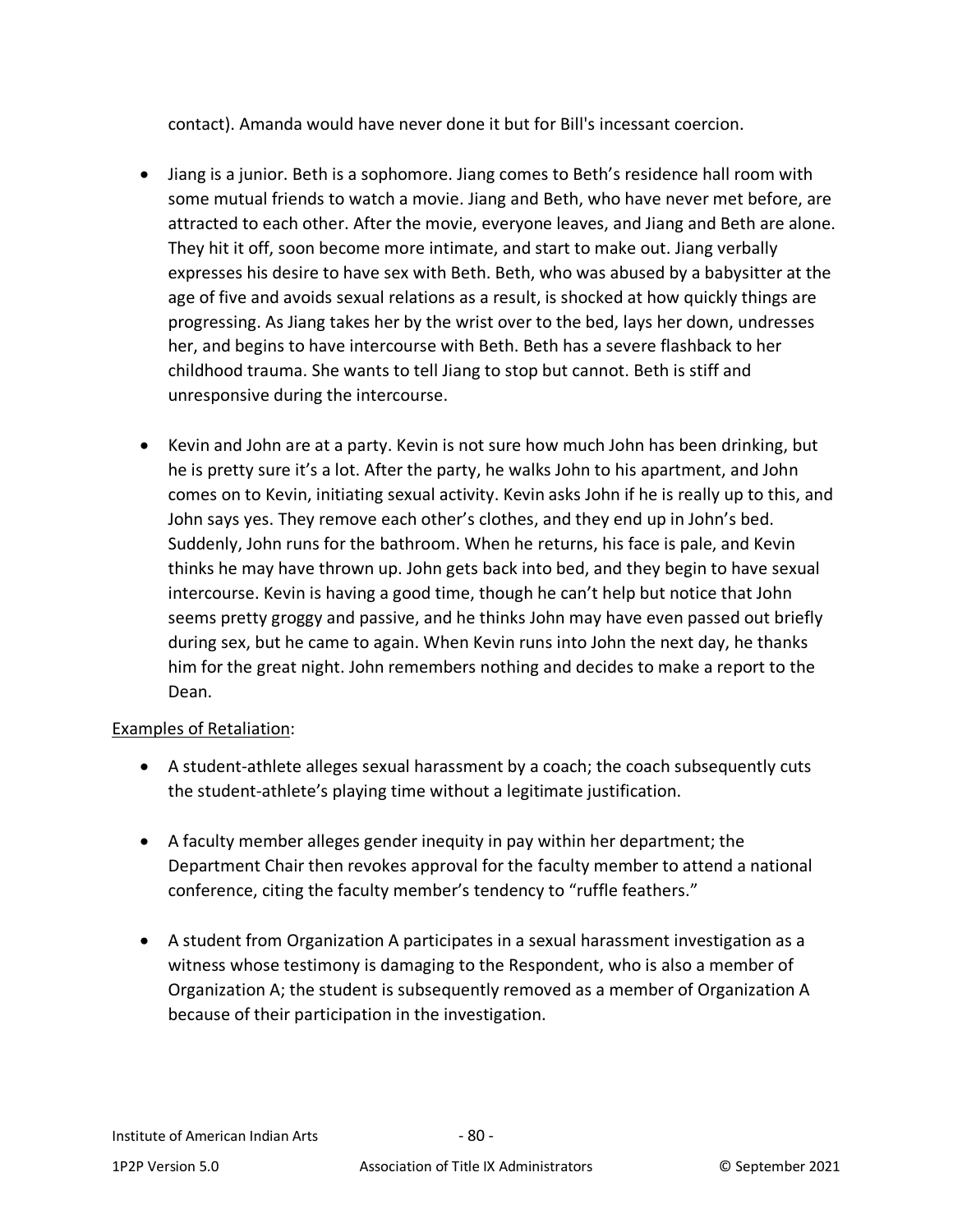## **APPENDIX B: AN ATIXA FRAMEWORK FOR INFORMAL RESOLUTION (IR)**

ATIXA has framed a process for IR that includes three options:

- 1) A response based on supportive measures
- 2) A response based on a Respondent accepting responsibility
- 3) A response based on alternative resolution, which could include various approaches and/or facilitation of dialogue

Alternative resolution approaches such as mediation, restorative practices, and transformative justice are likely to be used more and more often by colleges and universities. ATIXA does not endorse these approaches as better or worse than other formal or informal approaches.

ATIXA believes that if they are to be used in and are effective for sex offenses, they need to be carefully and thoughtfully designed and executed and be facilitated by well-trained personnel who take the necessary time to prepare and lay a foundation for success. Although no approach is a panacea, the framework below can help to lay that foundation, regardless of which approach(es) are used.

Here are the principles to be considered in supporting various approaches to Informal Resolution:

- IR can be applied in any sex/gender-based interpersonal conflict but may not be appropriate or advisable in cases involving violent incidents (sexual violence, stalking, domestic and dating violence, severe sexual harassment, sexual exploitation, etc.)
- Situations involving dangerous patterns or significant ongoing threat to the community should not be resolved by IR.
- The determination of whether to permit an IR-based resolution is entirely at the discretion of the Title IX Coordinator (TIXC) and in line with the requirements for IR laid out in the Title IX regulations.
- Any party can end IR early-, mid-, or late-process for any reason or no reason.
- IR can be attempted before and in lieu of formal resolution as a diversionary resolution (although a Formal Complaint must be filed if you are within 34 C.F.R. § 106.30, per OCR).
- Alternative approaches can inform formal resolution, as in a formal resolution model infused with restorative practices.
- IR-based processes could be deployed after formal resolution, as an adjunct healing/catharsis opportunity (that could potentially mitigate sanctions or be a form of sanction).
- Alternative Resolution approaches to IR must be facilitated by the IAIA or a third party. There may be value in creating clearly agreed-upon ground rules, which the parties must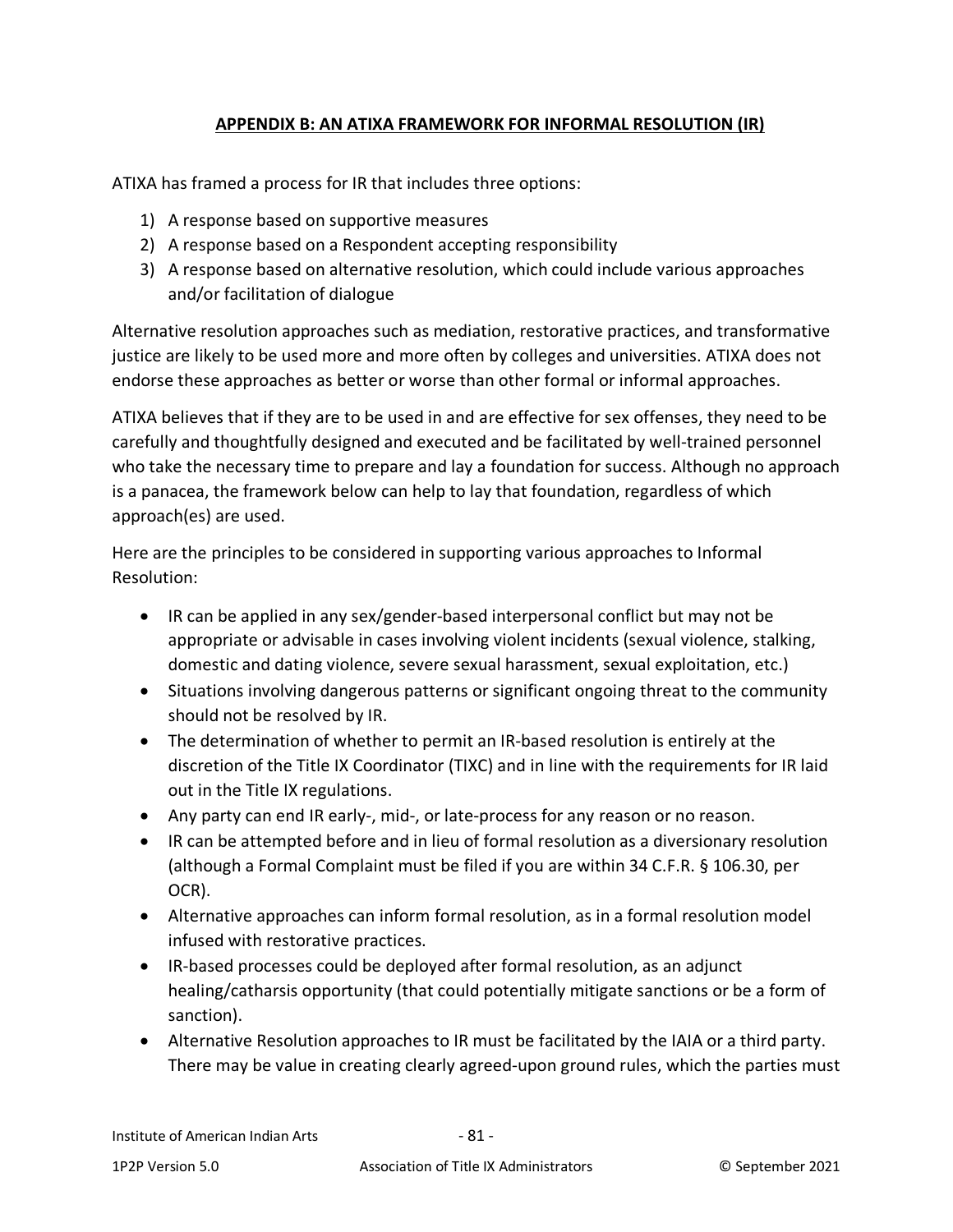sign in advance and agree to abide by, otherwise the Informal Resolution process may be deemed to have failed.

- Technology-facilitated IR can be made available, should the parties not be able or willing to meet in person.
- If IR fails, a formal resolution can take place thereafter. Evidence elicited within the "safe space" of the IR facilitation could be later admissible in the formal resolution unless all parties determine it should not be. This will be clearly spelled out as a term of the decision to engage in the IR process.
- With cases involving violence, the preferred alternative approach typically involves a minimal number of essential parties and is not a restorative circle approach with many constituents, in order to ensure confidentiality.
- Some approaches require a reasonable gesture toward accountability (this could be more than an acknowledgement of harm) and some acceptance, or at least recognition, by the Respondent that catharsis is of value and likely the primary goal of the Complainant. A full admission by the Respondent is not a prerequisite. This willingness needs to be vetted carefully in advance by the TIXC before determining that an incident is amenable/appropriate for resolution by IR.
- IR can result in an accord or agreement between the parties (Complainant, Respondent, IAIA), which is summarized in writing by and enforced by the IAIA. This can be a primary goal of the process.
- IR can result in the voluntary imposition of safety measures, remedies, and/or agreedupon resolutions by the parties that are enforceable by the IAIA. These can be part of the agreement.
- As a secondary goal, IR can result in the voluntary acceptance of "sanctions," meaning that a Respondent could agree to withdraw, self-suspend (by taking a leave of absence), or undertake other restrictions/transfers/online course options that would help to ensure the safety/educational access of the Complainant, in lieu of formal sanctions that would create a formal record for the Respondent. These are enforceable by the IAIA as part of the agreement, as may be terms of mutual release, non-disparagement, and/or non-disclosure.
- Although a non-disclosure agreement (NDA) could result from IR, it would have to be mutually agreed-upon by the parties in an environment of non-coercion verified by the TIXC.
- Institutions must develop clear rules for managing/facilitating the conference/meeting/dialogue of alternative resolution approaches, to ensure they are civil, age-appropriate, culturally competent, reflective of power imbalances, and maximize the potential for the Resolution Process to result in catharsis, restoration, remedy, etc., for the harmed party(ies).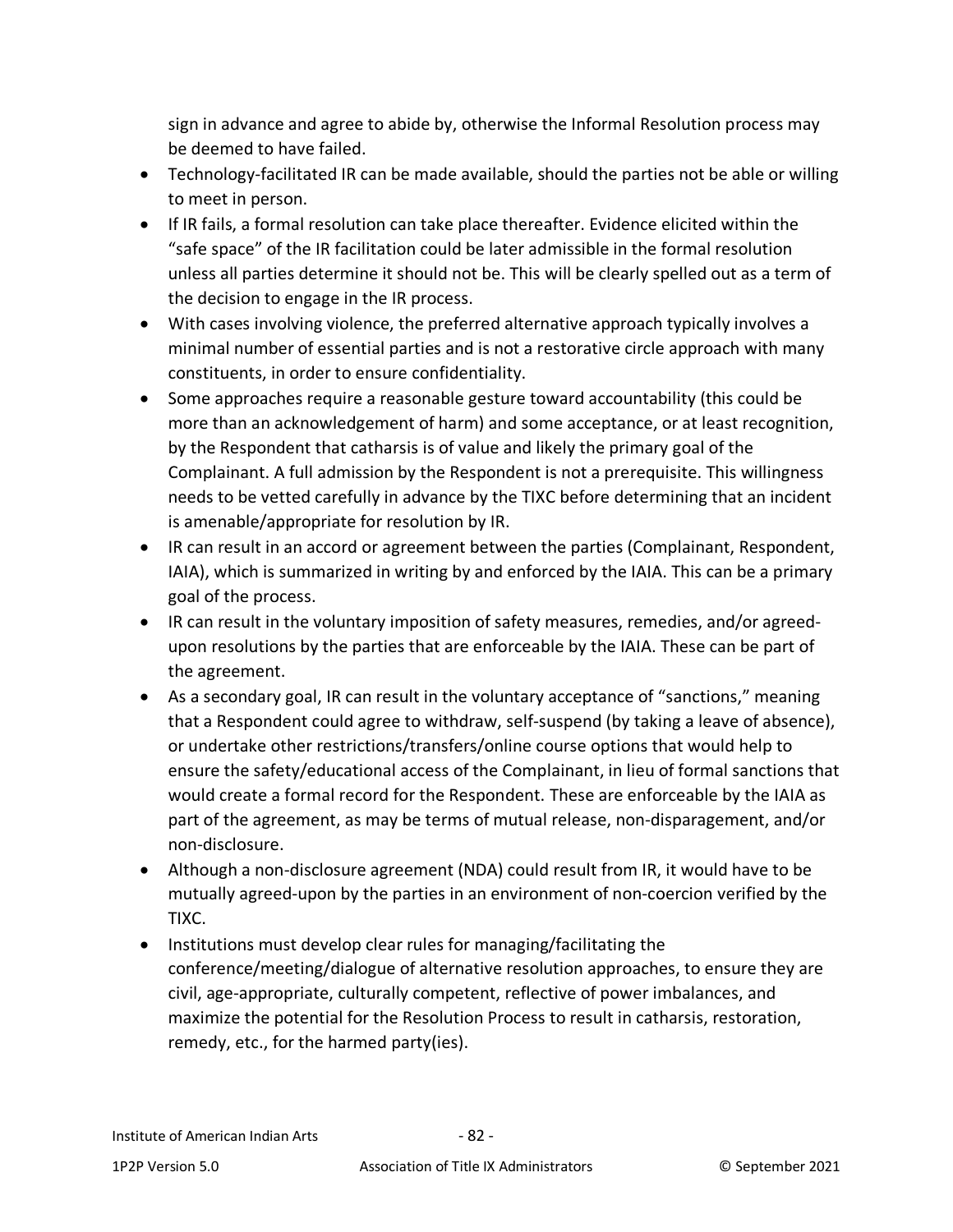## **APPENDIX C: STATEMENT OF RIGHTS OF THE PARTIES**

- <span id="page-82-0"></span>• The right to an equitable investigation and resolution of all credible allegations of prohibited harassment, discrimination, and/or retaliation made in good faith to IAIA officials.
- The right to timely written notice of all alleged violations, including the identity of the parties involved (if known), the precise misconduct being alleged, the date and location of the alleged misconduct (if known), the implicated policies and procedures, and possible sanctions.
- The right to timely written notice of any material adjustments to the allegations (e.g., additional incidents or allegations, additional Complainants, unsubstantiated allegations) and any attendant adjustments needed to clarify potentially implicated policy violations.
- The right to be informed in advance of any public release of information by the IAIA regarding the allegation(s) or underlying incident(s), whenever possible.
- The right not to have any personally identifiable information released by the IAIA to the public without consent provided, except to the extent permitted by law.
- The right to be treated with respect by IAIA officials.
- The right to have IAIA policy and these procedures followed without material deviation.
- The right not to be pressured to mediate or otherwise informally resolve any reported misconduct involving violence, including sexual violence.
- The right not to be discouraged by IAIA officials from reporting sexual harassment, discrimination, and/or retaliation to both on-campus and off-campus authorities.
- The right to be informed by IAIA officials of options to notify proper law enforcement authorities, including on-campus and local police, and the option(s) to be assisted by the IAIA in notifying such authorities, if the party so chooses. This also includes the right not to be pressured to report.
- The right to have allegations of violations of this Policy responded to promptly and with sensitivity by IAIA.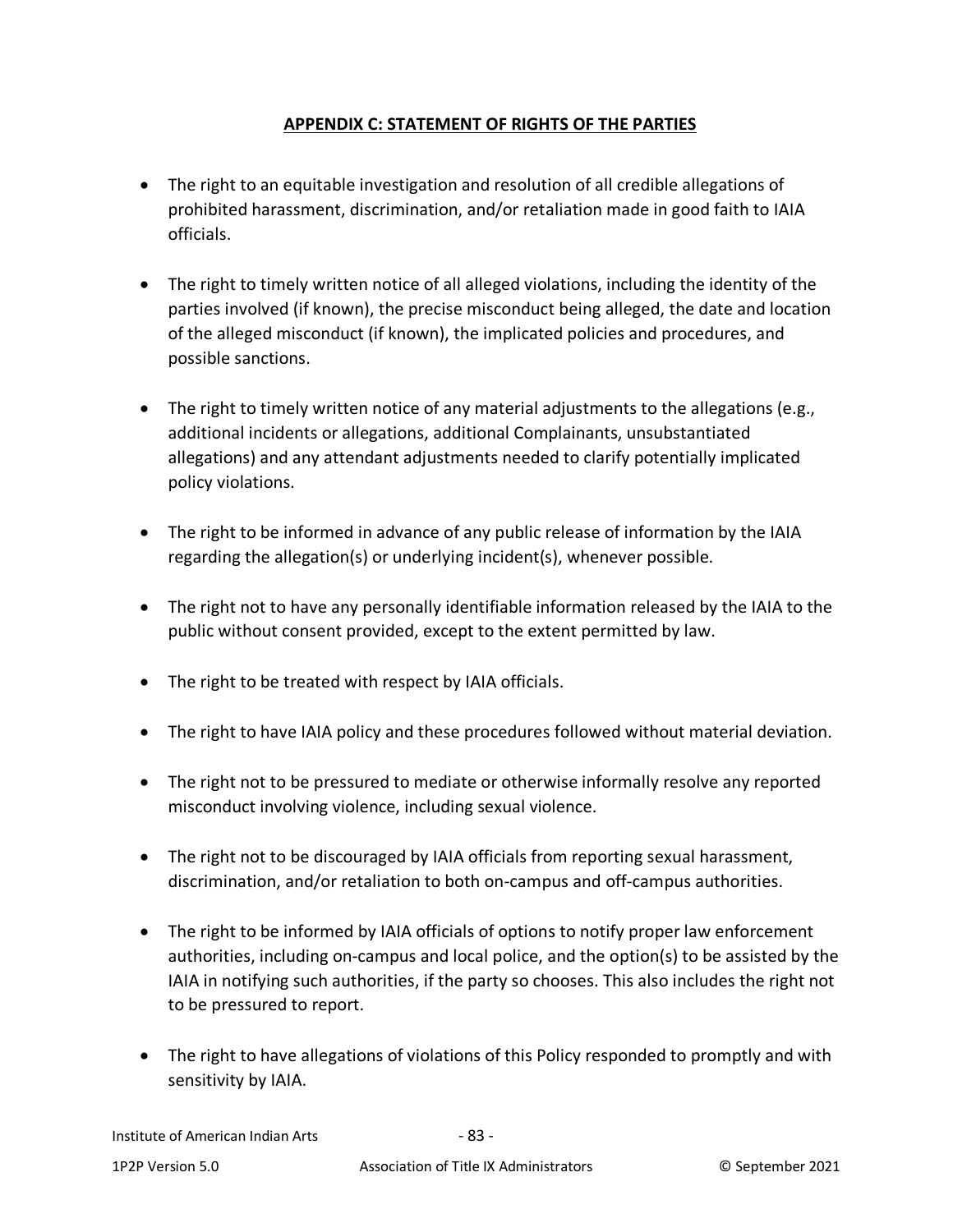- The right to be informed of available supportive measures, such as counseling; advocacy; health care; legal, student financial aid, visa, and immigration assistance; and/or other services, both on campus and in the community.
- The right to a IAIA-implemented no-contact order or a no-trespass order against a nonaffiliated third party when a person has engaged in or threatens to engage in stalking, threatening, harassing, or other improper conduct.
- The right to be informed of available assistance in changing academic, living, and/or working situations after an alleged incident of discrimination, harassment, and/or retaliation, if such changes are reasonably available. No formal report, or investigation, either institutional or criminal, needs to occur before this option is available. Such actions may include, but are not limited to:
	- o Relocating an on-campus student's housing to a different on-campus location
	- o Assistance from IAIA staff in completing the relocation
	- o Changing an employee's work environment (e.g., reporting structure, office/workspace relocation)
	- o Transportation assistance
	- o Visa/immigration assistance
	- o Arranging to dissolve a housing contract and provide a pro-rated refund
	- o Exam, paper, and/or assignment rescheduling or adjustment
	- o Receiving an incomplete in, or a withdrawal from, a class (may be retroactive)
	- o Transferring class sections
	- o Temporary withdrawal/leave of absence (may be retroactive)
	- o Campus safety escorts
	- o Alternative course completion options
- The right to have the IAIA maintain such actions for as long as necessary and for supportive measures to remain confidential, provided confidentiality does not impair the IAIA's ability to provide the supportive measures.
- The right to receive sufficiently advanced, written notice of any IAIA meeting or interview involving the other party, when possible.
- The right to identify and have the Investigator(s), Advisors, and/or Decision-maker(s) question relevant available witnesses, including expert witnesses.
- The right to provide the Investigator(s)/Decision-maker(s) with a list of questions that, if deemed relevant by the Investigator(s)/Decision-maker(s), may be asked of any party or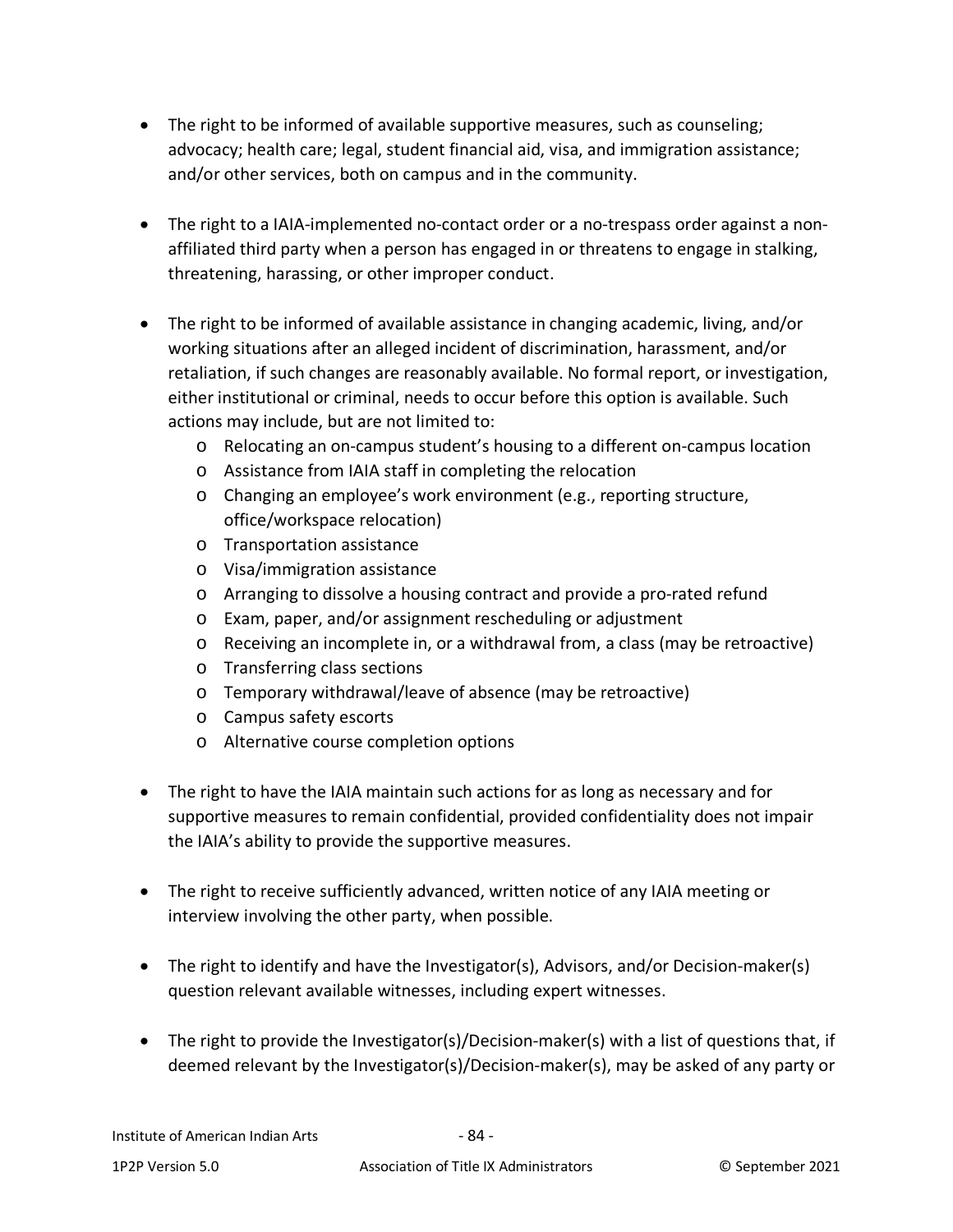witness.

- The right to have inadmissible sexual predisposition/prior sexual history or irrelevant character evidence excluded by the Decision-maker(s).
- The right to know the relevant and directly related evidence obtained and to respond to that evidence.
- The right to a fair opportunity to provide the Investigator(s) with their account of the alleged misconduct and have that account be on the record.
- The right to receive a copy of all relevant and directly related evidence obtained during the investigation, subject to privacy limitations imposed by state and federal law, and a ten (10)-business-day period to review and comment on the evidence.
- The right to receive a copy of the final investigation report, including all factual, policy, and/or credibility analyses performed, and to have at least ten (10) business days to review and comment on the report prior to the hearing.
- The right to be informed of the names of all witnesses whose information will be used to make a finding, in advance of that finding, when relevant.
- The right to regular updates on the status of the investigation and/or resolution.
- The right to have reports of alleged Policy violations addressed by Investigators, Title IX Coordinators, and Decision-maker(s).
- The right to preservation of confidentiality/privacy, to the extent possible and permitted by law.
- The right to meetings, interviews, and/or hearings that are closed to the public.
- The right to petition that any IAIA representative in the process be recused on the basis of disqualifying bias and/or conflict of interest.
- The right to have an Advisor of their choice to accompany and assist the party in all meetings and/or interviews associated with the Resolution Process.
- The right to the use of the appropriate standard of evidence, preponderance of the evidence, to make a Finding/Final Determination after an objective evaluation of all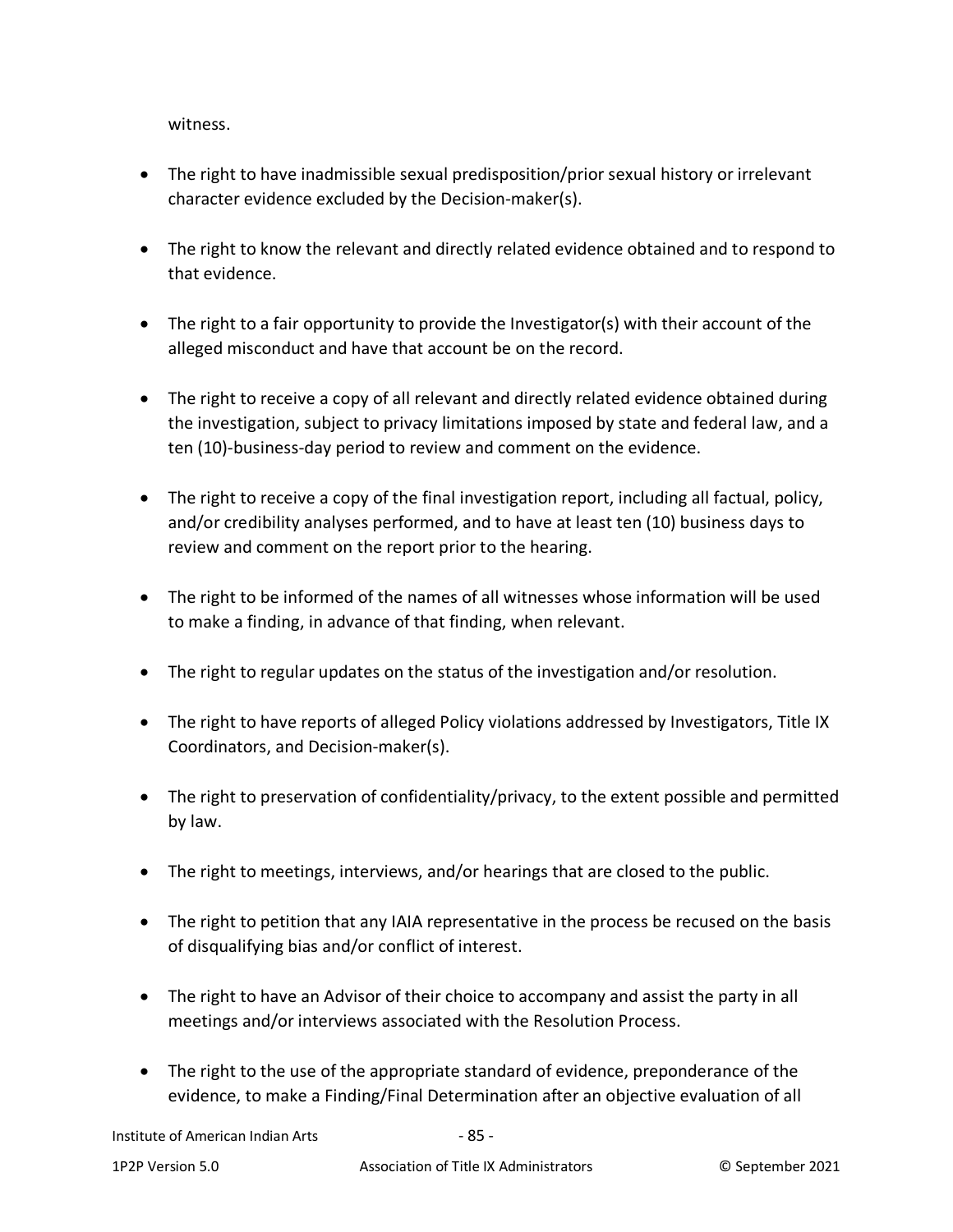relevant evidence.

- The right to be present, including presence via remote technology, during all testimony given and evidence presented during any formal grievance hearing.
- The right to have an impact and/or mitigation statement considered by the Decisionmaker(s) following a determination of responsibility for any allegation, but prior to sanctioning.
- The right to be promptly informed of the finding(s) and sanction(s) of the Resolution Process (if any) and a detailed rationale of the decision (including an explanation of how credibility was assessed) in a written Notice of Outcome letter delivered simultaneously (without undue delay) to the parties.
- The right to be informed in writing of when a decision by the IAIA is considered final and any changes to the final determination or sanction(s) that occur post Notification of Outcome.
- The right to be informed of the opportunity to appeal the finding(s) and sanction(s) of the Resolution Process, and the procedures for doing so in accordance with the standards for appeal established by the IAIA.
- The right to a fundamentally fair resolution as defined in these procedures.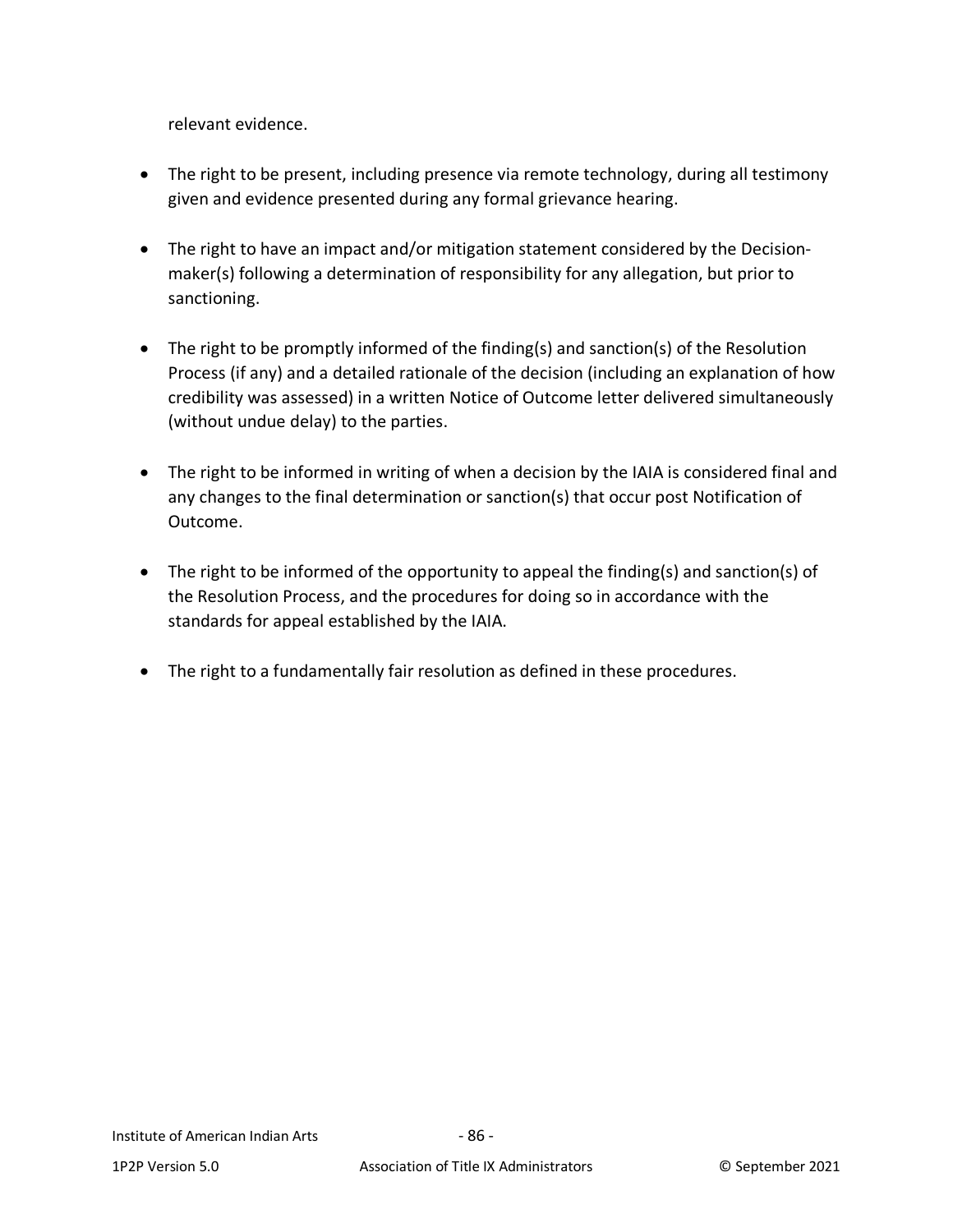#### **APPENDIX D: MODEL UNETHICAL RELATIONSHIPS POLICY**

Please see the IAIA Employee Handbook: XI. EMPLOYEE CONDUCT POLICIES, section M. Relations-with-Students Policy for Faculty/Staff

In order to promote the efficient and fair operation of IAIA and to avoid misunderstandings, complaints of favoritism, supervision problems, security concerns, morale issues, questions regarding academic achievement, and possible claims of sexual harassment, faculty and staff are strictly prohibited from consensual relations with students including, but not limited to, dating, pursuing to date, or pursuing or having romantic or sexual relationships with students. For these reasons, dating, romantic, or sexual relationships between students and faculty/staff members, including relationships that occur when IAIA is not in session or students are on leave, are prohibited.

This policy is not applicable to instances where the relationship between a student and employee was pre-existing. However, a student who falls into this circumstance may not be enrolled in a class conducted by the employee or work under the supervision of the employee as the case may be.

Faculty and staff who violate this policy will be subject to discipline, up to and including termination of employment.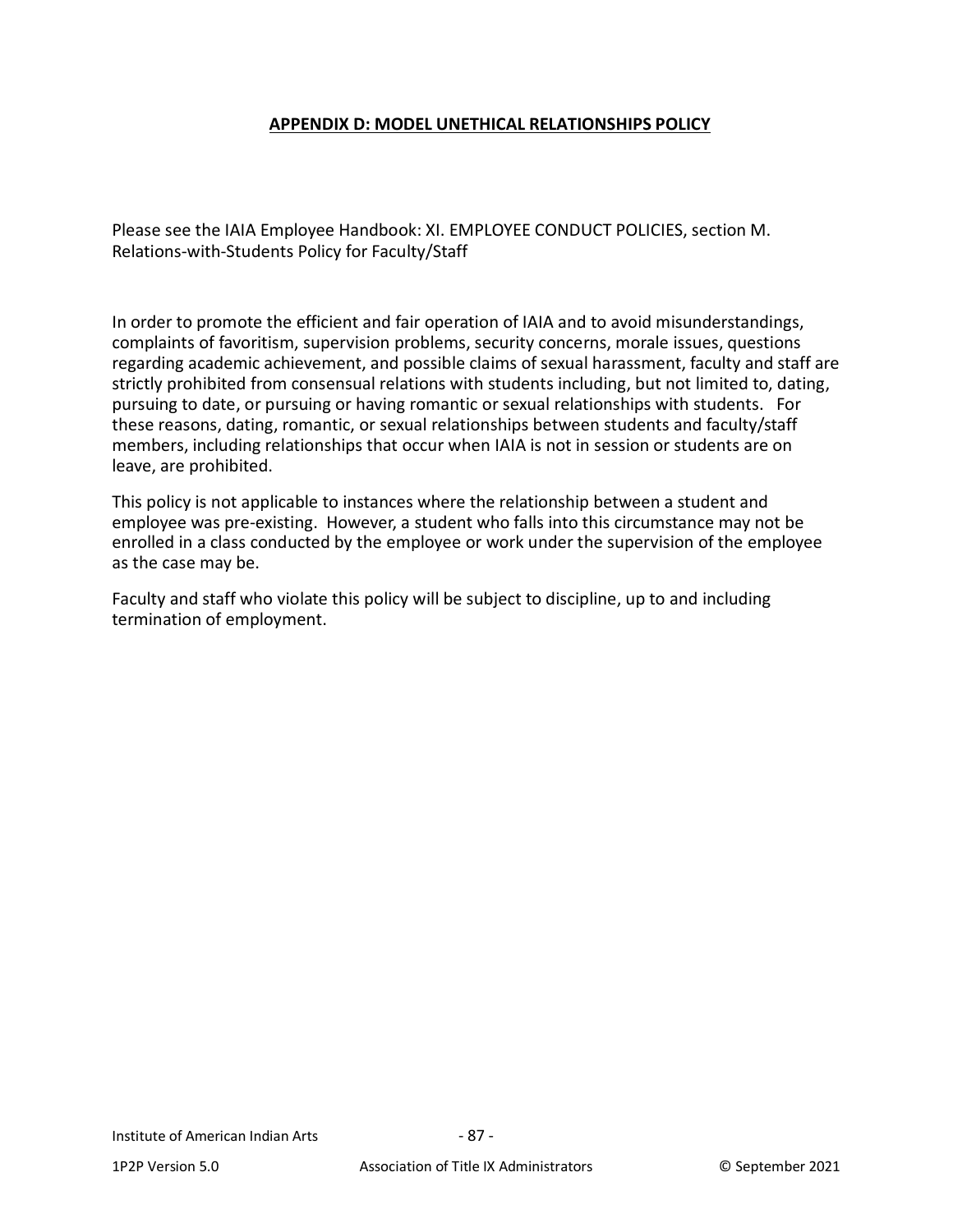### **APPENDIX E: VIOLENCE RISK ASSESSMENT (VRA)**

<span id="page-87-0"></span>Threat assessment is the process of assessing the actionability of violence by an individual against another person or group following the issuance of a direct or conditional threat. A *Violence Risk Assessment (VRA)* is a broader term used to assess any potential violence or danger, regardless of the presence of a vague, conditional, or direct threat.

The implementation of VRAs require specific training and are typically conducted by psychologists, clinical counselors, social workers, case managers, law enforcement officers, student conduct officers, and/or other Behavioral Intervention Team (BIT) (sometimes also known as CARE teams) members.

A VRA occurs in collaboration with the BIT, CARE, and/or threat assessment team and must be understood as an ongoing process, rather than a singular evaluation or meeting. A VRA is not an evaluation for an involuntary behavioral health hospitalization (e.g., 5150 in California, Section XII in Massachusetts, Baker Act in Florida), nor is it a psychological or mental health assessment.

A VRA assesses the risk of actionable violence, often with a focus on targeted/predatory escalations, and is supported by research from the fields of law enforcement, criminology, human resources, and psychology.

When conducting a VRA, the assessor(s) use an evidence-based process consisting of:

- 1) An appraisal of *risk factors* that escalate the potential for violence
- 2) A determination of stabilizing influences that reduce the risk of violence
- 3) A contextual *analysis of violence risk* by considering environmental circumstances, hopelessness, and suicidality; catalyst events; nature and actionability of threat; fixation and focus on target; grievance collection; and action and time imperative for violence
- 4) The application of *intervention and management* approaches to reduce the risk of violence.

To assess an individual's level of violence risk, the Title IX Coordinator will initiate the violence risk assessment process through the BIT. The BIT will assign a trained individual(s) to perform the assessment, according to the specific nature of the Title IX case.

The assessor(s) will follow the process for conducting a violence risk assessment as outlined in the BIT manual and will rely on a consistent, research-based, reliable system that allows for the evaluation of the risk levels.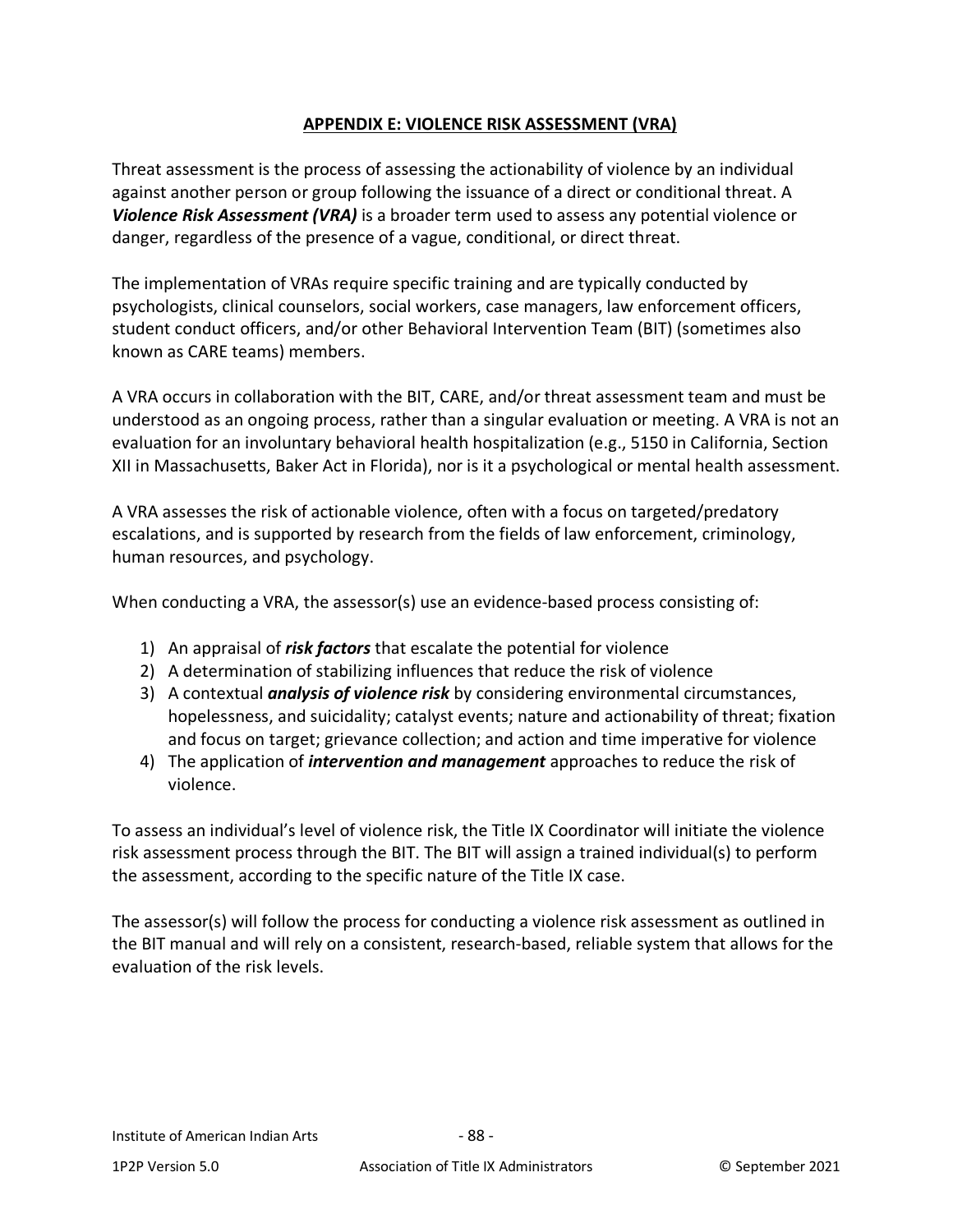Some examples of formalized approaches to the VRA process include: The NABITA Risk Rubric, [46](#page-88-0) The Structured Interview for Violence Risk Assessment (SIVRA-35), <sup>[47](#page-88-1)</sup> Looking Glass, <sup>[48](#page-88-2)</sup> Workplace Assessment of Violence Risk (WAVR-21),<sup>[49](#page-88-3)</sup> Historical Clinical Risk Management (HCR-20),<sup>[50](#page-88-4)</sup> and MOSAIC.<sup>51</sup>

The VRA is conducted independently from the Title IX process, informed by it, but free from outcome pressure. The individual(s) conducting the assessment will be trained to mitigate any bias and provide the analysis and findings in a fair and equitable manner.

The BIT/CARE or threat team's member(s) conducts a VRA process and makes a recommendation to the Title IX Coordinator as to whether the VRA indicates there is a substantial, compelling, and/or immediate risk to the health and/or safety of an individual or the community.

<span id="page-88-0"></span><sup>46</sup> [www.nabita.org/tools](http://www.nabita.org/tools)

<span id="page-88-1"></span><sup>47</sup> [www.nabita.org/resources/assessment-tools/sivra-35](http://www.nabita.org/resources/assessment-tools/sivra-35)

<span id="page-88-2"></span><sup>48</sup> [www.nabita.org/looking-glass](http://www.nabita.org/looking-glass)

<span id="page-88-3"></span><sup>49</sup> [www.wavr21.com](http://www.wavr21.com/)

<span id="page-88-4"></span><sup>50</sup> [http://hcr-20.com](http://hcr-20.com/)

<span id="page-88-5"></span><sup>51</sup> [www.mosaicmethod.com](http://www.mosaicmethod.com/)

Institute of American Indian Arts - 89 -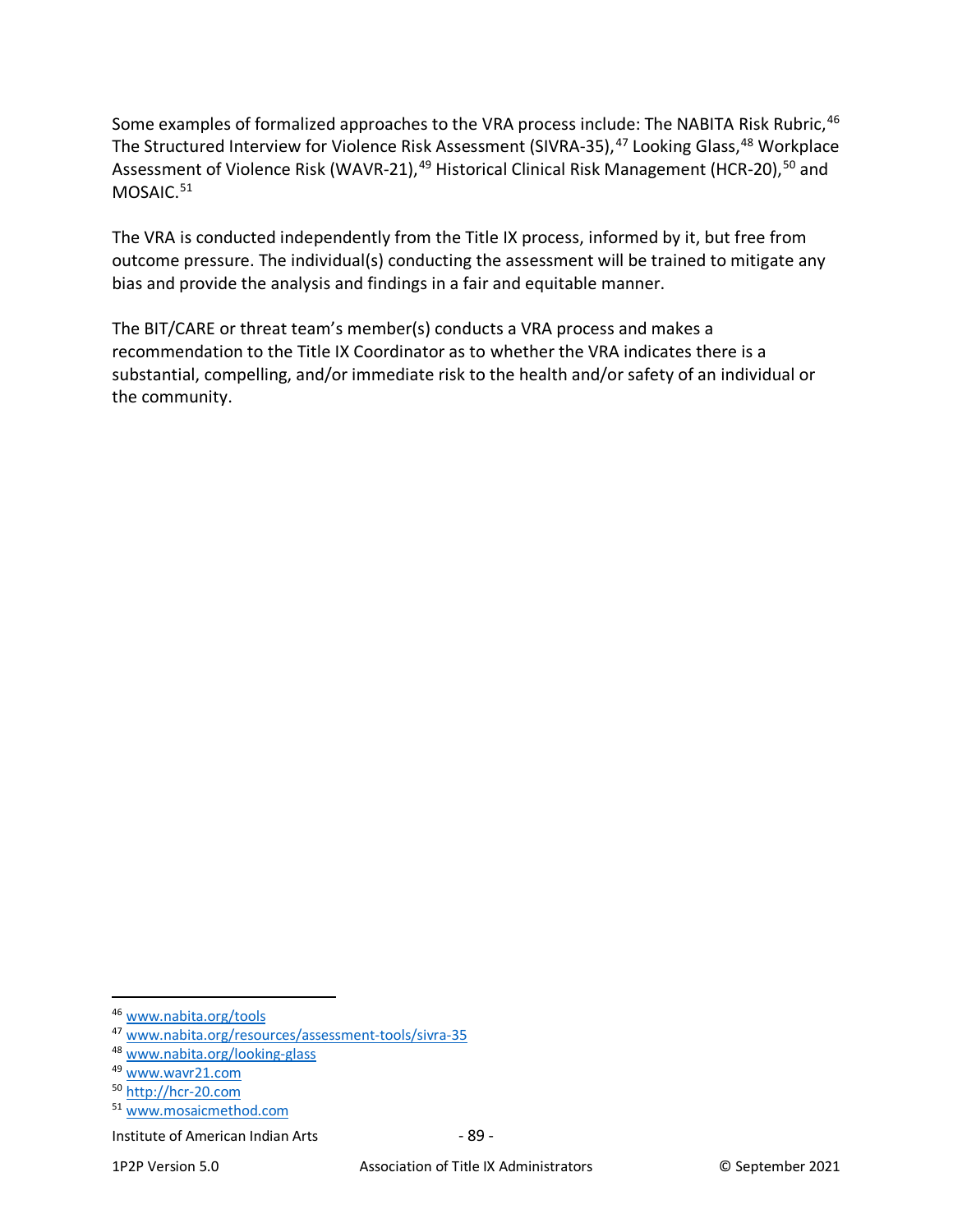### **APPENDIX F: PROCESS B**

- Process B is applicable when the Title IX Coordinator determines Process A is inapplicable, or offenses subject to Process A have been dismissed.
- If Process A is applicable, Process A must be applied in lieu of Process B.

## **RESOLUTION PROCESS FOR ALLEGED VIOLATIONS OF THE EQUAL OPPORTUNITY, HARASSMENT, AND NONDISCRIMINATION POLICY**

IAIA will act on any formal or informal allegation or notice of violation of the Equal Opportunity, Harassment and Nondiscrimination Policy that is received by the Title IX Coordinator<sup>[52](#page-89-0)</sup> or a member of the administration, faculty, or other employee, with the exception of confidential resources, as articulated in the Policy above.

The procedures described below apply to all allegations of harassment, discrimination, and/or retaliation on the basis of protected characteristic status involving students, staff, faculty members, or third parties.

These procedures may also be used to address collateral misconduct arising from the investigation of or occurring in conjunction with harassing, discriminatory, or retaliatory conduct (e.g., vandalism, physical abuse of another). All other allegations of misconduct unrelated to incidents covered by this Policy will be addressed through the procedures elaborated in the respective student, faculty, and staff handbooks.

<span id="page-89-0"></span><sup>&</sup>lt;sup>52</sup> All references herein to a Title IX Coordinator also include a designee of the Title IX Coordinator.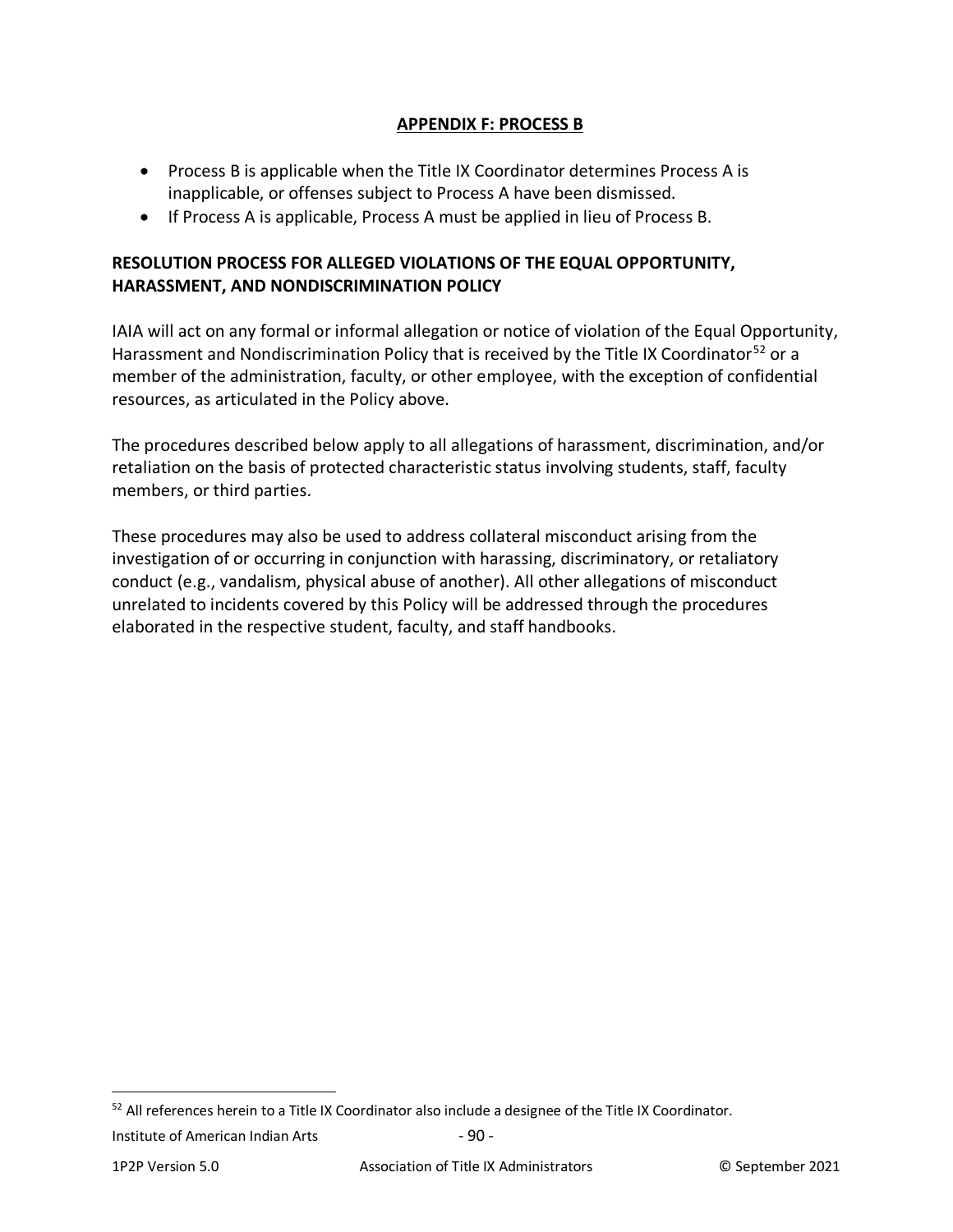## **1. Initial Assessment**

Following intake, receipt of notice, or a complaint of an alleged violation of the IAIA's nondiscrimination policy, the Title IX Coordinator<sup>[53](#page-90-0)</sup> engages in an initial assessment, which is typically one to five (1-5) business days in duration. The steps in an initial assessment can include:

- The Title IX Coordinator reaches out to the Complainant to offer supportive measures.
- The Title IX Coordinator works with the Complainant to ensure they have an Advisor.
- The Title IX Coordinator works with the Complainant to determine which of three options to pursue: A Supportive Response, an Informal Resolution, or an Administrative Resolution.
	- o If a Supportive Response is preferred, the Title IX Coordinator works with the Complainant to identify their wishes and then seeks to facilitate implementation. An Administrative Resolution process is not initiated, though the Complainant can elect to initiate it later, if desired.
	- o If an Informal Resolution option is preferred, the Title IX Coordinator assesses whether the complaint is suitable for Informal Resolution, [which informal mechanism may serve the situation best or is available] and may seek to determine if the Respondent is also willing to engage in Informal Resolution.
	- $\circ$  If Administrative Resolution is preferred, the Title IX Coordinator initiates the investigation process and determines whether the scope of the investigation will address:
		- **Incident**
		- A potential pattern of misconduct
		- A culture/climate issue<sup>54</sup>
- In many cases, the Title IX Coordinator may determine that a Violence Risk Assessment (VRA) should be conducted by the BIT team as part of the initial assessment. A VRA can aid in ten critical and/or required determinations, including:
	- o Interim suspension of a Respondent who is a threat to health/safety
	- o Whether the Title IX Coordinator should pursue Administrative Resolution absent a willing/able Complainant
	- o Whether to put the investigation on the footing of incident and/or pattern and/or climate
	- o To help identify potentially predatory conduct

<span id="page-90-0"></span><sup>&</sup>lt;sup>53</sup> If circumstances require, the President or Title IX Coordinator will designate another person to oversee the process below should an allegation be made about the Coordinator or the Coordinator be otherwise unavailable or unable to fulfill their duties.

<span id="page-90-1"></span><sup>&</sup>lt;sup>54</sup> The Title IX Coordinator has the discretion to modify these procedures as necessary to address a culture/climate complaint, including the fact that a named complainant may not be available, or that specific respondents may not be identified. Where a program, department, or division is being investigated, administrators are typically named "respondents" on behalf of the program, and are responsible for implementing remedies, but may not be held responsible for misconduct unless there is evidence of intentional disparate treatment).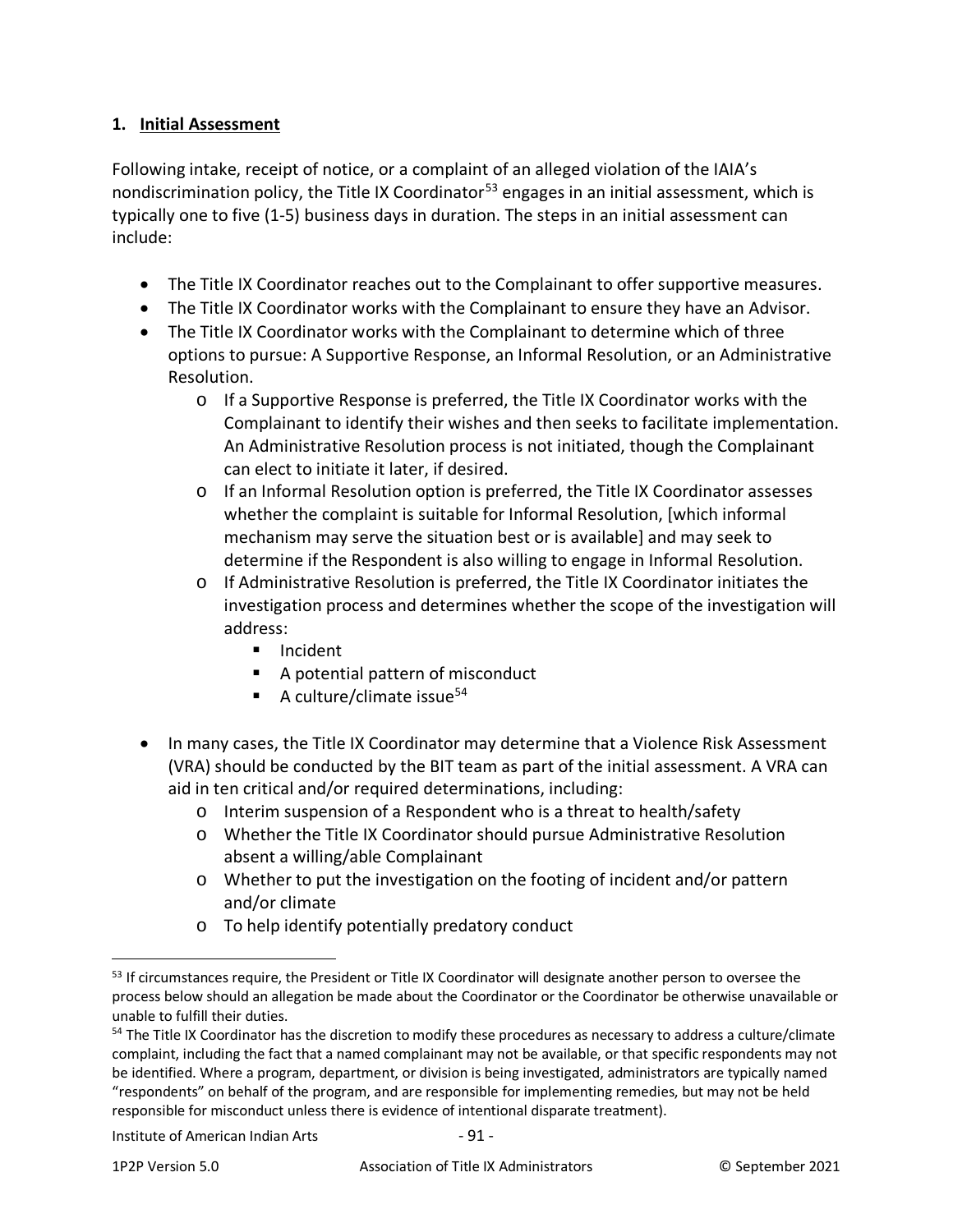- o To help assess/identify grooming behaviors
- o Whether a Complaint is amenable to Informal Resolution, and what modality may be most successful
- o Whether to permit a voluntary withdrawal by the Respondent
- o Whether to impose transcript notation or communicate with a transfer IAIA about a Respondent
- o Assessment of appropriate sanctions/remedies
- o Whether a Clery Act Timely Warning and/or Trespass order/Persona-non-grata is needed

More about the IAIA's process for VRA can be found in [Appendix E.](#page-87-0)

Based on the initial assessment, the IAIA will initiate one of these responses:

- **Supportive Response** measures to help restore the Complainant's education access, as described in the Policy.
- **Informal Resolution** typically used for less serious offenses and only when all parties agree to Informal Resolution, or when the Respondent is willing to accept responsibility for violating policy.
- **Administrative Resolution** investigation of alleged policy violation(s) and recommended finding, subject to a determination by the Title IX Coordinator or Decision-maker(s) and the opportunity to appeal.

The investigation and the subsequent Administrative Resolution determine whether the Equal Opportunity, Harassment, and Nondiscrimination Policy has been violated. If so, the IAIA will promptly implement effective remedies designed to end the discrimination, prevent recurrence, and address the effects.

The process followed considers the preference of the parties but is ultimately determined at the discretion of the Title IX Coordinator. If at any point during the initial assessment or formal investigation the Title IX Coordinator determines that reasonable cause does not support the conclusion that policy has been violated, the process will end, and the parties will be notified.

The Complainant may request that the Title IX Coordinator review the reasonable cause determination and/or re-open the investigation. This decision lies in the sole discretion of the Title IX Coordinator, but the request is usually only granted in extraordinary circumstances.

### **2. Resolution Process Pool**

The Resolution Process relies on a pool of officials ("Pool") for implementation. Members of the Pool are trained annually in all aspects of the Resolution Process and can serve in any of the following roles, at the direction of the Title IX Coordinator:

Institute of American Indian Arts - 92 -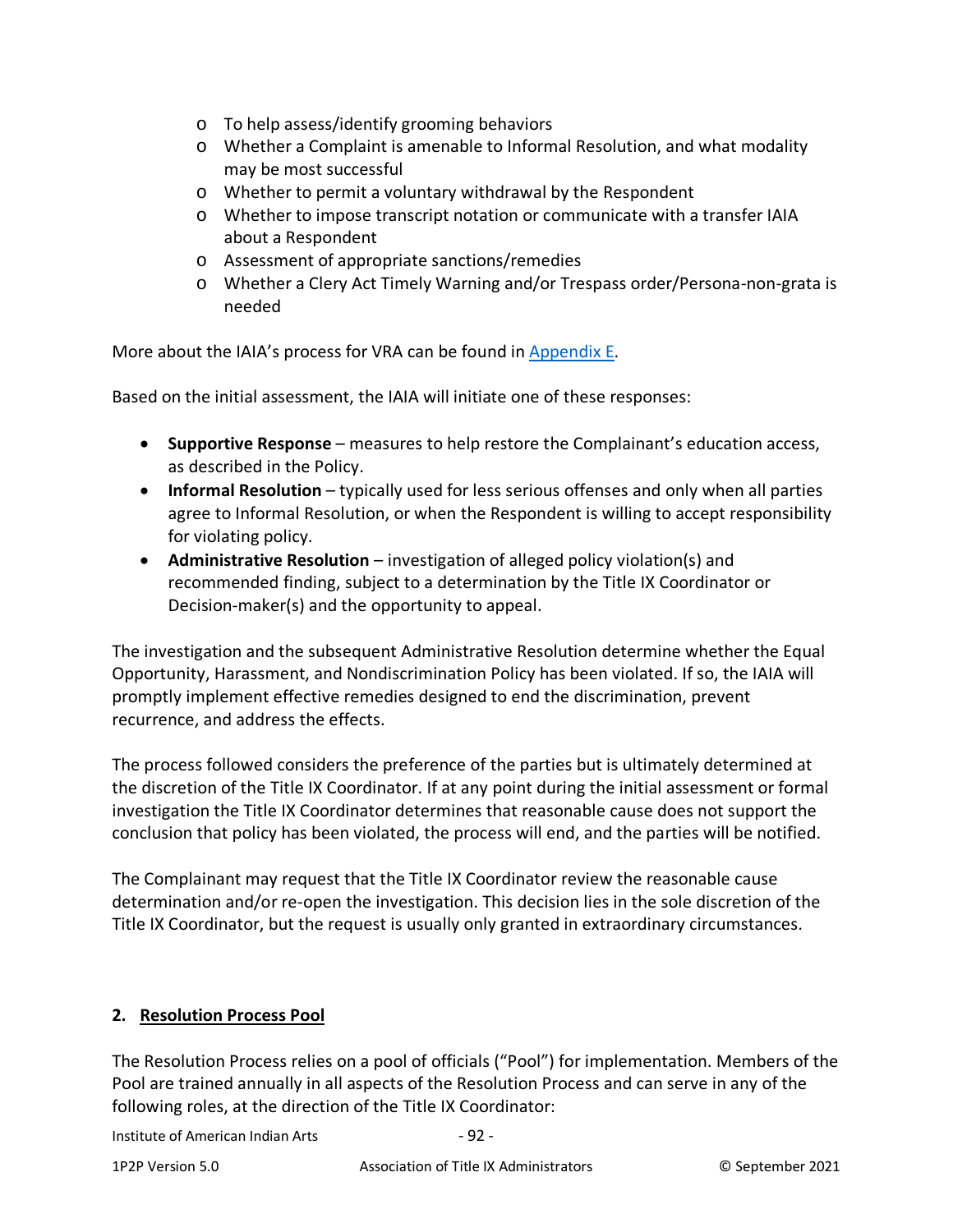- To provide sensitive intake for and initial advice pertaining to the allegations
- To act as optional process Advisors to the parties
- To investigate allegations
- To serve as a Decision-maker
- To serve as an Appeal Decision-maker

The Title IX Coordinator, in consultation with the President, carefully vets Pool members for potential conflicts of interest or disqualifying biases and appoints the Pool, which acts with independence and impartiality.

Pool members receive annual training organized by the Title IX Coordinator, including a review of IAIA policies and procedures as well as applicable federal and state laws and regulations so that they are able to appropriately address allegations, provide accurate information to members of the community, protect safety, and promote accountability.

The Pool members receive annual training. This training includes, but is not limited to:

- The scope of the IAIA's Equal Opportunity, Harassment, and Nondiscrimination Policy and Procedures
- How to conduct investigations and hearings that protect the safety of Complainants and Respondents and promote accountability
- Implicit bias
- Disparate treatment
- Reporting, confidentiality, and privacy requirements
- Applicable laws, regulations, and federal regulatory guidance
- How to implement appropriate and situation-specific remedies
- How to investigate in a thorough, reliable, timely, and impartial manner
- How to conduct a sexual harassment investigation
- Trauma-informed practices pertaining to investigations and Resolution Processes
- How to uphold fairness, equity, and due process
- How to weigh evidence
- How to conduct questioning
- How to assess credibility
- Impartiality and objectivity
- Types of evidence
- Deliberation
- How to render findings and generate clear, concise, evidence-based rationales
- The definitions of all offenses
- How to apply definitions used by the institution with respect to consent (or the absence or negation of consent) consistently, impartially, and in accordance with Policy
- How to conduct an investigation and grievance process including hearings, appeals, and Informal Resolution Processes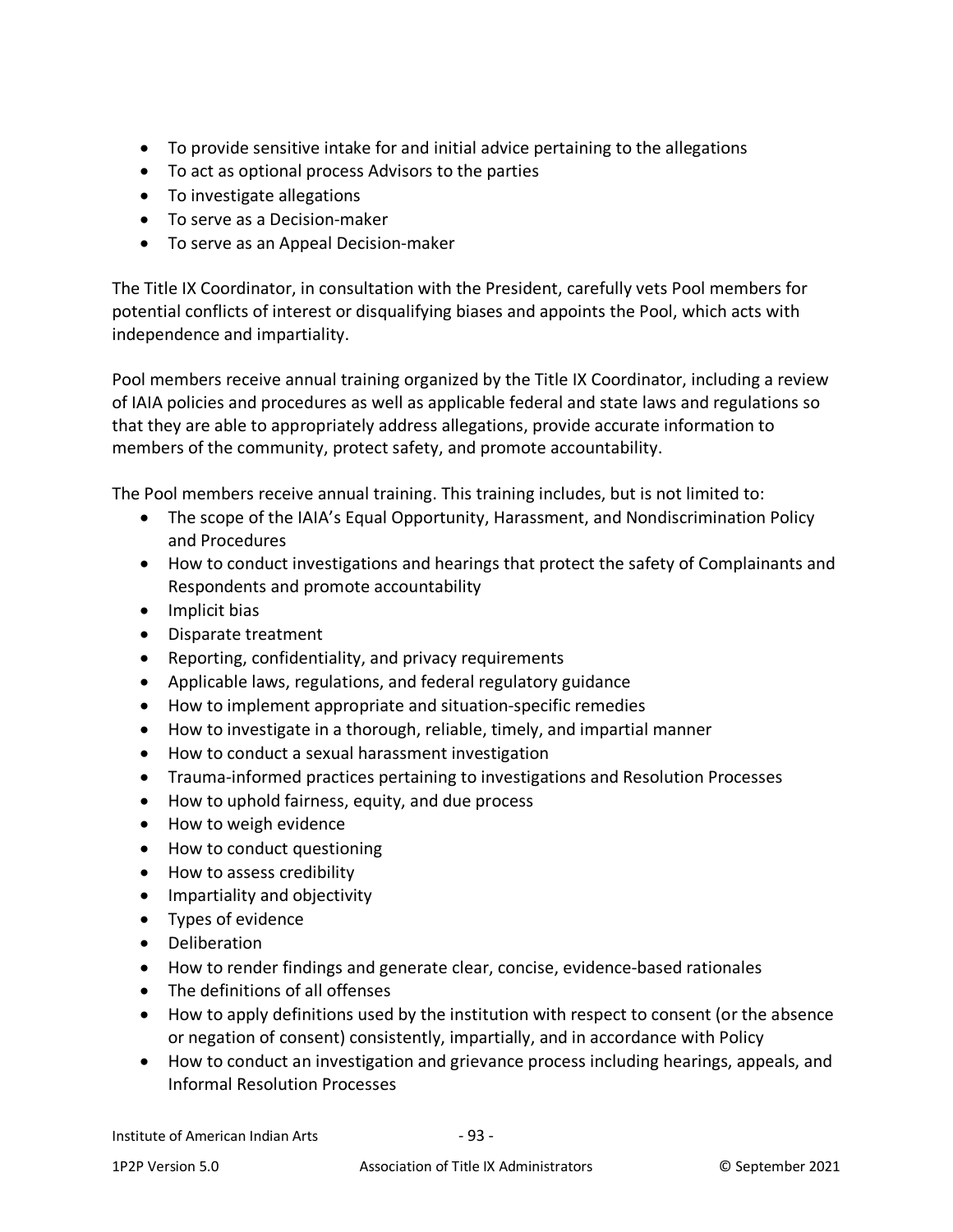- How to serve impartially by avoiding prejudgment of the facts at issue, conflicts of interest, and bias against Respondents and/or for Complainants, and on the basis of sex, race, religion, and other protected characteristics
- Any technology to be used
- Issues of relevance of questions and evidence
- Issues of relevance to create an investigation report that fairly summarizes relevant evidence
- How to determine appropriate sanctions in reference to all forms of harassment and discrimination allegations

Individuals who are interested in serving in the Pool are encouraged to contact the Title IX Coordinator.

## **3. Counterclaims**

Counterclaims by the Respondent may be made in good faith or may instead be motivated by a retaliatory intent. The IAIA is obligated to ensure that any process is not abused for retaliatory purposes.

The IAIA permits the filing of counterclaims, but uses the initial assessment, described above, to assess whether the allegations are made in good faith. If they are, the allegations will be processed using the resolution procedures below, typically after resolution of the underlying allegation. Counterclaims made with retaliatory intent will not be permitted.

A delay in the processing of counterclaims is permitted, accordingly. Occasionally, allegations and counterclaims can be resolved through the same investigation, at the discretion of the Title IX Coordinator. When counterclaims are not made in good faith, they will be considered retaliatory, and may constitute a violation of this Policy.

### **4. Advisors**

## **A. Advisor Expectations**

The IAIA generally expects an Advisor to adjust their schedule to allow them to attend IAIA meetings when planned, but IAIA may change scheduled meetings to accommodate an Advisor's inability to attend, if doing so does not cause an unreasonable delay.

The IAIA may also make reasonable provisions to allow an Advisor who cannot attend in person to attend a meeting by telephone, video conferencing, or other similar technologies as may be convenient and available.

Parties whose Advisors are disruptive or who do not abide by IAIA policies and procedures may face the loss of that Advisor and/or possible Policy violations.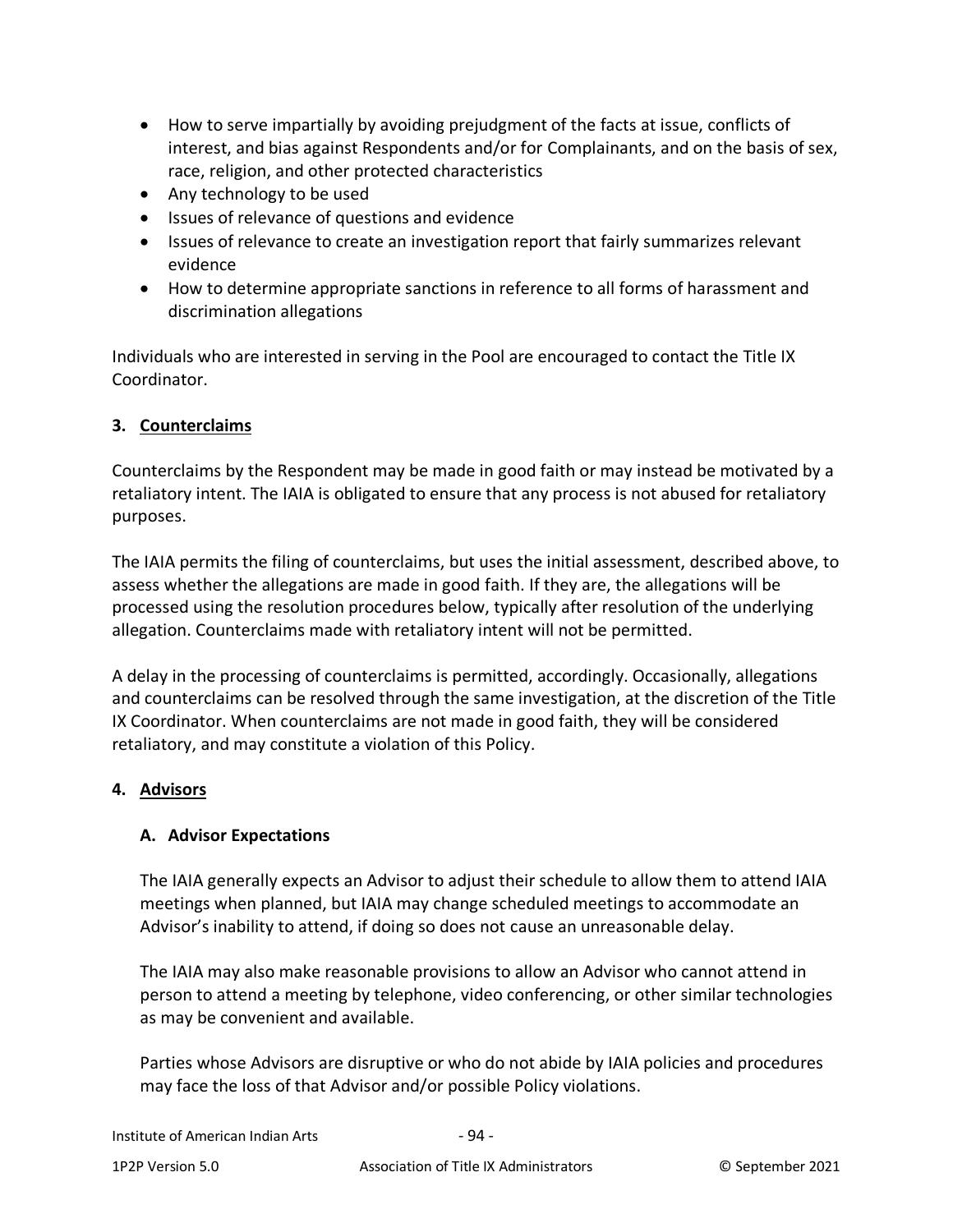Advisors are expected to consult with their advisees without disrupting IAIA meetings or interviews. Advisors do not represent parties in the process; their role is only to advise.

## **B. Expectations of the Parties with Respect to Advisors**

Each party may choose an Advisor<sup>[55](#page-94-0)</sup> who is eligible and available<sup>[56](#page-94-1)</sup> to accompany them throughout the process. The Advisor can be anyone, including an attorney, but should not be someone who is also a witness in the process. A party may elect to change Advisors during the process and is not obligated to use the same Advisor throughout.

The parties are expected to inform the Investigators of the identity of their Advisor at least two (2) business days before the date of their first meeting with the Investigator(s) (or as soon as possible if a more expeditious meeting is necessary or desired).

The parties are expected to provide timely notice to the Investigator(s) and/or the Title IX Coordinator if they change Advisors at any time.

Upon written request of a party, the IAIA will copy the Advisor on all communications between the IAIA and the party. The Advisor may be asked to sign a non-disclosure agreement (NDA) regarding private, sensitive records.

At the discretion of the Title IX Coordinator, more than one Advisor may be permitted to the parties, upon request. For equity purposes, if one party is allowed another Advisor, the other party must be allowed one to as well.

## **C. Assistance in Securing an Advisor[57](#page-94-2)**

For representation, Respondents may wish to contact organizations such as:

- Families Advocating for Campus Equality [\(http://www.facecampusequality.org\)](http://www.facecampusequality.org/)
- Stop Abusive and Violent Environments [\(http://www.saveservices.org\)](http://www.saveservices.org/)

Complainants may wish to contact organizations such as:

- The Victim Rights Law Center [\(http://www.victimrights.org\)](http://www.victimrights.org/)
- The National Center for Victims of Crime [\(http://www.victimsofcrime.org\)](http://www.victimsofcrime.org/), which maintains the Crime Victim's Bar Association
- The Time's Up Legal Defense Fund [\(https://nwlc.org/times-up-legal-defense-fund/\)](https://nwlc.org/times-up-legal-defense-fund/)]

<span id="page-94-0"></span><sup>&</sup>lt;sup>55</sup> This could include an attorney, advocate, or support person. Witnesses are not entitled to Advisors within the process, though they can be advised externally. If the IAIA allows more than one Advisor for one party, they should do so for all parties.

<span id="page-94-1"></span><sup>&</sup>lt;sup>56</sup> "Available" means the party cannot insist on an Advisor who simply doesn't have inclination, time, or availability. Also, the Advisor cannot have institutionally conflicting roles, such as being a Title IX administrator who has an active role in the matter, or a supervisor who must implement and monitor sanctions.

<span id="page-94-2"></span><sup>&</sup>lt;sup>57</sup> This is being provided for informational purposes and does not constitute the IAIA's endorsement of any of the external individuals/organizations listed.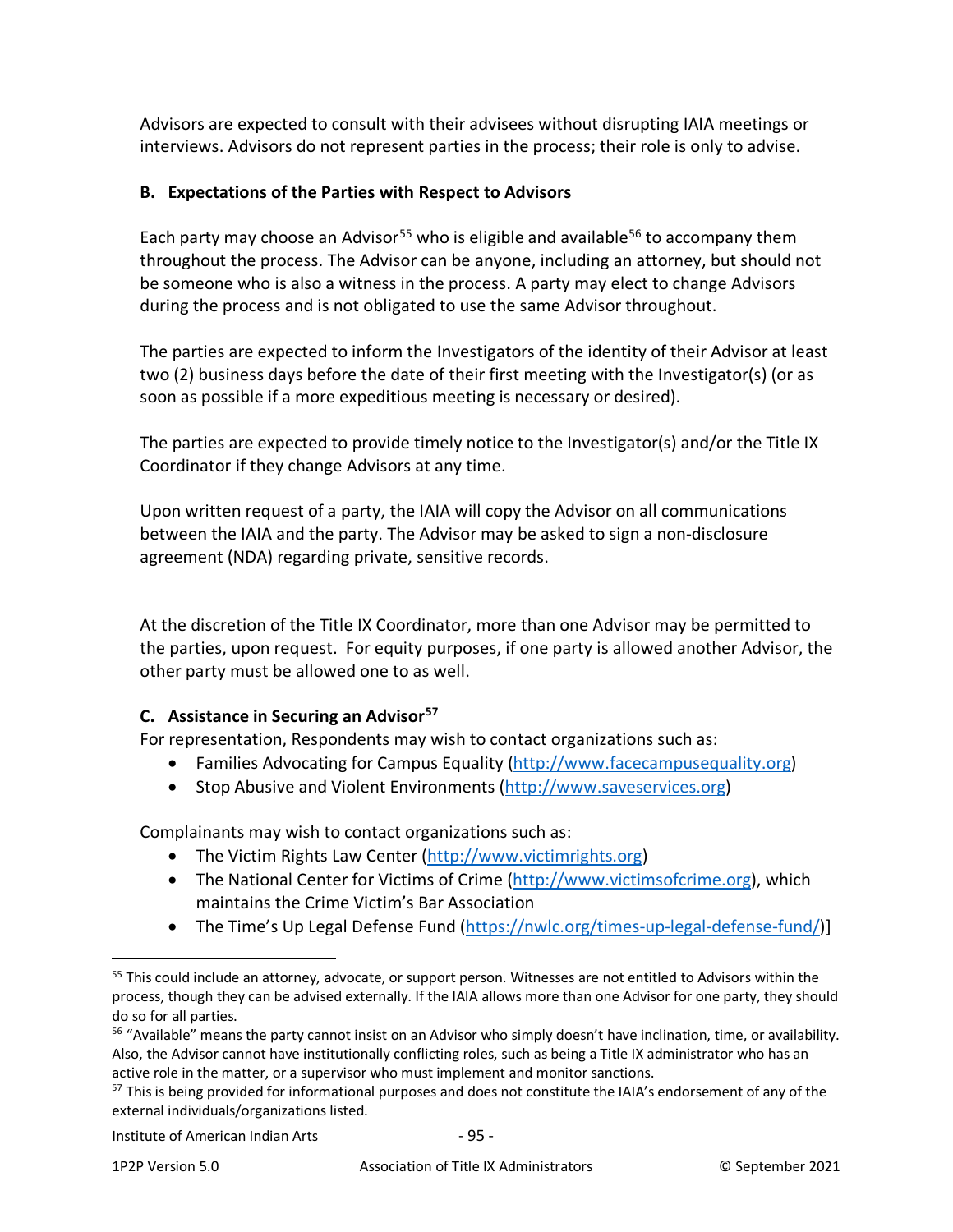### **5. Resolution Options**

Proceedings are private. All persons present at any time during the Resolution Process are expected to maintain the privacy of the proceedings in accord with IAIA Policy.

While there is an expectation of privacy around what is discussed during interviews, the parties have discretion to share their own experiences with others if they so choose but are encouraged to discuss with their Advisors first before doing so.

## **A. Informal Resolution**

Informal Resolution is applicable when the parties voluntarily agree to resolve the matter through Alternative Resolution [mediation, restorative practices, facilitated dialogue, etc.], when the Respondent accepts responsibility for violating Policy, or when the Title IX Coordinator can resolve the matter informally by providing remedies to resolve the situation. The Title IX Coordinator has discretion to determine if an investigation will be paused during Informal Resolution, or if it will be limited, or will continue during the Informal Resolution process.

It is not necessary to pursue Informal Resolution first in order to pursue Administrative Resolution, and any party participating in Informal Resolution can stop the process at any time and request the Administrative Resolution process. Further, if an Informal Resolution fails after the resolution is finalized, Administrative Resolution may be pursued.

## **i. Alternative Resolution**

Alternative Resolution is an informal process, such as mediation or restorative practices, by which the parties mutually agree to resolve an allegation. It may be used for less serious, yet inappropriate, behaviors and is encouraged as an alternative to the Administrative Resolution process (described below) to resolve conflicts, as appropriate. The parties must consent to the use of Alternative Resolution.

The Title IX Coordinator determines if Alternative Resolution is appropriate, based on the willingness of the parties, the nature of the conduct at issue, and the susceptibility of the conduct to Alternative Resolution.

In an Alternative Resolution, a trained administrator or third party facilitates communication among with the parties to an effective resolution, if possible. Institutionally imposed sanctions are not possible as the result of an Alternative Resolution process, though the parties may agree to accept sanctions and/or appropriate remedies.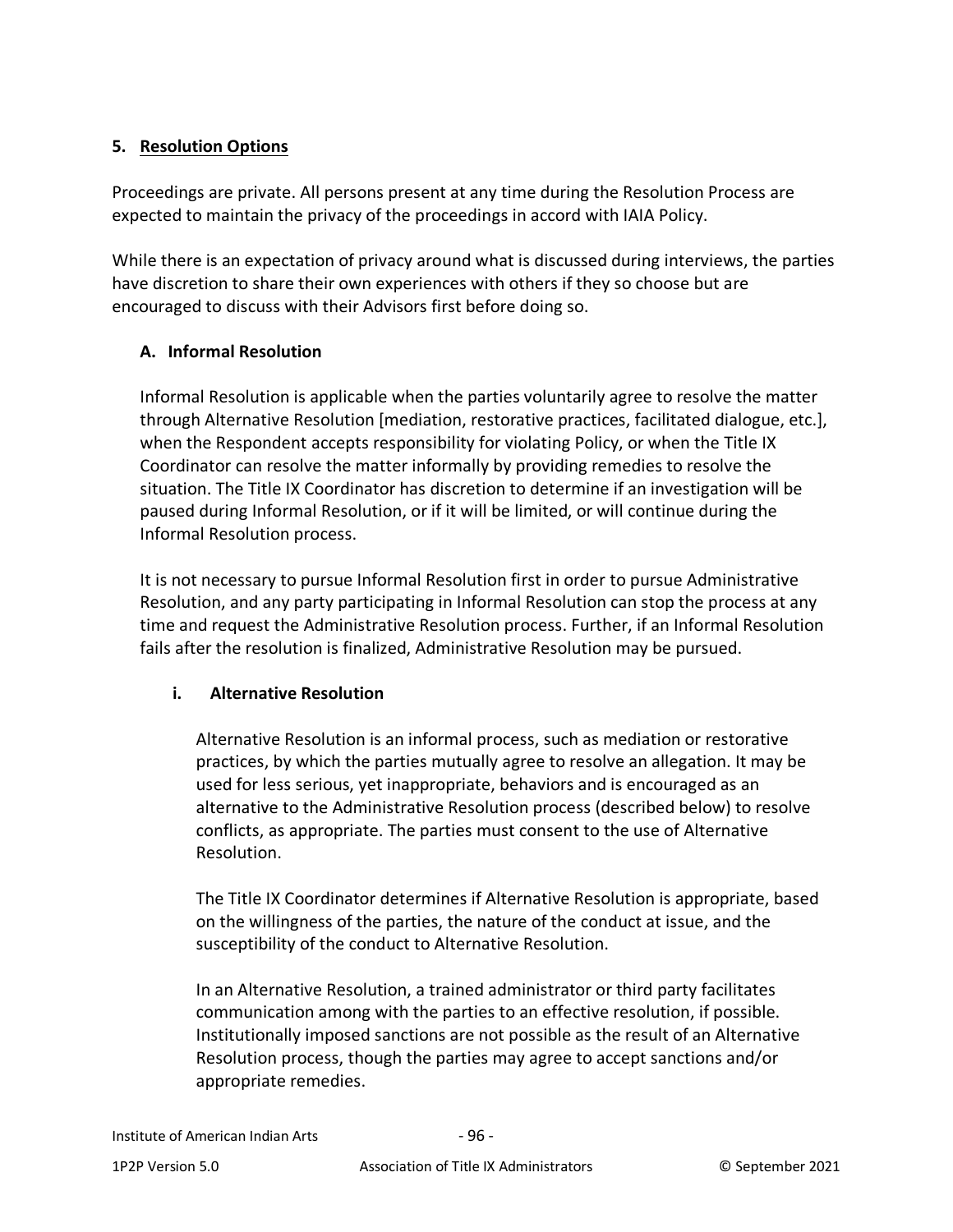The Title IX Coordinator maintains records of any resolution that is reached, and failure to abide by the resolution can result in appropriate enforcement actions.

Alternative Resolution is not typically the primary resolution mechanism used to address reports of violent behavior of any kind or in other cases of serious violations of policy, though similarly structured conversations may be made available after the Administrative Resolution process is completed should the parties and the Title IX Coordinator believe it could be beneficial. The results of Alternative Resolution are not appealable.

## **ii. Respondent Accepts Responsibility for Alleged Violations**

The Respondent may accept responsibility for all or part of the alleged policy violations at any point during the Resolution Process. If the Respondent accepts responsibility, the Title IX Coordinator determines that the individual is in violation of IAIA policy.

The Title IX Coordinator then determines appropriate sanction(s) or responsive actions, which are promptly implemented in order to effectively stop the harassment, discrimination, and/or retaliation; prevent its recurrence; and remedy the effects of the conduct, both on the Complainant and the community.

If the Respondent accepts responsibility for all of the alleged policy violations and the Title IX Coordinator or designee has determined appropriate sanction(s) or responsive actions, to which the Respondent agrees, and which are promptly implemented, the process is over. The Complainant may be consulted on and will be informed of this outcome.

If the Respondent accepts responsibility for some of the alleged policy violations and the Title IX Coordinator has determined appropriate sanction(s) or responsive actions, to which the Respondent agrees, and which are promptly implemented for those violations, then the remaining allegations will continue to be investigated and resolved through Administrative Resolution. The parties will be informed of this outcome. The parties are still able to seek Alternative Resolution on the remaining allegations, subject to the stipulations above.

# **B. Administrative Resolution via an Investigation and Hearing**

Administrative Resolution can be pursued at any time during the process for any behavior for which the Respondent has not accepted responsibility that would constitute conduct covered by the Equal Opportunity, Harassment, and Nondiscrimination Policy if proven. Administrative Resolution starts with a thorough, reliable, and impartial investigation.

If Administrative Resolution is initiated, the Title IX Coordinator will provide written notification of the investigation to the parties at an appropriate time during the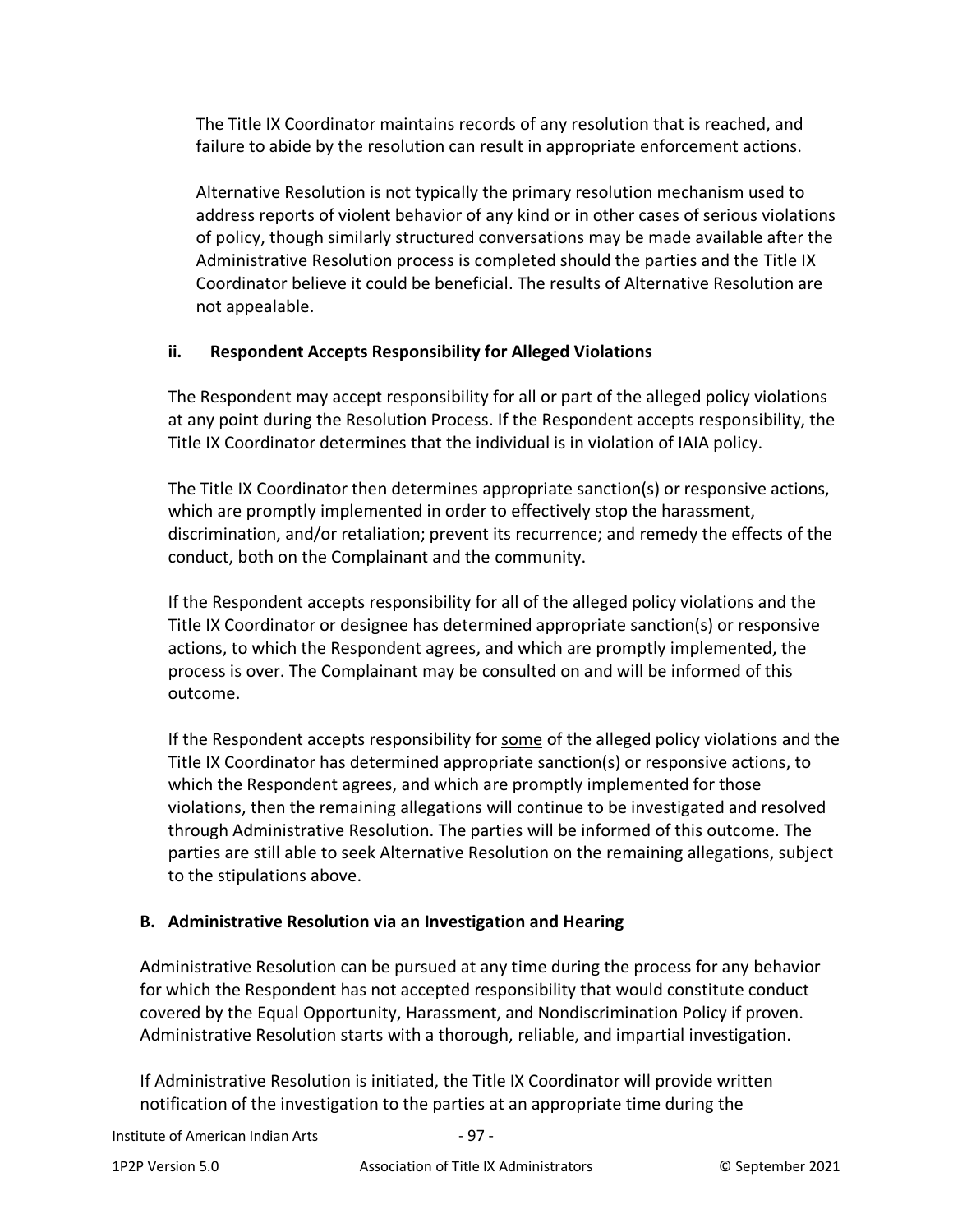investigation. Typically, notice is given [at least 48 hours] in advance of an interview. Advanced notice facilitates the parties' ability to identify and choose an Advisor, if any, to accompany them to the interview.

Notification will include a meaningful summary of the allegations, will be made in writing, and may be delivered by one or more of the following methods: in person, mailed to the local or permanent address of the parties as indicated in official IAIA records, or emailed to the parties' IAIA-issued or designated email account.

Once mailed, emailed, and/or received in-person, notice will be presumptively delivered. The notification will include the policies allegedly violated, if known at the time. Alternatively, the policies allegedly violated can be provided at a later date, in writing, as the investigation progresses, and details become clearer.

The IAIA aims to complete all investigations within a sixty (60) business-day time period, which can be extended as necessary for appropriate cause by the Title IX Coordinator, with notice to the parties as appropriate. Investigations can take weeks or even months, depending on the nature, extent, and complexity of the allegations, availability of witnesses, police involvement, etc.

Once the decision is made to commence an investigation, the Title IX Coordinator appoints Pool members to conduct the investigation (typically using a team of two Investigators), usually within two (2) business days of determining that an investigation should proceed.

The Title IX Coordinator will vet the assigned Investigator(s) to ensure impartiality by ensuring there are no conflicts of interest or disqualifying bias.

The parties may, at any time during the Resolution Process, raise a concern regarding bias or conflict of interest, and the Title IX Coordinator will determine whether the concern is reasonable and supportable. If so, another Investigator will be assigned and the impact of the bias or conflict, if any, will be remedied. If the bias or conflict relates to the Title IX Coordinator, concerns should be raised with the President.

The IAIA will make a good faith effort to complete the investigation as promptly as circumstances permit and will communicate regularly with the parties to update them on the progress and timing of the investigation.

The IAIA may undertake a short delay in its investigation (several days to weeks, to allow evidence collection) when criminal charges based on the same behaviors that invoke the IAIA's Resolution Process are being investigated by law enforcement. The IAIA will promptly resume its investigation and Resolution Process once notified by law enforcement that the initial evidence collection process is complete.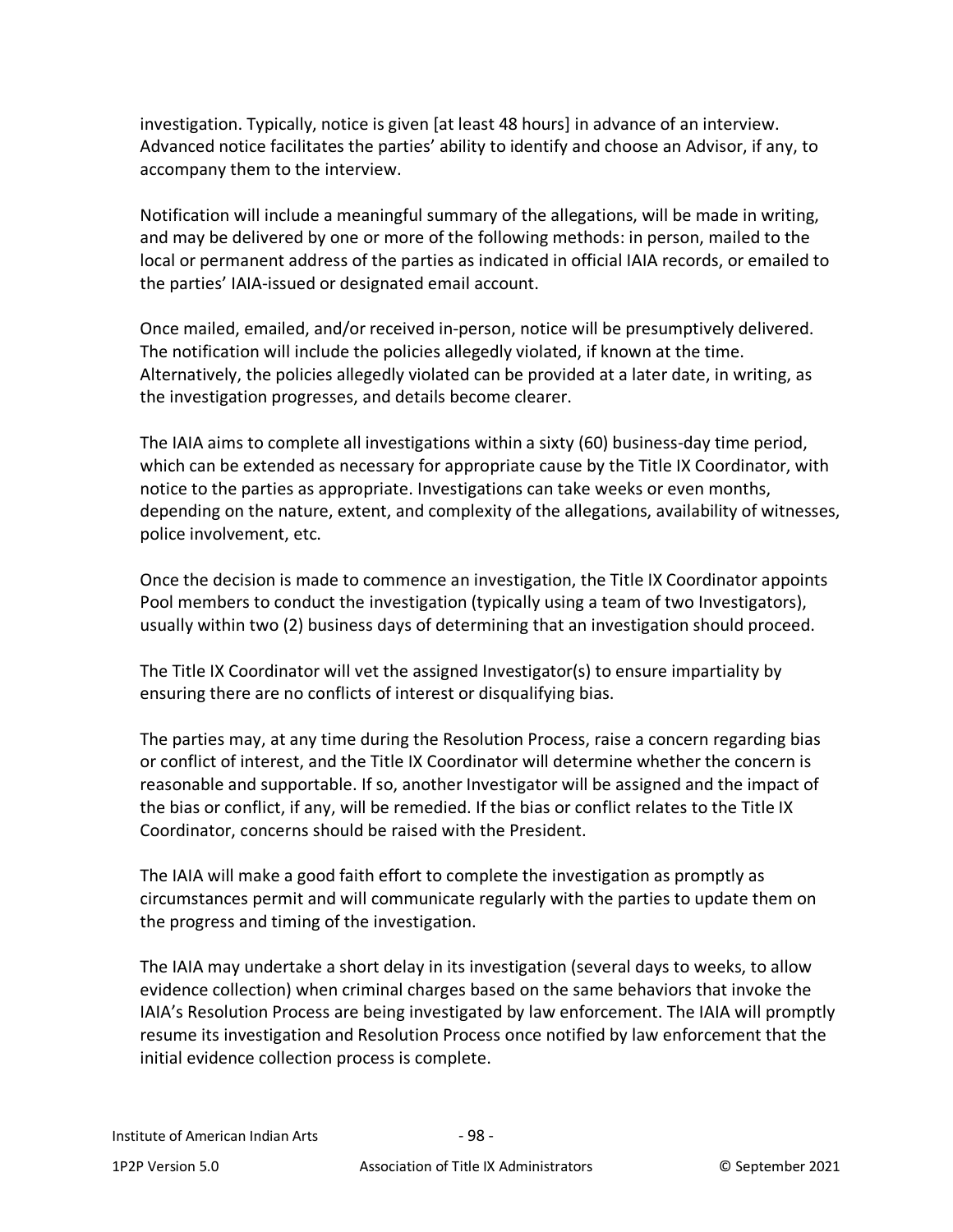IAIA action(s) are not typically altered or precluded on the grounds that civil or criminal charges involving the underlying incident(s) have been filed or that criminal charges have been dismissed or reduced.

Investigations involve interviews with all relevant parties and witnesses, obtaining available, relevant evidence, and identifying sources of expert information, as necessary.

All parties have a full and fair opportunity, through the investigation process, to suggest witnesses and questions, to provide evidence, and to fully review and respond to all evidence on the record.

## **6. Investigation**

The Investigators typically take the following steps, if not already completed (not necessarily in this order):

- Determine the identity and contact information of the Complainant
- In coordination with institutional partners (e.g., the Title IX Coordinator), initiate or assist with any necessary supportive measures
- Identify all policies implicated by the alleged misconduct
- Assist the Title IX Coordinator with conducting an initial assessment to determine if there is reasonable cause to believe the Respondent has violated policy
- If there is insufficient evidence to support reasonable cause, the process is closed with no further action
- Commence a thorough, reliable, and impartial investigation by developing a strategic investigation plan, including a witness list, evidence list, intended investigation timeframe, and order of interviews for all parties and witnesses
- Meet with the Complainant to finalize their statement, if necessary
- Prepare the initial Notice of Investigation and Allegations (NOIA) on the basis of the initial assessment. Notice may be one step or multiple steps, depending on how the investigation unfolds, and potential policy violations may be added or dropped as more is learned. Investigators will update the NOIA accordingly and provide it to the parties.
- Notice should inform the parties of their right to have the assistance of a Pool member as a process Advisor appointed by the IAIA or an Advisor of their choosing present for all meetings attended by the advisee
- When formal notice is given, it should provide the parties with a written description of the alleged violation(s), a list of all policies allegedly violated, a description of the applicable procedures, and a statement of the potential sanctions/responsive actions that could result
- Give an instruction to the parties to preserve any evidence that is directly related to the allegations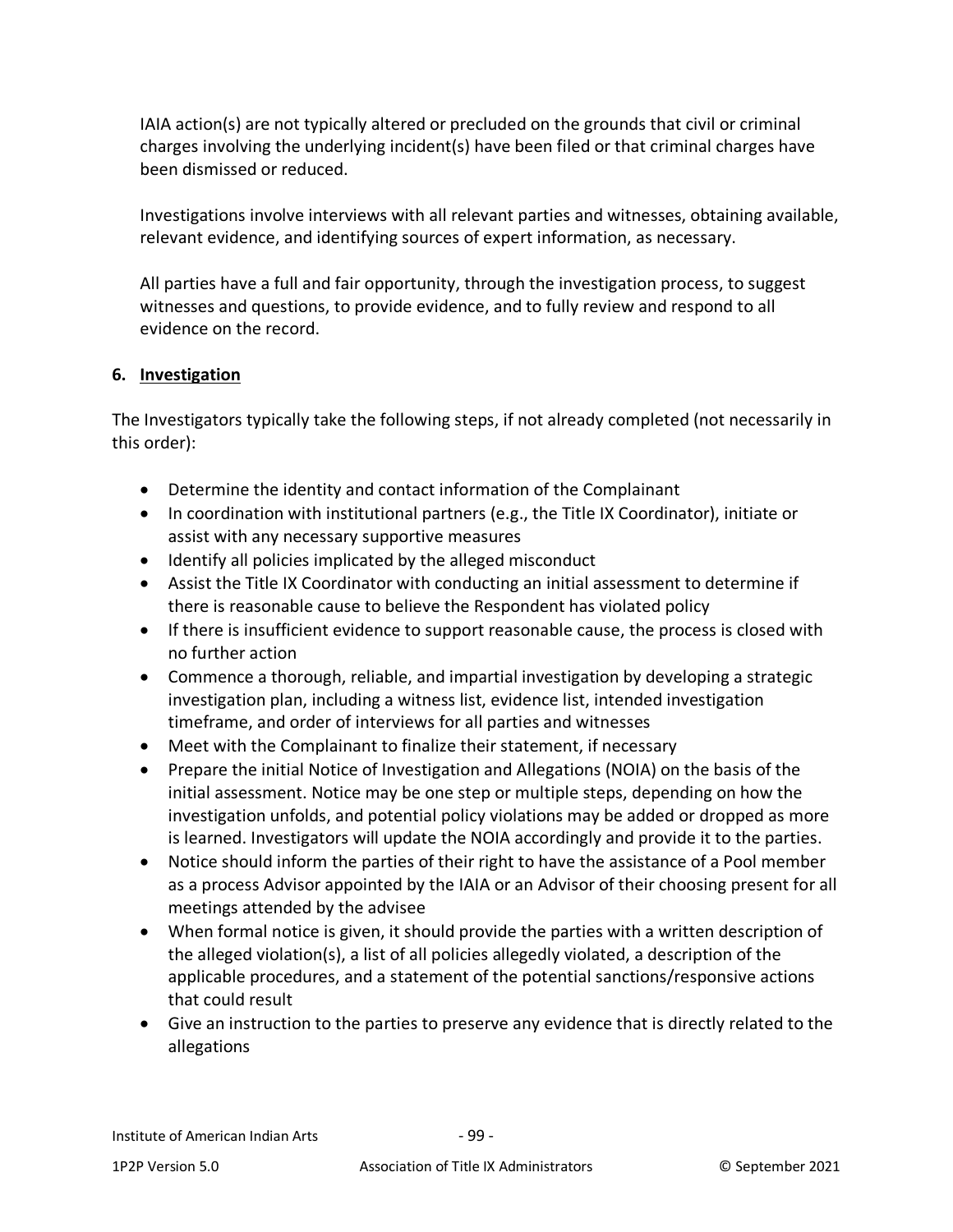- Provide the parties and witnesses with an opportunity to review and verify the Investigator's summary notes from interviews and meetings with that specific party or witness
- Make good faith efforts to notify each party of any meeting or interview involving another party, in advance when possible
- Interview all relevant individuals and conduct follow-up interviews as necessary
- Allow each party the opportunity to suggest questions they wish for the Investigator(s) to ask the other party and witnesses
- Complete the investigation promptly and without unreasonable deviation from the intended timeline
- Provide regular status updates to the parties throughout the investigation
- Prior to the conclusion of the investigation, summarize for the parties the list of witnesses whose information will be used to render a finding
- Write a comprehensive investigation report fully summarizing the investigation and all evidence
- Provide the parties with a copy of the draft investigation report when it is completed, including all relevant evidence, analysis, credibility assessments, and recommended finding(s)
- Provide each party with a full and fair opportunity to respond to the report in writing within seven (7) business days] and incorporate that response, if any, into the report
- Investigators may choose to respond in writing in the report to the responses of the parties, and/or to share the responses between the parties for their responses, while also ensuring that they do not create a never-ending feedback loop
- Share the report with the Title IX Coordinator or legal counsel for review and feedback
- Provide the final report to the Title IX Coordinator with one of two options:
	- o [In the report, include a recommended determination, based on a preponderance of the evidence, whether a policy violation is more likely than not to have occurred, OR
	- o Gather, assess, and synthesize evidence without making a finding, conclusion, determination, or recommendation].

## **7. Determination**

Within two to three (2-3) business days of receiving the Investigator's recommendation, the Title IX Coordinator or a trained, designated Decision-maker from the Pool<sup>[58](#page-99-0)</sup> reviews the report

<span id="page-99-0"></span><sup>58</sup> When the Title IX Coordinator is the Investigator or has been heavily involved in the process prior to determination, a Decision-maker should be designated from the Pool to ensure there is no conflict of interest.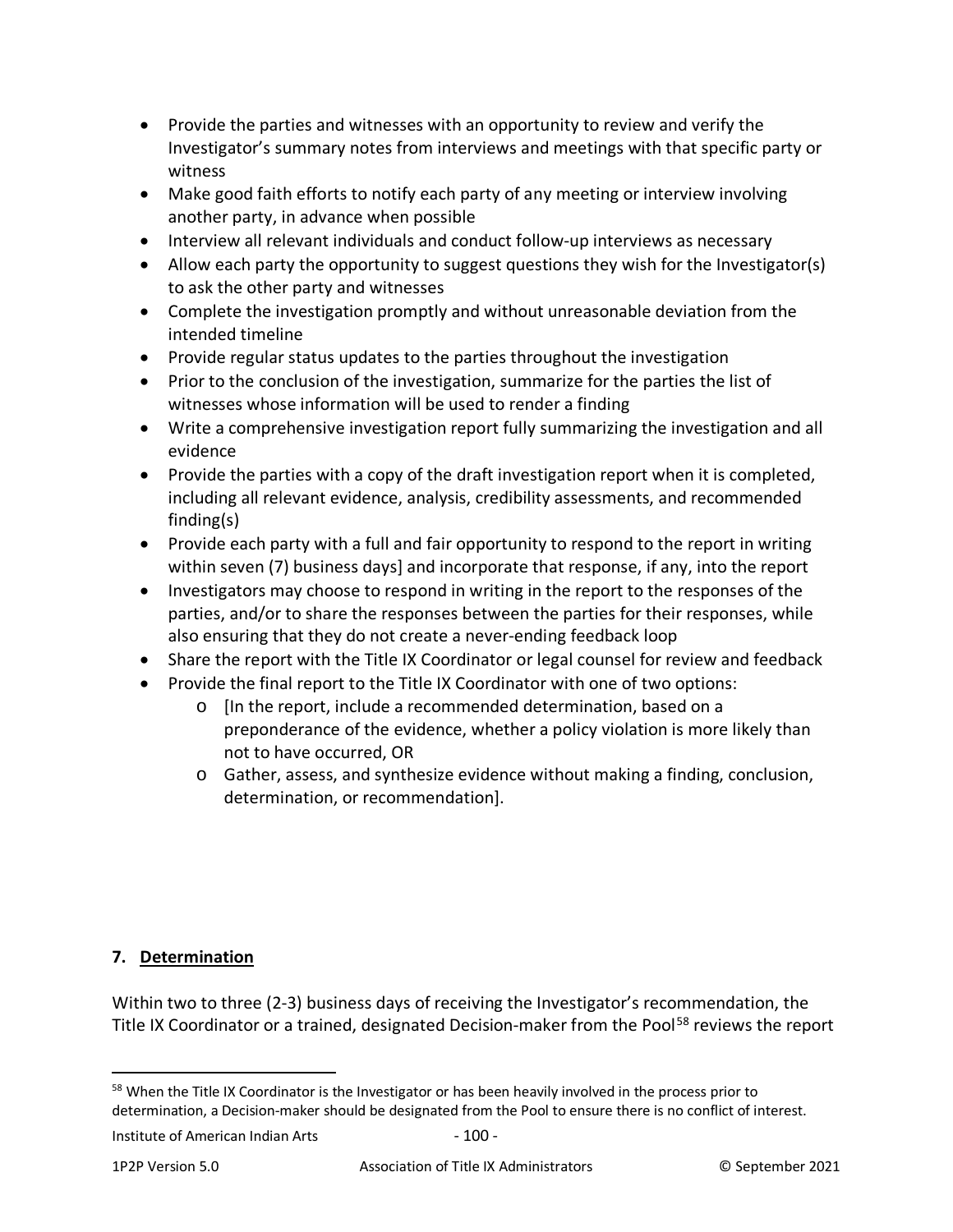and all responses, and then makes the final determination on the basis of the preponderance of the evidence.

If the record is incomplete, the Title IX Coordinator/Decision-maker may direct a re-opening of the investigation, or may direct or conduct any additional inquiry necessary, including informally meeting with the parties or any witnesses, if needed.

The investigation recommendation, if any, should be strongly considered but is not binding on the Title IX Coordinator/Decision-Maker. The Title IX Coordinator or Decision-maker may invite and consider impact and/or mitigation statements from the parties if and when determining appropriate sanction(s), if any.

# **8. Additional Details of the Investigation Process**

## **A. Witness Responsibilities**

Witnesses (as distinguished from the parties) who are IAIA faculty or staff are required to cooperate with and participate in the IAIA's investigation and Resolution Process. Failure of a witness to cooperate with and/or participate in the investigation or Resolution Process constitutes a violation of Policy and may be subject to discipline.

## **B. Remote Processes**

Parties and witnesses may be interviewed remotely by phone, video conferencing, or similar technologies if the Investigator(s) and/or Decision-maker determine that timeliness, efficiency, or other causes dictate a need for remote interviewing. Witnesses may also provide written statements in lieu of interviews, or respond to questions in writing, if deemed appropriate by the Investigator(s), though this approach is not ideal. When remote technologies are used, the IAIA makes reasonable efforts to ensure privacy and ensures that any technology does not work to the detriment of any party or subject them to unfairness.

## **C. Recording**

No unauthorized audio or video recording of any kind is permitted during the Resolution Process including investigation interviews. If Investigator(s) elect to audio and/or video record interviews, all involved parties must be made aware of audio and/or video recording.

## **D. Evidence**

Any evidence that is relevant and credible may be considered, including an individual's prior misconduct history as well as evidence indicating a pattern of misconduct, subject to the limitation in (E) below. The process should exclude irrelevant or immaterial evidence and may disregard evidence lacking in credibility or that is improperly prejudicial.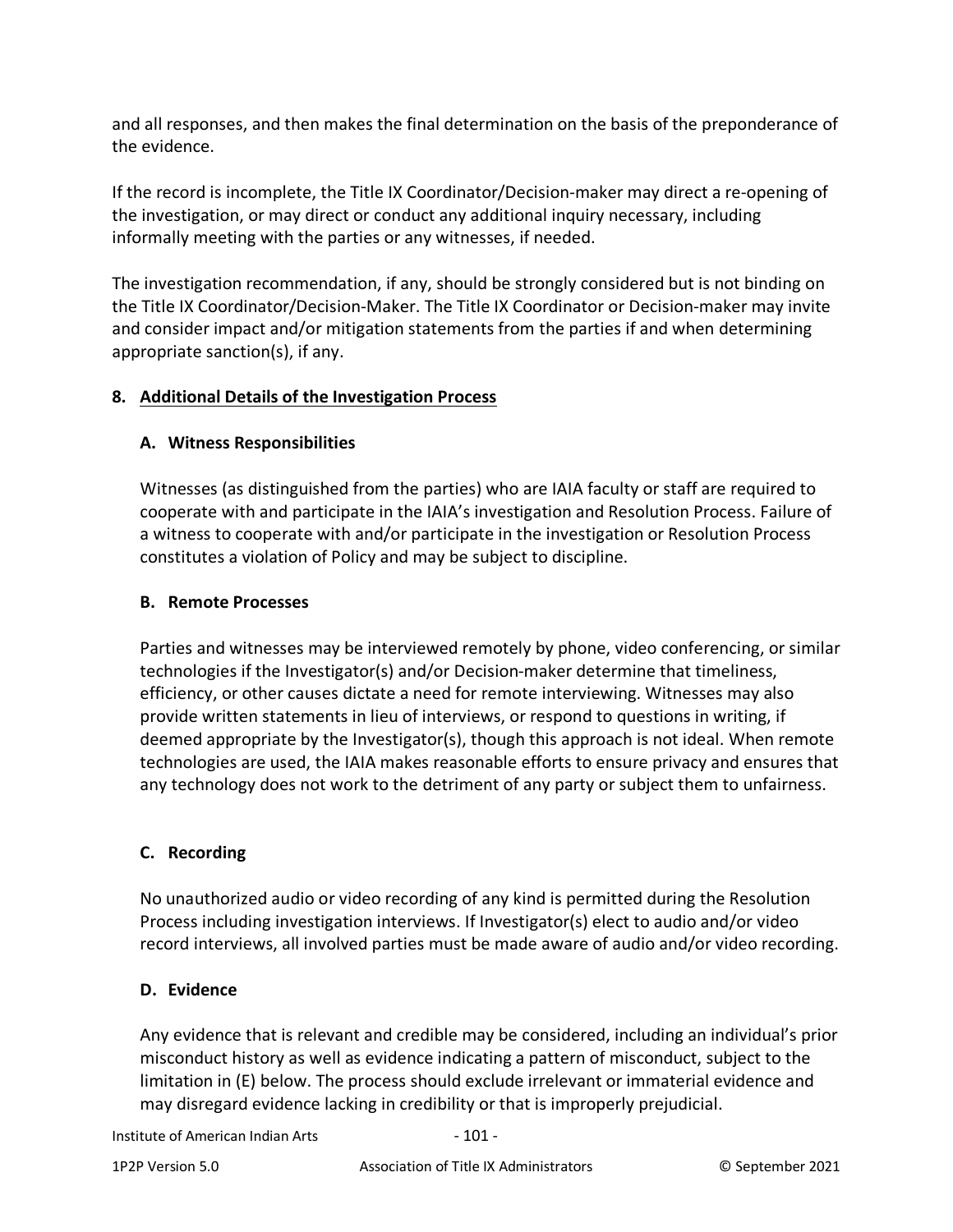# **E. Prior Sexual History/Patterns**

Unless the Title IX Coordinator/Decision-maker determines it is appropriate, the investigation and the finding do not consider: (1) incidents not directly related to the possible violation(s), unless they evidence a pattern; (2) the irrelevant sexual history of the parties (though there may be a limited exception made with regard to the sexual history between the parties); (3) irrelevant character evidence.

## **F. Previous Allegations/Violations**

While previous conduct violations by the Respondent are not generally admissible as information supporting the current allegation, the Investigator(s) may supply the Title IX Coordinator/Decision-maker with information about previous good faith allegations and/or findings, when that information suggests potential pattern and/or predatory conduct.

If the IAIA uses a progressive discipline system, previous disciplinary action of any kind involving the Respondent may be considered in determining the appropriate sanction(s).

Character witnesses or evidence may be offered. The investigation and hearing will determine if the character evidence is relevant. If so, it may be considered. If not, it will be excluded.

## **G. Notification of Outcome**

If the Respondent admits to the violation(s), or is found in violation, the Title IX Coordinator determines sanction(s) and/or responsive actions, which are promptly implemented in order to effectively to stop the harassment, discrimination, and/or retaliation; prevent its recurrence; and remedy the effects of the discriminatory conduct, both on the Complainant and the community.

The Title IX Coordinator informs the parties of the determination within two to three (2-3) business days of the resolution, ideally simultaneously, but without significant time delay between notifications. Notifications are made in writing and may be delivered by one or more of the following methods: in person, mailed to the local or permanent address of the parties as indicated in official IAIA records, or emailed to the parties' IAIA-issued or designated email account. Once mailed, emailed, and/or received in-person, notice is presumptively delivered.

The Notification of Outcome specifies the finding for each alleged policy violation, any sanction(s) that may result which the IAIA is permitted to share pursuant to state or federal law, and the rationale supporting the findings to the extent the IAIA is permitted to share under state or federal law.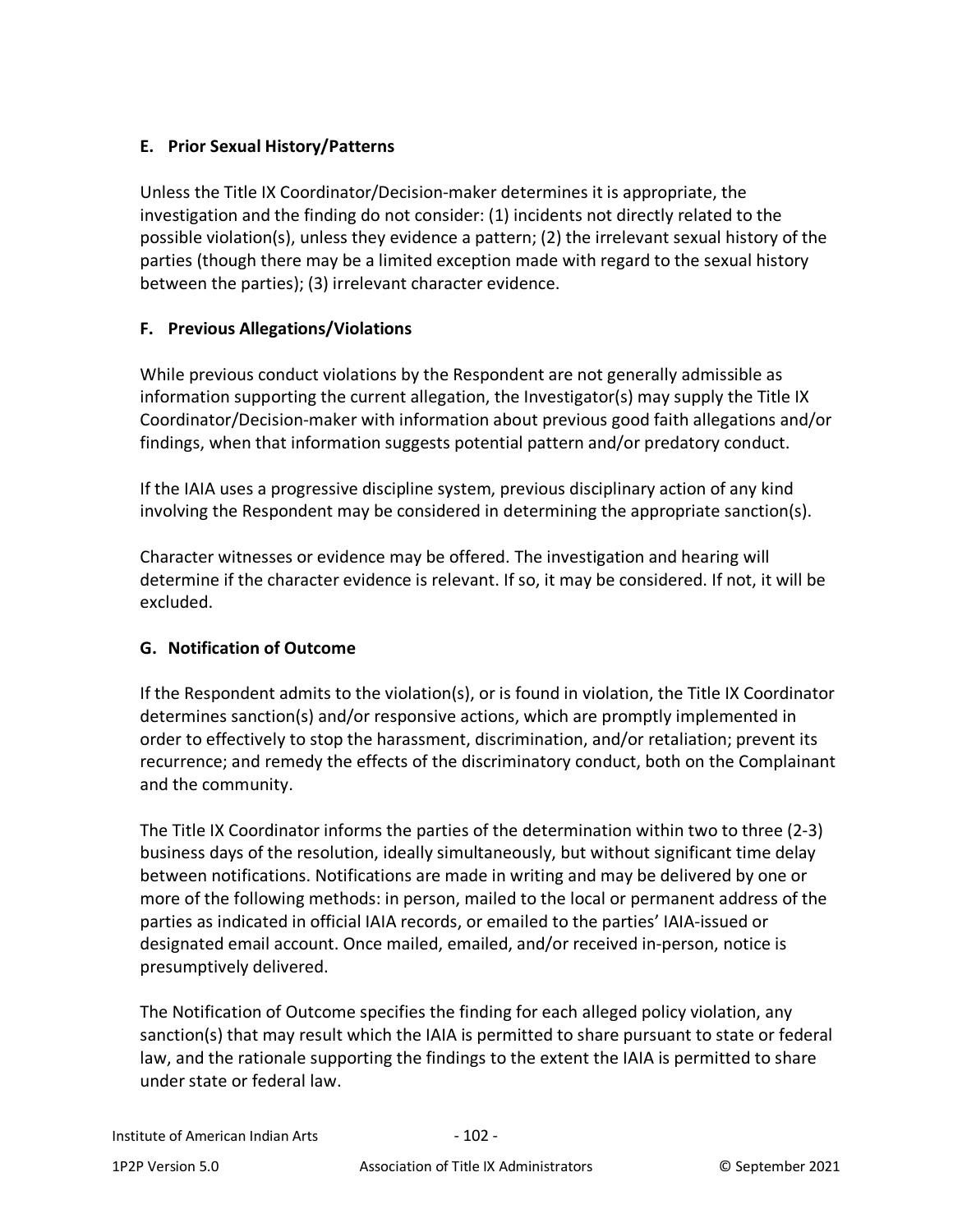The notice will detail when the determination is considered final (See [Section 11\)](#page-71-0) and will detail any changes that are made prior to finalization.

Unless based on an acceptance of violation by the Respondent, the determination may be appealed by either party. The Notification of Outcome also includes the grounds on which the parties may appeal and the steps the parties may take to request an appeal of the findings. More information about the appeal procedures can be found in [Section 11.](#page-71-0)

# **9. Example of Sanctions**

Factors considered when determining any sanction(s)/responsive action(s) may include, but are not limited to:

- The nature, severity of, and circumstances surrounding the violation(s)
- An individual's disciplinary history
- Previous allegations or allegations involving similar conduct
- The need for sanctions/responsive actions to bring an end to the discrimination, harassment, and/or retaliation
- The need for sanctions/responsive actions to prevent the future recurrence of discrimination, harassment, and/or retaliation
- The need to remedy the effects of the discrimination, harassment, and/or retaliation on the Complainant and the community
- The impact on the parties
- Any other information deemed relevant by the Title IX Coordinator/Decision-maker The sanction(s) will be implemented as soon as is feasible. The sanctions described in this Policy are not exclusive of, and may be in addition to, other actions taken, or sanctions imposed by outside authorities.

## **A. Student Sanctions**

The following are the common sanctions that may be imposed upon students singly or in combination:

- *Warning*: A formal statement that the conduct was unacceptable and a warning that further violation of any IAIA policy, procedure, or directive will result in more severe sanctions/responsive actions.
- *Required Counseling*: A mandate to meet with and engage in either IAIA-sponsored or external counseling to better comprehend the misconduct and its effects.
- *Probation*: A written reprimand for violation of institutional policy, providing for more severe disciplinary sanctions in the event that the student or organization is found in violation of any institutional policy, procedure, or directive within a specified period of time. Terms of the probation will be articulated and may include denial of specified social privileges, exclusion from co-curricular activities, exclusion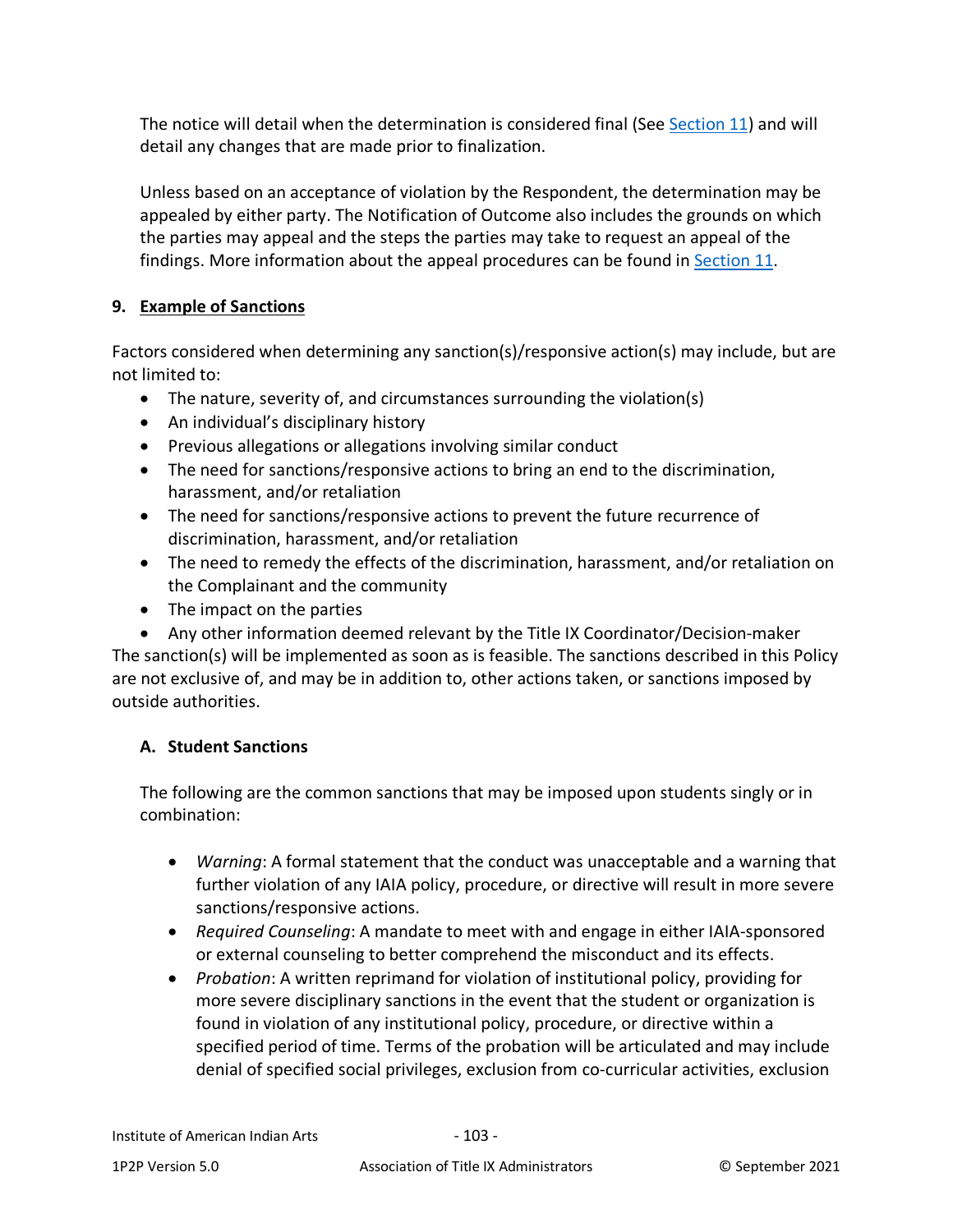from designated areas of campus, no-contact orders, and/or other measures deemed appropriate.

- *Suspension*: Termination of student status for a definite period of time not to exceed two years and/or until specific criteria are met. Students who return from suspension are automatically placed on probation through the remainder of their tenure as a student at IAIA.
- *Expulsion*: Permanent termination of student status and revocation of rights to be on campus for any reason or to attend IAIA-sponsored events. This sanction will be noted permanently as a Conduct Expulsion on the student's official transcript, [subject to any applicable expungement policies.]
- *Withholding Diploma*: The IAIA may withhold a student's diploma for a specified period of time and/or deny a student participation in commencement activities as a sanction if the student is found responsible for an alleged violation.
- *Revocation of Degree*: The IAIA reserves the right to revoke a degree previously awarded from the IAIA for fraud, misrepresentation, and/or other violation of IAIA policies, procedures, or directives in obtaining the degree, or for other serious violations committed by a student prior to graduation.
- *Other Actions*: In addition to or in place of the above sanctions, the IAIA may assign any other sanctions as deemed appropriate.

# **B. Student Organization Sanctions**

The following are the common sanctions that may be imposed upon student organizations singly or in combination:<sup>[59](#page-103-0)</sup>

- *Warning*: A formal statement that the conduct was unacceptable and a warning that further violation of any IAIA policy, procedure, or directive will result in more severe sanctions/responsive actions.
- *Probation*: A written reprimand for violation of institutional policy, providing for more severe disciplinary sanctions in the event that the organization is found in violation of any institutional policy, procedure, or directive within a specified period of time. Terms of the probation will be articulated and may include denial of specified social and event privileges, denial of IAIA funds, ineligibility for honors and awards, restrictions on new member recruitment, no-contact orders, and/or other measures deemed appropriate.
- *Suspension*: Termination of student organization recognition for a definite period of time not to exceed two years and/or until specific criteria are met. During the suspension period, a student organization may not conduct any formal or informal business or participate in IAIA-related activities, whether they occur on or offcampus. Re-recognition is possible but not guaranteed and will only be considered after the end of the suspension period and based on meeting all re-recognition criteria and obtaining clearance from the IAIA.

<span id="page-103-0"></span><sup>59</sup> Subject to IAIA's Organizational Code of Conduct.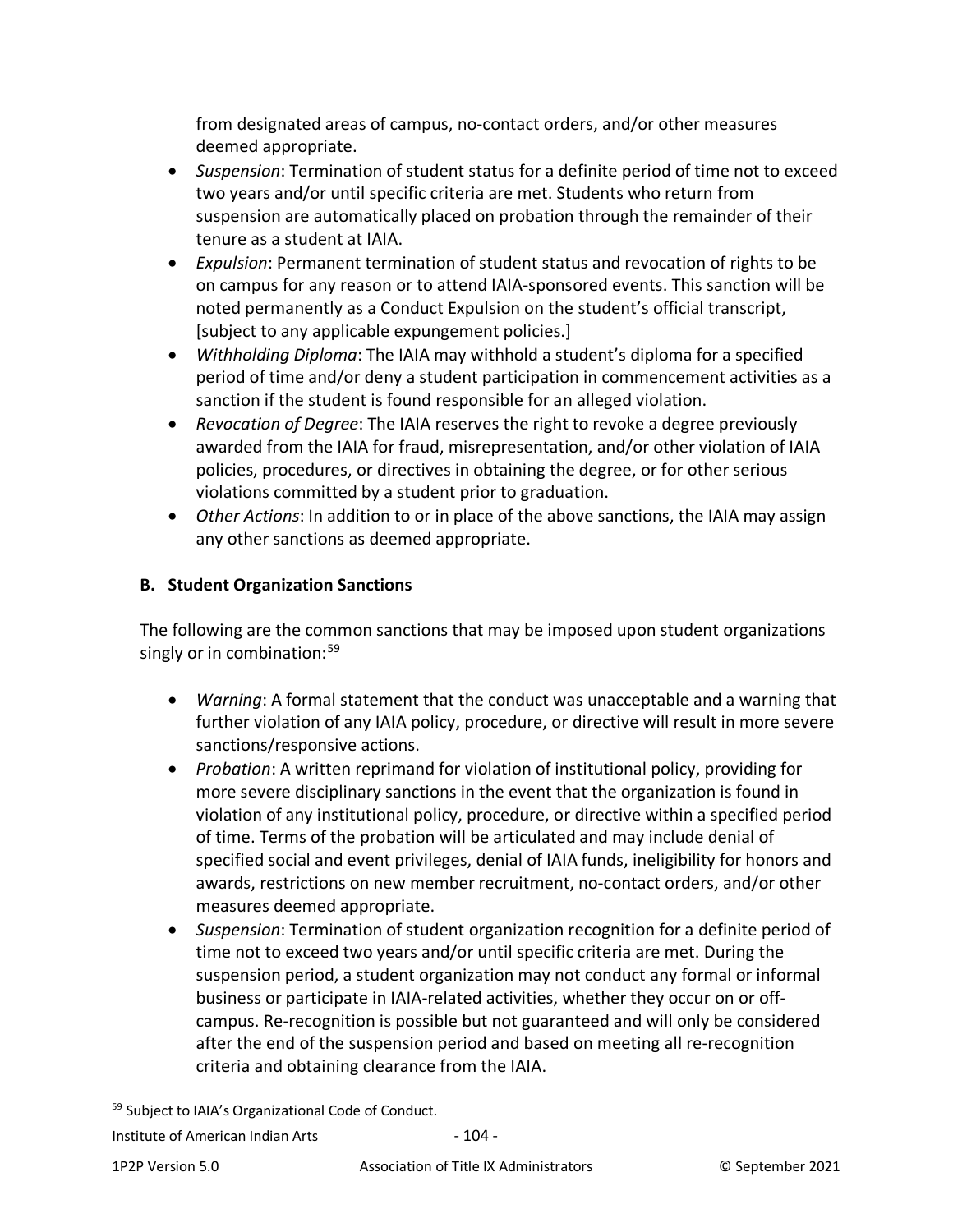- *Expulsion*: Permanent termination of student organization recognition and revocation of the privilege to congregate and conduct business on campus as an organization for any reason.
- *Loss of Privileges*: Restricted from accessing specific IAIA privileges for a specified period of time.
- *Other Actions*: In addition to or in place of the above sanctions, the IAIA may assign any other sanctions as deemed appropriate.

## **C. Employee Sanctions/Responsive/Corrective Actions**

Responsive actions for an employee who has engaged in harassment, discrimination, and/or retaliation include:

- *Verbal or Written Warning*
- *Performance Improvement Plan/Management Process*
- *Enhanced Supervision, Observation, or Review*
- *Required Counseling*
- *Required Training or Education*
- *Probation*
- *Denial of Pay Increase/Pay Grade*
- *Loss of Oversight or Supervisory Responsibility*
- *Demotion*
- *Transfer*
- *Reassignment*
- *Delay of Tenure Track Progress*
- *Assignment to New Supervisor*
- *Restriction of Stipends, Research, and/or Professional Development Resources*
- *Suspension with Pay*
- *Suspension without Pay*
- *Termination*
- *Other Actions*: In addition to or in place of the above sanctions/responsive actions, the IAIA may assign any other responsive actions as deemed appropriate.

## **10. Withdrawal or Resignation while Charges are Pending**

### **A. Students**

The IAIA does not permit a student to withdraw if that student has an allegation pending for violation of the Equal Opportunity, Harassment, and Nondiscrimination Policy. The IAIA may place a hold, bar access to an official transcript, and/or prohibit graduation as necessary to permit the Resolution Process to be completed.

### **B. Employees**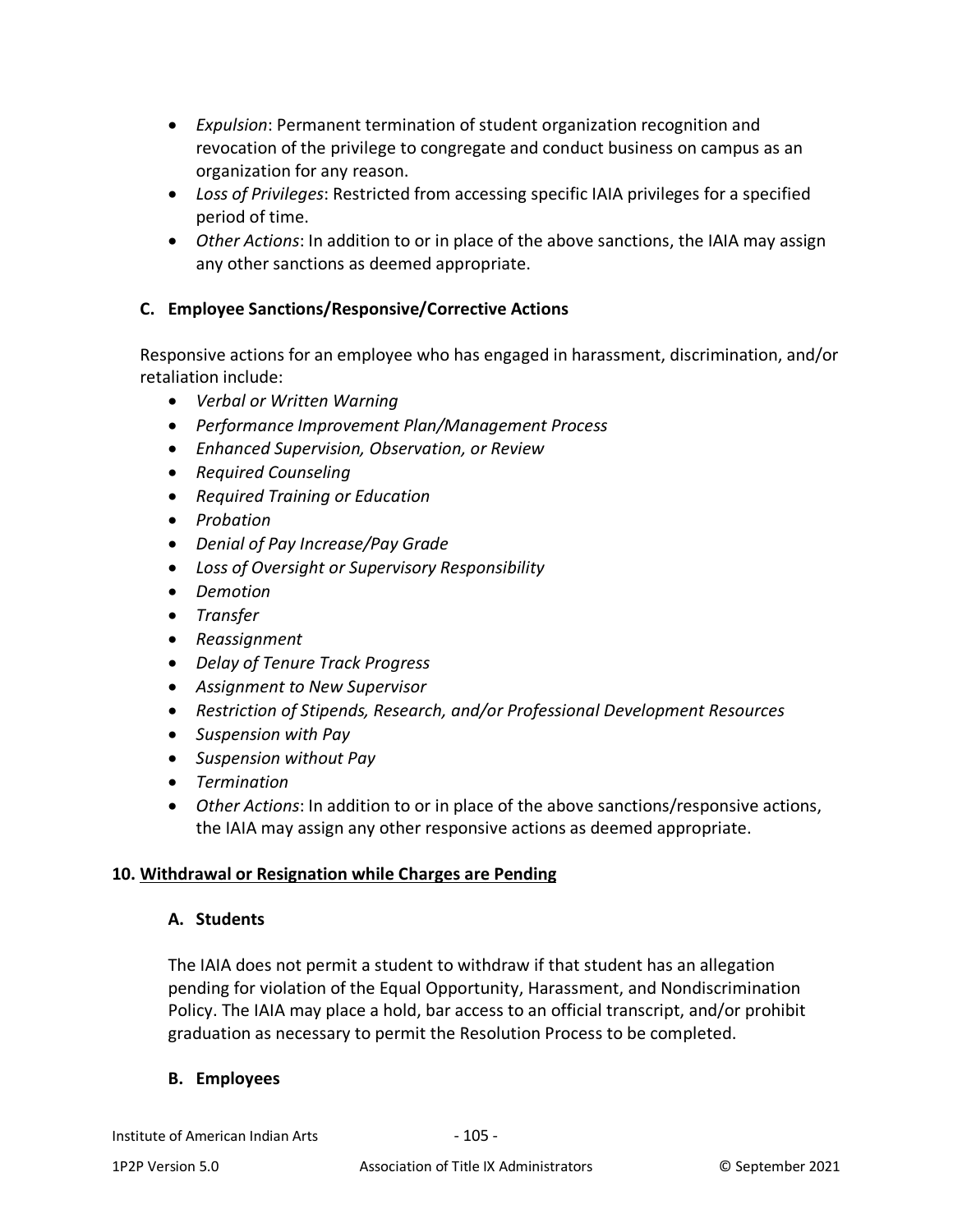Should an employee resign with unresolved allegations pending, the records of the Title IX Coordinator will reflect that status, and any IAIA responses to future inquiries regarding employment references for that individual will include the former employee's unresolved status and whether the employee is eligible for rehire.

## **11. Appeals**

All requests for appeal consideration must be submitted in writing to the Title IX Coordinator within seven (7) business days of the delivery of the written finding of the Title IX Coordinator or Decision-maker.

An Appeal Decision-maker chosen from the Pool will be designated by the Title IX Coordinator from those who have not previously been involved in the process. Any party may appeal, but appeals are limited to the following grounds:

- 1) A procedural error or omission occurred that significantly impacted the outcome (e.g., substantiated bias, material deviation from established procedures.
- 2) To consider new evidence, unknown or unavailable during the investigation, that could substantially impact the original finding or sanction. A summary of this new evidence and its potential impact must be included in the appeal.
- 3) The sanctions imposed fall outside the range of sanctions the IAIA has designated for the violation(s) and the cumulative disciplinary record of the Respondent.

When any party requests an appeal, the Title IX Coordinator will share the appeal request with all other parties or other appropriate persons such as the Investigator(s), who may file a response within three (3) business days. Another party may also bring their own appeal on separate grounds.

If new grounds are raised, the original appealing party will be permitted to submit a written response to these new grounds within seven (7) business days. These responses or appeal requests will be shared with each party. The Appeal Chair will review the appeal request(s) within seven (7) business days of completing the pre-appeal exchange of materials. If grounds are not sufficient for an appeal, or the appeal is not timely, the Appeal Chair dismisses the appeal.

When the Appeal Chair finds that at least one of the grounds is met by at least one party, additional principles governing the review of appeals include the following:

- Decisions by the Appeal Chair are to be deferential to the original decision, making changes to the finding only when there is clear error and to the sanction(s)/responsive action(s) only if there is compelling justification to do so.
- Appeals are not intended to be full re-hearings (de novo) of the allegation(s). In most cases, appeals are confined to a review of the written documentation or record of the investigation and pertinent documentation regarding the grounds for appeal.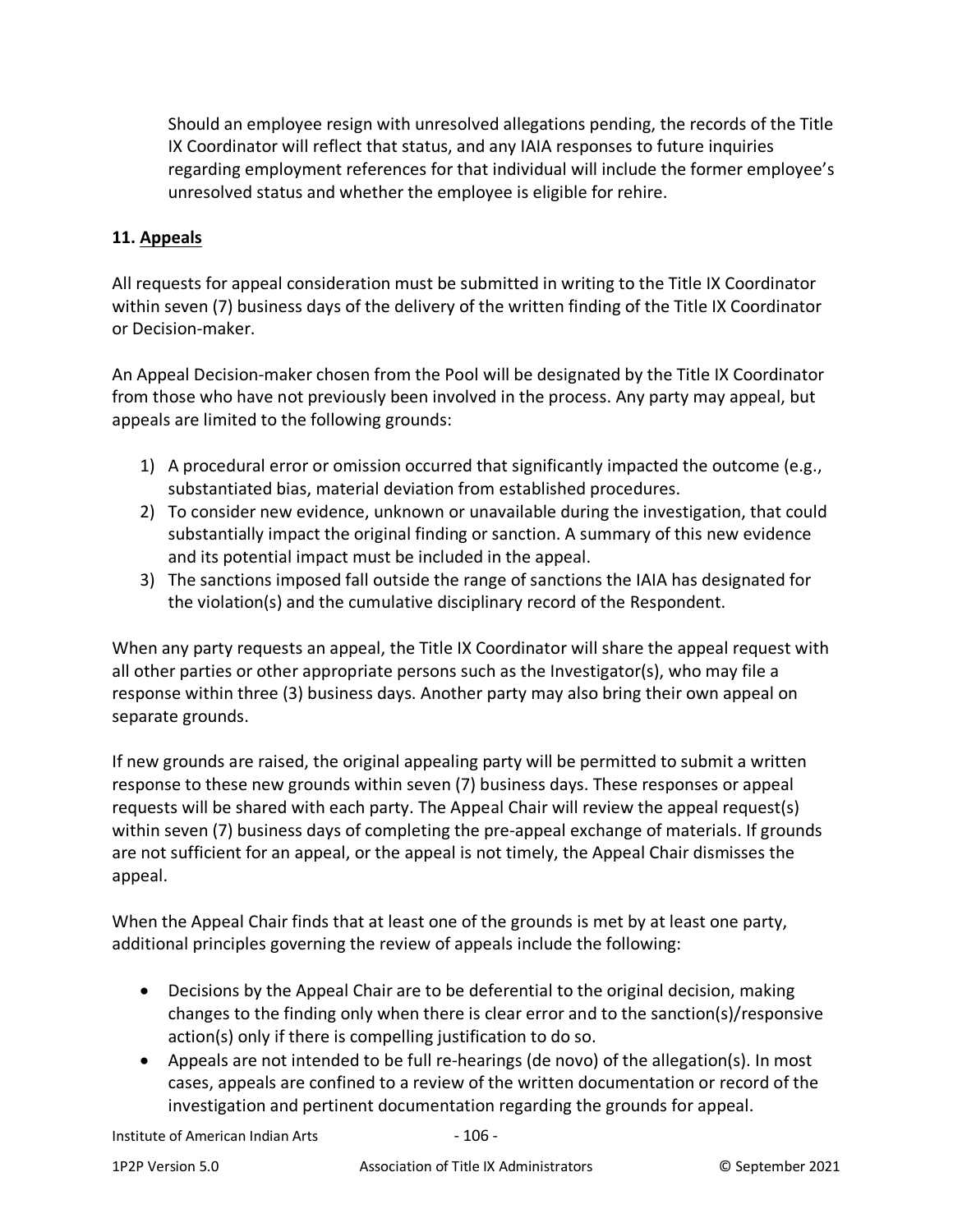- An appeal is not an opportunity for the Appeal Chair to substitute their judgment for that of the original Investigator(s) or Title IX Coordinator/Decision-maker merely because they disagree with the finding and/or sanction(s).
- Appeals granted based on new evidence should normally be remanded to the Investigator(s) for reconsideration. Other appeals should be remanded at the discretion of the Appeal Chair.
- Sanctions imposed as the result of the Administrative Resolution are implemented immediately unless the Title IX Coordinator stays their implementation in extraordinary circumstances, pending the outcome of the appeal.
	- o For students: Graduation, study abroad, internships/externships, etc., do NOT in and of themselves constitute exigent circumstances, and students may not be able to participate in those activities during their appeal.
- All parties will be informed in writing within seven (7) business days of the outcome of the appeal without significant time delay between notifications, and in accordance with the standards for Notice of Outcome as defined above.
- Once an appeal is decided, the outcome is final; further appeals are not permitted, even if a decision or sanction is changed on remand.
- In rare cases when a procedural or substantive error cannot be cured by the original Investigator(s) and/or Title IX Coordinator/Decision-maker (as in cases of bias), the Appeal Chair may recommend a new investigation and/or Administrative Resolution process, including a new Decision-maker.
- The results of a new Administrative Resolution process can be appealed once, on any of the three applicable grounds for appeals.
- In cases in which the appeal results in Respondent's reinstatement to the IAIA or resumption of privileges, all reasonable attempts will be made to restore the Respondent to their prior status, recognizing that some opportunities lost may be irreparable.

# **12. Long-Term Remedies/Actions**

Following the conclusion of the Resolution Process, and in addition to any sanctions implemented, the Title IX Coordinator may implement long-term remedies or actions with respect to the parties and/or the campus community to stop the harassment, discrimination, and/or retaliation; remedy its effects; and prevent its reoccurrence.

These remedies/actions may include, but are not limited to:

- Referral to counseling and health services
- Referral to the Employee Assistance Program
- Education to the community
- Permanent alteration of housing assignments
- Permanent alteration of work arrangements for employees
- Climate surveys

Institute of American Indian Arts - 107 -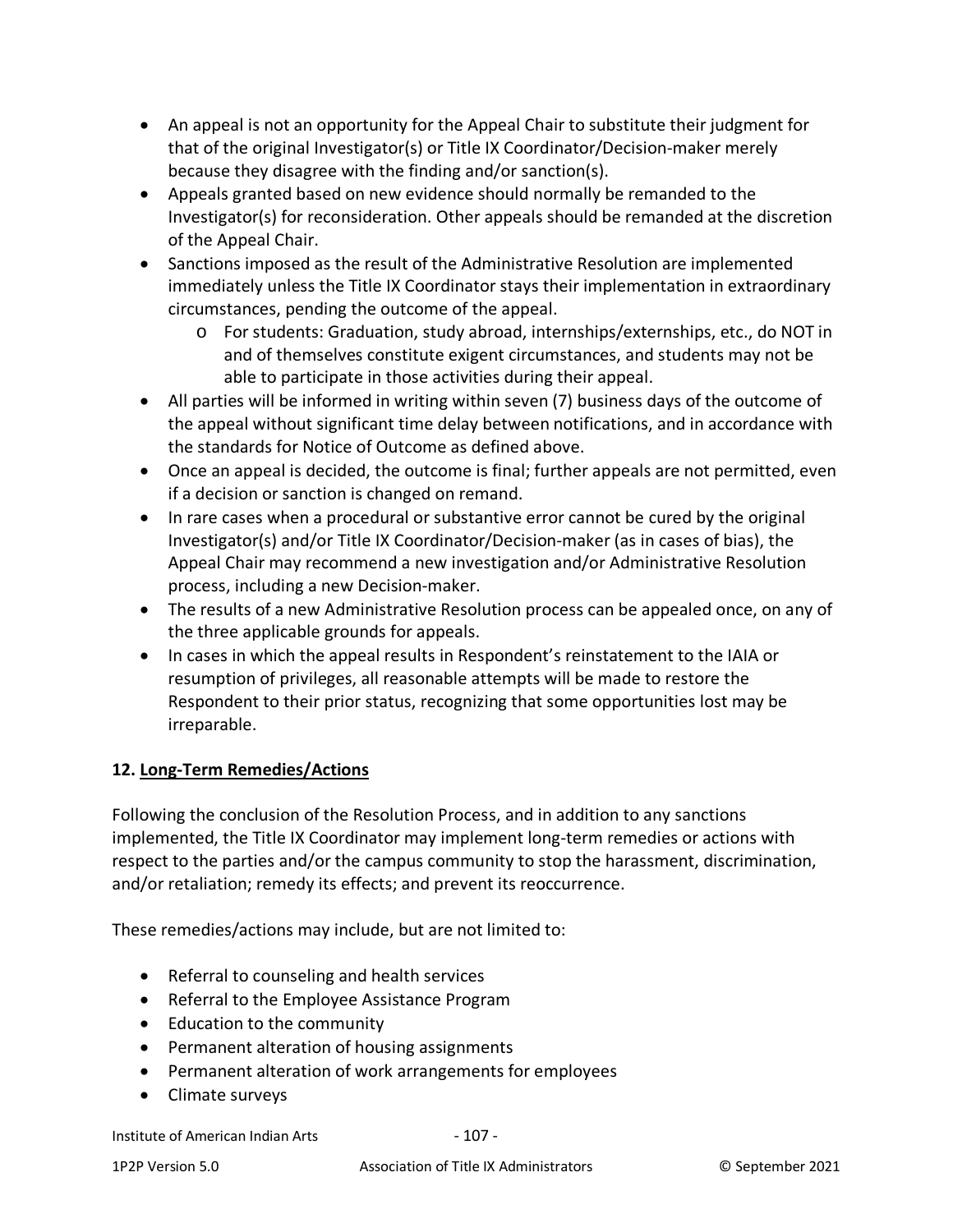- Policy modification
- Implementation of long-term contact limitations between the parties
- Implementation of adjustments to academic deadlines, course schedules, etc.

At the discretion of the Title IX Coordinator, long-term remedies may also be provided to the Complainant even if no policy violation is found.

When no policy violation is found, the Title IX Coordinator will address any remedial requirements owed by the IAIA to the Respondent.

# **13. Failure to Complete Sanctions/Comply with Interim and Long-Term Remedies/Responsive Actions**

All Respondents are expected to comply with conduct sanctions, responsive actions, and corrective actions within the timeframe specified by the Title IX Coordinator.

Failure to abide by the sanction(s)/action(s) imposed by the date specified, whether by refusal, neglect, or any other reason, may result in additional sanction(s) and responsive/corrective action(s), including suspension, expulsion, and/or termination from the IAIA and may be noted on a student's official transcript. Supervisors are expected to enforce completion of sanctions/responsive actions for their employees.

A suspension will only be lifted when compliance is achieved to the satisfaction of the Title IX Coordinator.

## **14. Recordkeeping**

In implementing this Policy, records of all allegations, investigations, resolutions, and hearings will be kept by the Title IX Coordinator in the Title IX complaint database indefinitely, or as required by state or federal law or institutional policy.

## **15. Statement of the Rights of the Parties (See [Appendix C\)](#page-82-0)**

### **16. Disability Accommodation in the Resolution Process**

IAIA is committed to providing reasonable accommodations and support to qualified students, employees, or others with disabilities to ensure equal access to the IAIA's Resolution Process. Anyone needing such accommodations or support should contact the Dean of Students, who will review the request and, in consultation with the person requesting the accommodation and the Title IX Coordinator, determine which accommodations are appropriate and necessary for full participation in the process.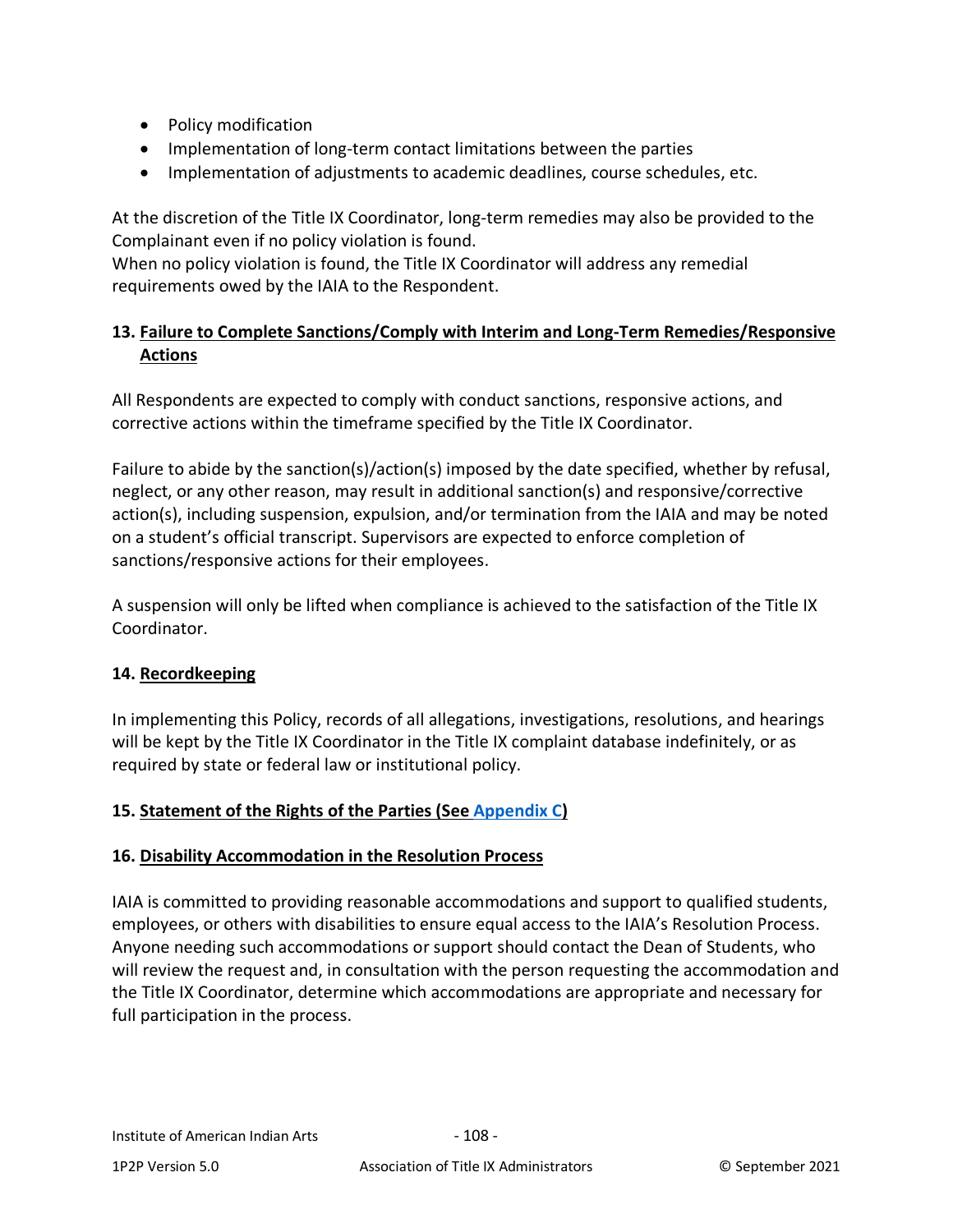### **17. Revision**

These policies and procedures will be reviewed and updated annually by the Title IX Coordinator. The IAIA reserves the right to make changes to this document as necessary and once those changes are posted online, they are in effect.

The Title IX Coordinator may make minor modifications to these procedures that do not materially jeopardize the fairness owed to any party, such as to accommodate summer schedules.

The Title IX Coordinator may also vary procedures materially with notice (on the IAIA website, with the appropriate effective date identified) upon determining that changes to law or regulation require policy or procedural alterations not reflected in this policy and procedure.

Procedures in effect at the time of the resolution will apply to resolution of incidents, regardless of when the incident occurred.

Policy in effect at the time of the offense will apply even if the policy is changed subsequently but prior to resolution unless the parties consent to be bound by the current policy.

If government regulations change in a way that impacts this document, this document will be construed to comply with the most recent government regulations.

This document does not create legally enforceable protections beyond the protection of the background state and federal laws which frame such policies and codes, generally.

This Policy and procedure was implemented on 09/01/2021.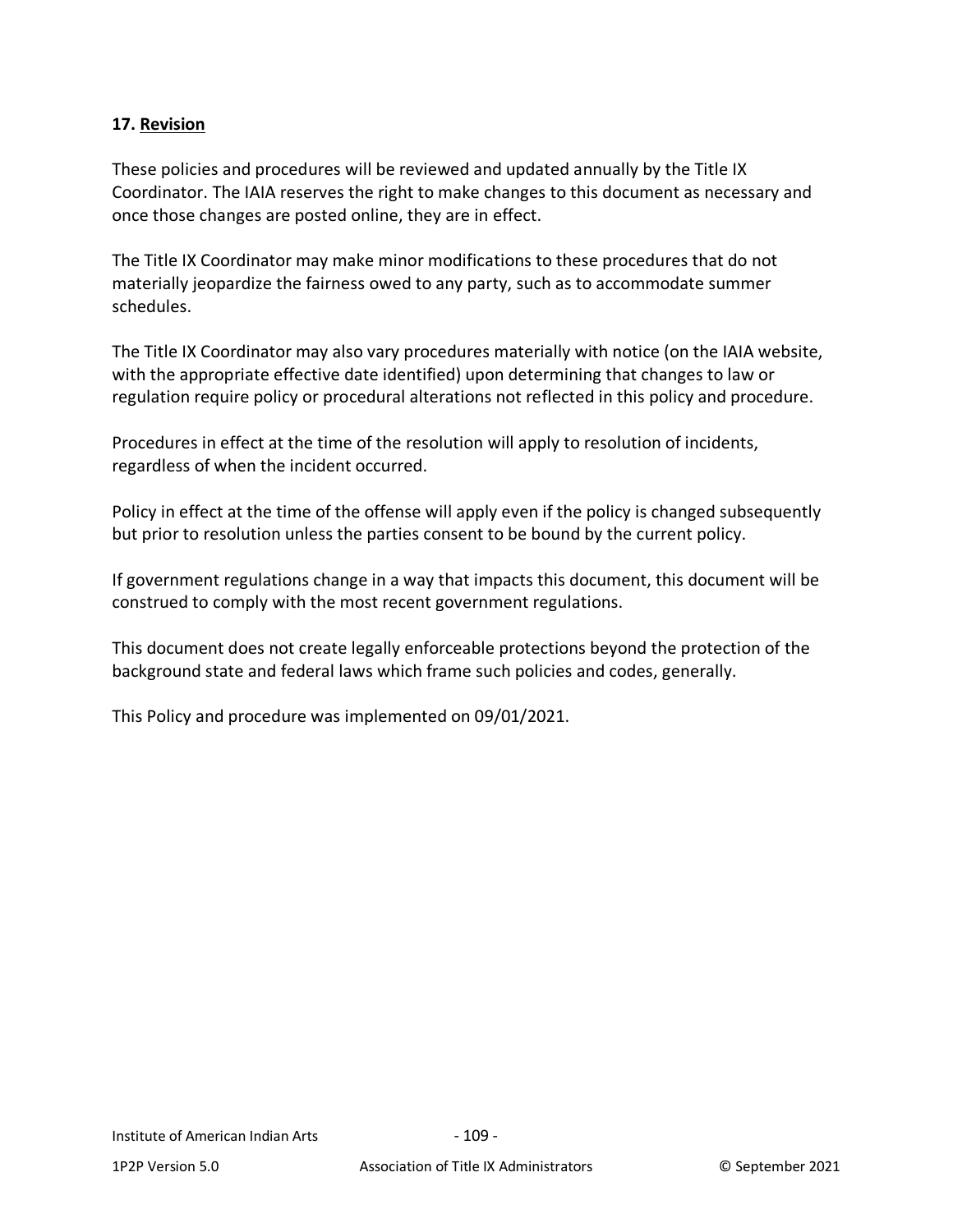### **APPENDIX G: TITLE IX POLICY STATEMENT SAMPLE TEMPLATE**

IAIA adheres to all federal, state, and local civil rights laws prohibiting discrimination in employment and education. The IAIA does not discriminate in its admissions practices [except as permitted by law], in its employment practices, or in its educational programs or activities on the basis of sex/gender. As a recipient of federal financial assistance for education activities, IAIA is required by Title IX of the Education Amendments of 1972 to ensure that all of its education programs and activities do not discriminate on the basis of sex/gender. Sex includes [sex, sex stereotypes, gender identity, gender expression, sexual orientation, and pregnancy or parenting status].

IAIA also prohibits retaliation against any person opposing discrimination or participating in any discrimination investigation or complaint process internal or external to the institution. Sexual harassment, sexual assault, dating and domestic violence, and stalking are forms of sex discrimination, which are prohibited under Title IX and by IAIA policy.

Any member of the institutional community, guest, or visitor who acts to deny, deprive, or limit the educational, employment, residential, or social access, opportunities and/or benefits of any member of the IAIA community on the basis of sex is in violation of the this policy.

Any person may report sex discrimination (whether or not the person reporting is the person alleged to have experienced the conduct), in person, by mail, by telephone, by video, or by email, using the contact information listed for the Title IX Coordinator (below). A report may be made at any time (including during non-business hours) by email (IAIA Title IX Report [\(wufoo.com\)\)](https://iaia.wufoo.com/forms/mgios2n0jrjsjc/) by telephone ((505) 424-5790)

Questions regarding Title IX, including its application and/or concerns about noncompliance, should be directed to the Title IX Coordinator. For a complete copy of the policy or for more information, please contact the Title IX Coordinator.

Individuals who believe they have experienced sex discrimination, harassment, and/or retaliation in violation of IAIA policy should contact the following:

# **Title IX Coordinator**

Laurie Logan Brayshaw Title IX Coordinator Office of Sponsored Programs Location/Address: 2<sup>nd</sup> Floor of the LKN Welcome Center, Room 201B 505-424-2305 Email: llogan@iaia.edu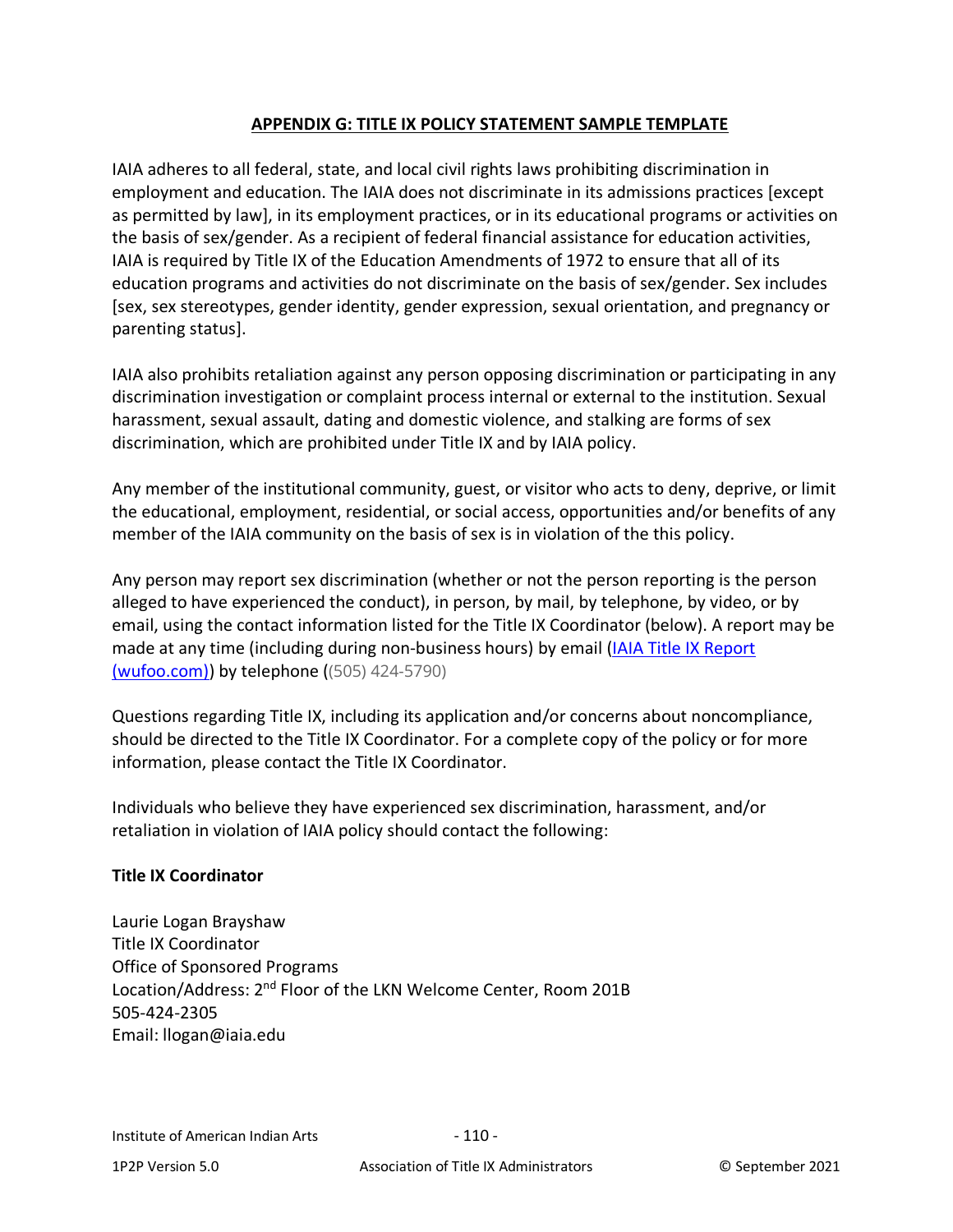A person may also file a complaint with the appropriate federal, state, or local agency within the time frame required by law. Depending upon the nature of the complaint, the appropriate agency may be the federal Equal Employment Opportunity Commission (EEOC), the U.S. Department of Education Office for Civil Rights (OCR), or the Department of Justice.

• **Assistant Secretary for Civil Rights Office for Civil Rights, National Headquarters** U.S. Department of Education Lyndon Baines Johnson Dept. of Education Building 400 Maryland Avenue, SW Washington, DC 20202-1100 Telephone: 800-421-3481 Fax: 202-453-6012; TDD: 800-877-8339 Email: OCR@ed.gov

Within any Resolution Process related to this Policy, IAIA provides reasonable accommodations to persons with disabilities and religious accommodations, when that accommodation is consistent with state and federal law.

# Short/Blurb Format:

IAIA does not discriminate in its employment practices or in its educational programs or activities on the basis of sex/gender. IAIA also prohibits retaliation against any person opposing discrimination or participating in any discrimination investigation or complaint process internally or externally. Reports of misconduct, questions regarding Title IX, and concerns about noncompliance should be directed to the Title IX Coordinator. For a complete copy of the policy or for more information, please contact the Title IX Coordinator or the Assistant Secretary of Education within the Office for Civil Rights (OCR).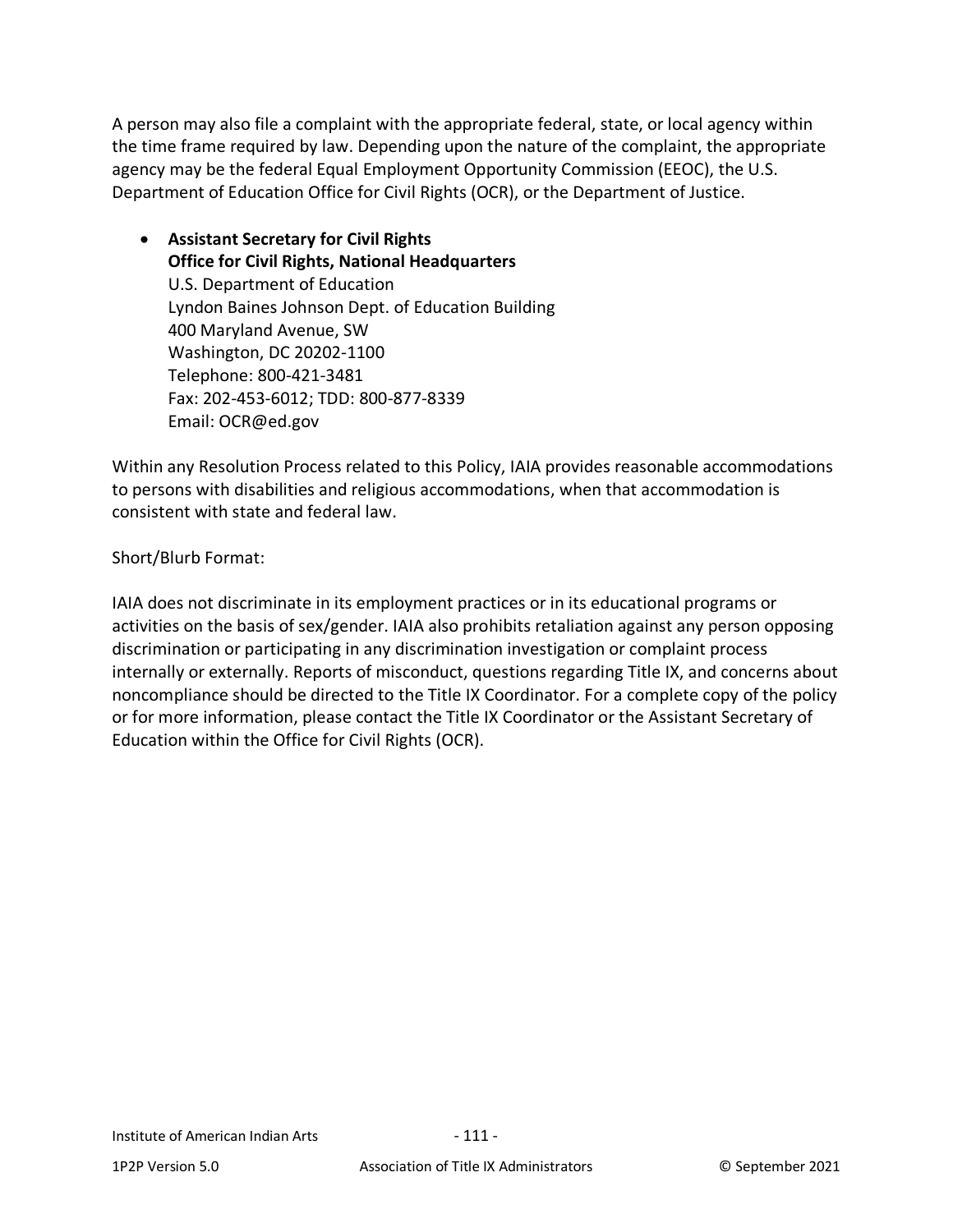# **APPENDIX H: ATIXA RECORD MAINTENANCE AND ACCESS MODEL POLICY**

# **Policy Scope:**

This policy covers records maintained in any medium that are created pursuant to the IAIA's Title IX policy and/or the regular business of the IAIA's Title IX Office. All such records are considered private or confidential by the Title IX Office, in accordance with FERPA and the directive from the Department of Education to maintain the confidentiality of records related to Title IX. These records may be shared internally with those who have a legitimate educational interest and will be shared with the parties to a complaint under applicable state and/or federal law, including the Title IX regulations, FERPA, and/or the Clery Act/VAWA § 304. The Title IX Office controls the dissemination and sharing of any records under its control.

# **Types of Records Covered Under this Policy:**

Records Pertaining to the Resolution Process. These records include, but are not limited to:

- Documentation of notice to the institution including incident reports
- Anonymous reports later linked to a specific incident involving known parties
- Any documentation supporting the initial assessment
- Investigation-related evidence (e.g., physical and documentary evidence collected and interview transcripts)
- Dismissal-related documentation
- Documentation related to the Resolution Process
- The final investigation report
- Remedy-related documentation
- Supportive measures-related documentation
- Hearing recordings and records
- Appeal-related documentation
- Informal resolution records
- Notices of Outcome
- Records documenting that the IAIA's response was not deliberately indifferent
- Any other records typically maintained by the IAIA as part of the case file

Specific examples of records pertaining to the Resolution Process may include, but are not limited to: anonymous reports later identified; intake documentation; incident reports; the written complaint; the names of the Complainant, the Respondent; any witnesses; any relevant statements or other evidence obtained; interview notes or transcripts; timelines, flowcharts and other forms used in the investigation process; witness lists, correspondence, telephone logs, evidence logs and other documents related to the processing of an investigation; correspondence relating to the substance of the investigation; supportive measures implemented on behalf of the Complainant or Respondent; actions taken to restrict/remove the Respondent; correspondence with the parties; medical, mental health, medical, and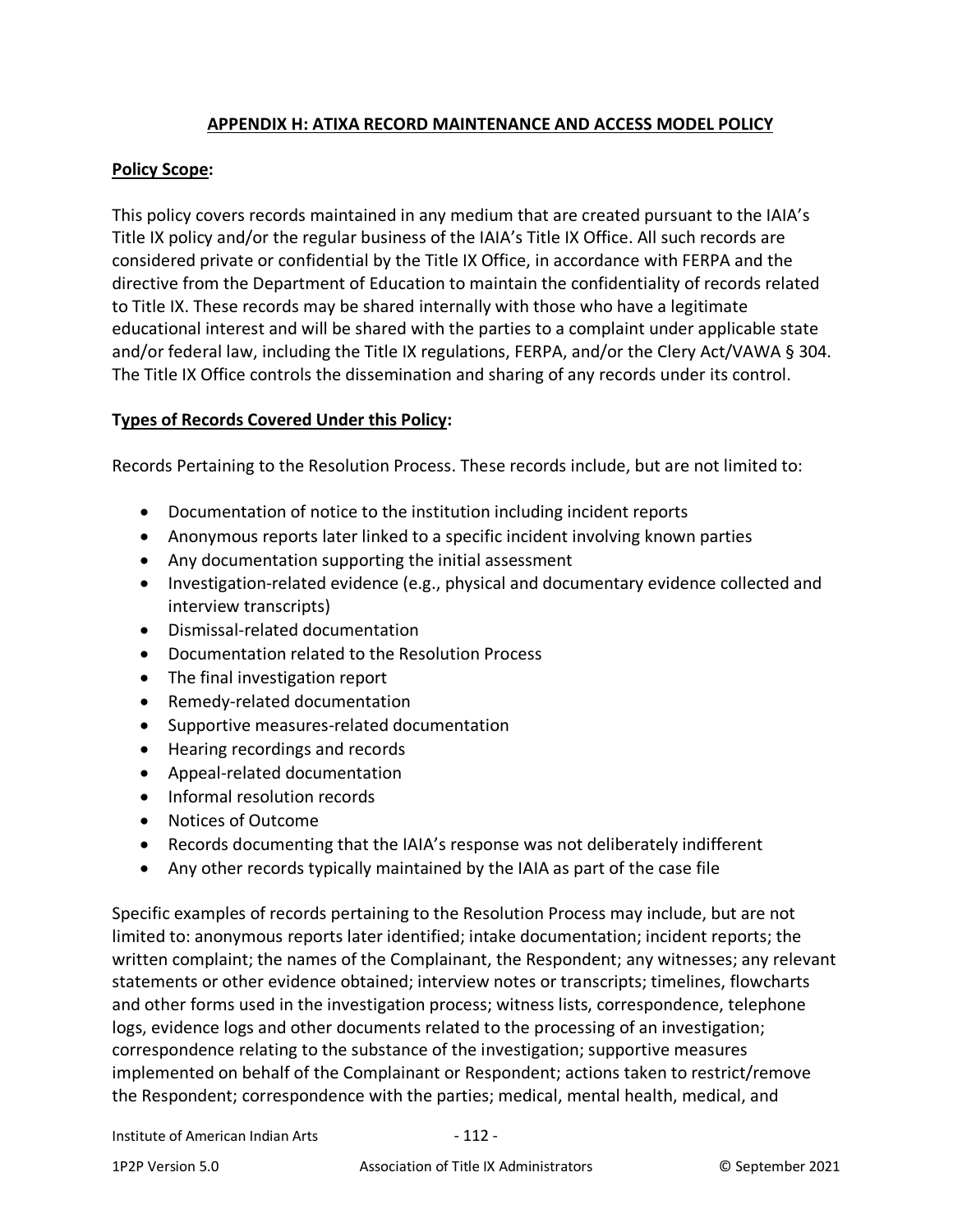forensic record evidence obtained with consent during the course of the investigation; police reports; expert sources used in consideration of the evidence; documentation of outcome and rationale; correspondence and documentation of the appeals process; documentation of any sanctions/discipline resulting from the Resolution Process; and documentation of reported retaliatory behavior as well as all actions taken to address these reports.

**Drafts and Working Files:** Preliminary drafts and "working files" are not considered records that must be maintained by the IAIA, and these are typically destroyed during the course of an investigation or at its conclusion. They are preliminary versions of records and other documents that do not state a final position on the subject matter reviewed or are not considered to be in final form by their creator and/or the Title IX Coordinator. An example of a "working file" would be the investigator notes made during one interview with topics the investigator wants to revisit in subsequent interviews. Sole possession records maintained as such in accordance with FERPA are also included in this category. All drafts of investigation reports shared with the parties are maintained.

**Attorney Work-Product:** Communications from the Title IX Office or its designees with the IAIA's legal counsel may be work product protected by attorney-client privilege. These communications are not considered records to be maintained by the Title IX Office or accessible under this policy unless the Title IX Coordinator, in consultation with legal counsel as necessary, determines that these communications should be included as accessible records.

# **Record Storage:**

Records may be created and maintained in different media formats; this policy applies to all records, irrespective of format. All records created pursuant to the Policy, as defined above, must be stored in database, digital and/or paper format. The complete file must be transferred to the Title IX Office within fourteen (14) business days of resolution of the complaint (including any appeal), if the file is not already maintained within the Title IX Office. Security protocols must be in place to preserve the integrity and privacy of any parts of any record that are maintained in the Title IX Office during the pendency of an investigation.

The Title IX Office will store all records created pursuant to the Policy, regardless of the identities of the parties. Parallel records should be maintained with the Dean of Students and/or Human Resources, respectively and should be maintained in accordance with the security protocols of those offices. Any extra (non-essential) copies of the records (both digital and paper) must be destroyed.

A copy of records showing compliance with Clery Act requirements by Title IX personnel will be maintained along with the case file in the Title IX Office [and in a separate aggregate annual Clery Act composite file, as well].

IAIA will maintain an access log of each case file, showing when and by whom it was accessed, and for what purpose.

Institute of American Indian Arts - 113 -